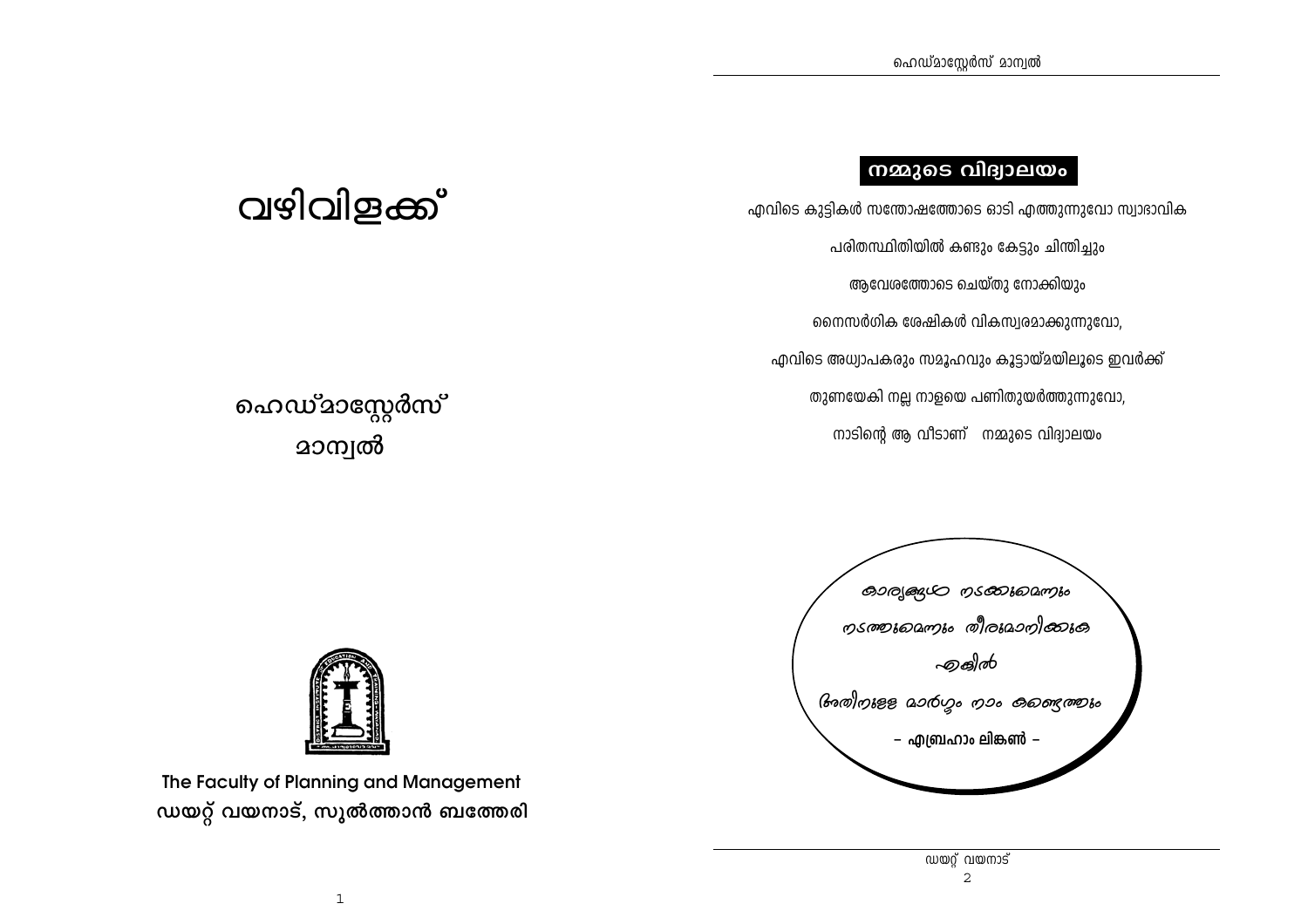#### ൭ളളടക്കം

- 1. സമർത്ഥനായ വിദ്യാലയസാരഥി
	- 1.1 ഹെഡ്മാസർ
	- $1, 2$ നല്ല വിദ്യാലയം
	- 1.3 വിദ്യാലയ ആസൂത്രണപദ്ധതി
- 2. വിദ്യാലയത്തിലെ കർമ്മപരിപാടികൾ
	- 2.1 സ്കൂൾ പാർലമെന്റ്
	- 2.2 ക്ലബ്ബുകൾ
	- 2.3 ലൈബ്രറി, ലാബ്
	- 2.4 ഐ. ടി. അധിഷ്ഠിത വിദ്യാഭ്യാസം
	- പ്രൊഡക്ഷൻ സെന്റർ  $2.5$
	- 2.6 സ്കൗട്ട്സ്, ഗൈഡ്സ് പ്രസ്ഥാനങ്ങൾ വിദ്യാലയങ്ങളിൽ
	- 2.7 ഉച്ചഭക്ഷണ പരിപാടി
	- 2.8 പ്രത്യേക ശ്രദ്ധ ആവശ്യമുള്ള വിദ്യാർത്ഥികൾക്കുള്ള പരിപാടികൾ
	- 2.9 വിദ്യാർത്ഥികൾക്കുള്ള ആനുകൂല്യങ്ങൾ
- 3. വിദ്യാർത്ഥികളുടെ ആഘോഷങ്ങൾ, ഉത്സവങ്ങൾ
	- ദിനാഘോഷങ്ങൾ  $3.1$
	- $3.2$ മേളകൾ
	- വാർഷികം  $3.3$
	- 3.4 അധ്യയന യാത്ര
- 4. സമുഹസഹകരണവും പിന്തുണയും വിദ്യാലയത്തിൽ
	- 4.1 പി.ടി.എ., സി.പി.ടി.എ
	- 4.2 എസ്.എസ്.ജി, പഞ്ചായത്ത്
	- $4.3$  എസ്. എസ്. എ.
- 5. നിയമാവലിയും നടപടിക്രമങ്ങളും
	- 5.1 ഓഫീസ് നടപടിക്രമങ്ങൾ
	- 5.2 രജിസ്റ്ററുകളും റിക്കോർഡുകളും
	- 5.3 സ്കൂൾ പ്രവേശനം, പ്രമോഷൻ
	- 5.4 സ്പെഷൽ ഫീ
	- 5.5 തസ്തിക നിർണയം
	- സ്റ്റോർ പർച്ചേസ് മാമ്പൽ  $5.6$
	- ം..<br>കെ.എസ്.ആർ, കെ.ഇ.ആർ സംബന്ധിച്ചുള്ള കുറിപ്പുകൾ  $5.7$
	- **Delegation of Powers**  $5.8$
	- $5.9$ വിദ്യാലയങ്ങളും പെരുമാറ്റചട്ടങ്ങളും
	- 5.10 Rights of Children



ഒരു വിദ്വാലയത്തിന്റെ പ്രവർത്തനത്തിൽ പ്രധാന അധ്വാപകനുള്ള പങ്ക് ഒരു നേതാവിന്റേതാണ്. തികഞ്ഞ ദിശാബോധത്തോടെ സംഘശക്തിയെ നയിക്കാൻ അദ്ദേഹ ത്തിനു കഴിയണം. അക്കാദമികവും ഭരണപരവും പൊതു ജനസമ്പർക്കപരവുമായ അനേകം കാര്യങ്ങൾ പ്രധാനാധ്വാപ കനു ദിവസവും കൈകാര്വം ചെയ്യേണ്ടിവരുന്നു. ഒരു നല്ല വിദ്യാലയത്തെപ്പറ്റിയുള്ള സങ്കല്പവും ഇതു യാഥാർത്ഥ്വമാ ക്കാൻ വേണ്ട ആസൂത്രണപാടവവും ഹെഡ്മാസ്റ്റർക്ക് അനി വാര്വമാണ്.

പ്രധാനാധ്വാപകരുടെ അറിവും ശേഷികളും നൈപു ണികളും വർദ്ധിപ്പിക്കുകയെന്ന ലക്ഷ്വത്തോടെ വയനാട് ഡയ റിന്റെ 2005 - 2006ലെ സവിശേഷ പരിപാടികളുടെ ഭാഗ മായി പ്രസിദ്ധീകരിക്കുന്ന ഈ 'വഴിവിളക്ക്' പ്രധാനാധ്വാപ കർക്ക് അവരുടെ പ്രവർത്തനപാതയിൽ വെളിച്ചം വിതറടെ. നമ്മുടെ വിദ്വാലയങ്ങൾ മികവിന്റെ കേന്ദ്രങ്ങളാകാൻ ഈ കൈപ്പുസ്തകം ഒരു ത്വരകമാകുമെന്ന വിശ്വാസത്തോടെ, കൂടുതൽ ചർച്ചകൾക്കും കൂട്ടിച്ചേർക്കലുകൾക്കുമായി ഇത് അദ്ധ്വാപകസമൂഹത്തിന്റെ മുൻപിൽ സമർപ്പിക്കുന്നു.

ഈ 'വഴിവിളക്ക്' രൂപപ്പെടുത്താൻ സംഘടിപ്പിച്ച ശില്പശാലകളിൽ പങ്കെടുത്ത സർവ്വീസിൽ ഉള്ളവരും പിരി ഞ്ഞവരുമായ ഹെഡ്മാസ്റ്റർമാർക്കും അധ്വാപകർക്കും സാങ്കേ തിക ഉപദേശങ്ങൾ നൽകിയ വിദഗ്ദ്ധർക്കും ഹ്വദയം നിറഞ്ഞ നന്ദി

#### ജോർജ്ജ് ജോസഫ്

പ്രിൻസിപ്പാൾ, ഡയറ് വയനാട്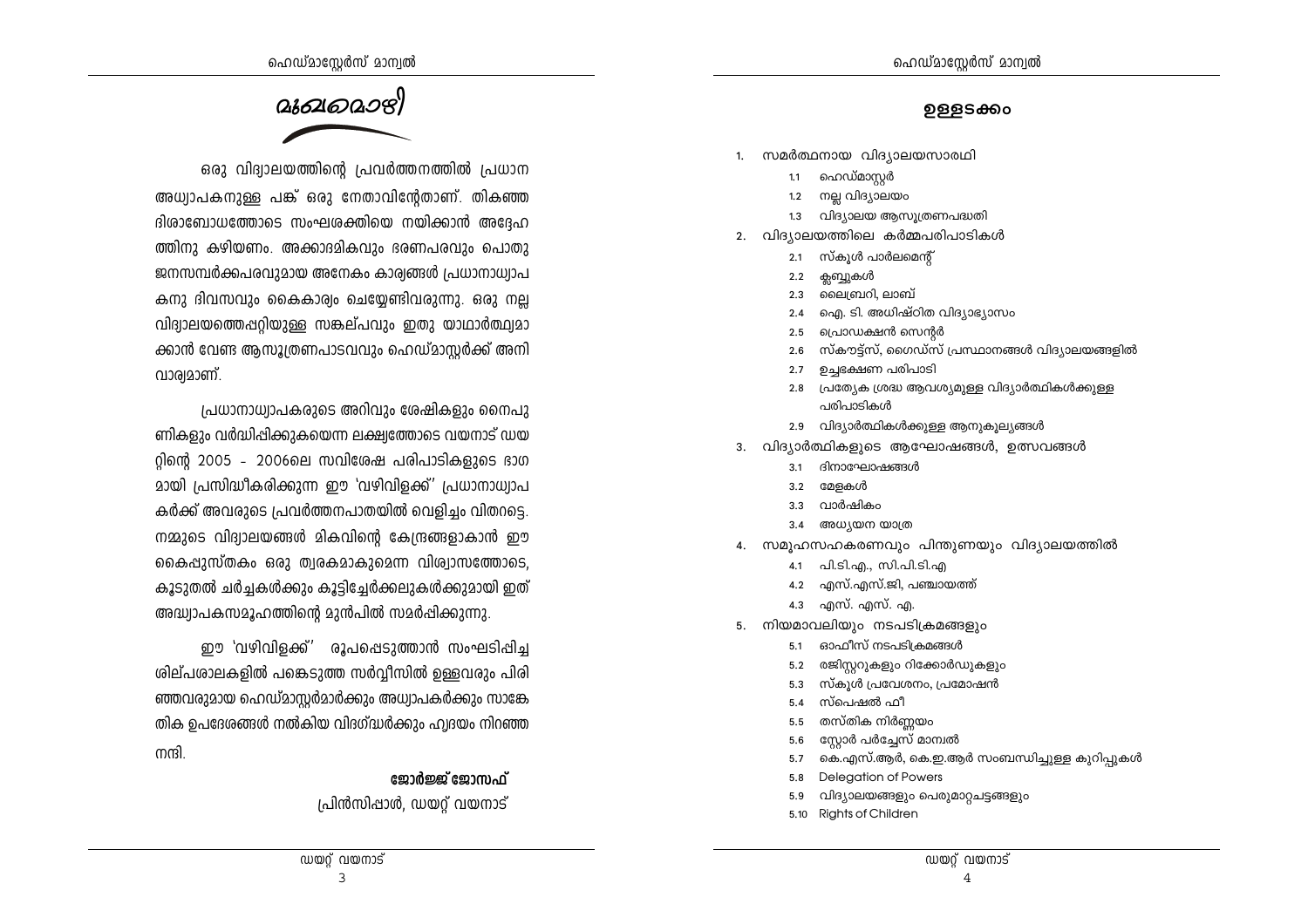# സമർത്ഥനായ വിദ്യാലയ സാരഥി 1.1. ഹെഡ്മാസ്റ്റർ

ഫലപ്രദമായ വിദ്യാലയം എന്ന ആശയം സാക്ഷാത്കരിക്കുന്നതിന് കൂട്ടായ പരിശ്രമങ്ങളാവശ്യമാണ്. ലക്ഷ്യബോധത്തോടെയുള്ള കർമ്മപദ്ധതികളുടെ ആസുത്രണത്തിലുടെ വിദ്യാഭ്യാസ ഗുണമേൻമ കൈവരിക്കാൻ കഴിയും. അതിന് സുശക്തമായ നേതൃത്വം ആവശ്യമാണ്. തികഞ്ഞ ജനാധിപത്യബോധത്തോടെ കൂട്ടായ പ്രവർത്തനങ്ങൾക്ക് നേതൃത്വം നൽകുവാൻ നേതാവിനു കഴിയണം. ഇവിടെയാണ് പ്രധാനധ്യാപകന്റെ റോൾ ശ്രദ്ധേയമാകുന്നത്. ആരാണ് പ്രധാനധ്യാപകൻ? അദ്ദേഹത്തിന്റെ കർമ്മ മേഖലകൾ ഏതെല്ലാം? ഇത്തരമൊരറവിലേ ക്കുനയിക്കപ്പെടുന്ന ഈ അധ്യായം ശ്രദ്ധാപൂർവ്വമായ വായന ആവശ്യപ്പെടുന്നു.

ഒരു വിദ്യാലയത്തിന്റെ നേതാവും ചാലക ശക്തിയുമായ പ്രധാനാധ്യാപകൻ ഏറ്റെടുക്കേണ്ട റോളുകൾ.



- ഭരണാധികാരി  $1<sub>1</sub>$ 
	- വിദ്യാലയ നടത്തിപ്പുമായി ബന്ധപ്പെട്ട പ്രവർത്തനങ്ങളുടെ ആസൂത്രണം സംഘാടനം, നടത്തിപ്പ്, നിയന്ത്രണം, മോണിറ്ററിംഗ്, വിലയിരുത്തൽ എന്നിവയ്ക്കു നേതൃത്വം നൽകുന്നു.
	- സഹപ്രവർത്തകരുമായുള്ള നല്ല കുടായ്മ ബന്ധം. വളർത്തിയെടുക്കൽ, ചുമതലാ വിഭജനം എന്നിവ ജനാധിപതൃരീതിയിൽ നടത്തുന്നു.
	- തീരുമാനങ്ങളെടുക്കുന്നതിലും നടപ്പിലാക്കുന്നതിലും ബന്ധപ്പെട്ടവരെക്കൂടി പങ്കെടുപ്പിക്കുന്നു.
	- ക്ലാസ് റൂം പ്രവർത്തനങ്ങൾ, മറ്റു പ്രവർത്തനങ്ങൾ എന്നിവ വിലയിരുത്തി പരിഹാരം നിർദ്ദേശിക്കുന്നു.
	- വിദ്യാലയ നടത്തിപ്പുമായി ബന്ധപ്പെട്ട നിയമങ്ങൾ അറിയുകയും പഠിക്കുകയും ഭരണകാരൃങ്ങളുമായി നല്ല ബന്ധം പുലർത്തുകയും ചെയ്യുന്നു.

## <u>2. അക്കാദമിക നേതാവ് </u>

- $\bullet$  വിദ്യാലയത്തിന്റെ ബൗധിക നേതൃത്വം വഹിക്കുന്നയാൾ.
- ഒരു നല്ല അധ്യാപകൻ.
- സ്റ്റാഫ് മീറ്റിംഗ്, എസ്.ആർ.ജി.,എസ്.എസ്.ജി., എന്നിവ ഫലപ്രദമായി സംഘടിപ്പിക്കുന്നു.
- $\bullet$  നല്ല ആശയ വിനിമയശേഷി, പുതിയ പുതിയ ആശയങ്ങളുടെ ദാതാവ്.
- പ്രശ്നങ്ങൾ പഠിച്ച് പരിഹാരം കണ്ടെത്തുന്ന ഗവേഷകൻ.
- ഗ്രൂപ്പിൽ പ്രവർത്തിക്കാനുള്ള കഴിവ്, മറ്റുള്ളവരെ അംഗീകരിക്കാനും പ്രോത്സാഹിപ്പിക്കുവാനുമുള്ള മനസ്സ്.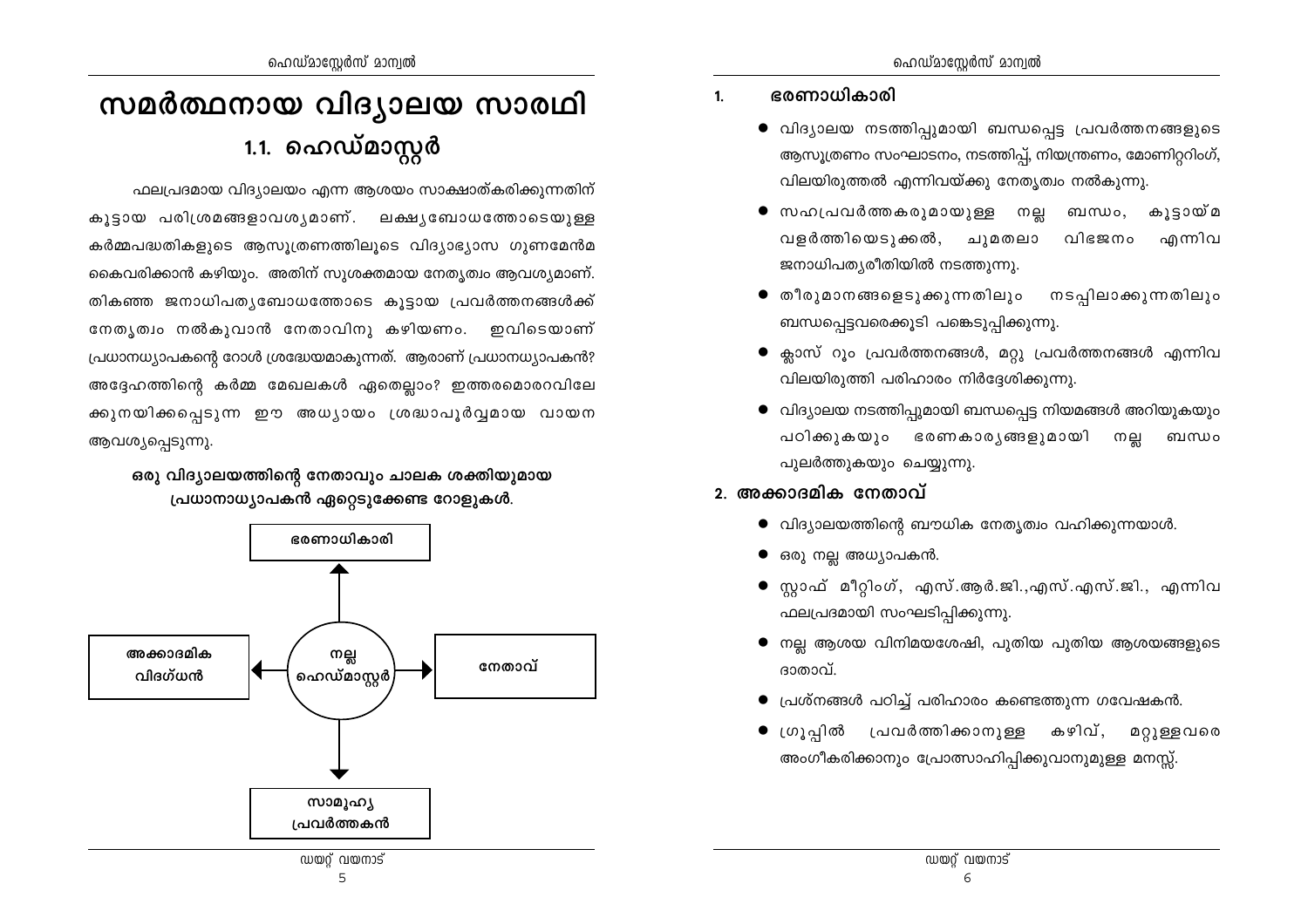- 3. സാമൂഹ്യപ്രവർത്തകൻ
	- $\bullet$  വിദ്യാലയത്തിന് സാമൂഹ്യ പങ്കാളിത്തം ഉറപുവരുത്തുന്ന നേതാവ്.
	- പി.ടി.എ., എം.പി.ടി.എ എന്നിവയുടെ മുഖ്യസംഘാടകൻ.  $\bullet$
	- സമൂഹത്തിലെ വിഭവങ്ങളുടെ മേപ്പിംഗ് നടത്തി വിദ്യാലയ പ്രവർത്തനങ്ങളുമായി സമന്വയിപ്പിക്കുന്നു.
	- $\bullet$  പിന്നോക്കം നിൽക്കുന്നവരുടെ പ്രശ്നങ്ങളിലിടപെട്ട് സഹായ ക്കുന്നു.
	- സാസ്കാരിക നേതാവ് സമുഹത്തിലെ പൊതുസ്ഥാപന ങ്ങളുമായി (ഉദാ : വായനശാല) നല്ല ബന്ധം.
	- ത്രിതല പഞ്ചായത്തുകളുമായി നല്ല ബന്ധം സ്ഥാപിക്കുകയും സാധ്യതകൾ പ്രയോജനപ്പെടുത്തുകയും ചെയ്യുന്നു.

## വ്യക്തിത്വം

- 1. കുട്ടികളുമായി ഇടപെടുമ്പോൾ
	- $\bullet$  കുട്ടികളെ അറിയുന്നു നല്ല ബന്ധം സ്ഥാപിക്കുന്നു.
	- $\bullet$  കുട്ടികളുടെ മാർഗ്ഗദർശിയാവുന്നു.
	- കുട്ടികളുടെ പ്രശ്നങ്ങൾ ശ്രദ്ധയോടെ കേൾക്കുന്നു.
	- പിന്നോക്കം നിൽക്കുന്നവരുടെ പ്രശ്നങ്ങളിൽ പ്രത്യേകം ശ്രദ്ധകാണിക്കുന്നു.
	- $\bullet$  കുട്ടികളിൽ നിന്നും പഠിക്കുന്നു.
- 2. സഹപ്രവർത്തകരുമായി ഇടപെടുമ്പോൾ
	- $\bullet$  കൂട്ടായ്മ വളർത്തിയെടുക്കുന്നു, ജനാധിപതൃപരമായ ചുമതലാവിഭജനം നടത്തുന്നു.
	- $\bullet$  സഹപ്രവർത്തകരുടെ സ്നേഹിതൻ അവരുടെ പ്രശ്നങ്ങൾ മനസ്സിലാക്കുന്നു.
- $\bullet$  സഹപ്രവർത്തകരെ അംഗീകരിക്കുന്നു പ്രോത്സാഹിപ്പിക്കുന്നു.
- $\bullet$  പ്രവർത്തനങ്ങളിൽ സഹായിക്കുന്നു.
- മോണിറ്ററിംഗിലും പ്രശ്നപരിഹാരങ്ങളിലും ഇടപെടുന്നു.
- സ്റ്റാഫ് മീറ്റിംഗ്, എസ്.ആർ.ജി. എന്നിവ സംഘടിപ്പിക്കുന്നു.
- 3. സമുഹവുമായി ഇടപെടുമ്പോൾ
	- $\bullet$  പിന്തുണ ഉറപ്പാക്കുന്ന രീതിയിലുള്ള പെരുമാറ്റം.
	- പി.ടി.എ./എം.പി.ടി.എ., എസ്.എസ്.ജി. എന്നിവയിലെ ജനാധിപത്യരീതി.
	- $\bullet$  വിദഗ്ധരുടെ സേവനമുപയോഗിക്കൽ.
	- $\bullet$  വിവിധ വിഭാഗങ്ങളുടെ സഹായം ലഭ്യമാക്കൽ.
	- സമൂഹത്തിന് നേതൃത്വം നൽകൽ (കരിയർ ഗൈഡൻസ്, പ്രശ്നങ്ങളുണ്ടാവുമ്പോൾ ഇടപെടൽ മുതലായവ..)
- 4. ഭരണകൂടവുമായി ഇടപെടുമ്പോൾ
	- $\bullet$  ഭരണാധികാരികളുമായുള്ള നിയമപരമായ വിധേയത്വം.
	- ഉത്തരവുകളും ചട്ടങ്ങളും അനുസരിക്കൽ.
	- $\bullet$  ബന്ധപ്പെട്ട റിപ്പോർട്ടുകൾ നൽകൽ.

## ഒരു നല്ല ഹെഡ്മാസ്റ്ററുടെ പ്രവർത്തനങ്ങൾ എന്തൊക്കെയാവാം

- 1. വാർഷിക പദ്ധതി രൂപീകരണത്തിനു നേതൃത്വം നൽകൽ.
- 2. വാർഷിക കലണ്ടർ രൂപീകരണം (ജനകീയ പങ്കാളിത്തം ഉറപ്പുവരുത്തണം.)
- 3. പ്രതിമാസ വാർഷിക കലണ്ടർ രുപീകരണം കലണ്ടറിന്റെയടിസ്ഥാനത്തിൽ
- 4. എസ്.ആർ.ജി.യുടെ ഫലപ്രദമായി കൂടിച്ചേരൽ സംഘടിപ്പിക്കൽ, ഫലപ്രദമായ ചുമതലാവിഭജനം.
- 5. അധൃാപകരുടെ പരസ്പര വിലയിരുത്തൽ നടക്കുന്നു എന്നുറപ്പുവരുത്തൽ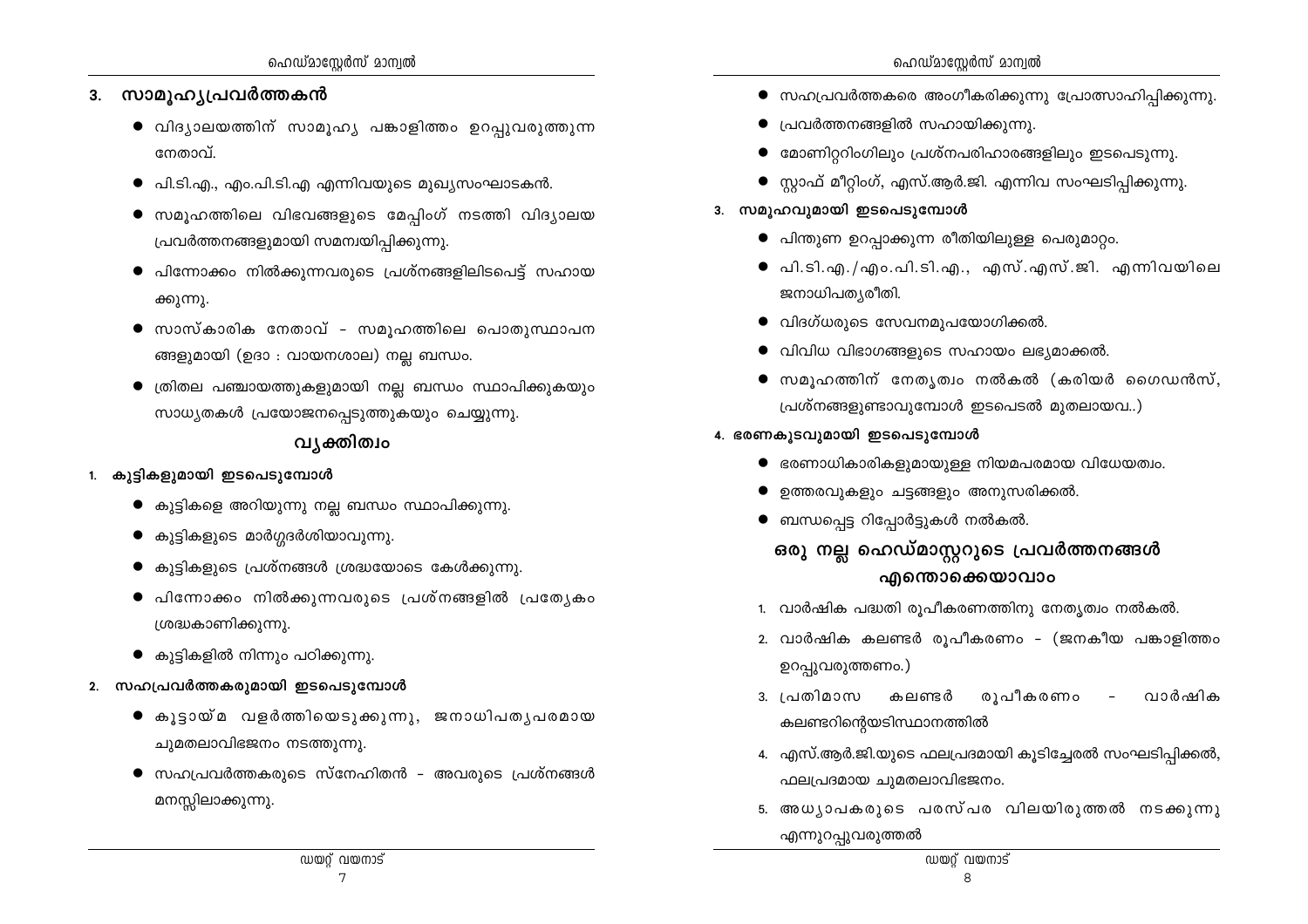- 6. കുട്ടികളുടെ പഠനപുരോഗതി വിലയിരുത്തൽ.
- 7. അധ്യാപകർക്ക് മതിയായ പരിശീലനം ലഭിച്ചു എന്നുറപ്പാക്കൽ.
- 8. പരിശീലനത്തിൽ പങ്കെടുക്കൽ, ക്ലാസ് കൈകാര്യം ചെയ്യൽ, ടീച്ചിംഗ് മാമ്പൽ മൂതലായവ തയ്യാറാക്കൽ.
- 9. സഹാധ്യാപകരുടെ ടീച്ചിംഗ് മാന്വൽ പരിശോധിക്കൽ.
- 10. പഠനോപകരണങ്ങൾ ലഭ്യമാക്കൽ.
- 11. ഗ്രാന്റുകളുടേയും മറ്റു സഹായങ്ങളുടേയും ഫലപ്രദമായ വിനിയോഗം.
- 12. പ്രാദേശിക വിഭവാസൂത്രണവും ഉപയോഗപ്പെടുത്തലും.
- 13. കുട്ടികളുടെ സ്കൂൾ പ്രവേശനവും പങ്കാളിത്തവും ഉറപ്പുവരുത്തൽ.
- 14. പി.ടി.എ./എം.പി.ടി.എ./എസ്.എസ്.ജി./സി.പി.ടി.എ. എന്നിവയുടെ ഫലപ്രദമായ സംഘാടനം.
- 15. വി.ഇ.സി.യിൽ പങ്കെടുക്കൽ.
- 16. സ്കുളിനാവശ്യമായ പ്രോജക്ട് തയ്യാറാക്കി തദ്ദേശസ്വയംഭരണ സ്ഥാപനത്തിൽ സമർപ്പിക്കൽ.
- 17. സ്കൂൾ ലൈബ്രറി, ലാബ്, മറ്റ് ക്ലബ്ബുകൾ എന്നിവ ഫലപ്രദമാക്കൽ.
- 18. പഠനോപകരണ നിർമ്മാണശിൽപശാല, ബാലോത്സവങ്ങൾ, കുട്ടികളുടെ തിയ്യേറ്റർ എന്നിവ എസ്.എസ്.ജിയുടേയോ മറ്റുള്ളവരുടേയോ സഹകരണത്തോടെ സംഘടിപ്പിക്കൽ.
- 19. പരിസരം വൃത്തിയാക്കൽ, കൃാമ്പസ് ഹരിതവത്കരണം മുതലായവയ്ക്ക് നേതൃത്വം നൽകൽ.
- 20. മേളകൾ മുതലായവയിൽ പങ്കെടുപ്പിക്കൽ.
- 21. ബന്ധപ്പെട്ട റിക്കാർഡുകൾ സൂക്ഷിക്കൽ, ആവശ്യമായ രേഖകൾ മേലധികാരികൾക്കു നൽകൽ.

## പ്രഥമാദ്ധ്യാപകൻ അറിഞ്ഞിരിക്കേണ്ട കാര്യങ്ങൾ

പൊതുവിദ്യാഭ്യാസ വകുപ്പിന്റെ സുപ്രധാനമായ ഒരു യൂണിറ്റാണ് വിദ്യാലയം. അതിന്റെ നേതൃത്വം വഹിക്കുന്ന ഹെഡ്മാസ്ലർ ആ സ്ഥാപനത്തിന്റെ പ്രവർത്തനങ്ങൾക്ക് മുഖ്യ നേതൃത്വം നൽകുന്ന വ്യക്തി യാണ്. പുതുതായി ചാർജെടുക്കുന്ന ഒരു ഹെഡ്മാസ്റ്റർ ചെയ്യേണ്ട കാര്യങ്ങളെപറ്റി നേരത്തേ അറിയുന്നത് പ്രവർത്തനം കാര്യക്ഷമമാക്കാനും കുറ്റമറ്റതാക്കാനും സഹായിക്കും. ആത്മവിശ്വാസത്തോടെ കൃതൃനിർവ്വഹണം നടത്താൻ ഒരു ഹെഡ്മാസ്റ്റർ ചെയ്യേണ്ടത് എന്തൊക്കെയാണെന്ന് താഴെ കൊടുത്തിരിക്കുന്നു.

- 1. ചാർജെജടുക്കൽ:- ചെയ്യേണ്ട കാരൃങ്ങൾ നിർദ്ദിഷ്ട ആർ.ടി.സി. ഫോറത്തിൽ ചാർജ്ജു കൈമാറ്റം ചെയ്യുന്നവർ നിർദ്ദിഷ്ടസ്ഥാനത്ത് ഒപ്പിടുക. പകർപ്പ് ബന്ധപ്പെട്ട  $AEO, DEO,$ DD, DPI, AG, Treasury Officer എന്നിവർക്ക് അയയ്ക്കുക.
- 2. Cash Books, Treasury Bill Book എന്നിവയിൽ ചാർജ്ജ് സ്ഥീകരിച്ചതായി എഴുതി ഒപ്പിടുക. കാഷ് ബുക്ക് പരിശോധിച്ച് ഫിസിക്കൽ വെരിഫിക്കേഷൻ നടത്തി കാഷ് ബാലൻസ് ഒത്തുനോക്കിയ ശേഷം ഒപ്പിടുക.
- 3. സ്റ്റോക്ക് രജിസ്റ്ററുകൾ (ലാബറട്ടറി, ലൈബ്രറി-ഗെയിംസ് മുതലായവയുടെ) പരിശോധിച്ചാർജെ ഭടുത്തതായി രേഖപ്പെടുത്തി ഒപ്പിടുക, ചാർജ്ജ് കൈമാറ്റം ചെയ്യുന്നയാളും ആദ്യം തന്നെ വിവരമെഴുതി കയ്യൊപ്പിടണം.
- 4. Speceimen Signature Card ന് ട്രഷറിയിൽ അപേക്ഷ നൽകുക. അതിൽ ഒരു ഗസറ്റഡ് ഉദ്യോഗസ്ഥൻ അറ്റസ്റ്റ് ചെയ്ത് ട്രഷറിയിൽ കൊടുക്കണം.
- 5. P.T.A. Executive Committee അംഗങ്ങളെ പരിചയപ്പെടണം, പൊതുപ്രശ്നങ്ങൾ മനസ്സിലാക്കിയശേഷം വിദ്യാലയ നടത്തിപ്പ് സുഗമമാക്കാൻ നടപടി എടുക്കുക. ജില്ലാപഞ്ചായത്തുമായോ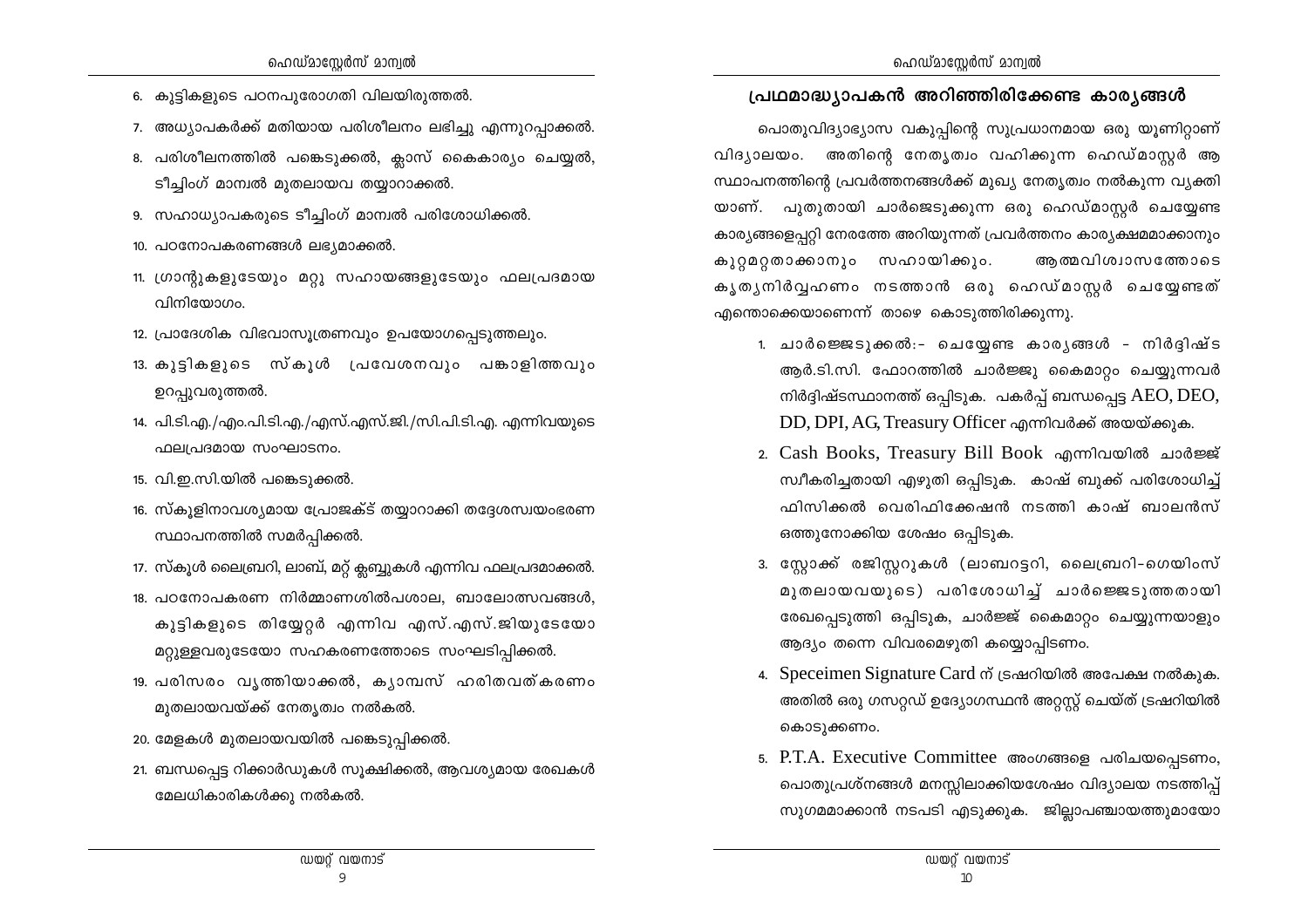ബന്ധപ്പെട്ട തദ്ദേശസ്വയം ഭരണസ്ഥാപനമായോ ബന്ധപ്പെട്ട് കെട്ടിടം മേയൽ, അറ്റകുറ്റപണി ചെയ്യൽ എന്നിവയ്ക്ക് ഏർപാടുകൾ ഉണ്ടാക്കണം.

- കമ്മിറ്റിയുമായി 6. പി.റ്റി.എ. ആലോചിച്ച് സ്കൂൾ പ്രവേശനത്തിനാവശ്യമായ കാര്യങ്ങൾ ചെയ്യണം, നിശ്ചിത ഫോറം പൂരിപ്പിച്ച് പ്രവേശനത്തിന് രക്ഷാകർത്താവുമായി എത്തിയ വിദ്യാർത്ഥിയെ അത്യാവശ്യമായ എല്ലാ ഫീസും (Special Fee – Co-op Society fee – PTA membership fee  $\alpha$  mm $\alpha$ ) വാങ്ങി അർഹത നോക്കി പ്രവേശനം നൽകണം.
- 7. അഡ്മിഷൻ നടത്തുമ്പോൾ കുട്ടികളുടെ എണ്ണത്തിനനുസരിച്ച് ഓരോ സ്റ്റാൻഡേർഡിലും എത്ര ഡിവിഷനുണ്ടെന്ന് മനസ്സിലാക്കി സ്ഥലസൗകര്യം കുടി കണക്കിലെടുത്ത് ടൈംടേബിൾ തയ്യാറാക്കുകയും സ്കൂൾ തുറക്കുമ്പോൾ തന്നെ അധ്യാപകർക്ക് അത് നൽകുകയും ചെയ്യണം.
- 8. ക്ലാസ് അറ്റൻഡൻസ് രജിസ്റ്റർ ലഭ്യമാക്കുകയും സ്കൂൾ തുറക്കുന്ന ദിവസം തന്നെ പൂർത്തിയാക്കുന്നു എന്ന് ഉറപ്പ് വരുത്തുകയും ചെയ്യണം.
- 9. ടെക്സ്റ്റ് ബുക്ക് വിതരണം മേയ് മാസത്തിൽ തന്നെ നടത്തണം.
- 10. സ്കൂൾ തുറക്കുന്നതിന് മുമ്പ് സ്കൂളും ക്ലാസ്സ് മുറികളും വൃത്തിയാക്കാനും ആകർഷകമാക്കാനും നടപടിയെടുക്കണം. സ്കൂൾ തുറക്കുന്നതിന് മുൻപ് അധ്യാപക-രക്ഷാകർത്തൃ സമിതിയുമായി ആലോചിച്ച് വേണ്ട ആസുത്രണം നടത്തേണ്ട താണ്.
- 11. കുട്ടികൾ ഏതേതു ക്ലാസ്സുകളിൽ, ഏതേതുഡിവിഷനുകളിൽ ഇരിക്കണമെന്ന് നേരത്തേ തീരുമാനിക്കണം – അധ്യയന വർഷം ആരംഭിക്കുന്ന ദിവസം തന്നെ ക്ലാസ് ചാർജ്ജ് അധ്യാപകരെ ഏൽപ്പിക്കേണ്ടതാണ്. കുട്ടികളുമായി പരിചയപ്പെടൽ ഉൾപ്പെടെയുള്ള കാര്യങ്ങൾ ആദ്യത്തെ ദിവസം

നടത്തുക-അന്നേ ദിവസം തന്നെ കുട്ടികൾക്ക് ക്ലാസ്സ് ടൈംടേബിളും നൽകണം.

12. ഒന്നാം ദിവസം തന്നെ അധ്യാപകരുടെ കൗൺസിൽ വിളിച്ചു കൂട്ടുക-അധ്യാപകരെ പരിചയപ്പെടൽ, സ്കൂൾ സുഗമമായി നടത്തുന്നതിനുള്ള നിർദ്ദേശം നൽകൽ എന്നിവ ചെയ്യേണ്ടതാണ്. എടുക്കുന്ന തീരുമാനങ്ങൾ മിനിറ്റസ് ആക്കി രേഖപ്പെടുത്തണം. ആദ്യ അധ്യയനദിവസം മുതൽ സ്കൂൾ അസംബ്ലി ചിട്ടയോടുകൂടി  $m$ ട ത്തേ ണ്ട താണ്. നിയമമനുസരിച്ച് പ്രവർത്തിക്കുവാനും സഹകരിക്കുവാനും വിദ്യാലയത്തിന്റെ യശസ്സിനുവേണ്ടി ആത്മാർത്ഥമായി സഹകരിക്കുവാനും പ്രധാനധ്യാപകൻ എല്ലാവരോടും ആവശ്യപ്പെടണം. കഴിയുന്നതും എല്ലാ ദിവസവും സ്കൂൾ അസംബ്ലി കൂടേണ്ടതാണ്. സ്കൂൾ അസംബ്ലി ആകർഷമാക്കത്തക്കവിധത്തിൽ വേണം വിവിധ പരിപാടികൾ അതുമായി ബന്ധപ്പെടുത്തേണ്ടത്. കഴിവതും എല്ലാ കുട്ടികളും യുണിഫോമിൽ എത്താൻ പ്രേരണ നൽകണം. ജുൺ ആദ്യവാരത്തിൽ ഉച്ച ഭക്ഷണം കഴിക്കുന്ന കുട്ടികളുടെ രക്ഷിതാക്കളിൽ നിന്ന് ഹെഡ്മാസ്റ്റർ സമ്മതപത്രം വാങ്ങണം. ജൂൺ 1ന് എക്സ്പെൻഡിച്ചർ സ്റ്റേറ്റ്മെന്റ് എ. ഇ.ഒ. ഡി.ഡി.ക്ക് നൽകണം.

ആറാം ദിവസം ഹാജർ പട്ടികപ്രകാരമുള്ള കുട്ടികളുടെ എണ്ണവും പ്രസ്തുത ദിവസം ഹാജരായ കുട്ടികളുടെ എണ്ണവും നിശ്ചിത ഫോറത്തിൽ ക്ലാസ്റ്റുകൾ തിരിച്ച് ആവശ്യപ്പെട്ട എല്ലാ വിവരങ്ങളും രേഖപ്പെടുത്തി, ഉപ ജില്ലാ വിദ്യാഭ്യാസ ഓഫീസർ, ജില്ലാ വിദ്യാഭ്യാസ ഓഫീസർ, ഡി.പി.ഐ എന്നിവയ്ക്ക് അയക്കേണ്ടതാണ്. തുടർച്ചയായി അഞ്ചുദിവസം സ്കൂളിൽ ഹാജരാകാത്ത കുട്ടികളെ ആറാം ദിവസം ഹാജർ പട്ടികയിൽ നിന്ന് നീക്കം ചെയ്ത ശേഷമായിരിക്കണം എണ്ണറ നിശ്ചയിക്കേണ്ടത്. നിശ്ചിതഫോറത്തിൽ സ്റ്റാഫ് ഫിക്സേഷൻ പ്രൊപ്പോസൽ അക്കോമഡേഷൻ പരിശോധിച്ചശേഷം സ്കൂൾ പ്ലാൻ സഹിതം ബന്ധപ്പെട്ട എ.ഇ.ഒ., ഡി.ഇ.ഒ., ഡി.ഡി. എന്നിവർക്കും അയക്കണം. റോളിൽ നിന്ന് നീക്കം ചെയ്യുന്ന വിദ്യാർത്ഥികളുടെ വിവരം ക്ലാസ് ഹാജർബുക്കിലും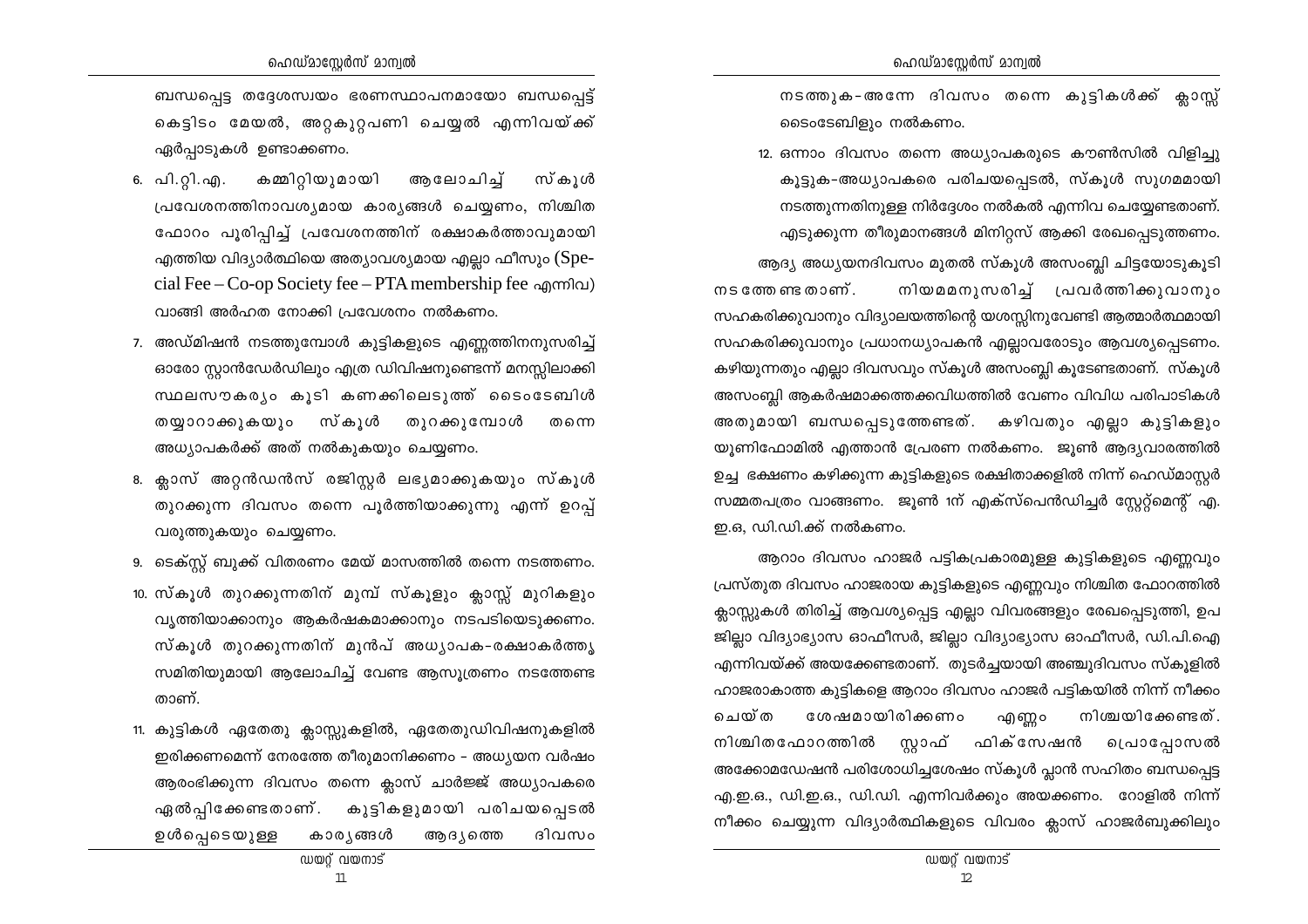അഡ്മിഷൻ രജിസ്റ്ററിലും ചുവന്ന മഷിയിൽ രേഖപ്പെടുത്തേണ്ടതാണ്.

നീക്കം ചെയ്ത കുട്ടികളുടെ വിവരം രേഖപ്പെടുത്തി ഒരു റിമൂവൽ രജിസ്റ്റർ പ്രത്യേകം സുക്ഷിക്കണം.

വിവിധ കമ്മിറ്റികൾ രൂപീകരിച്ച് അധ്യാപകരുടെ ചുമതല നിശ്ചയിച്ച് പ്രവർത്തനം തുടങ്ങേണ്ടതുമാണ്. സ്റ്റാഫ് കൗൺസിൽ – സ്പെഷ്യൽഫീ അഡ്വൈസറി കമ്മിറ്റി, വിവിധ ക്ലബ്ബുകൾ എന്നിവ രൂപീകരിക്കുകയും ഭാരവാഹികളെ നിശ്ചയിക്കുകയും ചെയ്യണം. കെ.ഇ.ആർ-ൽ പറഞ്ഞിരിക്കുന്ന രീതിയിൽ വേണം കമ്മിറ്റികൾക്ക് രൂപം നൽകേണ്ടത്.

ജൂൺ മാസത്തിൽ പി.റ്റി.എ. ജനറൽബോഡി, മാതൃസംഗമം എന്നിവ കൂടുകയും ഭാരവാഹികളെ തെരഞ്ഞെടുക്കുകയും വേണം. അതിനുശേഷം സൗകര്യമായ ദിവസങ്ങളിൽ എക്സിക്യുട്ടീവ് കമ്മിറ്റികൾ വിളിച്ചു കൂട്ടുകയും സ്കൂൾ പ്രവർത്തനത്തിനാവശ്യമായ തീരുമാനങ്ങളെടുത്ത് പ്രവർത്തിക്കുകയും വേണം.

ജൂൺ 30ന് IEDC സ്കീം പ്രകാരമുള്ള കുട്ടികളുടെ ലിസ്റ്റ് എ.ഇ.ഒ., ഡി.ഇ.ഒ. എന്നിവർക്ക് സമർപ്പിക്കണം.

മാസാന്ത്യത്തിൽ ക്ലാസ്സ് അറ്റൻഡൻസ് രജിസ്റ്റർ ക്ലാസദ്ധ്യാപകൻ പൂർത്തിയാക്കേണ്ടതും പ്രധാനധ്യാപകൻ അതിൽ പരിശോധന നടത്തിയശേഷം ഒപ്പുവയ്ക്കേണ്ടതുമാണ്.

തുടർച്ചയായി ആദ്യത്തെ അഞ്ചുദിവസവും എന്നാൽ മറ്റു സന്ദർഭങ്ങളിൽ തുടർച്ചയായി 15 പ്രവൃത്തി ദിവസവും ഹാജരാകാത്ത കുട്ടികളെ അടുത്ത ദിവസം തന്നെ റോളിൽ നിന്ന് നീക്കേണ്ടതാണ്. അപ്രകാരം നീക്കപ്പെട്ട കുട്ടികളെ റീ അഡ്മിറ്റ് ചെയ്തു വേണം പിന്നീട് ക്ലാസ്സിൽ പ്രവേശിപ്പിക്കാൻ, അവധി അപേക്ഷ സമർപ്പിച്ചിട്ടുണ്ടെങ്കിൽ കുട്ടിയെ റോളിൽ നിന്ന് നീക്കം ചെയ്യേണ്ടതില്ല. അഡ്മിഷൻ രജിസ്റ്റർ, അറ്റൻഡൻസ് രജിസ്റ്റർ, റിമൂവൽ എന്നിവയിൽ ഹെഡ്മാസ്റ്ററുടെ കയ്യൊപ്പോടുകൂടി ഈ കാര്യം രേഖപ്പെടുത്തേണ്ടതാണ്.

ലംസം ഗ്രാന്റിനും സ്റ്റൈപൻഡിനും അർഹതയുള്ള കുട്ടികളുടെ

ലിസ്റ്റ് ക്ലാസധ്യാപകരിൽ നിന്ന് വാങ്ങുകയും ബിൽ തയ്യാറാക്കി പട്ടികജാതി, പട്ടികവർഗ്ഗവികസന ആഫീസുകളിലേക്ക് നിശ്ചിതസമയത്തുതന്നെ സമർപ്പിക്കുകയും ചെയ്യേണ്ടതാണ്.

കാഷ്ബുക്ക് എല്ലാ ദിവസവും പ്രധാനാധ്യാപകൻ എഴുതി പൂർത്തിയാക്കണം. അകിറ്റൻസിൽ വേണ്ട സർട്ടിഫിക്കറ്റ് എഴുതി ഒപ്പു വയ്ക്കേണ്ടതാണ്. ദൈനംദിന പ്രവർത്തനങ്ങളിൽ പ്രധാനപ്പെട്ട കാര്യങ്ങൾ എഴുതി ലോഗ് ബുക്ക് സൂക്ഷിക്കേണ്ടതാണ്.

ജീവനക്കാരുടെ കാഷ്വൽ ലീവ് മറ്റുതരത്തിലുള്ള ലീവ് എന്നിവ ബന്ധപ്പെട്ട രജിസ്റ്ററുകളിൽ രേഖപ്പെടുത്തുകയും കാഷ്വൽ ലീവ് ഒഴികെയുള്ള ലീവ് അക്കൗണ്ടും വിശദാംശങ്ങളും ജീവനക്കാരുടെ സർവ്വീസ് ബുക്കുകളിൽ യഥാസമയം രേഖപ്പെടുത്തുകയും ചെയ്യണം. അർഹതപ്പെട്ട ഇൻക്രിമെന്റ്, യഥാസമയം പ്രധാനധൃാപകൻ പാസ്സാക്കിക്കൊടുക്കുയും അതിന്റെ വിവരങ്ങൾ സർവ്വീസ് ബുക്കിൽ രേഖപ്പെടുത്തുകയും ചെയ്യണം. പ്രൊബേഷൻ, ലീവ്, ശമ്പളം എന്നിവയെ സംബന്ധിച്ച് യഥാക്രമം നടപടികൾ എടുക്കുക.

ഡിപ്പാർട്ട്മെന്റ് കാലാകാലങ്ങളിൽ അയക്കുന്ന എഴുത്തുകൾക്ക് മറുപടി നൽകുകയും നിർദ്ദേശമനുസരിച്ച് പ്രവർത്തിക്കുകയും വേണം. പ്രധാനപ്പെട്ട എല്ലാ സർക്കുലറുകളും ഫയലിൽ സൂക്ഷിക്കുക. ഇതിന് MOP അടിസ്ഥാനമാക്കി പ്രവർത്തിക്കണം. ഹെഡ്മാസ്റ്റർ സൂക്ഷിക്കേണ്ട എല്ലാ രജിസ്റ്ററുകളും മേലുദ്യോഗസ്ഥരുടെ പരിശോധനയ്ക്ക് സഹായകമാകത്തക്ക വിധം സൂക്ഷിക്കുക. ഇയർ പ്ലാൻ എല്ലാ അധ്യാപകരുടെയും പാഠ്യക്കുറിപ്പ് എഴുതുന്ന ബുക്കിൽ രേഖപ്പെടുത്തിയോ എന്ന് പരിശോധിക്കുക. ഇയർ പ്ലാൻ അനുസരിച്ച് പാഠഭാഗങ്ങൾ പഠിപ്പിച്ചു തീർത്തു എന്നു ഉറപ്പുവരുത്തുക. അതോടൊപ്പം നിർദ്ദേശിച്ച തരത്തിൽ കാര്യങ്ങൾ നടന്നിട്ടുണ്ട് എന്ന് ബോധ്യപ്പെടുക. ഇക്കാര്യങ്ങൾ ഓരോ അധ്യാപകന്റെയും പേരെഴുതി രജിസ്റ്ററിൽ രേഖപ്പെടുത്തേണ്ടതുമാണ്.

കൃത്യസമയത്തുതന്നെ പരീക്ഷകൾ നടത്തുക – മൂല്യനിർണ്ണയം നടത്തി കുട്ടികൾക്ക് അവരുടെ ഉത്തരക്കടലാസുകൾ തിരികെ കൊടുക്കുക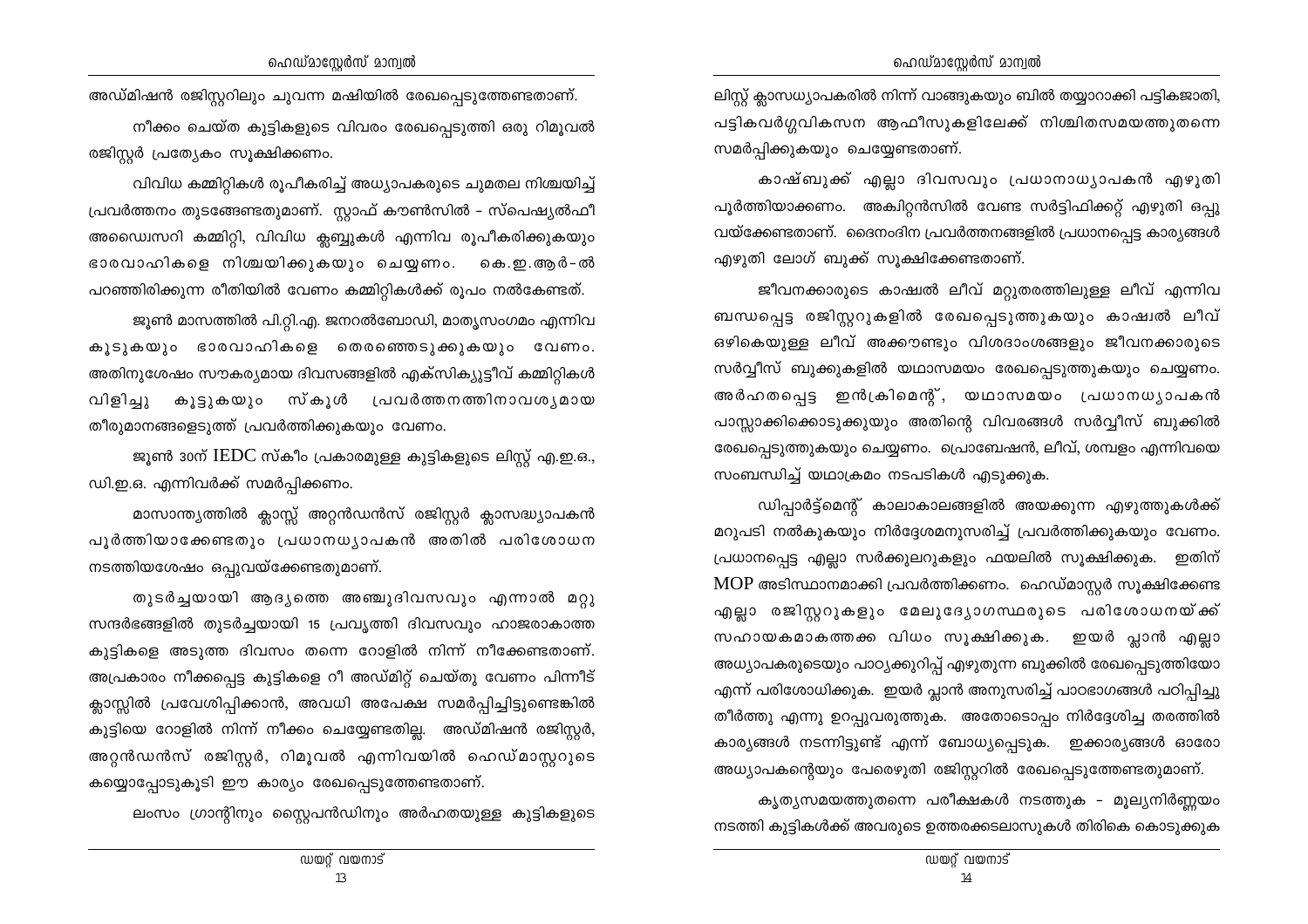പോരായ്മകൾ ഇല്ലാതാക്കാൻ പരിഹാരബോധനം നടത്തുക, പ്രോഗസ്സുകാർഡുകൾ നൽകി രക്ഷാകർത്താക്കളുടെ കയ്യൊപ്പോടെ തിരിച്ചു വാങ്ങുക, കൂട്ടികളുടെ പഠനപൂരോഗതിയെ കൂറിച്ചു രക്ഷാകർത്താവുമായി ചർച്ച ചെയ്യുക, എന്നീ കാര്യങ്ങളിലും ഹെഡ്മാസ്റ്റർ ശ്രദ്ധിക്കണം.

**GR** (@<sup>1</sup>m) പ്രാധാന്യമുള്ള ദിവസങ്ങളിൽ അതിനെ പ്രാധാന്യത്തെക്കുറിച്ച് പ്രഭാഷണങ്ങളും മറ്റു പരിപാടികളും നടത്താൻ ഏർപ്പാടുചെയ്യണം.

വിദ്യാലയത്തിന്റെ പോരായ്മകൾ, പ്രശ്നങ്ങൾ എന്നിവ മനസ്സിലാക്കി പരിഹരിയ്ക്കുവാൻ സ്കൂൾ വികസനസമിതി, പി.റ്റി.എ., പഞ്ചായത്ത് അധികാരികൾ എന്നിവയ്ക്ക് കൃത്യസമയത്തുതന്നെ അറിവു നൽകുക, കെട്ടിടം, ഫർണിച്ചർ എന്നിവ കിട്ടുവാൻ തദ്ദേശസ്വയം ഭരണ സ്ഥാപനങ്ങളെ സമീപിച്ച് വേണ്ടതു ചെയ്യുക, എന്നിവയും ഹെഡ്മാസ്റ്റർ ശ്രദ്ധിക്കേണ്ട കാര്യങ്ങളാണ്.

സ്കൂൾ അസംബ്ലികളിൽ പി.റ്റി.എ. അംഗങ്ങൾ, വികസനസമിതി അംഗങ്ങൾ മറ്റു പ്രധാനവൃക്തികൾ എന്നിവരെ ക്ഷണിച്ചു വരുത്തി കുട്ടികളോട് സംസാരിക്കുവാൻ അവസരം നൽകാവുന്നതാണ്.

സ്കൂൾ യുവജനോത്സവം, സ്കൂൾ കരിയർ ദിനം, മറ്റ് എന്നിവ ആഘോഷങ്ങൾ, സമയത്തുതന്നെ നടത്തണം. ജില്ലാതല-സംസ്ഥാനതല മത്സരങ്ങളിൽ പങ്കെടുക്കുവാൻ കുട്ടികൾക്ക് പ്രോത്സാഹനം നൽകുകയും വേണം. സ്കൂൾ വാർഷികാഘോഷം തീർച്ചയായും നടത്തേണ്ടതാണ്. പ്രസ്തുത വർഷം സ്കൂൾ തലത്തിൽ ഉണ്ടായ നേട്ടങ്ങളും, കോട്ടങ്ങളും വിശദമായ റിപ്പോർട്ടുരൂപത്തിൽ അവതരിപ്പിക്കണം. ഔദ്യോഗിക നടപടികളിൽ സംശയമുള്ള സന്ദർഭങ്ങളിൽ മേലധികാരികളുമായി നേരിട്ട് ചർച്ചചെയ്തു തീരുമാനമെടുക്കണം. എല്ലാവരോടും നീതിയുക്തമായി പെരുമാറുകയും ജാതി-മത-വർഗ്ഗ ചിന്തകൾക്കതീതമായി പ്രവർത്തിക്കുകയും വേണം.

## 1.2. നല്ല വിദ്യാലയം

മോചനമരുളുന്നതെന്തോ അതാണ് വിദ്യാഭ്യാസം. മോചനമെന്നത് ഇന്നരെ ജീവിതരതിലുൾപ്പെട്ട എല്ലാരുതം ദാസ്യരതിൽ നിന്നുമുള്ള മോചനമാണ്. ദാസ്യം രണ്ടുതരരതിലുണ്ട്,ബാഹ്യമാഖ അധീശാധി  $a$ 20000) $nb$   $a$  $|q|$ ല $|p|$  ആടി $a$ നവ $|p|$   $\sim$   $|m|$ ക്യത്രിമാവര്യങ്ങൾക്കടിമപ്പെടലും- ഈ ആദർശം *സാക്ഷാത്ക്കരിക്കുന്നതിനുളള അനേ പ്രക്നങ്ങളിൽ* നിന്നും സിദ്ധിക്കുന്ന വിശോനം മാത്രമാണ് ശരിഖാഖ പഠിപ് - മഹാത്മഗാന്ധി (ഹരിജൻ 10.03.1946)

കുട്ടികളെ വിദ്യാലയത്തിലേക്കയക്കുന്നത് അവർക്ക് വിദ്യാഭ്യാസം ലഭിക്കുന്നതിന് വേണ്ടിയാണ്. എങ്കിൽ ഫലപ്രദമായ പഠനത്തിനു സഹായകരമാകുന്ന സ്രോതസ്സുകളുടെ ഒരു കൂട്ടായ്മയായിരിക്കേണ്ടതല്ലേ ഒരു വിദ്യാലയം....

## വിദ്യാലയം ആർക്കുവേണ്ടി?

### ● കുട്ടികൾക്ക്.

കുട്ടികൾ ധാരാളം അവകാശങ്ങൾ ഉള്ളവരാണ്. അവരുടെ സമഗ്ര വികസനത്തിന് ഉതകുന്ന ജൈവപരിസരമായിരിക്കണം സ്കൂൾ. കുട്ടിക ളുടെ താൽപര്യത്തിനനുസരിച്ച് വിദ്യാലയം തുടർച്ചയായി മെച്ചപ്പെടണം.

● സമുഹത്തിന്

സമുഹത്തിനുണ്ടായിരിക്കേണ്ട സവിശേഷതകളായ ജനാധിപത്യം, മതനിരപേക്ഷത, സാമുഹ്യനീതി, യുക്തിചിന്ത തുടങ്ങിയവയുടെ വിളനില മായിരിക്കണം വിദ്യാലയം.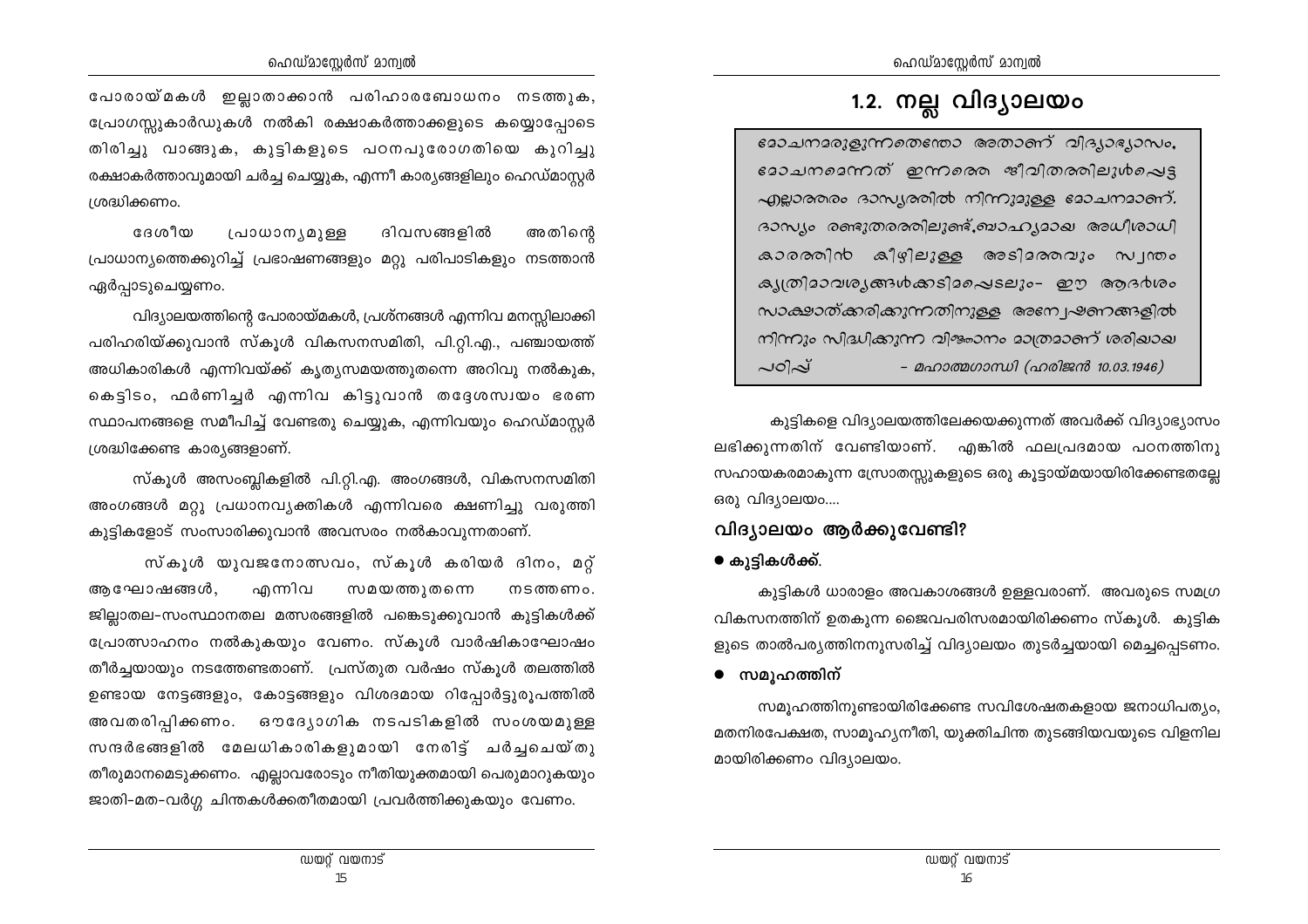- കൃതൃത.
- എണ്ണം. (ആവശ്യത്തിന്) സാമൂഹ്യപ്രതിബദ്ധത.
- 2. ജീവനക്കാർ

ചുമർമാപ്പ്.

- ചുറ്റുമതിൽ
- മൂത്രപ്പുര.

കുടിവെള്ളം.

- 
- ക്ലാസ്റൂം
- ക്യാമ്പസിന്റെ വൈവിധ്യവൽക്കരണം.
- 
- 
- 
- ശുചിയായ പരിസരം
- 
- സ്ഥിരമായ കളിയുപകരണങ്ങൾ.
- 
- പുന്തോട്ടം-പാർക്ക്
- 1. ആകർഷണീയമാവണം
- -
	-
	-
- 

വിദ്യാലയം എങ്ങനെയായിരിക്കണം

- 
- 
- 
- 
- 
- 
- ഭൗതികസൗകര്യങ്ങൾ.
- 

● അധ്യാപകർക്ക്

രാജ്യത്തിന്

കണം.

 $\bullet$ 

- ശ്രൗണ്ട്.
- 
- 
- 
- 
- 
- 
- 
- 
- വിദ്യാലയം. ഭാവി സമൂഹത്തിന്റെ പഠനക്കളരിയാണിത്.

ഹെഡ്മാസ്റ്റേർസ് മാന്വൽ

കൾക്കും പൊതു സമുഹത്തിനും ഒരുപോലെ സഹായിയാകേണ്ട ഇവർക്ക്

ക്രിയാത്മകമായി പ്രവർത്തിക്കാനുള്ള സാഹചര്യം വിദ്യാലയത്തിനുണ്ടാ

അധ്യാപകരാണ് വിദ്യാലയത്തിന്റെ മുഖ്യ ചാലകശക്തികൾ. കുട്ടി

രാജ്യത്തിന് ഉപയുക്തമായ സമുഹസ്യഷ്ടി നടത്തുന്ന ഇടമാണ്

## കാര്യക്ഷമത.

- പ്രവർത്തിക്കാനുള്ള നല്ല അന്തരീക്ഷം.
- 3. അക്കാദിക മികവ്:
	- പാഠ്യ-പാഠ്യേതര പ്രവർത്തനങ്ങൾ.  $\bullet$
	- ദിനാഘോഷങ്ങൾ ജനകീയ പങ്കാളിത്തത്തോടെ.
	- മത്സര പരീക്ഷകളിൽ നിലവാരം.
	- സമകാലിക സംഭവങ്ങളുമായി ബന്ധിപ്പിക്കൽ.  $\bullet$
	- പഠനയാത്ര.
	- സമഗ്രവിലയിരുത്തൽ.
- 4. സാമൂഹ്യപിന്തുണ ഉറപ്പുവരുത്തൽ.

എസ്.എസ്.ജി.

ത്രിതലപഞ്ചായത്തുകൾ

സമുഹത്തിലെ ഇടപെടൽ.

സി.പി.ടി.എ.

വി.ഇ.സി.

- 
- പി.ടി.എ.
- 
- എം.പി.ടി.എ.
- 
- 
- 
- 
- 
- 
- 
- 

5. സാസ്കാരിക കേന്ദ്രം

കേന്ദ്രമാവണം.

 $\bullet$ 

- 
- 
- 
- 
- 
- 
- 
- 
- 

- സാക്ഷരതാ പ്രവർത്തനം.
- പൊതു ആഘോഷങ്ങളുടെ കേന്ദ്രം.

അക്കാദമിക നേതൃത്വം നൽകൽ.

ഓരോ വിദൃാലയവും ആ പ്രദേശത്തിന്റെ സാംസ്കാരിക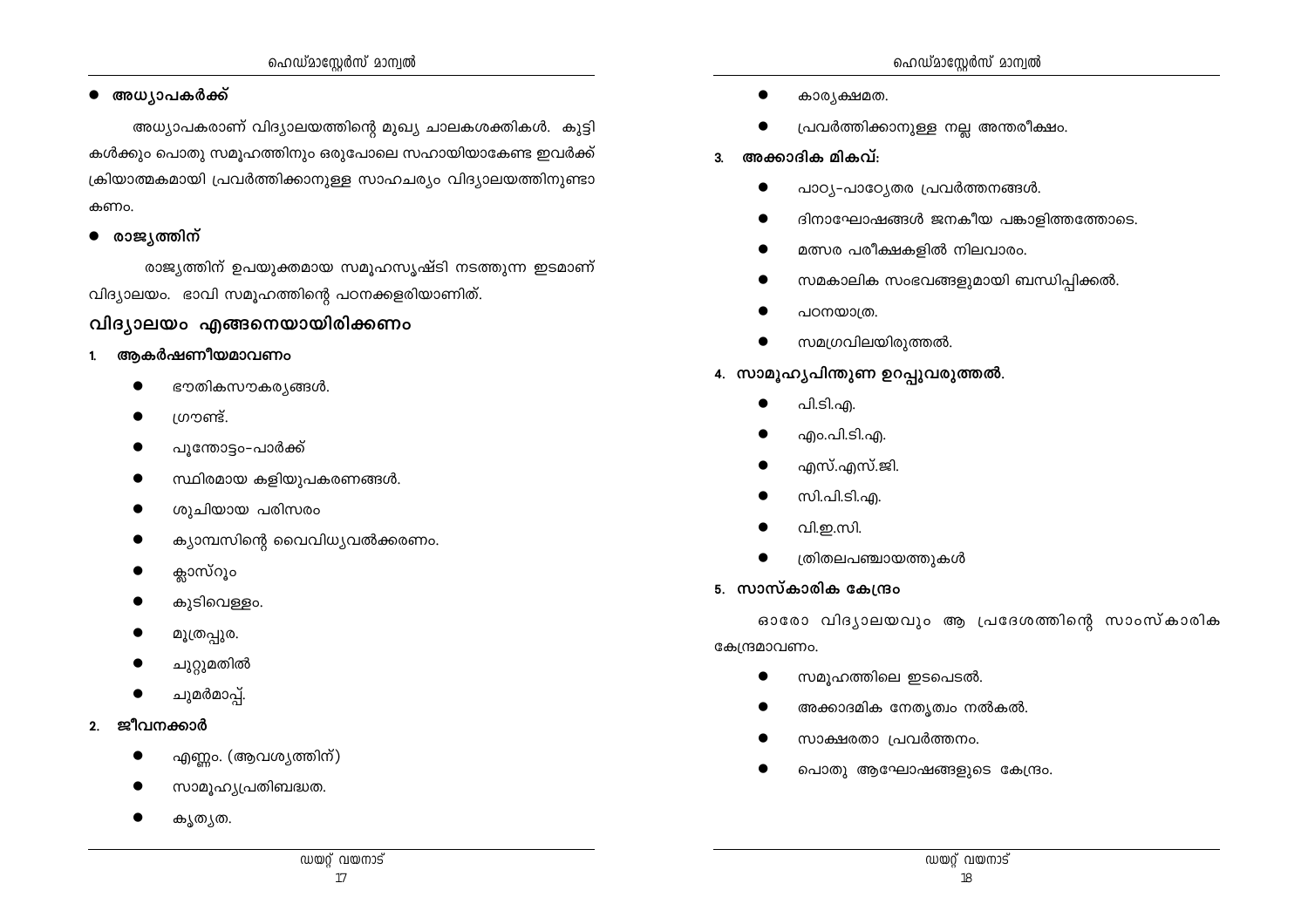#### നല്ല വിദ്യാലയത്തിൽ എന്തൊക്കെയുണ്ടാവണം..

- വാർഷികാസുത്രണവും പ്രതിമാസ കലണ്ടറും.
- ഫലപ്രദമായ ചുമതലാവിഭജനം.
- ഓരോ ആഴ്ചയിലും എസ്.ആർ.ജി.
- എസ്.എസ്.ജി.യുടെ പ്രവർത്തനം.
- സി.ആർ.ജി. പ്രവർത്തനം.
- പഠനപുരോഗതി വിലയിരുത്തൽ.
- ജനകീയ പങ്കാളിത്തത്തോടെ ദിനാഘോഷങ്ങൾ.
- പ്രവർത്തനങ്ങളെ (ദിനാഘോഷങ്ങൾ മുതലായവ) പഠനപ്രവർത്തനങ്ങളുമായി സമന്വയിപ്പിക്കൽ.
- ടീച്ചിംഗ് മാന്വൽ.
- പരസ്പര വിലയിരുത്തൽ
- വായനമൂല
- ലൈബ്രറികളുടെ ശാസ്ത്രീയമായ വിതരണം
- പി.ടി.എ.-എം.പി.ടി.എ. ഫലപ്രദമാക്കൽ
- മേളകളിലെ പങ്കാളിത്തം.
- വിവിധ ക്ലബ്ബുകളുടെ ചിട്ടയായ പ്രവർത്തനം.
- സഹായം ലഭ്യമാക്കൽ.

ജനാധിപത്യ രീതി.

- ലഭിക്കുന്ന സഹായങ്ങളുടെ ഫലപ്രദമായ ഉപയോഗം.
- ആകർഷകമായ ഓഫീസ്/ക്ലാസ് റൂം.
- 
- 

കുടിവെള്ളം ലഭ്യമാക്കൽ.

- 
- 
- 
- 
- 
- 
- 
- 
- 
- 
- 
- ആവശ്യമായ രേഖകൾ.
- 
- 
- 
- 
- 
- 
- 
- 
- 
- 
- 

അധ്യാപകരും കുട്ടികളുമായുള്ള ബന്ധം.

കൃത്യമായ വിലയിരുത്തൽ (പ്രധാനധ്യാപകന്റേത്)

ഡയറ്റ് വയനാട്  $19$ 

- പ്രവർത്തനത്തിന് അനുയോജ്യമായ തരത്തിലാണോ?
	- എസ്.ആർ.ജി.യിൽ പ്ലാൻ ചെയ്തിരിക്കുന്നതിനനുസരിച്ചുള്ള പ്രവർത്തനങ്ങളാണോ കൊടുത്തിരിക്കുന്നത്?

പഠനോപകരണങ്ങളുടെ ക്രമീകരണവും ഉപയോഗവും പഠന

- ടീച്ചിംഗ് മാമ്പൽ അനുസരിച്ചുള്ള പ്രവർത്തനങ്ങൾ തന്നെ യാണോ ക്ലാസ്സിൽ കൊടുത്തിരിക്കുന്നത്?
- ഗ്രൂപ്പ് പ്രവർത്തനത്തിന് പ്രാധാന്യം നൽകിയിട്ടുണ്ടോ?
- പ്രവർത്തനങ്ങളിൽ മുഴുവൻ കുട്ടികളുടെയും സജീവമായ പങ്കാ ളിത്തമുണ്ടോ?
- കുട്ടികൾ നിർഭയമായും താൽപര്യത്തോടും കൂടി പഠനപ്ര വർത്തനങ്ങളിൽ പങ്കാളികളാകാറുണ്ടോ?
- മുന്നോക്കം നിൽക്കുന്നവർക്കും പിന്നോക്കം നിൽക്കുന്ന വർക്കും പ്രത്യേക പരിഗണനയും പ്രവർത്തനങ്ങളും നൽകീ ട്ടുണ്ടോ?
- സർഗാത്മകതയെ പ്രോത്സാഹിപ്പിക്കുന്ന പ്രവർത്തനങ്ങൾ ന ടക്കുന്നുണ്ടോ
- ടീച്ചിംഗ് മാന്ഥലിലെ പ്രതികരണപ്പേജ് ശരിയായ രീതിയിൽ രേഖ പ്പെടുത്താറുണ്ടോ ?
- മുത്രപുര, കക്കുസ് മുതലായവയുടെ വൃത്തി.
- ക്യാമ്പസിന്റെ ആകർഷണീയത.
- ലാബുകളുടെ സജ്ജീകരണം.
- പഠനോപകരണ നിർമാണവും കൈകാര്യം ചെയ്യലും.

നിങ്ങളുടെ വിദ്യാലയത്തിലെ ക്ലാസ്മുറി എങ്ങനെയുള്ളതാണ്?

ക്ലാസ്മുറി ആകർഷകവും ശുചിത്വവമുള്ളതാണോ? ഇരിപ്പിടങ്ങൾ വേണ്ട രീതിയിൽ ക്രമീകരിച്ചിട്ടുണ്ടോ?

## ക്ലാസ് റൂം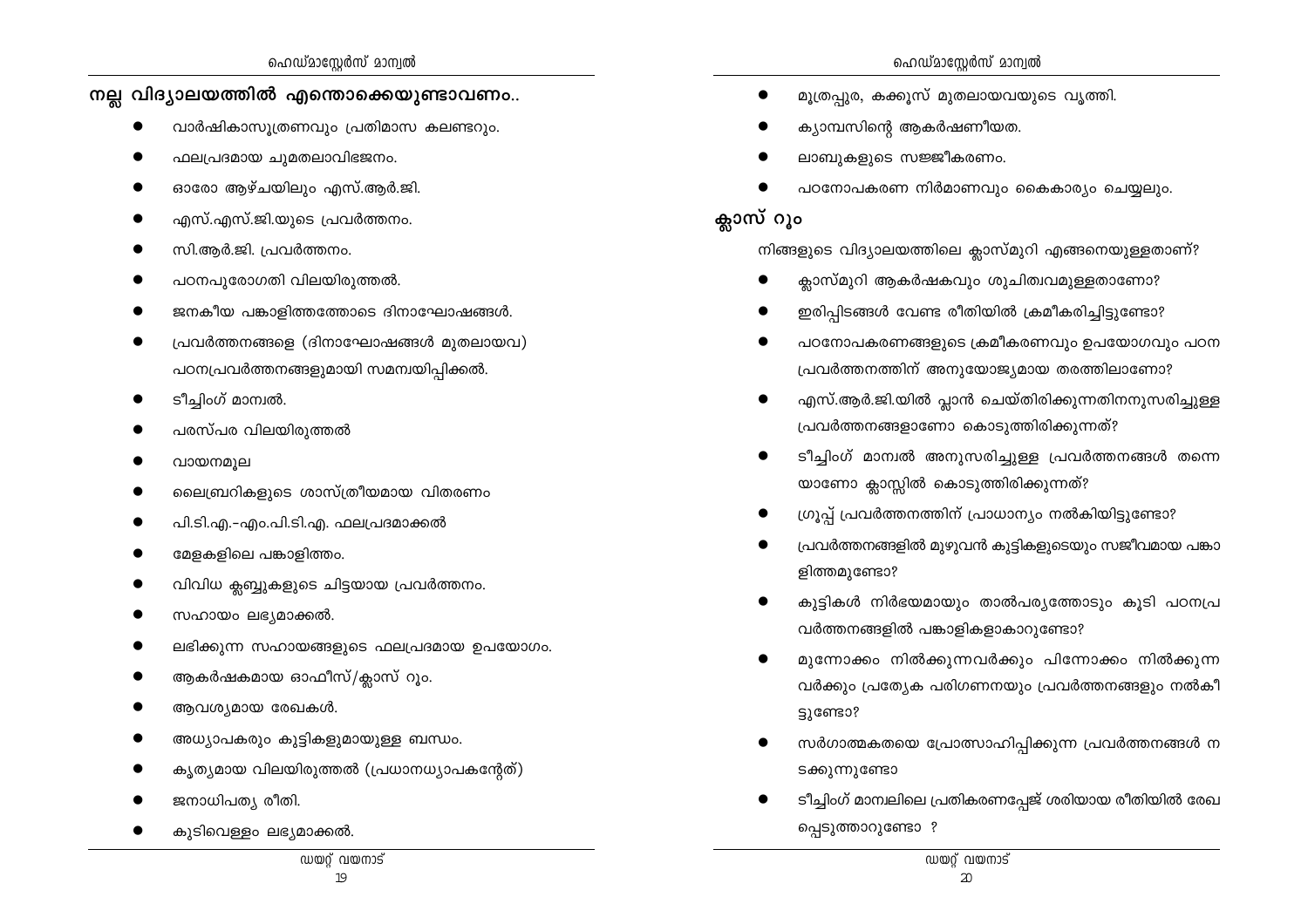## 1.3. വിദ്യാലയ ആസൂത്രണ പദ്ധതി

'Vision is the art of seeing things invisible'

#### - Jonathan Swift

ഒരു വിദ്യാലയത്തിന്റെ സുഗമമായ നടത്തിപ്പിനും ഉന്നമനത്തിനും സമഗ്രമായ ആസുത്രണം ആവശ്യമാണ്. വിദ്യാഭ്യാസ ലക്ഷ്യങ്ങൾ സ്കൂൾ പ്രവർത്തനങ്ങളിലൂടെയാണ് സാക്ഷാത്ക്കരിക്കേണ്ടത്. കൂട്ടികളുടെ വ്യക്തിത്വ വികസനം, കലാകായിക ശേഷി, ആശയവിനിമയ ശേഷി, ജീവിത വീക്ഷണം എന്നിവയ്ക്കനുയോജ്യമായ പദ്ധതിയാണ് തയ്യാറാക്കേണ്ടത്.

വിദ്യാലയ ആസൂത്രണപദ്ധതി തയ്യാറാക്കുമ്പോൾ ഹ്രസ്വകാല– ദീർഘകാല ലക്ഷ്യങ്ങൾ മുന്നിൽ കാണണം. അടുത്ത ഏതാനും വർഷ ങ്ങളിൽ സ്കൂളിൽ വരേണ്ടതായ മാറ്റങ്ങൾ എന്തൊക്കെയായിരിക്കണം? പി.ടി.എ., എം.പി.ടി.എ., എസ്.എസ്.ജി. എന്നിവർ യോഗം ചേർന്ന് വിദ്യാ ലയത്തിലെ എല്ലാ പ്രവർത്തനങ്ങളുടെയും പട്ടിക തയ്യാറാക്കണം.

ഇവയുടെ ഫലപ്രദമായ ആസൂത്രണത്തിന് താഴെപ്പറയുന്ന കാര്യ ങ്ങൾ പരിഗണിക്കേണ്ടതാണ്.

- 1. സ്കൂൾ സ്ഥിതി ചെയ്യുന്ന സമൂഹത്തിന്റെ കാഴ്ചപ്പാട്.
- 2. പ്രദേശത്തെ പിന്നോക്കാവസ്ഥ.
- 3. വിദ്യാഭ്യാസ ലക്ഷ്യ പ്രാപ്തിക്ക് വിഘാതമായിരിക്കുന്ന വസ്തു തകൾ.
- 4. ലക്ഷ്യമിട്ടിരിക്കുന്ന നേട്ടങ്ങൾ.

എന്നിവ ലക്ഷ്യത്തിലെത്തുവാനുള്ള പ്രവർത്തനങ്ങളാണ് ആസു ത്രണം ചെയ്യേണ്ടത്. ഇവയൊക്കെ സമയബന്ധിതമായി ക്രമീകരിക്കണം. പ്രവർത്തനങ്ങളുടെ വിലയിരുത്തലിനും സുഗമമായ നടത്തിപ്പിനും മോണി റ്ററിംഗ് സംവിധാനം രൂപപ്പെടുത്തണം.

### പ്രവർത്തനങ്ങൾ

പ്രവർത്തനങ്ങളെ താഴെപ്പറയും വിധം തരംതിരിക്കാം.

- 1. അക്കാദമികമേഖല
- 2. ഭൗതികസൗകര്യങ്ങൾ
- 3. സമുഹപങ്കാളിത്തം

#### 1. അക്കാദമിക മേഖല

പാഠ്യപദ്ധതിയും പഠനരീതിയും മാറുന്നതിനനുസരിച്ചുള്ള വിദ്യാ ഭ്യാസം കുട്ടികളിലെത്തിക്കാനുള്ള പ്രവർത്തനങ്ങൾ ആസൂത്രണം ചെയ്യ ണം. സ്കൂൾതല പ്രവർത്തനങ്ങളെ തരം തിരിച്ച് ചുമതല ഒരു അധ്യാപ കന്റെ നേതൃത്വത്തിലുള്ള ഗ്രൂപ്പുകൾക്ക് നൽകണം. (ഉദാ: ക്ലബ്ബുകൾ, പുന്തോട്ടനിർമ്മാണം, അസംബ്ലി, ദിനാഘോഷങ്ങൾ, വിദ്യാരംഗം, എസ്.സി/ എസ്.ടി. വിദ്യാഭ്യാസം ...) ഓരോ ഗ്രൂപ്പും അവരവരുടെ മേഖലയുടെ പ്രോജക്ട് തയ്യാറാക്കി അവതരിപ്പിക്കണം. പ്രോജക്ട് തയ്യാറാക്കുമ്പോൾ ഉദ്ദേശ്യം, നടപ്പാക്കുന്ന രീതി, നേതൃത്വം, വാർഷിക കലണ്ടർ എന്നിവ രേഖ പ്പെടുത്തണം.

#### ഭൗതികം

കെട്ടിടം, ഫർണിച്ചർ, മതിലുകൾ, കുടിവെള്ളം, കളിസ്ഥലം, പഠ നോപകരണങ്ങൾ, ലബോറട്ടറി, ലൈബ്രറി, കമ്പ്യൂട്ടർ ലാബ് മുതലായവ ഉൾപ്പെടുന്നു. നിലവിലുള്ളത് ഇനി ആവശ്യമുള്ളത് എന്നിവ മുൻഗണനാ ക്രമത്തിൽ തയ്യാറാക്കി പി.ടി.എ., എം.പി.ടി.എ., എസ്.എസ്.ജി. എന്നിവ രുടെ യോഗത്തിൽ പ്രോജക്ട് തയ്യാറാക്കണം. ആവശ്യമായ ഫണ്ടുക ളുടെ സ്രോതസ്സു കണ്ടെത്തണം.

#### സമൂഹപങ്കാളിത്തം

പി.ടി.എ., എം.പി.ടി.എ., എസ്.എസ്.ജി., പഞ്ചായത്ത് എന്നിവയുടെ സഹകരണത്തോടെയാണ് അക്കാദമിക, ഭൗതിക പ്രവർത്തനങ്ങളുടെ ആസുത്രണം, പ്രവർത്തനം എന്നിവ നടത്തേണ്ടത്. പ്രാദേശിക വിഭവ ങ്ങൾ ഉപയോഗപ്പെടുത്താനും പദ്ധതിയുടെ ആസൂത്രണത്തിനും നടത്തി പ്പിനും സമുഹപങ്കാളിത്തം ആവശ്യമാണ്.

തുടർന്ന് പ്രവർത്തനങ്ങളുടെ ക്രോഡീകരണം നടത്തണം. ഓരോ ഗ്രൂപ്പുകാരും അവതരിപ്പിക്കുന്ന പ്രോജക്ടുകൾ ക്രോഡീകരിച്ച് വിദ്യാലയ വാർഷിക പദ്ധതി തയ്യാറാക്കണം. വാർഷിക പദ്ധതിയെ അടിസ്ഥാനമാക്കി വാർഷിക കലണ്ടർ തയ്യാറാക്കണം.

#### വിദ്യാലയ വാർഷിക പദ്ധതിയുടെ ഘടന

#### 1. ആമുഖം

സ്കൂളിന്റെ പൊതുവായ വിവരങ്ങൾ, ചരിത്രം, നിലവിലുള്ള അവസ്ഥ, നേട്ടങ്ങൾ എന്നിവ പ്രതിപാദിക്കണം.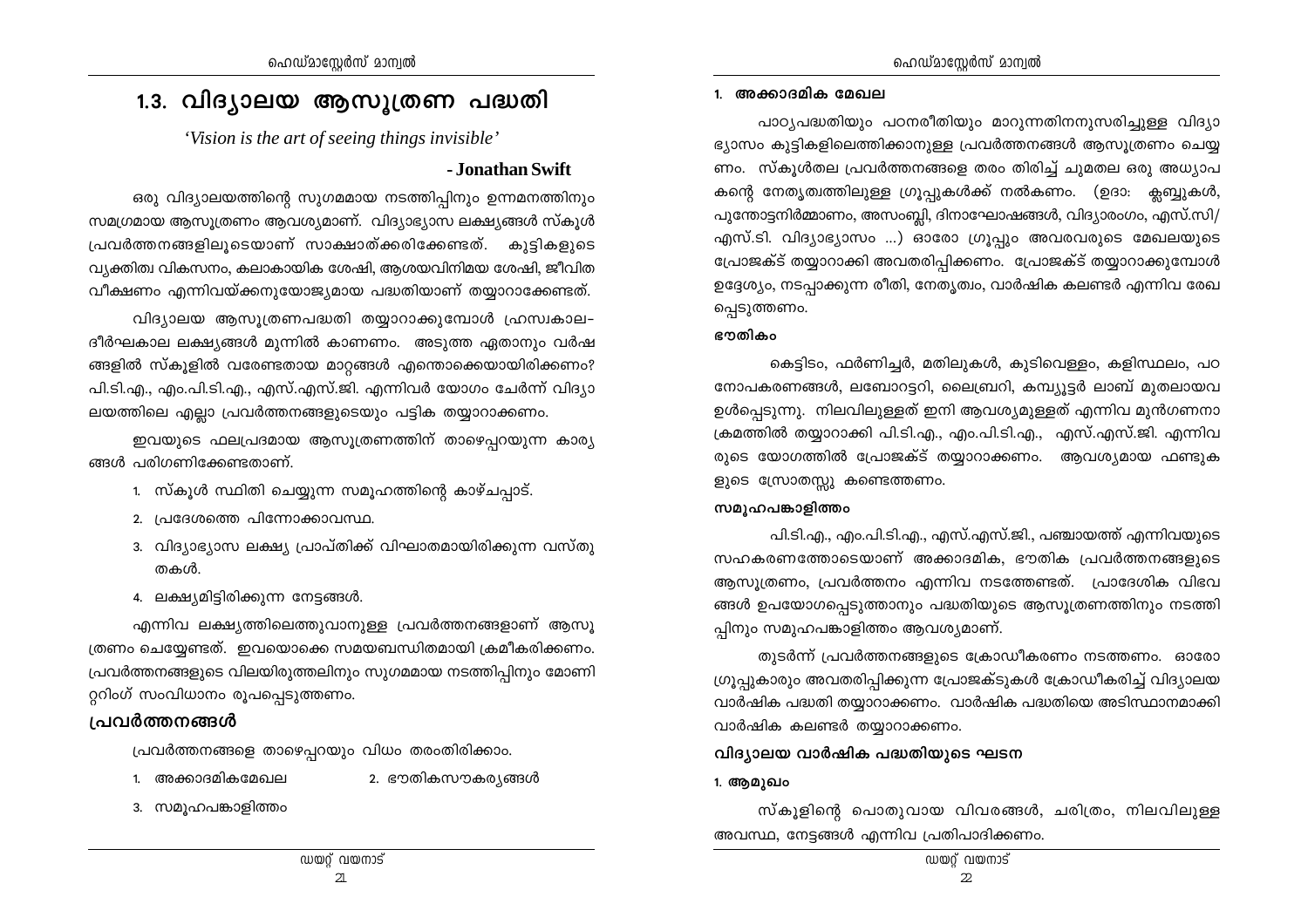#### 2. ലക്ഷ്യങ്ങൾ

വിദ്യാലയവികസനത്തിനായി നേടാനുള്ള ലക്ഷ്യങ്ങൾ

#### 3. പ്രവർത്തനങ്ങൾ

ലക്ഷ്യം നേടാനുള്ള പ്രവർത്തനങ്ങൾ, വിഭവ സമാഹരണ സാധ്യത കൾ എന്നിവ സൂചിപ്പിക്കണം. സ്കൂൾ തലത്തിൽ നടപ്പാക്കാനുദ്ദേശി ക്കുന്ന എല്ലാ പ്രവർത്തനങ്ങളും മാസാടിസ്ഥാനത്തിൽ രേഖപ്പെടുത്തണം.

#### 4. വാർഷിക കലണ്ടർ

തയ്യാറാക്കിയ പദ്ധതിയുടെ അടിസ്ഥാനത്തിൽ വാർഷിക കലണ്ടർ രൂപീകരിക്കണം.

## കുറിപ്പ്:

- 1. വിദ്യാലയ വാർഷിക പദ്ധതിയുടെ ആസുത്രണം എസ്.ആർ.ജി. തലത്തിൽ മാർച്ച് മാസത്തിൽ നടത്തണം.
- 2. പി.ടി.എ., എം.പി.ടി.എ., എസ്.എസ്.ജി. ശിൽപശാല മേയ് മാസ ത്തിൽ നടത്തണം.
- 3. തയ്യാറാക്കിയ പദ്ധതിയുടെ പ്രവർത്തനം ജൂണിൽ സ്കൂൾ തുറ ക്കുന്ന അന്നുമുതൽ തുടങ്ങേണ്ടതാണ്.
- 4. ഓരോ ടേമിലും പ്രവർത്തനങ്ങളുടെ അവലോകനം , തുടർന്നുള്ള ആസൂത്രണം, റിപ്പോർട്ട് എന്നിവ നടത്തേണ്ടതാണ്.
- 5. അടുത്ത മാർച്ചിൽ വാർഷിക അവലോകനവും ആസൂത്രണവും നടത്തേണ്ടതാണ്.

# 2.വിദ്യാലയത്തിലെ കർമ്മ പരിപാടികൾ

The Great Task of education is not merly to collect facts but to know man and to make onseself known to man"

### -TAGORE-

## 2.1 സ്കൂൾ പാർലമെന്റ്

സ്കൂൾ പാർലമെന്റ് ഇലക്ഷൻ നടത്തി ലീഡർ, ഡെപ്യൂട്ടി ലീഡർ, സ്പീക്കർ, ഡെപ്യൂട്ടി സ്പീക്കർ, മന്ത്രിമാർ എന്നിവരെ തെരഞ്ഞെടുക്ക ണം.

| ലീഡർ             |                      | പ്രധാനമന്ത്രി          |
|------------------|----------------------|------------------------|
| ഡെപ്യൂട്ടി ലീഡർ  |                      | ഉപപ്രധാനമന്ത്രി        |
|                  |                      | സ്പീക്കർ               |
|                  | $\ddot{\phantom{a}}$ | ഡെപ്യൂട്ടി സ്പീക്കർ    |
| വിവിധ മന്ത്രിമാർ | $\mathbf{r}$         | വിദ്യാഭ്യാസം           |
|                  | ፡                    | ആരോഗ്യം                |
|                  | $\ddot{\cdot}$       | കുടിവെള്ളവും ജലസേചനവും |
|                  |                      | കൃഷി                   |
|                  |                      | അച്ചടക്കം              |

പാർലമെന്ററികാര്യം.  $\ddot{\cdot}$ 

സഹമന്ത്രിമാരും ആവാം.

- $\bullet$  പ്രധാനമന്ത്രി, മന്ത്രിമാർ എന്നിവരുടെ സത്യപ്രതിജ്ഞാച്ചടങ്ങ് സംഘടിപ്പിക്കണം.
- ഇവരുടെ ചുമതലകൾ വിശദീകരിച്ചു കൊടുക്കണം.
- $\bullet$  വിദ്യാലയത്തിന്റെ ദൈനംദിന പ്രവർത്തനങ്ങളിൽ മന്ത്രിമാർക്ക് ചുമതല കൊടുക്കണം.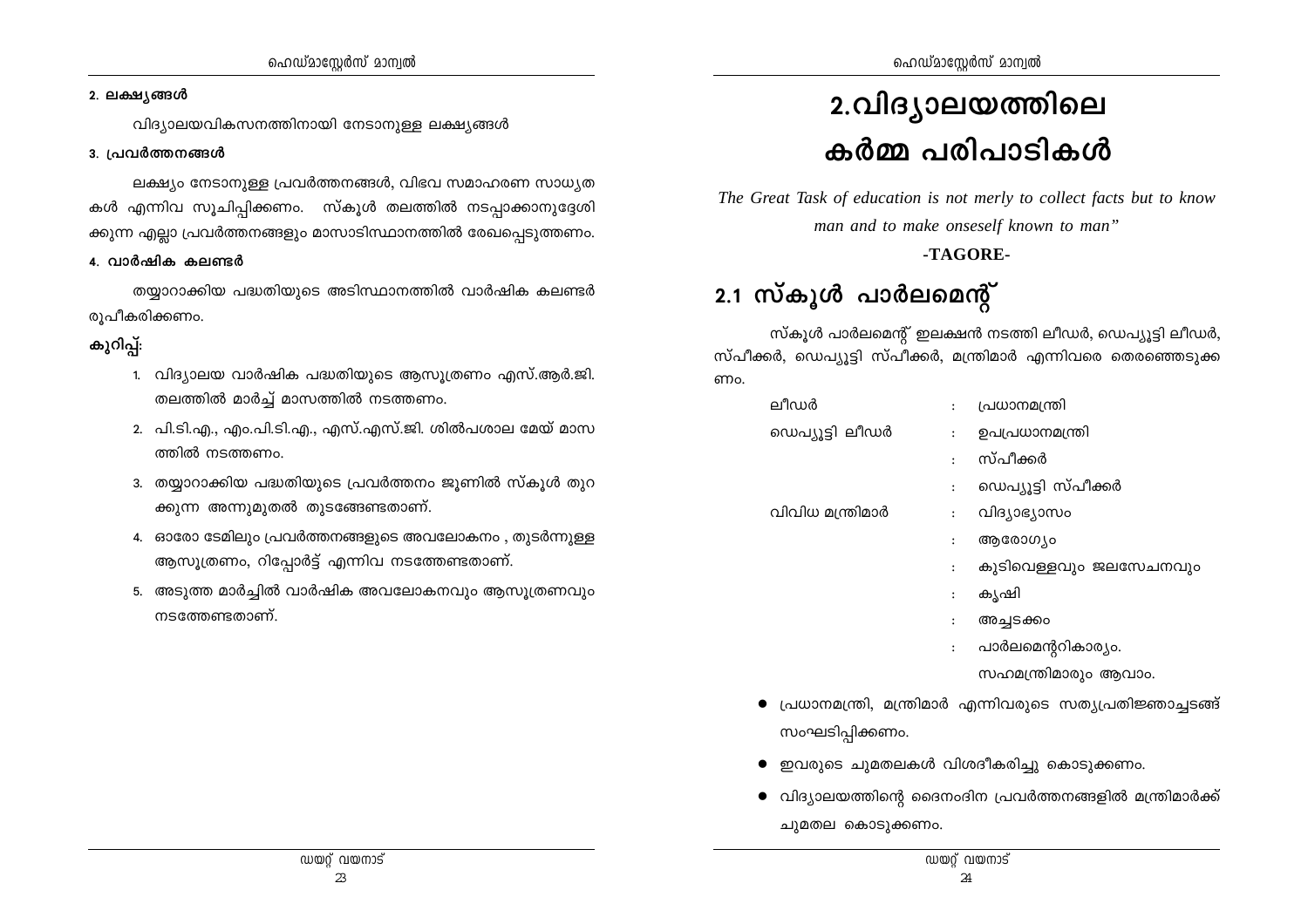- അസംബ്ലികളുടെ നടത്തിപ്പ്.
- $\bullet$  ക്ലാസ്റൂം പ്രവർത്തനങ്ങളിൽ സഹായിക്കൽ
- $\bullet$  അക്ഷരമറിയാത്തവരെ ഒഴിവു സമയങ്ങളിൽ പരിശീലിപ്പിക്കൽ.
- $\bullet$  വാർത്തകളുടെ അവതരണം (നോട്ടീസ് ബോർഡ്, വാർത്താ ബോർഡ് ചുമതല)

## ആരോഗ്യം

- $\bullet$  ആരോഗ്യ കോർണർ സംഘടിപ്പിക്കൽ.
- $\bullet$  ആരോഗ്യ പ്രദർശനം സംഘടിപ്പിക്കൽ.
- അപകടം സംഭവിച്ചവർക്ക് ചികിത്സ നൽകലും ചികിത്സയ്ക്ക് സൗകര്യം ലഭ്യമാക്കലും.
- സ്കൂൾ അസംബ്ലി രാവിലെ 9.45ന് എങ്കിലും തുടങ്ങേണ്ട താണ്. അസംബ്ലിയിൽ പ്രതിജ്ഞ ചൊല്ലൽ, പത്രം വായന തുടങ്ങിയവ കുട്ടികളെക്കൊണ്ട് മാറിമാറി ചെയ്യിക്കാം.
- എല്ലാ അധ്യാപകർക്കും അസംബ്ലിയിൽ സംസാരിക്കുവാ നുള്ള അവസരം നൽകേണ്ടതാണ്.

#### ബാലസഭകൾ

കുട്ടികളുടെ നാനാവിധമായ സർഗ്ഗാത്മകത പ്രദർശിപ്പി ക്കുവാനുള്ള വേദികളാണ് ബാലസഭകൾ. ക്ലാസ്റൂം പ്രവർത്തനത്തിന്റെ ഉണ്ടാകുന്ന സൃഷ്ടികൾ അവതരിപ്പിക്കാനും ഭാഗമായി പ്രദർശിപ്പിക്കാനും ഇത്തരം ബാലസഭകൾ ഉപകരിക്കുന്നു.

## പ്രവർത്തന്വകമം:

- ക്ലാസ് തലത്തിൽ ആഴ്ചയിലൊരിക്കൽ ബാലസഭകൾ നടക്കേണ്ടതാണ്.
- $\bullet$  ബാലസഭകൾ നിയന്ത്രിക്കേണ്ടതും ഒരുക്കങ്ങൾ നടത്തേണ്ടതും കുട്ടികൾ തന്നെയാണ്.
- $\bullet$  സ്കൂൾതല ബാലസഭകൾ മാസത്തിലൊരിക്കൽ നടത്തണം.
- $\bullet$  ക്ലാസ്തലബാല സഭകളിൽ എല്ലാ കുട്ടികളുടെയും പങ്കാളിത്തം ഉറപ്പാക്കേണ്ടതാണ്.
- $\bullet$  ക്ലാസ് തല ബാലസഭകളിലെ മികവുറ്റ സൃഷ്ടികളായിരിക്കണം സ്കൂൾ തല ബാലസഭകളിൽ അവതരിപ്പിക്കേണ്ടത്.
- $\bullet$  സ്കൂൾതല ബാല സഭകളുടെ ഒരുക്കങ്ങളും നിയന്ത്രണങ്ങളും തെരഞ്ഞെടുക്കപ്പെട്ട കുട്ടികൾ തന്നെയായിരിക്കണം.
- കുട്ടികളുടെ സൃഷ്ടികൾ മാസികയായി പ്രസിദ്ധീകരിക്കണം.
- ബാലസഭകളുടെ ആഭിമുഖ്യത്തിൽ ആഴ്ചയിൽ ഒരു പത്രം പ്രസി ദ്ധീകരിക്കാവുന്നതാണ്.

## 2.2 ക്ലബ്ബുകൾ

ഓരോ വിദ്യാർത്ഥികളിലും അന്തർലീനമായിരിക്കുന്ന വിവിധ കഴിവുകൾ വികസിപ്പിച്ചെടുക്കുക, അവ സ്വന്തം നിലയിലും സമൂഹത്തിനുവേണ്ടിയും പ്രയോജനപ്പെടുത്തുവാൻ അവരെ പ്രാപ്തരാക്കുക എന്നീ ലക്ഷ്യത്തോടെയാണ് വിവിധ ക്ലബ്ബുകൾ സ്കൂളുകളിൽ പ്രവർത്തിക്കുന്നത്. വിദ്യാഭ്യാസം ക്ലാസ് മുറികളിൽ മാത്രം ഒതുക്കാതെ ഓരോ കുട്ടികൾക്കും താൽപര്യമുള്ള മേഖലകളിൽ പ്രവർത്തനങ്ങളിൽ ഏർപ്പെടാൻ കൂടുതൽ ക്ലബ്ബുകൾ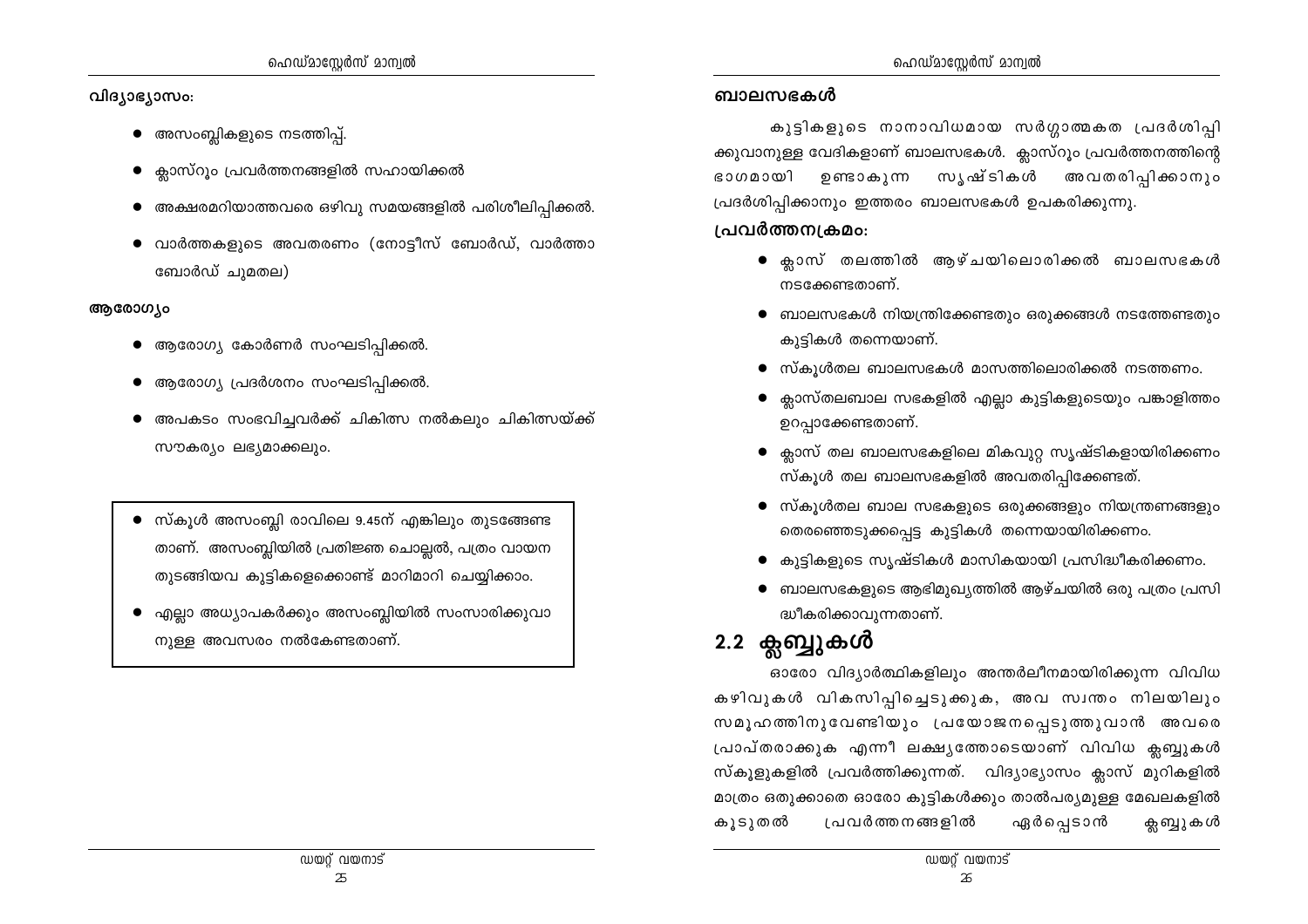സാഹചര്യമൊരുക്കുന്നു. സാമുഹ്യബോധം, സഹകരണ മനോഭാവം, അന്വേഷണ തൽപ്പരത, നേതൃത്വഗുണം മുതലായ മൂല്യങ്ങൾ വളർത്തുന്നതിനും വിവിധ വിഷയങ്ങളിൽ കൂടുതൽ താൽപര്യം ജനിപ്പിക്കുന്നതിനും ക്ലബ്ബുപ്രവർത്തനങ്ങൾ സഹായിക്കുന്നു. മുല്യ നിർണ്ണയ പ്രവർത്തനങ്ങളിലെ പാർട്ട് 2, 3 വിഭാഗങ്ങളിൽപ്പെട്ട പല പ്രവർത്തനങ്ങളും ഇത്തരം ക്ലബ്ബുകളിലൂടെ നടപ്പിലാക്കാം.

#### എങ്ങനെ നടപ്പിലാക്കാം?

- $\bullet$  വർഷാരംഭത്തിൽ തന്നെ വിവിധ ക്ലബ്ബുകളുടെ ഉത്തരവാദിത്വം അധ്യാപകർക്ക് വിഭജിച്ചു നൽകുക.
- $\bullet$  അഭിരുചിയ്ക്കനുസരിച്ച് വിദ്യാർത്ഥികളെ കണ്ടെത്തി ക്ലബ്ബുകൾ രൂപീകരിക്കണം.
- എല്ലാ കുട്ടികൾക്കും ഏതെങ്കിലും ഒരു ക്ലബ്ബിലെങ്കിലും അംഗത്വം ഉറപ്പാക്കണം.
- ഓരോ ക്ലബ്ബുകളുടെയും വാർഷിക പദ്ധതി അധ്യാപകരും രൂപീകരിക്കണം. ക്ലബുഗംങ്ങളും ചേർന്ന് അവ എസ്.ആർ.ജിയിൽ അവതരിപ്പിച്ച് അംഗീകാരം വാങ്ങണം.
- ക്ലബ്ബ് അംഗങ്ങളുടെ ഡയറി, ക്ലബ്ബിന്റെ മിനുട്സ് എന്നിവ രേഖപ്പെടുത്തണം.
- $\bullet$  വിദഗ്ദരുടെ സേവനം ലഭ്യമാക്കണം.
- ദിനാഘോഷങ്ങൾ ക്ലബ്ബുകളുടെ പ്രവർത്തനങ്ങളുമായി ബന്ധിപ്പിക്കണം.
- $\bullet$  ക്ലബ്ബ് പ്രവർത്തനങ്ങൾ ഓരോ മാസവും വിലയിരുത്തണം.
- $\bullet$  ഓരോ ക്ലബ്ബിന്റെയും ജോ: കൺവീനറായി കുട്ടികളിൽ ഒരാളെ തെരഞ്ഞെടുക്കാവുന്നതാണ്.
- ക്ലബ്ബിന്റെ മിനിറ്റ്സ്, കണക്കുകൾ മുതലായവ എഴുതി സൂക്ഷി ക്കുന്ന ഉത്തരവാദിത്വം കൺവീനർക്കും, ജോ. കൺവീനർക്കു മാണ്.

#### ഘടന:

ഓരോ ക്ല ബിനും ഒരു അധ്യാപകൻ ചെയർമാനും വിദ്യാർത്ഥികളിലൊരാൾ കൺവീനറായും ഉണ്ടാകണം.

## വിവിധതരം ക്ലബ്ബുകൾ – പ്രവർത്തനങ്ങൾ എ. സയൻസ് ക്ലബ്ബ്

- $\bullet$  ശാസ്ത്രദിനങ്ങൾ ആഘോഷിക്കൽ (ക്വിസ്, അഭിമുഖം, വായനാപ്രവർത്തനങ്ങൾ, പോസ്റ്റർ നിർമ്മാണം, ആൽബം നിർമ്മാണം, പ്രദർശനങ്ങൾ...)
- പരീക്ഷണ ശാലയുമായി ബന്ധപ്പെട്ട പ്രവർത്തനങ്ങൾ. (ലാബ് ക്രമീകരണം, ഉപകരണങ്ങളിലും രാസവസ്തുക്കളിലും ശേഖരങ്ങളിലും ലേബൽ ഒട്ടിക്കൽ, പരീക്ഷണ മേളകൾ സംഘടിപ്പിക്കൽ ...)
- പഠനയാത്രകൾ. ( തൊഴിൽ ശാലകൾ, കൃഷിയിടങ്ങൾ, മ്യൂസിയം മുതലായവ സന്ദർശിക്കൽ)
- $\bullet$  ക്യാമ്പുകൾ, സെമിനാറുകൾ, പ്രദർശനങ്ങൾ, മത്സരങ്ങൾ എന്നിവ സംഘടിപ്പിക്കൽ)
- $\bullet$  ശേഖരണങ്ങൾ. (ഹെർബേറിയം, അകേഥിയം, സ്പെസിമെൻസ്.)

#### ശാസ്ത്ര കോർണർ

പത്രം, മാസികകൾ മുതലായ പ്രസിദ്ധീകരണങ്ങളിൽ വരുന്ന വാർത്ത കൾ, ചിത്രങ്ങൾ, ശാസ്ത്രപസിലുകൾ മുതലായവ മുറിച്ചെടുത്ത് ഒട്ടിക്ക ണം.

മരം കൊണ്ടുണ്ടാക്കിയ നോട്ടീസ് ബോർഡിൽ ഒട്ടിക്കുകയോ, തെർമോകോളിൽ പിൻ ചെയ്യുകയോ ചെയ്യാം.

## ശാസ്ത്രപ്പെട്ടി

ശാസ്ത്ര സംബന്ധിയായ ചോദ്യങ്ങൾ എഴുതി പ്രത്യേകം തയ്യാറാ ക്കിയ പെട്ടിയിൽ നിക്ഷേപിക്കണം. പെട്ടി സുക്ഷിച്ചിരിക്കുന്ന സ്ഥലം എല്ലാവർക്കും സൗകര്യമുള്ളതായിരിക്കണം. പെട്ടിയിൽ നിന്നുള്ള ചോദ്യ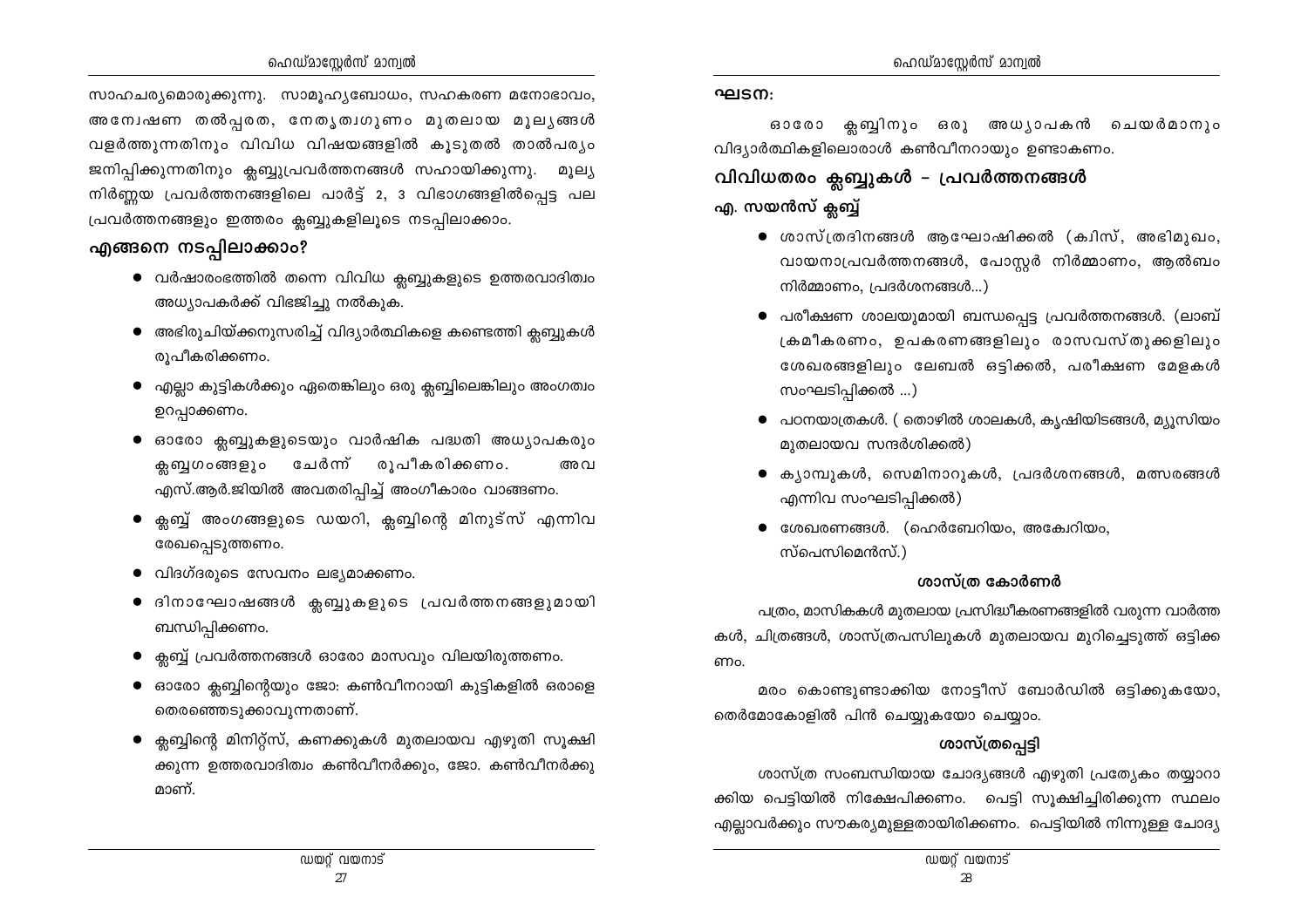ങ്ങൾ ആഴ്ചയിലൊരിക്കലോ രണ്ടാഴ്ചയിലൊരിക്കലോ എടുത്ത് ഉത്തരം എഴുതി പ്രദർശിപ്പിക്കണം. ഉത്തരങ്ങൾ അധ്യാപകർക്കോ കുട്ടികൾക്കോ നൽകാം (കുട്ടികൾ ഉത്തരം നൽകാൻ പ്രേരിപ്പിക്കണം)

സമയാതീതമായി നടക്കുന്ന പ്രകൃതി പ്രതിഭാസങ്ങൾ (ഭൂകമ്പം, കിണർ താഴൽ മുതലായവ) ആകാശ ഗോളങ്ങളുടെ സവിശേഷത (പു തിയ ഗ്രഹങ്ങളെ കണ്ടെത്തിയത്, ഗ്രഹണങ്ങൾ, ഗ്രഹങ്ങളുടെയും മറ്റും ഭൂമിയ്ക്കടുത്തേക്കുള്ള വരവ് മുതലായവ) എന്നിവയെക്കുറിച്ചുള്ള വാർത്ത കളും ചിത്രങ്ങളും സയൻസ് കോർണറിൽ ഉണ്ടാവണം.

#### ബി. സോഷ്യൽസയൻസ് ക്ലബ്ബ്:

- ദേശീയ പ്രാധാന്യമുള്ള ദിനങ്ങൾ ആഘോഷിക്കൽ (മഹാൻമാരുടെ അനുസ്മരണങ്ങൾ, സ്വാതന്ത്ര്യദിനം, റിപ്പബ്ലിക് ദിനം, ക്വിസ്, റാലികൾ, ഉപന്യാസങ്ങൾ, പതിപ്പുകൾ, സെമിനാറുകൾ, അഭിമുഖം.)
- സ്വന്തം പ്രദേശത്തെ പരിചയപ്പെടൽ. (ഭൂപ്രകൃതി, കാലാവസ്ഥ, കൃഷി, തൊഴിൽ, ചരിത്രം-പ്രാദേശിക രേഖ തയ്യാറാക്കൽ, സർവ്വേകൾ, ലഘു പ്രോജക്റ്റുകൾ, ഫീൽഡുട്രിപ്പുകൾ...)
- ചരിത്ര സ്മാരകങ്ങൾ സന്ദർശിക്കൽ.
- പൊതുജന സമ്പർക്ക പരിപാടികൾ (Social Service)
- ചർച്ചകൾ, സെമിനാറുകൾ സംഘടിപ്പിക്കൽ.
- $\bullet$  വിവിധ പരിശീലന പരിപാടികൾ, മാഗസിൻ നിർമ്മാണം.

### സി. ഗണിത ക്ലബ്ബ്.

- $\bullet$  ഗണിത ശാസ്ത്രജ്ഞരുടെ അനുസ്മരണ ദിനാഘോഷങ്ങൾ.
- കുസൃതിക്കണക്ക് ശേഖരണം.
- $\bullet$  ഗണിത പ്രഹേളികകൾ (Puzzles) ശേഖരിക്കൽ, പ്രദർശിപ്പിക്കൽ.
- ഗണിത രൂപങ്ങൾ നിർമ്മിക്കൽ/പ്രദർശനം.
- ഗണിത ശാസ്ത്രമേള.
- $\bullet$  ഗണിത മാഗസിൻ.

#### ഡി. പരിസ്ഥിതി ക്ലബ്ബ്.

പ്രകൃതിയുമായി ഇണങ്ങിച്ചേർന്ന് ജീവിക്കേണ്ടതിന്റെ ആവശ്യകത ബോധ്യപ്പെടുന്നതിന് ഈ ക്ലബ്ബിന്റെ പ്രവർത്തനം സഹായകരമാണ്.

- $\bullet$  ദിനാചരണങ്ങൾ. (പരിസ്ഥിതിദിനം, ഓസോൺ ദിനം, ഹിരോഷിമദിനം... ശുചീകരണ പ്രവർത്തനങ്ങൾ, പ്രഭാഷണങ്ങൾ, റാലികൾ, പോസ്റ്റർ നിർമ്മാണം, ലേഖന മത്സരങ്ങൾ.)
- ഫല വൃക്ഷങ്ങൾ നട്ടുപിടിപ്പിക്കൽ.
- വിവിധ പരിസ്ഥിതി സംഘടനകളെ പരിചയപ്പെടുക. അവരുമായി സഹകരിച്ച് ക്യാമ്പുകൾ മറ്റുപരിപാടികൾ സംഘടിപ്പിക്കുക.
- $\bullet$  പ്രകൃതിചുഷണത്തിനെതിരായ ബോധവത്കരണ പോസ്കറുകൾ, ബാഡ്ജ്, നോട്ടീസ് തയ്യാറാക്കൽ.
- പ്ലാസ്റ്റിക് വിരുദ്ധ പരിപാടികൾ.
- ജലസംഭരണ പരിപാടികൾ.
- ഇ. ഹെൽത്ത് ക്ലബ്ബ്.
	- മെഡിക്കൽ ക്യാമ്പുകൾ സംഘടിപ്പിക്കൽ.
	- $\bullet$  സ്കൂൾ പരിസര ശുചീകരണം.
	- പകർച്ച വ്യാധികൾ തടയുന്നതിനുള്ള പദ്ധതികൾ. (ബോധവത്കരണം - ജാഥ, പോസ്റ്ററുകൾ ...)
	- പ്രഥമ ശുശ്രുഷകൾ.  $\bullet$
	- ഉച്ച ഭക്ഷണ വിതരണം.
	- $\bullet$  വ്യായാമങ്ങൾ.
- എഫ്. കൃഷി ക്ലബ്ബ്
	- കൃഷിയോടുള്ള താൽപര്യം വർദ്ധിപ്പിക്കുന്നതിനുള്ള പ്രവർത്തനങ്ങൾ. (പ്രദർശനങ്ങൾ, വിത്തു ശേഖരണങ്ങൾ...)
	- പച്ചക്കറിത്തോട്ട നിർമ്മാണം/പരിപാലനം.
	- $\bullet$  കൃഷിയിടങ്ങൾ സന്ദർശിക്കൽ.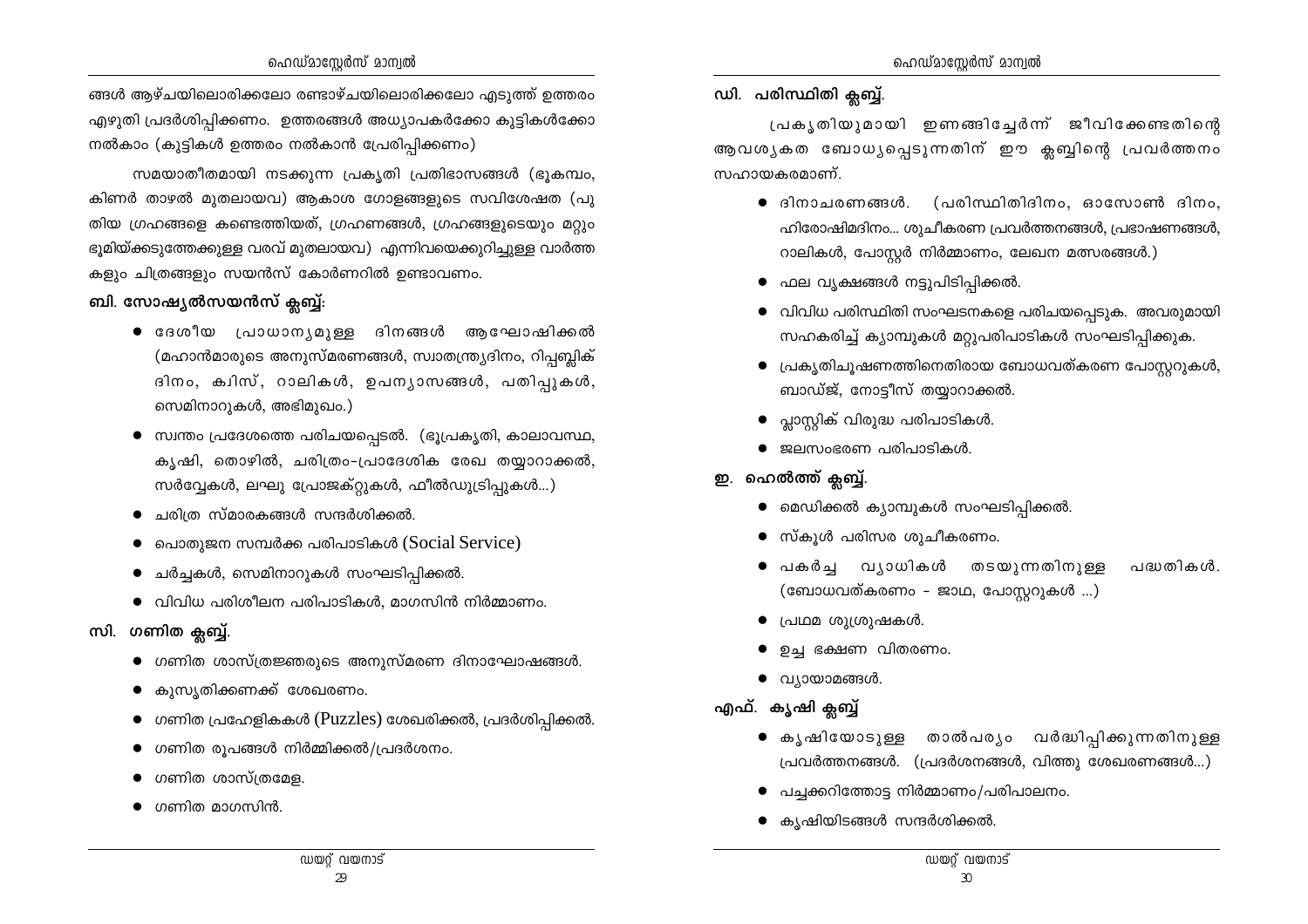- കർഷകരുമായി അഭിമുഖങ്ങൾ.
- ജി. ഭാഷാ ക്ലബ്ബുകൾ (മലയാളം/ഇംഗ്ലീഷ്/ഹിന്ദി/അറബി/ഉറുദു)
	- കയ്യെഴുത്തു മാസികാനിർമ്മാണം.
	- $\bullet$  ലൈബ്രറിപുസ്തകങ്ങളുടെ തരംതിരിച്ചുള്ള ലിസ്റ്റ് തയ്യാറാക്കൽ/ പുസ്തകങ്ങളുടെ ക്രമീകരണം.
	- വായനയെ പ്രോത്സാഹിപ്പിക്കാനുള്ള പ്രവർത്തനങ്ങൾ (വായനാകുറിപ്പ്, രചന...)
	- $\bullet$  സാഹിത്യകാരൻമാരുടെ അനുസ്മരണ ദിനങ്ങൾ അചരിക്കൽ.
	- $\bullet$  സാഹിത്യ ക്വിസ്, കളരി തുടങ്ങിയവ.
	- കഥ, കവിത, നാടക രചനാ ക്യാമ്പുകൾ.
	- വിവിധ കലാരുപങ്ങൾ പരിചയപ്പെടൽ.  $\bullet$
	- ശേഖരങ്ങൾ. (കടങ്കഥ, ചൊല്ലുകൾ, നാടൻപാട്ടുകൾ...)
	- $\bullet$  പ്രദർശനങ്ങൾ (സാഹിത്യകാരൻമാർ, പുസ്തകങ്ങൾ ...)

## എച്ച്. പ്രവൃത്തിപരിചയ ക്ലബ്ബ്.

- $\bullet$  വിവിധ കരകൗശല വസ്തുക്കളുടെ നിർമ്മാണം. വിവിധ തൊഴിലുകളോട് താൽപര്യം വർദ്ധിപ്പിക്കുന്നതിനും ഉൽപാദന ക്ഷമമായ പ്രവൃത്തികളിൽ പരിശീലനം നേടുന്നതിനും സഹായിക്കുന്ന നിർമ്മാണ കളരി. (ചകിരികൊണ്ട്, വാഴനാരുകൊണ്ട്, ചിരട്ട, മരത്തിൽ കൊത്തുപണി, അശാരിപ്പണി, മെഴുകു രൂപങ്ങൾ, ഓല ഉപയോഗിച്ച്/കളിമൺ രൂപങ്ങൾ, പാഴ്വസ്തുക്കൾ, പ്ലാസ്റ്റിക് കെയിൻ വർക്കുകൾ ...)
- $\bullet$  പ്രദർശനങ്ങൾ സംഘടിപ്പിക്കൽ.
- $\bullet$  വിവിധ നിർമ്മാണ കേന്ദ്രങ്ങൾ സന്ദർശിക്കൽ

സാഹചര്യമനുസരിച്ച് ആവശ്യമെങ്കിൽ വിവിധ ക്ലബ്ബുകൾ സംയുക്തമായി പ്രവർത്തിക്കാവുന്നതാണ്.

**TABLE**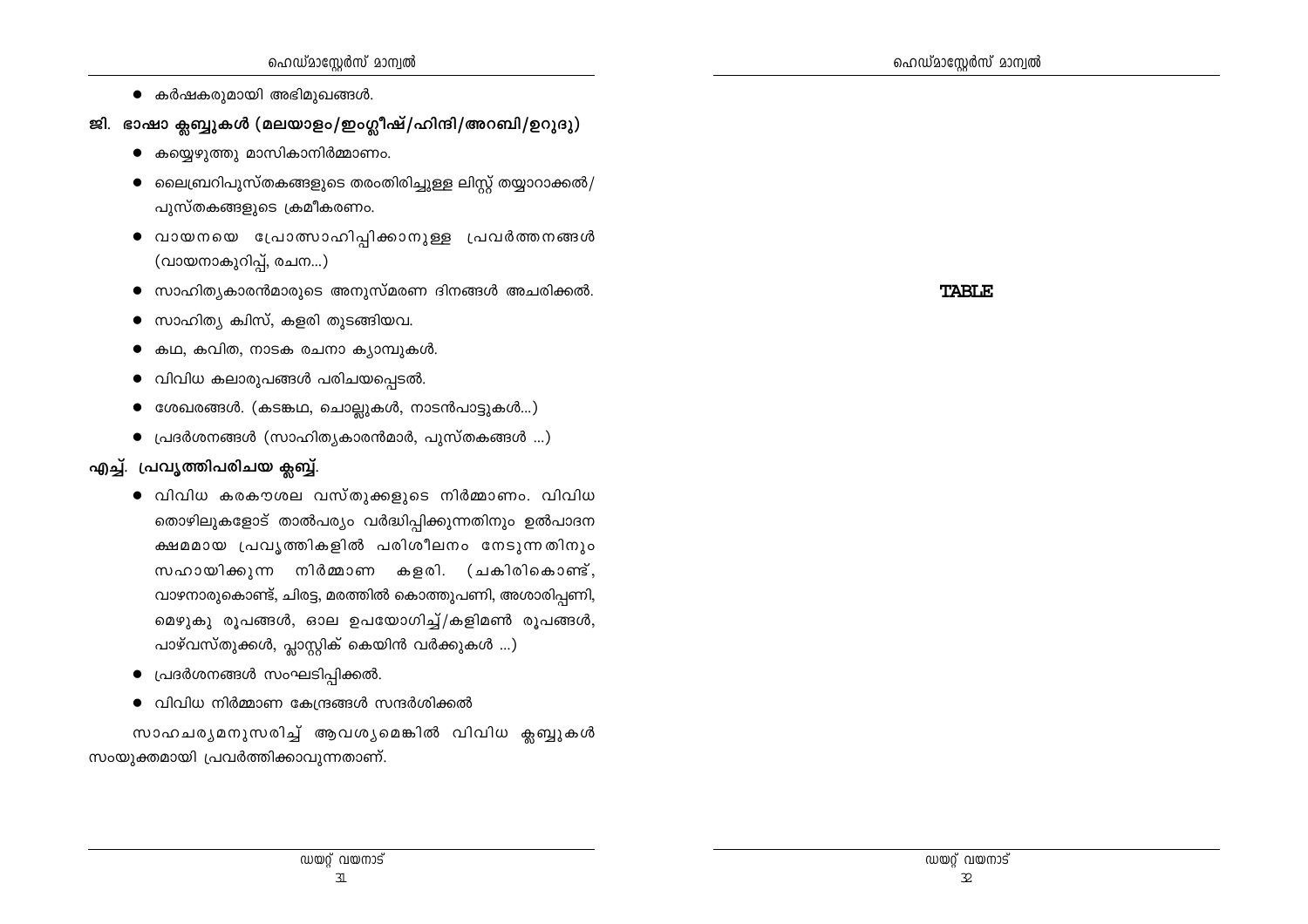#### വിദ്യാരംഗം

വിദ്യാർത്ഥികളിൽ ഭാഷാപരമായ ശേഷികൾ വികസിപ്പിക്കുക, വായനാശീലം വർദ്ധിപ്പിക്കുക എന്നീ ഉദ്ദേശ്യങ്ങളോടുകൂടി പ്രവർത്തിക്കുന്ന സംഘടനയാണ് വിദ്യാരംഗം സാഹിത്യവേദി. പൊതു വിദ്യാഭ്യാസ വകുപ്പ് സംസ്ഥാന ബാല ശാസ്ത്ര ഇൻസ്റ്റിട്യൂട്ടുമായി സഹകരിച്ചാണ് സംഘടനയുടെ പ്രവർത്തനങ്ങൾ ക്രമീകരിക്കുന്നത്.

ഭാഷാശേഷികളായ വായന, ലേഖനം സർഗ്ഗാത്മകത എന്നിവ പോഷിപ്പിക്കുന്നതു കൂടാതെ നശിച്ചുകൊണ്ടിരിക്കുന്ന നമ്മുടെ സാംസ്കാരിക പാരമ്പര്യം പുതുതലമുറയിലേക്ക് പകരുന്നതിന് ഈ കുട്ടായ്മ അവസരം നൽകുന്നു. വിദ്യാർത്ഥികൾക്കൊപ്പം അധ്യാപകരും ഇതിൽ അംഗങ്ങളാണ്.

പൊതു വിദ്യാഭ്യാസ വകുപ്പ് പ്രസിദ്ധീകരിക്കുന്ന വിദ്യാരംഗം മാസിക ഓരോ വിദ്യാലയത്തിലും വരുത്തേണ്ടതാണ്. കൂടാതെ വിദ്യാരംഗം കലാസാഹിത്യവേദി തളിര് സ്കോളർഷിപ്പ് പരീക്ഷ ഓരോ വർഷവും നടത്തിവരുന്നു.

#### ഉദ്ദേശ്യങ്ങൾ:

- 1. വിദൃാർത്ഥികളിൽ വായനാശീലം വളർത്താൻ സ്കൂൾ ലൈബ്രറികളുടെ പ്രവർത്തനം സജീവമാക്കുക.
- 2. കുട്ടികൾ വായിച്ച പുസ്തകങ്ങളെ ആധാരമാക്കി ലൈബ്രറിനോട്ട് തയ്യാറാക്കുകയും ചർച്ച ചെയ്യുകയും ചെയ്യുക.
- 3. സാഹിത്യരചനാ പരിശീലനം, പ്രസംഗ പരിശീലനം.
- 4. റീഡേഴ്സ് കോർണറുകൾ സ്ഥാപിക്കുക.
- 5. ഗ്രൂപ്പ്-രചന, ചർച്ച, സംഘപാരായണം തുടങ്ങിയവ.

6. സാഹിത്യ മത്സരങ്ങൾ, സാഹിത്യോത്സവങ്ങൾ, ശില്പശാലകൾ (അധ്യാപകർക്കും വിദ്യാർത്ഥികൾക്കും)

## വിദ്യാലയതല രൂപീകരണം

- 1. സംസ്ഥാനത്തെ സർക്കാർ, അർദ്ധസർക്കാർ അംഗീകൃത മേഖലകളിലുള്ള എല്ലാ എൽ.പി. യു.പി. സ്കൂളുകളിലും ഹൈസ്കുളുകളിലും ജൂൺ മാസത്തിൽ തന്നെ വിദ്യാരംഗം കലാവേദി രുപീകരിക്കണം.
- 2. ഹൈസ്കൂളുകൾ ഉൾപ്പെടുന്ന യു.പി. സ്കൂളുകളിൽ പ്രത്യേകം വേദി രൂപീകരിക്കേണ്ടതില്ല.
- 3. വിദ്യാലയത്തിൽ കലാസാഹിത്യ രംഗത്ത് അധ്യാപകർക്കും വിദ്യാർത്ഥികൾക്കുമെല്ലാം വിദ്യാരംഗം സാഹിത്യവേദിയിൽ ചേരാം. വേദിയുടെ അംഗസംഖ്യ ക്ലിപ്തപ്പെടുത്തിയിട്ടില്ല.
- 4. പുതിയ അംഗങ്ങൾക്കും പഴയ അംഗങ്ങളുമെല്ലാം വർഷാരംഭത്തിൽ പ്രവേശനഫീസായ 5 രൂപ വീതം നൽകേണ്ടതാണ്.

#### ഘടന:-രക്ഷാധികാരി - പ്രഥമാധ്യാപകൻ. - സാഹിത്യ-കലാവാസനയും ചെയർമാൻ താൽപര്യവുമുള്ള ഒരു അധ്യാപകൻ. – സ്കൂൾ ലൈബ്രേറിയൻ. വൈസ് ചെയർമാൻ കൺവീനർ – വിദ്യാർത്ഥി. - വിദ്യാർത്ഥി. ജോ. കൺവീനർ നിർവ്വാഹകസമിതി - 9 അംഗങ്ങൾ, 4 അധ്യാപകർ, 5 വിദ്യാർത്ഥികൾ (അധ്യാപകരിൽ ചെയർമാൻ, വൈസ് ചെയർമാൻ, എസ്.ആർ.ജി. കൺവീനർ, സ്റ്റാഫ് സെക്രട്ടറി ഉൾപ്പെടുത്തണം.)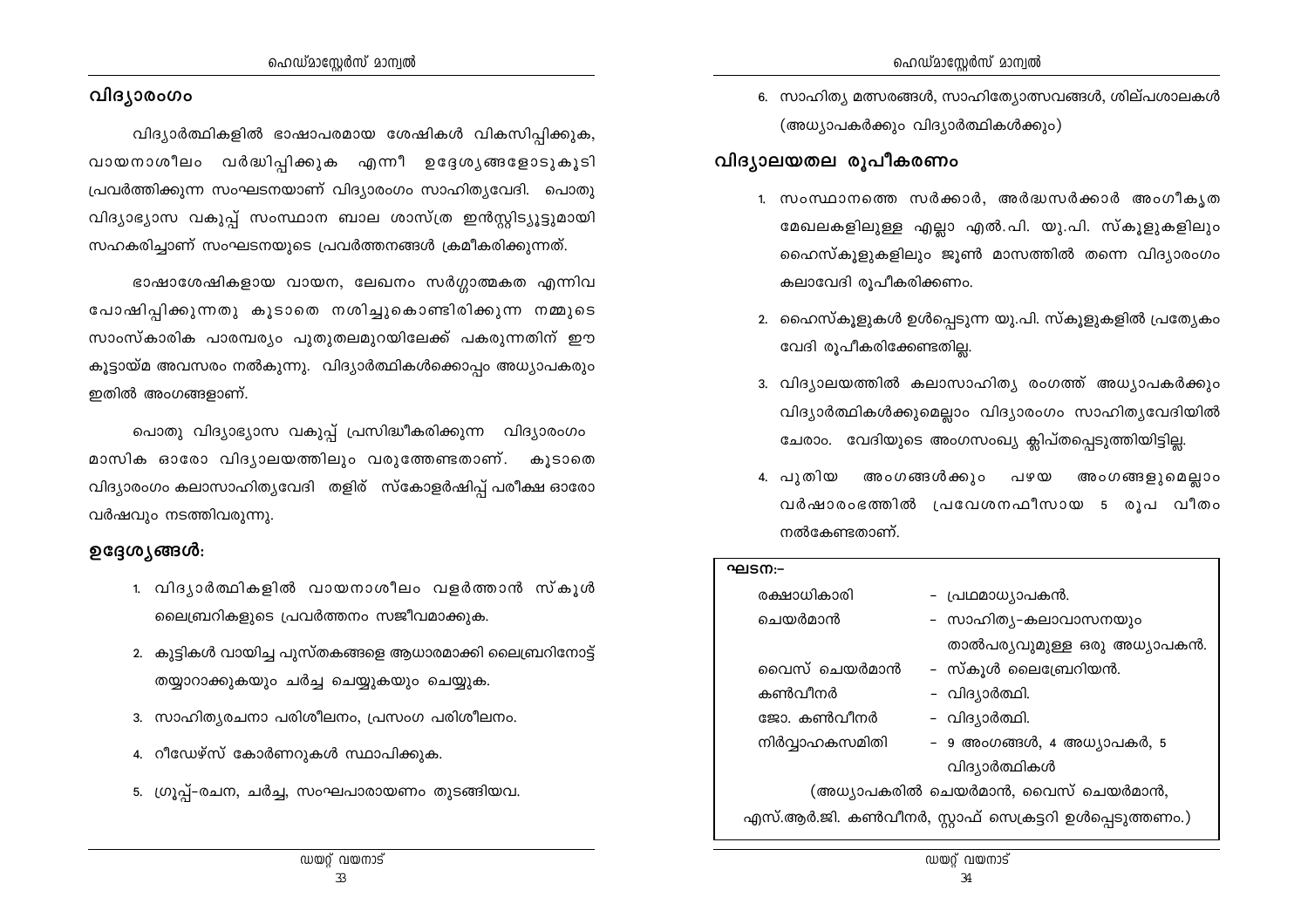### പ്രവർത്തനങ്ങൾ

### $\bf{A.}$  സംഘടനാകാര്യങ്ങൾ

- വിദ്യാലയതല കലാസാഹിത്യവേദി മാസത്തിൽ രണ്ടുതവണ കുടണം.
- $\bullet$  കഴിഞ്ഞയോഗ മിനിറ്റ്സ് വായന, സ്വാഗതം, റിപ്പോർട്ടുകൾ തയ്യാറാക്കൽ എന്നിവ ചെയ്യണം.
- $\bullet$  പ്രതിമാസ പ്രവർത്തന റിപ്പോർട്ട് തയ്യാറാക്കി ചെയർമാൻ സബ്ജില്ലാ കൺവീനറെ ഏൽപ്പിക്കണം.
- $\bullet$  നിർവ്വാഹക സമിതി മാസത്തിൽ ഒരിക്കലെങ്കിലും യോഗം കൂടി മുൻപരിപാടികൾ വിലയിരുത്തുകയും പുതിയ പരിപാടികൾ ആവിഷ്കരിക്കുകയും ചെയ്യണം.
- കലാസാഹിതൃവേദി വിദ്യാരംഗം വിദ്യാഭ്യാസ ഡയറക്ടറാഫീസിൽ രജിസ്റ്റർ ചെയ്യണം. (യു.പി. വിഭാഗം – 25 രുപ, ഹൈസ്കുൾ വിഭാഗം – 50 രുപ, എൽ.പി. വിഭാഗം ജില്ല യിൽ രജിസ്റ്റർ ചെയ്യേണ്ടതാണ്.)
- $\bullet$  പ്രഥമയോഗ റിപ്പോർട്ട്, അംഗത്വലിസ്റ്റ്, നിർവ്വാഹക സമിതി ലിസ്റ്റ്, രജിസ്ട്രേഷൻ ഫീ എന്നിവ സഹിതം അതതു എ.ഇ.ഒ.യെ ഏൽപിക്കണം.

### $\bf{B}$ . ലൈബ്രറി പ്രവർത്തനങ്ങൾ

- $\bullet$  സ്കൂൾ ലൈബ്രറിയുടെ പ്രവർത്തനങ്ങൾ വിദ്യാരംഗത്തിന്റെ നേതൃത്വത്തിലാവുന്നത് ഉചിതമായിരിക്കും.
- പുസ്തകങ്ങളുടെ തരം തിരിച്ചുള്ള ലിസ്റ്റ് തയ്യാറാക്കി പുസ്തകങ്ങൾ ക്രമീകരിക്കുന്നു.
- $\bullet$  വിദ്യാർത്ഥികൾ ആവശ്യമായ പുസ്തകങ്ങൾ നിർദ്ദേശിക്കൽ.
- $\bullet$  ക്ലാസ്തല വായനാകേന്ദ്രങ്ങൾ വികസിപിക്കുക.

## $C$ . മറ്റു പ്രവർത്തനങ്ങൾ

- ഭാഷാ–സാഹിതൃകാരൻമാരുടെ അനുസ്മരണ ദിനാഘോഷങ്ങൾ (വായനാദിനം...)
- പതിപുകളുടെ നിർമ്മാണം
- സാഹിത്യമത്സരങ്ങൾ
- $\bullet$  റാലികൾ സംഘടിപ്പിക്കൽ
- നാടൻ കലാ പ്രദർശനങ്ങൾ
- ശേഖരണങ്ങൾ (പുസ്തകങ്ങൾ, കടങ്കഥ, കവിത, നാടൻപാട്ടുകൾ, ചിത്രങ്ങൾ മുതലായവ..)

ഓരോ വർഷവും ഡി.പി.ഐ.യുടെ നിർദ്ദേശപ്രകാരം ആസൂത്രണം ചെയ്യുന്ന വാർഷിക പദ്ധതി പ്രകാരം പ്രവർത്തനങ്ങൾ ക്രമീകരിക്കേണ്ടതാണ്.വിദ്യാരംഗം സാഹിത്യവേദിയ്ക്ക് ഏറ്റെടുത്ത് നടത്താവുന്ന പ്രവർത്തനങ്ങൾ അടങ്ങിയ ചാർട് ദിനാഘോഷങ്ങൾ എന്ന യൂണിറ്റിനോടൊപ്പം ചേർത്തിരിക്കുന്നു.

## $\boldsymbol{\Omega}$

തളിര് സ്കോളർഷിപ്പ് പരീക്ഷ സ്കൂൾ തലത്തിൽ നടത്തി തെര ഞ്ഞെടുക്കപ്പെടുന്ന ഒരു കുട്ടിയെ ജില്ലാതലത്തിൽ പങ്കെടുപ്പിക്കേ ണ്ടതാണ്.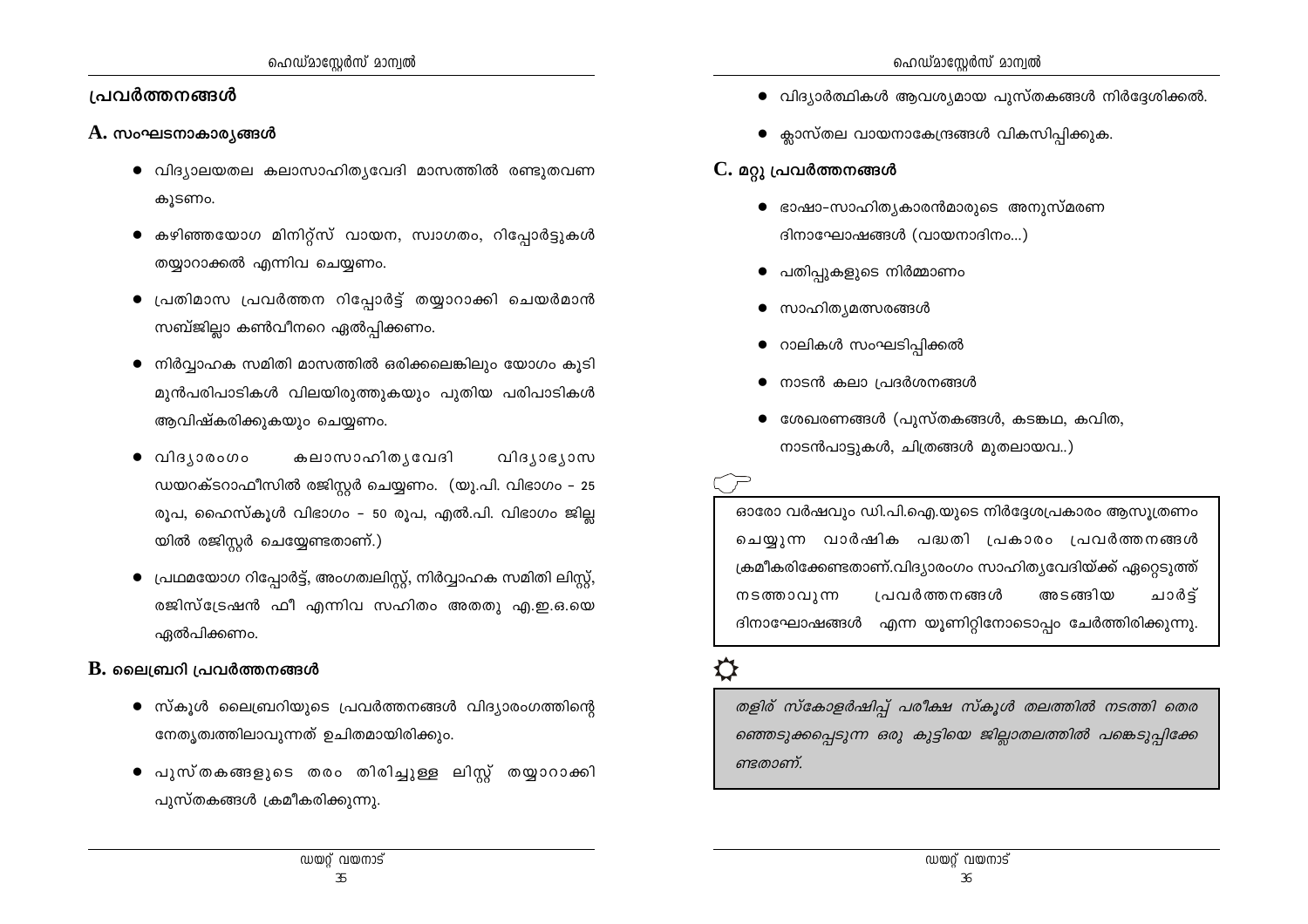## ക്ലാസ്റൂം തിയേറ്റർ

ശ്രവണം, ഭാഷണം, വായന, ലേഖനം എന്നിവയ്ക്കെന്നപോലെ അഭിനയത്തിനും പാഠ്യപദ്ധതിയിൽ വളരെയധികം പ്രാധാന്യമുണ്ട്. പഠനപ്രവർത്തനങ്ങളിൽ അഭിനയവുമായി ബന്ധപ്പെട്ട പോരായ്മകൾ പരിഹരിക്കുന്നതിനായി ആസുത്രണം ചെയ്യുന്ന പ്രവർത്തനങ്ങളാണ് ക്ലാസ്റൂം തിയേറ്റർ എന്ന ആശയത്തിനാധാരം.

## എങ്ങനെ നടപ്പിലാക്കാം?

എൽ.പി. തലത്തിൽ ക്ലാസ് റൂം തിയേറ്ററിന് പ്രത്യേക ഘടനയില്ല. ക്ലാസിൽ നടക്കുന്ന പഠനപ്രവർത്തനങ്ങളോടനുബന്ധിച്ച് അഭിനയ സാധ്യതകൾ കൂടുതൽ ഉൾപ്പെടുത്തുകയാണ് ചെയ്യേണ്ടത്.

യു.പി. ക്ലാസുകളിൽ അഭിനയത്തിൽ താൽപര്യമുള്ള കുട്ടികളെ ഉൾപ്പെടുത്തി ക്ലാസ്റൂം തിയേറ്റർ ഗ്രൂപ്പുകൾ രൂപീകരിക്കാവുന്നതാണ്. അവർക്ക് നാടകത്തിൽ വൈദഗ്ദ്ധ്യമുള്ള അധ്യാപകന്റെയോ എസ്.എസ്.ജി. അംഗത്തിന്റെയോ നേതൃത്വത്തിൽ നാടക കളരി അവധിക്കാലത്തോ യുവജനോത്സവത്തിനു മുമ്പായോ സംഘടിപ്പിക്കുന്നത് നല്ലതാണ്. ക്ലാസ്റൂം തിയേറ്റർ ഗ്രൂപ്പുകൾക്ക് സാഹിതൃസമാജത്തിലും സ്കൂൾ ദിനാഘോഷമേളകളിലും വേദികളിലും യുവജനോത്സവ നാടകാവതരണത്തിനുള്ള അവസരങ്ങൾ നൽകണം.

ക്ലാസ്റൂം തിയേറ്റർ ഗ്രൂപ്പുകളെ ഉൾപ്പെടുത്തി സ്കൂൾ തിയേറ്റർ ഗ്രൂപ്പ് രൂപീകരിക്കണം. ഈ തലത്തിൽ വ്യത്യസ്ത ഗ്രൂപ്പുകളിലെ ഉയർന്ന നിലവാരം പുലർത്തുന്നവരെയായിരിക്കണം ഉൾപ്പെടുത്തേണ്ടത്. ഈ സംഘങ്ങൾക്ക് റേഡിയോ നാടകങ്ങൾ, നാടകാഭിനയം, ഓഡിയോ കാസറ്റ് പ്രോഗ്രാം എന്നിവയിൽ കൂടുതൽ അവസരങ്ങൾ ലഭ്യമാക്കണം. സ്കൂൾ തിയേറ്റർ സംഘങ്ങൾക്ക് ഒരു വിദ്യാലയത്തിന് അഭിമാനകരമായ രീതിയിൽ മറ്റു വേദികളിൽ പ്രകടനം നടത്താൻ കഴിയണം.

ഇതിന് സഹായകരമായ രീതിയിൽ എസ്.എസ്.ജി, പി.റ്റി.എ., എം.പി.റ്റി.എ., എന്നിവയുടെ സഹകരണം ഉപയോഗപ്പെടുത്തേണ്ടതാണ്. ഒരു പഞ്ചായത്തിലെ മുഴുവൻ സ്കൂളുകളിലെയും സ്കൂൾ നാടക സംഘങ്ങളുടെ നാടകാവതരണത്തിന് പഞ്ചായത്തുതലത്തിൽ വേദിയൊരുക്കുന്നതിന് PMC/CRC/VEC സംവിധാനങ്ങൾ ഉപയോഗ പ്പെടുത്തണം.

## നാടകാഭിനയം എന്തിന്?

ബുദ്ധിയുടെ ബഹുമുഖമായ വളർച്ചയ്ക്ക് സാധ്യതയുള്ള സമ്പൂർണ്ണ അനുഭവമാണ് നാടകാഭിനയം. കുട്ടികളുടെ നാടകസംഘങ്ങൾ തന്നെ നാടകമെഴുതി തയ്യാറാക്കി, പരിശീലനം നടത്തി, ചമയങ്ങളൊരുക്കി, സംവിധാനം ചെയ്ത് അഭിനയിക്കുമ്പോഴും, നാടകം ആസ്വദിക്കുമ്പോഴും, ബുദ്ധിയുടെ വിവിധ ഘടകങ്ങൾ ഉത്തേജിക്കപ്പെടുകയും വികസിക്ക പെടുകയും ചെയ്യുന്നു.

- സംഘപ്രവർത്തനത്തിലൂടെ സാമൂഹ്യബോധം ഉണ്ടാകുന്നു.
- $\bullet$  സർഗ്ഗാത്മകത വികസിക്കുന്നു.
- $\bullet$  ഭാവം, ചലനം, താളം ഇവയുടെ സമ്മേളനമാണ് നാടകം. ഇത് സംഗീതപരവും ശാരീരിക ചലനപരവുമായ ബുദ്ധിവികാസത്തിന് സഹായിക്കും.
- സ്റ്റേജിലെ/ക്ലാസ്മുറിയിലെ സ്ഥലമുപയോഗിച്ചാണ് കുട്ടികൾ നാടകാഭിനയം നടത്തുന്നത്. ഇത് ദൃശ്യ സ്ഥലപരമായ ബുദ്ധിവികാസത്തിന് അവസരം നൽകുന്നു.
- പ്രകൃതിയേയും മനുഷ്യനേയും നിരന്തരം നിരീക്ഷിക്കുന്നതിനും അവയുടെ രൂപഭാവങ്ങൾ ആസ്വദിക്കുന്നതിനും അതിലൂടെ പ്രകൃതിയിലേക്ക് ആഴത്തിൽ ഇറങ്ങിച്ചെല്ലുന്നതിനും അവസരം നൽകുന്നു.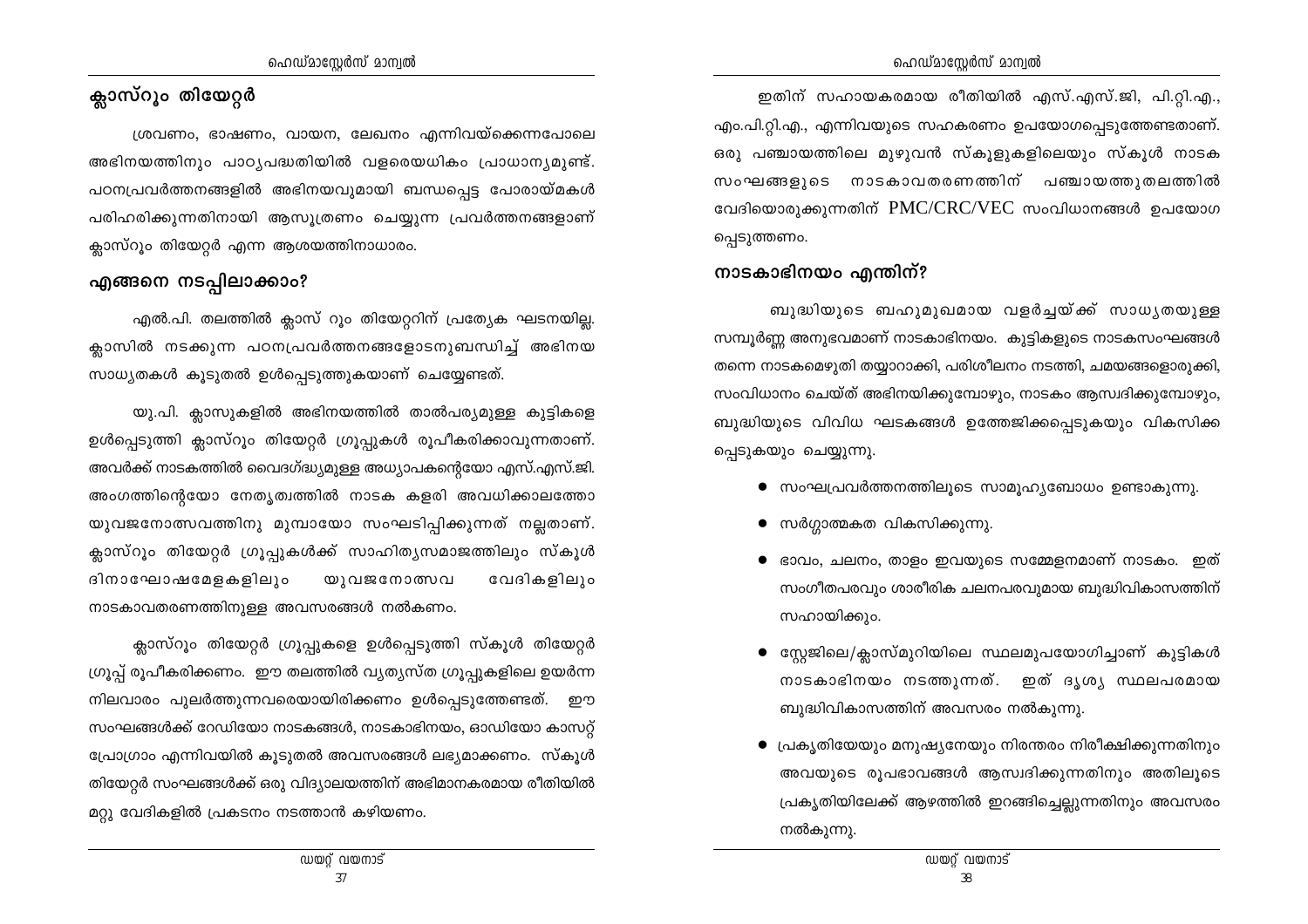## ക്ലാസ്റൂം തിയേറ്റർ പ്രവർത്തനങ്ങൾ

എൽ.പി. തലത്തിൽ ചെയ്യാവുന്നവ.

- $\bullet$  ശബ്ദം, ചലനം എന്നിവയുടെ അനുകരണം.
- മൈമിഹ്
- കഥാപാത്രങ്ങളെ അനുകരിക്കൽ
- $\bullet$  കഥ/കവിത എന്നിവയിലെ ഭാഗങ്ങൾ അവതരിപ്പിക്കൽ.
- $\bullet$  റോൾ പ്ലേ.
- $\bullet$  സംഭവങ്ങളെ അടിസ്ഥാനമാക്കി സംഭാഷണം തയ്യാറാക്കി അവതരിപ്പിക്കൽ.

### യു.പി.തലം

- $\bullet$  ദൃശൃമാധൃമങ്ങളിലെ പരിപാടികൾ (നാടകം, സിനിമ) വിലയിരുത്തൽ
- സംഭാഷണ രചന
- നാടകരചന
- നാടകക്കളരി
- നാടകരചന, അഭിനയം, ചമയം, കോസ്റ്റ്യൂം തയ്യാറാക്കൽ പരിശീലനങ്ങൾ.
- കഥാപ്രസംഗകളരി
- പാവനാടക പരിശീലനം.

## <u>2.3. ലൈബ്രറി</u>

വിജ്ഞാന വിനിമയരംഗത്ത് ഇലക്ട്രോണിക് മാധ്യമങ്ങളുടെ സാധ്യതകൾ ഇന്റർനെറ്റ് വരെ എത്തിനിൽക്കുന്നു. മനുഷ്യരെ സംസ്കാരസമ്പന്നമായ മനസ്സിന്റെ ഉടമകളാക്കുവാൻ ഇവയ്ക്ക് സാധ്യമല്ല. അതിന് കുട്ടിക്കാലത്ത് തന്നെ വളർന്നുവരുന്ന, മനപൂർവ്വം വളർത്തിയെടുക്കുന്ന ശീലങ്ങൾ വേണം, അതിൽ പ്രധാനമാണ് വായനാശീലം. വായിക്കാത്തവരായി ആരും ഇന്നില്ല. വായിക്കുന്നത് എന്തുമാകാം, പക്ഷേ വായന യഥാർത്ഥ അർത്ഥത്തിൽ നടക്കണമെങ്കിൽ ഇത് സാധിക്കുന്നത് കുട്ടികളെ അതിന് ലക്ഷ്യം അത്യാവശ്യമാണ്. സംബന്ധിച്ചിടത്തോളം സ്കൂളിൽ നിന്നായിരിക്കും. അല്ലെങ്കിൽ ആവണം. പഠനത്തിന്റെ ഭാഗമായുള്ള അധികവായനയും, റഫറൻസ് ശീലങ്ങളും കുട്ടികളുടെ മുൻപിൽ മാതൃകയായവതരിപ്പിക്കാൻ അധ്യാപകന് സാധിക്കുന്നുണ്ടോ? പലപ്പോഴും സ്കൂൾ ലൈബ്രറികൾ ഒരിക്കലും തുറക്കാത്ത അലമാരകളുടെ പ്രദർശനശാലകളിലായി മാറുന്നതിന്റെ പ്രഥമ ഉത്തരവാദിത്വം ആർക്കാണ്? പുതിയ വിദ്യാഭ്യാസ സമീപനത്തിനനുസരിച്ച് കാലികമായ മാറ്റങ്ങൾ വരുത്തണം. ഇവയൊന്നും ചെയ്യാതെ കുറ്റം പറയുന്നതിൽ എന്തുകാര്യം?

## ലൈബ്രറി

ഒരു പ്രദേശത്തിന്റെ സംസ്കാരിക നിലയമാണ് വായന ശാലകൾ – കാലാകാലങ്ങളിലായി മനുഷ്യർ നേടിയ അറിവുകൾ ചെറുപാളികളാക്കി സുക്ഷിച്ചിരിക്കുന്നത് ലൈബ്രറികളിലാണ്. അവതുറന്നു നോക്കാനുള്ള അവസരം കിട്ടുമ്പോൾ പുസ്തകശാല ലൈബ്രറിയായി- ചുരുക്കി പറഞ്ഞാൽ നിറഞ്ഞ ഷെൽഫിനു പകരം ഒഴിഞ്ഞ ഷെൽഫുകൾ ആവണം ലൈബ്രറി. പുസ്തകങ്ങൾ സ്ഥിരം സഞ്ചാരികളായിരിക്കണം.

ഇന്നത്തെ വിദ്യാഭ്യാസ രീതിയിൽ ലൈബ്രറിക്കുള്ള സ്ഥാനം അദ്വിതീയമാണ്. അധിക വായന റഫറൻസ് ശേഖരണങ്ങൾ എന്നിവയ്ക്കുള്ള സ്ഥലം അന്വേഷിച്ചെത്തുന്നവന് ആഹാരം നൽകുന്ന സ്ഥലം.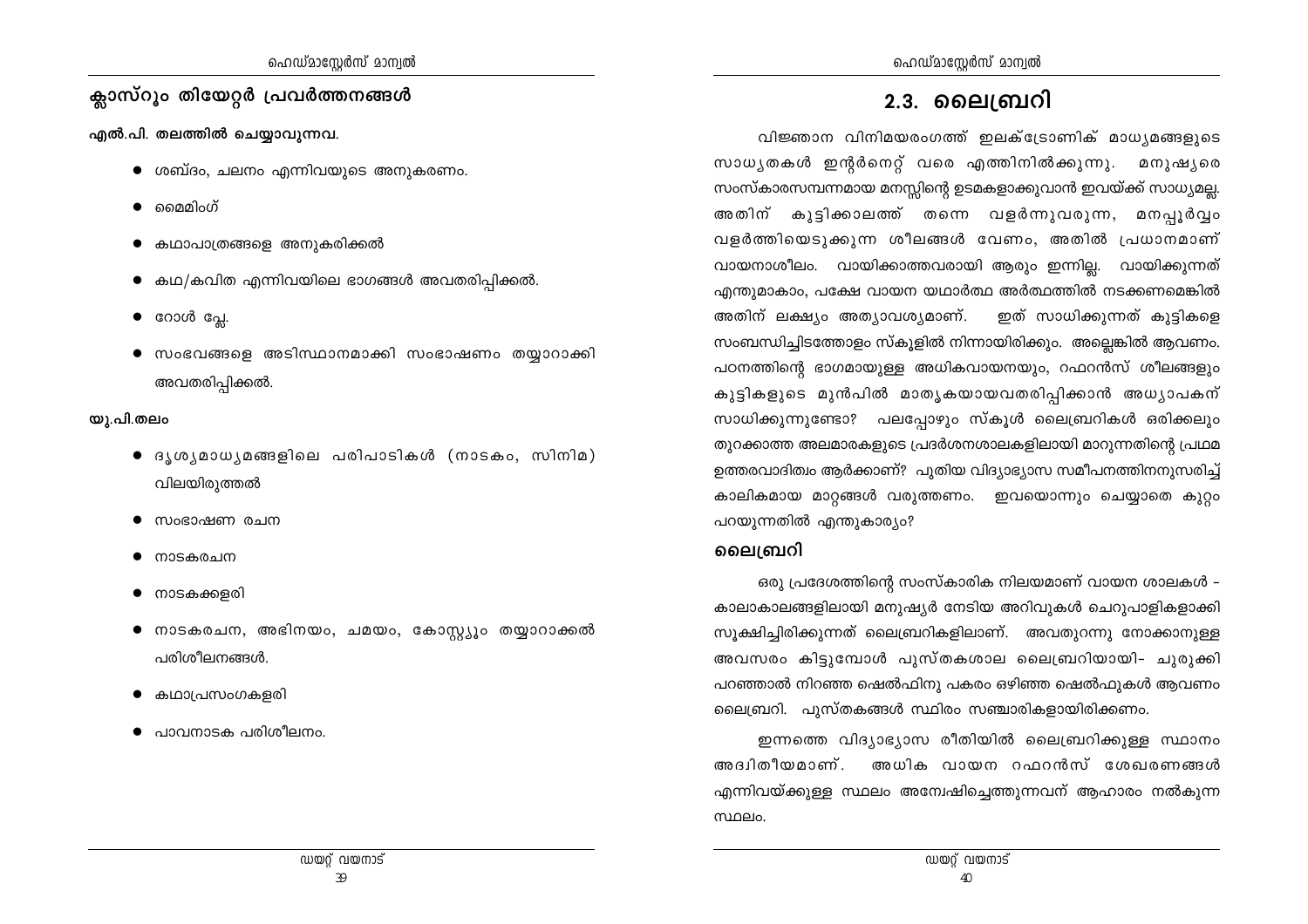ഇന്നത്തെ രീതിയിൽ എല്ലാ സ്കൂളുകളിലും ഒരു ലൈബ്രേറിയൻ ആവശൃമാണ്. ഓരോ ക്ലാസ് മുറിയിലും വായനാമുലകൾ സജ്ജീകരിക്കണം. പാഠ്യവിഷയങ്ങളുമായി ബന്ധമുള്ള, കൂട്ടികളുടെ നിലവാരത്തിലുള്ള പുസ്തകങ്ങൾ ലഭ്യമാക്കണം.

തൽക്കാലം, താൽപര്യമുള്ള അധ്യാപകർക്ക് ചുമതല നൽകുക എന്നതാണ് പറ്റിയ മാർഗം. പക്ഷേ അവരുടെ പിര്യേഡുകൾ കഴിഞ്ഞ് ഈ ജോലി നോക്കാൻ സമയം എത്രയുണ്ടാകും? കുട്ടികളുടെ ആവശ്യത്തിനു ഈ പുസ്തകം ലഭ്യമാക്കാൻ കഴിയുമോ? ഇവർക്ക് പുസ്തകങ്ങളെക്കുറിച്ചുള്ള അറിവ്, ഏതെല്ലാം പുസ്തകങ്ങൾ ഉണ്ട്, എണ്ണം എന്നിവ സംബന്ധിച്ച സാമാന്യധാരണ വേണം.

ചാർജ്ജുള്ള അധ്യാപകരെ മറ്റു അധ്യാപകർ സഹായിക്കേണ്ടതുണ്ട്. ഇതിനാവശ്യമായ തീരുമാനങ്ങളും മറ്റും സ്കൂൾ വർഷാരംഭത്തിൽ തന്നെ നടത്തണം.

#### ലക്ഷ്യങ്ങൾ

ആധുനിക വിദ്യാഭ്യാസം, സമീപനം എന്നിവയിൽ ഫലപ്രദമായി ഇടപെടണമെങ്കിൽ - ഇതിന്റെ ലക്ഷ്യങ്ങൾ കൈവരിക്കണമെങ്കിൽ ഫലപ്രദമായ പ്രവർത്തനങ്ങൾ ആസൂത്രണം ചെയ്യേണ്ടതുണ്ട്.

- 1. എല്ലാ ക്ലാസ്സുകളിലെ കുട്ടികൾക്കും പുസ്തകം ലഭ്യമാക്കുക.
- 2. റഫറൻസ് പുസ്തകങ്ങൾ നൽകുക.
- വായനക്കുറിപ്പ് തയ്യാറാക്കുക  $3.$
- പതിപ്പുകൾ തയ്യാറാക്കുക. 4.
- 5. വായനാദിനം, വായനാവാരം എന്നിവ ആഘോഷിക്കുക
- 6. ലൈബ്രറി പുസ്തകങ്ങൾ പ്രദർശിപ്പിക്കുക.
- 7. പ്രധാനദിനങ്ങൾ, ആഘോഷങ്ങൾ എന്നിവയുമായി ബന്ധപ്പെട്ട് സെമിനാർ ചർച്ച എന്നിവ സംഘടിപ്പിക്കുക.
- 8. വിവിധ നിലവാരത്തിലുള്ള ആവശ്യമുള്ള പുസ്തകങ്ങൾ സ്വയം തെരഞ്ഞെടുക്കുക.

9. താൽപര്യമുള്ള അധ്യാപകനുമാത്രം ലൈബ്രറിയുടെ ചാർജ്ജ് കൊടുക്കുക.

### പ്രവർത്തനരീതി

ഓരോ വർഷവും മാർച്ച് 31ന് മുമ്പ് ചാർജ്ജുള്ള അധ്യാപകർ പ്രധാനാധ്യാപകന് ഉപയോഗയോഗ്യമല്ലാത്ത പുസ്തകങ്ങളുടെ ലിസ്റ്റ് നൽകി ഒരു കോപ്പി രജിസ്റ്ററിൽ സൂക്ഷിക്കണം. വിശദാംശങ്ങൾ താഴെ പറയും പ്രകാരം രേഖപ്പെടുത്തണം.

| Mo. | പുസ്തകത്തിന്റെ പേര് | രചയിതാവ് | പ്രസാധകർ | വില |
|-----|---------------------|----------|----------|-----|
|     |                     |          |          |     |
|     |                     |          |          |     |
|     |                     |          |          |     |

വായനാവാരത്തോടനുബന്ധിച്ച് പുസ്തക പ്രദർശനം നടത്തുന്നത് ഉചിതമായിരിക്കും. കുട്ടികൾ തന്നെ പത്രമാസികകൾ നിർമ്മിച്ചു പേര് നൽകുക, ലൈബ്രറി ആകർഷകമാക്കാൻ വിവിധ രീതിയിലുള്ള ചിത്രങ്ങൾ ഒട്ടിക്കാം, മഹദ് വചനങ്ങൾ ശേഖരിച്ച് ചാർട്ട് ചെയ്യുക, പുസ്തകം സ്വരുപിക്കാൻ സ്പോൺസർമാരെ കണ്ടെത്തുക. കുട്ടികൾക്കും ഇതിൽ പങ്കാളികളാകാം. ഒരു കുട്ടി ഒരു പുസ്തകം എന്ന നിലയിൽ സംഭാവന ചെയ്യുക. ഇതിനായി പുസ്തകങ്ങളുടെ ലിസ്റ്റ് മുൻകുട്ടി നൽകേണ്ടതാണ്.

#### പൂസ്തകങ്ങളുടെ ലഭൃത

പുസ്തകങ്ങൾ അതാത് വർഷം ലൈബ്രറി ഫീസിൽ നിന്ന് വാങ്ങി ക്കാവുന്നതാണ്. വ്യക്തികളിൽ നിന്നോ മറ്റ് സന്നദ്ധ സംഘനടകളിൽ നിന്നോ സ്പോൺസർ ചെയ്യിക്കുകയുമാവാം. എസ്.എസ്.എ. യിൽ നിന്ന് പുസ്തകം വാങ്ങുന്നതിന് ഫണ്ട് ലഭിക്കും. എല്ലാ പുസ്തകങ്ങളും സ്റ്റോക്ക് രജിസ്റ്ററിൽ ചേർക്കണം.

### പുസ്തകങ്ങൾ എഴുതിത്തള്ളൽ

പുസ്തകം നഷ്ടപ്പെട്ടാൽ അതിന് പകരമായി അതേ പുസ്തകം പുതുതായി വാങ്ങിച്ചു വക്കണം. വേണ്ടിവന്നാൽ പുസ്തകത്തിന്റെ ഇരട്ടി വില ഈടാക്കാവുന്നതാണ്. എൽ.പി, ക്ലാസ്സുകളിൽ ഇഷ്യു ചെയ്ത പുസ്തകത്തിന്റെ പത്തുശതമാനവും യു.പി, ക്ലാസ്സുകളിൽ 5% വും വീതം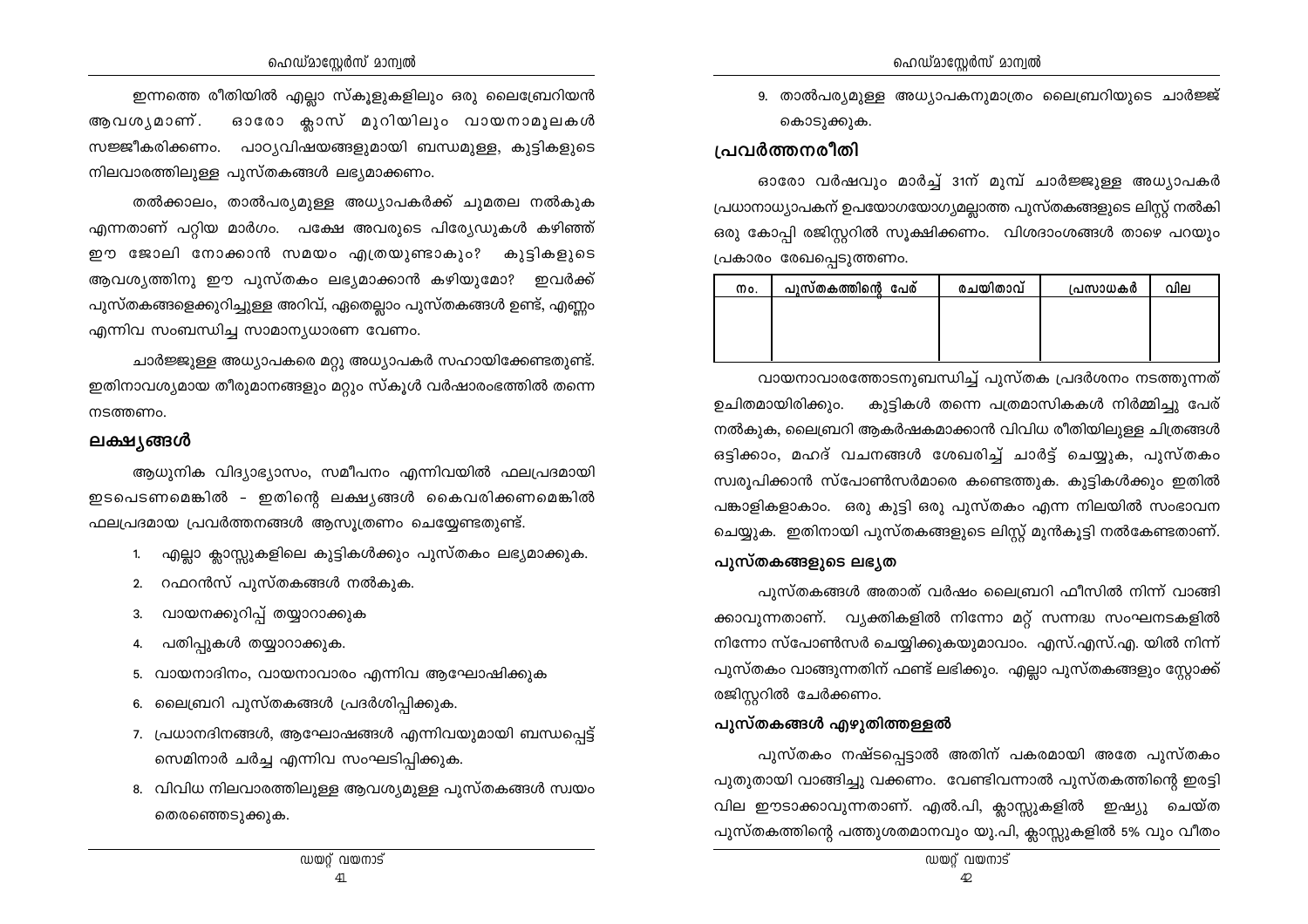ഓരോ വർഷവും എഴുതിത്തള്ളാവുന്നതാണ്.

#### ക്രമീകരണം

ലൈബ്രറിയിൽ ഉള്ള പൂസ്തകങ്ങൾ തരം തിരിക്കണം. തരം തിരിക്കാൻ വിവിധ ശാസ്ത്രീയ മാർഗ്ഗങ്ങൾ ഉണ്ട്. Dewy Decimal Classification സമ്പ്രദായമാണ് പ്രധാനം. ഇത്തരം രീതികൾ ഉപയോഗിച്ചില്ലെങ്കിലും ഇപ്രകാരം തരംതിരിക്കാവുന്നതാണ്.

1. റഫറൻസ്, 2. കഥകൾ, 3. നോവലുകൾ, 4. കവിതകൾ, 5. നാടകങ്ങൾ, 6. ലേഖനങ്ങൾ, 7. യാത്രാവിവരണങ്ങൾ, 8. ജീവചരിത്രങ്ങൾ, 9. സാമൂഹ്യശാസ്ത്രങ്ങൾ, 10. ശാസ്ത്രം, 11. പരിസ്ഥിതിപഠനം, 12. ഗണിതം, 13. ഇംഗ്ലീഷ്, 14. ഹിന്ദി എന്നിങ്ങനെ...

ഇതു തന്നെ പ്രാവർത്തികമാകണമെങ്കിൽ ഭൗതിക സാഹചര്യങ്ങളും പുസ്തകങ്ങളും വേണം. ഒരു സ്കൂളിൽ പതിനായിരം പുസ്തകങ്ങൾ/ ഒരു കുട്ടിക്ക് 10 പുസ്തകങ്ങൾ എന്ന തോതിൽ പുസ്തകങ്ങൾ ഉണ്ടായിരിക്കണം.

പുസ്തകങ്ങളെക്കുറിച്ചുള്ള അറിവ് കുട്ടികൾക്ക് നൽകുക പ്രധാനമാണ്. ഇതിനായി സ്കൂൾ ലൈബ്രറിയിലെ പുസ്തകങ്ങൾ പ്രദർശിപ്പിക്കുകയും അതിൽ നിന്ന് ഇഷ്ടമുള്ള പുസ്തകം തെരഞ്ഞെടുക്കുവാൻ അനുവദിക്കുകയും വേണം. പുസ്തകങ്ങൾ വിഷയാടിസ്ഥാനത്തിൽ ക്രമീകരിച്ചു കഴിഞ്ഞാൽ പുസ്തകത്തിന്റെ നമ്പർ പേര്, എഴുത്തുകാരൻ എന്നിവ അടങ്ങിയതായിരിക്കണം കാറ്റലോഗ്. ഇവ ഉപയോഗിക്കുമ്പോൾ ബുക്ക് രജിസ്റ്റർ കേടാവാതെ സൂക്ഷിക്കാം കാറ്റലോഗ് നിർമ്മാണം കുട്ടികളെക്കൊണ്ടുതന്നെ ചെയ്യിക്കണം.

പുസ്തകങ്ങൾ കുട്ടികൾ വായിക്കുന്നുവെന്നുറപ്പുവരുത്തുവാൻ, വായിച്ച പുസ്തകങ്ങളെക്കുറിച്ചുള്ള സംക്ഷിപ്ത വിവരണമാകാം. അധ്യാപകനും ഈ രീതി തുടരുന്നത് നന്നായിരിക്കും. വായിച്ചുവളരുന്ന സംസ്കാരത്തിന് ഉടമകളാകണം കുട്ടിയും അധ്യാപകനും.

## സ്കൂൾ ലബോറട്ടറി

ശാസ്ത്രം, സാമൂഹൃശാസ്ത്രം, ഗണിതശാസ്ത്രം, ഭാഷകൾ എന്നിവയുടെ പഠനത്തിന് അടിസ്ഥാന സൗകര്യങ്ങൾ ലബോറട്ടറിയിലുണ്ടാവണം. വർഷം തോറും ലബോറട്ടറി ഫീസിനത്തിൽ കുട്ടികളിൽ നിന്നും പിരിക്കാറുണ്ടെങ്കിലും മുഴുവൻ തുകയും ഈ ആവശ്യത്തിന് വിനിയോഗിക്കാത്ത സ്ഥിതി ഇന്നുണ്ട്. പല സ്കുളുകളിലും മുൻ വർഷങ്ങളിൽ വിനിയോഗിക്കാത്ത ഭീമമായ തുക ഇപ്പോഴും നീക്കിയിരിപ്പുണ്ട്. പിരിക്കുന്ന ലബോറട്ടറി ഫീസ് അതാതിനങ്ങൾക്ക് അതാതു വർഷം തന്നെ വിനിയോഗിക്കണമെന്ന് കെ.ഇ.ആറിൽ പ്രത്യേകം നിർദ്ദേശിച്ചിട്ടുണ്ട്. ഫീസിനു പുറമേ സ്കൂൾ ഗ്രാന്റ്, ടീച്ചർ ഗ്രാന്റ്, തദ്ദേശ സ്വയം ഭരണ സ്ഥാപനങ്ങളുടെ ഫണ്ട്, സന്നദ്ധസംഘടനകളുടെ സ്പോൺസറിങ്ങ് എന്നിവ വഴി ബാക്കിയുള്ള ഉപകരണങ്ങളും മറ്റും വാങ്ങാവുന്നതാണ്.

## നടപ്പിലാക്കേണ്ട രീതി:

- $\bullet$  ലബോറട്ടറിയിൽ ഉള്ള വസ്തൂക്കളുടെ ലിസ്റ്റ് തയ്യാറാക്കുക. ഇതിനായി ലാബിന്റെ ചാർജ് ഒരു ടീച്ചർക്കുനൽകണം.
- ഇനിവേണ്ട സാധനങ്ങളുടെ ലിസ്റ്റ് എസ്ആർ.ജിയിൽ തയ്യാറാക്കുക.
- ഉപയോഗ യോഗ്യമല്ലാത്ത ഉപകരണങ്ങളും മറ്റു വസ്തുക്കളും (Consumables) നിയമാനുസൃതം എഴുതിത്തള്ളാൻ പ്രധാനാധ്യാപകൻ നടപടിയെടുക്കണം. ഈ ബാധൃത പ്രധാനാധ്യാപകൻ ഏറ്റെടുത്തേ തീരൂ.
- മേലധികാരികളുടെ അടുത്ത പരിശോധന വരെ പൊട്ടിപ്പോയവ സ്റ്റോക്കിൽ ചേർത്തു സൂക്ഷിക്കണം.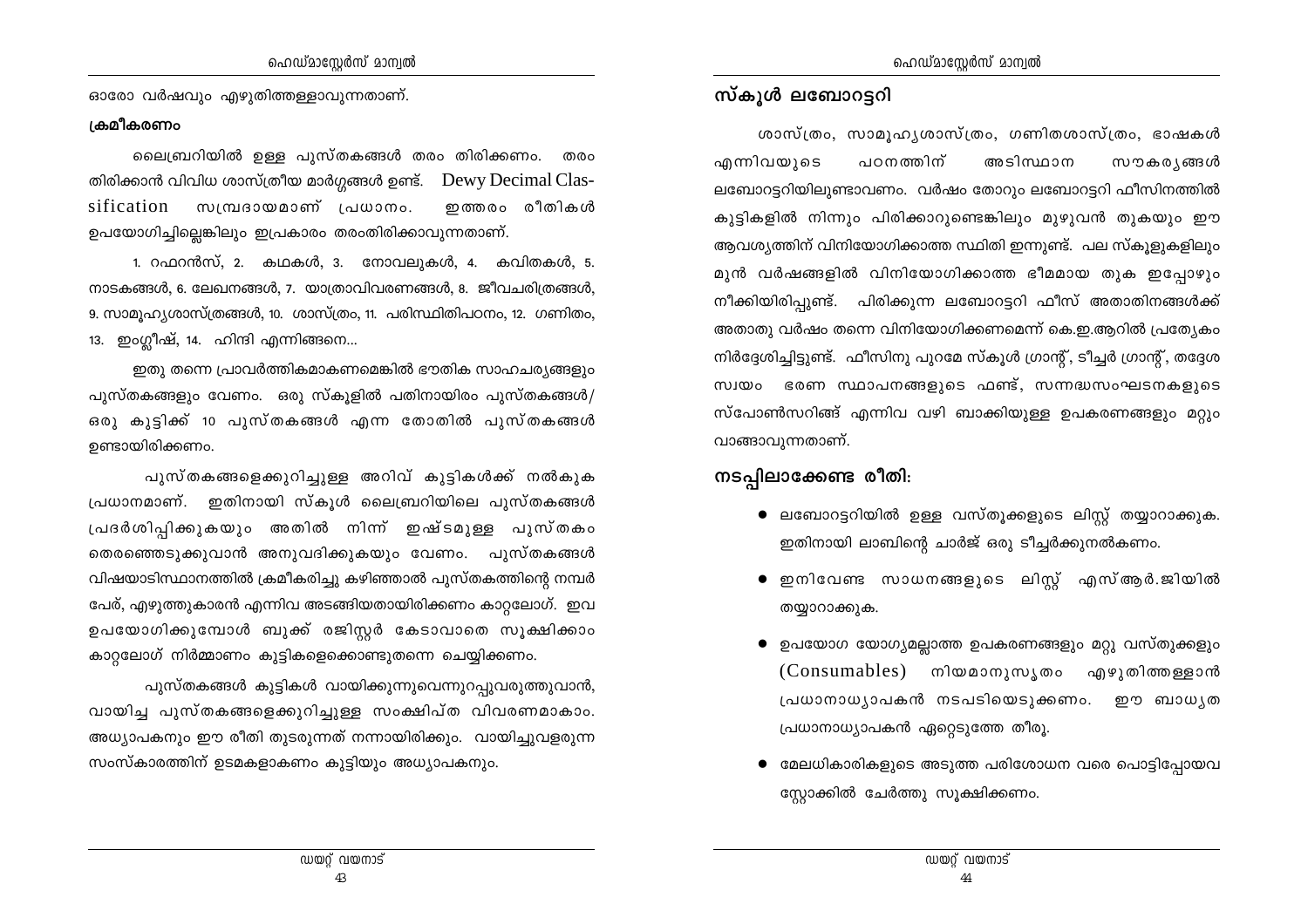- $\bullet$  പ്രധാനാധ്യാപകർ, എസ്.ആർ.ജി. കൺവീനർ അടങ്ങുന്ന പർച്ചേസിങ്ങ് കമ്മിറ്റി രൂപീകരിക്കുക.
- $\bullet$  ഉപയോഗ്യമായവ മാത്രം വാങ്ങുക..
- $\bullet$  Low cost, no cost ഉപകരണങ്ങൾ പ്രാദേശികമായി ഉണ്ടാക്കുക. ഇതിനായി എസ്.എസ്.ജി, പി.ടി.എ., ടീച്ചേർസ് വർക്കുഷോപുകൾ സംഘടിപ്പിക്കുക.
- വാങ്ങിയവ സ്റ്റോക്കുരജിസ്റ്ററിൽ ചേർക്കുക.
- ആവശ്യമായ റിപ്പയറുകൾ കാലാകാലങ്ങളിൽ നടത്തുക. (ജില്ലാ പി.ഡബ്ല്യു.ഡി. ഇലക്ട്രോണിക്സ് വിഭാഗം കേടുവന്ന ഇലക്ട്രോണിക് ഉപകരണങ്ങൾ റിപ്പയർ ചെയ്തുതരും.
- അധ്യാപകർ ഉപകരണങ്ങളും മറ്റു വസ്തുക്കളും ക്ലാസിൽ ഉപയോഗിക്കുന്നുണ്ടെന്നുറപ്പുവരുത്തുക.
- $\bullet$  ലാബിലെ ഉപകരണങ്ങൾ കൈകാര്യം ചെയ്യാൻ കുട്ടികൾക്ക് പരിശീലനം നൽകുക.
- എല്ലാ ഇനങ്ങൾക്കും ലേബൽ എഴുതി ഒട്ടിക്കുക.
- ലബോറട്ടറിക്ക് സ്വന്തമായോ അല്ലാത്ത പക്ഷം ലൈബ്രറിക്കും കുടിയോ ഒരു മുറിഅഭികാമ്യമാണ്.
- $\bullet$  പ്രത്യേക സൗകര്യമില്ലെങ്കിൽ സ്റ്റാഫ്റൂം/ഓഫീസ്റൂമിന്റെ ഒരു മൂല ഇതിനായി ഒരുക്കണം.
- ആവശ്യമായ ഫർണിച്ചർ എത്രയെന്നു കണ്ടെത്തി ഇതിനായി  $GP$ ,  $NGO$ ,  $PTA$  ഇവരുടെ സംഘടിപിക്കുക. സഹായം തേടാം.

ഒരു സ്കൂളിലേക്ക് രണ്ടു ഗ്ലോബുകൾ മാത്രം മതിയോ? ഗ്രൂപ്പിന് ഒന്നു വീതം കൈകാര്യം ചെയ്യാൻ കിട്ടണ്ടേ?

#### അനുബന്ധപ്രവർത്തനങ്ങൾ

- രക്തഗ്രൂപ്പുനിർണയം.
- റിലീഫ്മാപ്പ്/ഉപകരണനിർമ്മാണം.
- വിവിധ ക്ലബ്ബുകളുമായി പ്രവർത്തനം ബന്ധിപ്പിക്കുക.
- $\bullet$  പ്രദർശനങ്ങൾ.
- മണ്ണിന്റെ പി.എച്ച്.പരിശോധന.
- വിവിധശേഖരങ്ങൾ.  $\bullet$
- കുട്ടികൾക്ക് ലാബ് കിറ്റുകൾ
- ലാബ് കോംപ്ലെക്സുകളുടെ പ്രവർത്തനം.

റഫറൻസ് പുസ്തകങ്ങൾ

Five little fingers - Aravind Gupta

**Amusing Experiments -**

അച്ചുതണ്ടിന്റെ ചരിവളക്കാം –  $\operatorname{KSSP}$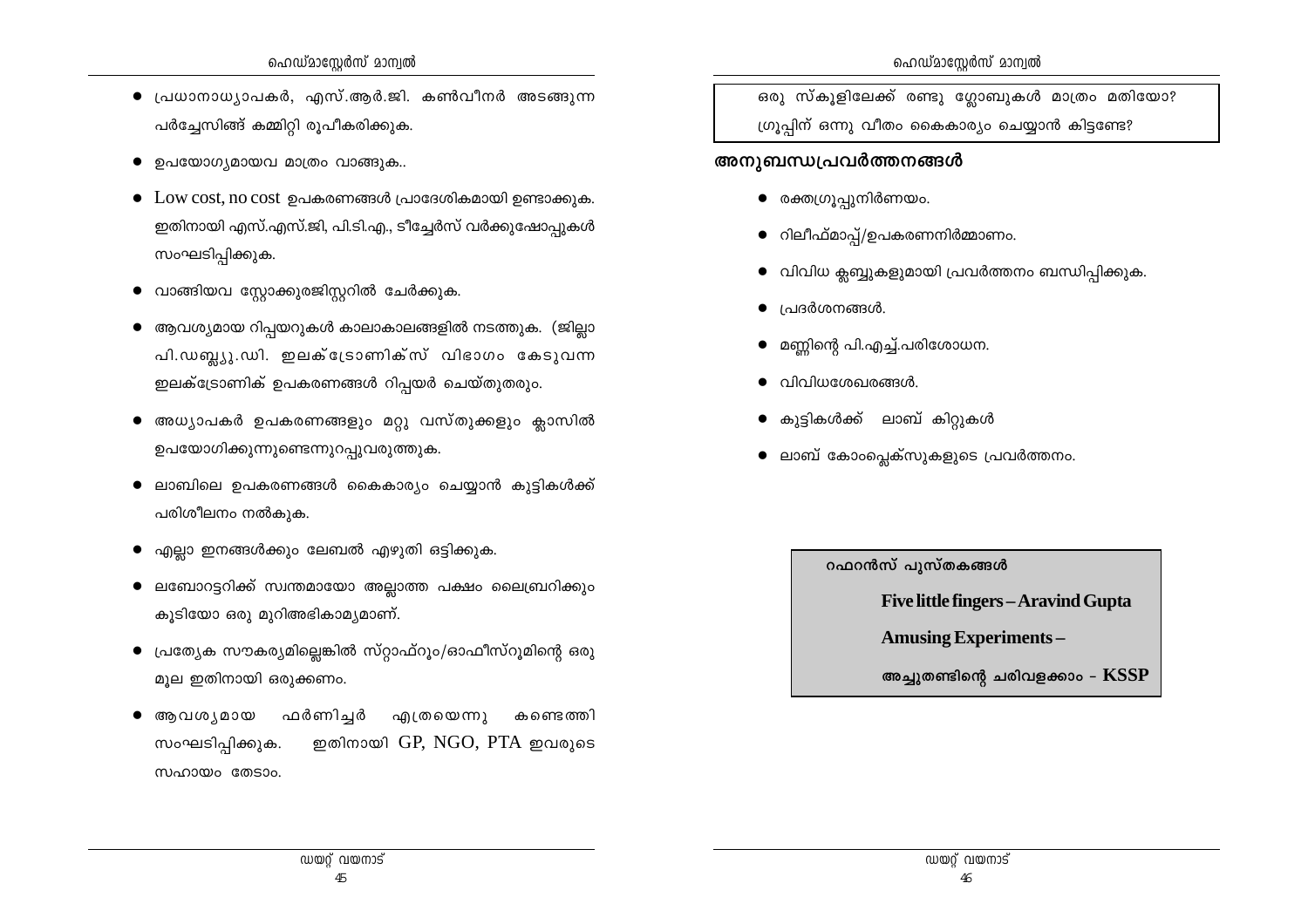## 2.4. ഐ.ടി. അധിഷ്ഠിത വിദ്യാഭ്യാസം

അനുദിനം മാറ്റങ്ങൾ വന്നു കൊണ്ടിരിക്കുന്ന ലോകത്താണ് നാം ജീവിക്കുന്നത്. ആധുനിക സാങ്കേതികവിദ്യ നമ്മുടെ സ്വപ്നങ്ങളെപ്പോലും മാറ്റി മറിച്ചുകൊണ്ടിരിക്കുകയാണ്. വാർത്താവിനിമയം, യാത്രാ സൗകര്യം, വിനോദം, ആരോഗ്യം തുടങ്ങി എല്ലാ മേഖലകളിലും വളർച്ചയുടെ നേട്ടങ്ങൾ ഉപയോഗപ്പെടുത്തിവരുന്നു. ഇന്ന് കുഗ്രാമങ്ങളിൽപ്പോലും ഞൊടിയിട കൊണ്ട് ലോകത്തെവിടെയുമുള്ള സംഭവങ്ങൾ വീട്ടിൽ ഇരുന്നു കാണുന്നതിനും സൗകര്യമുണ്ട്.

ആധുനിക സാങ്കേതിക വളർച്ചയുടെ ചലനങ്ങൾ വിദ്യാഭ്യാസ രംഗത്ത് നാം പൂർണ്ണമായി ഉപയോഗിച്ചുതുടങ്ങിയിട്ടില്ല. ആദ്യകാലങ്ങളിൽ റേഡിയോ, കാസറ്റ് പ്ലേയർ തുടങ്ങിയവയും പിന്നീട് സ്ലൈഡ് പ്രോജക്ടർ, ടെലിവിഷൻ മുതലായ ഉപകരണങ്ങൾ ലഭ്യമായിടത്തും അവ പഠന ബോധന പ്രക്രിയയിൽ ശരിയായി ഉപയോഗപ്പെടുത്തുന്നതിനു സാധിച്ചിട്ടില്ല. തുടർ പ്രവർത്തനങ്ങൾക്കാവശ്യമായ പിന്തുണകളോടെ പരിശീലനങ്ങളോ വേണ്ട വിധം പ്രയോജനപ്പെട്ടില്ല. ആയതിനാൽ ബഹുഭൂരിപക്ഷം സ്കൂളുകളിലും ഇവ വേണ്ട വിധം ഉപയോഗിക്കപ്പെടാതെ നശിക്കുകയായിരുന്നു.

#### എന്താണിതിനൊരു പരിഹാരം?

ഐ.ടി. ഉപകരണങ്ങളുടെ ഉപയോഗസാധ്യതകൾ അധ്യാപകർ തിരിച്ചറിയണം.

പ്രധാനധ്യാപകൻ കമ്പ്യൂട്ടർ കൈകാര്യം ചെയ്യാൻ പ്രാപ്തനാകേണ്ടേ?

ഓഫീസ് കാരൃങ്ങൾ കൈകാരൃം ചെയ്യാൻ കമ്പ്യൂട്ടർ ഉപയോഗിക്കാമല്ലോ? അഡ്മിഷൻ, പി.ടി.എ. അക്കൗണ്ട്, സ്റ്റുഡന്റ് പ്രോഫൈൽ മുതലായവ.

യു.പി.വരെയുള്ള ക്ലാസുകളിൽ ഉപയോഗിക്കാവുന്ന നിരവധി സങ്കേതങ്ങൾ ഇന്നു ലഭ്യമാണ്.

- $\bullet$  ടെലിവിഷൻ.
- റേഡിയോ/ടേപ്പ് റിക്കോർഡർ.
- $\bullet$  സി.ഡി.കൾ/ഡി.വി.ഡി.കൾ.
- $\bullet$  ഡിജിറ്റൽ ക്യാമറ.
- എൽ.സി.ഡി. പ്രോജക്റ്റർ.  $\bullet$
- ഇന്റർനെറ്റ്.
- $\bullet$  ഇ-മെയിലിങ്ങ്.
- ചാറ്റിംഗ്.
- വീഡിയോ കോൺഫറൻസിംഗ്.  $\bullet$
- സാറ്റലൈറ്റ് വഴിയുള്ള പഠനം.
- ഇലക്ട്രോണിക് ബോഡുകൾ.

## കമ്പ്യൂട്ടർ എങ്ങനെ ഉപയോഗപ്പെടുത്തണം.

യു.പി.തലം വരെ ഒരു ഉപകരണം എന്നനിലയ്ക്ക് കമ്പ്യൂട്ടർ പരിചയപ്പെടേണ്ടതുണ്ടോ? ഇവിടെ നമ്മുടെ കാഴ്ചപ്പാടാണ് പ്രധാനം. പരമാവധി സാമുഹികസമ്പർക്കം ഉറപ്പു വരുത്തി വിവിധ പഠന സന്ദർഭങ്ങളിൽ ഏറ്റവും യോജിച്ച സ്ഥലത്ത് ടീച്ചർ തയ്യാറാക്കുന്ന പഠനോപകരണമെന്ന രീതിയിലായാലോ...

യു.പി. തലം വരെയുള്ള കുട്ടികൾക്ക് അവരുടെ കാഴ്ചയേയും കേൾവിയേയും ഉദ്ദീപിപ്പിക്കുന്ന പ്രവർത്തനങ്ങൾ വളരെ ഗുണകരമാവും.

 $\bullet$  പഠന പ്രവർത്തനങ്ങളെ എളുപ്പമാക്കുന്ന പഠന സഹായി എന്ന നിലയിൽ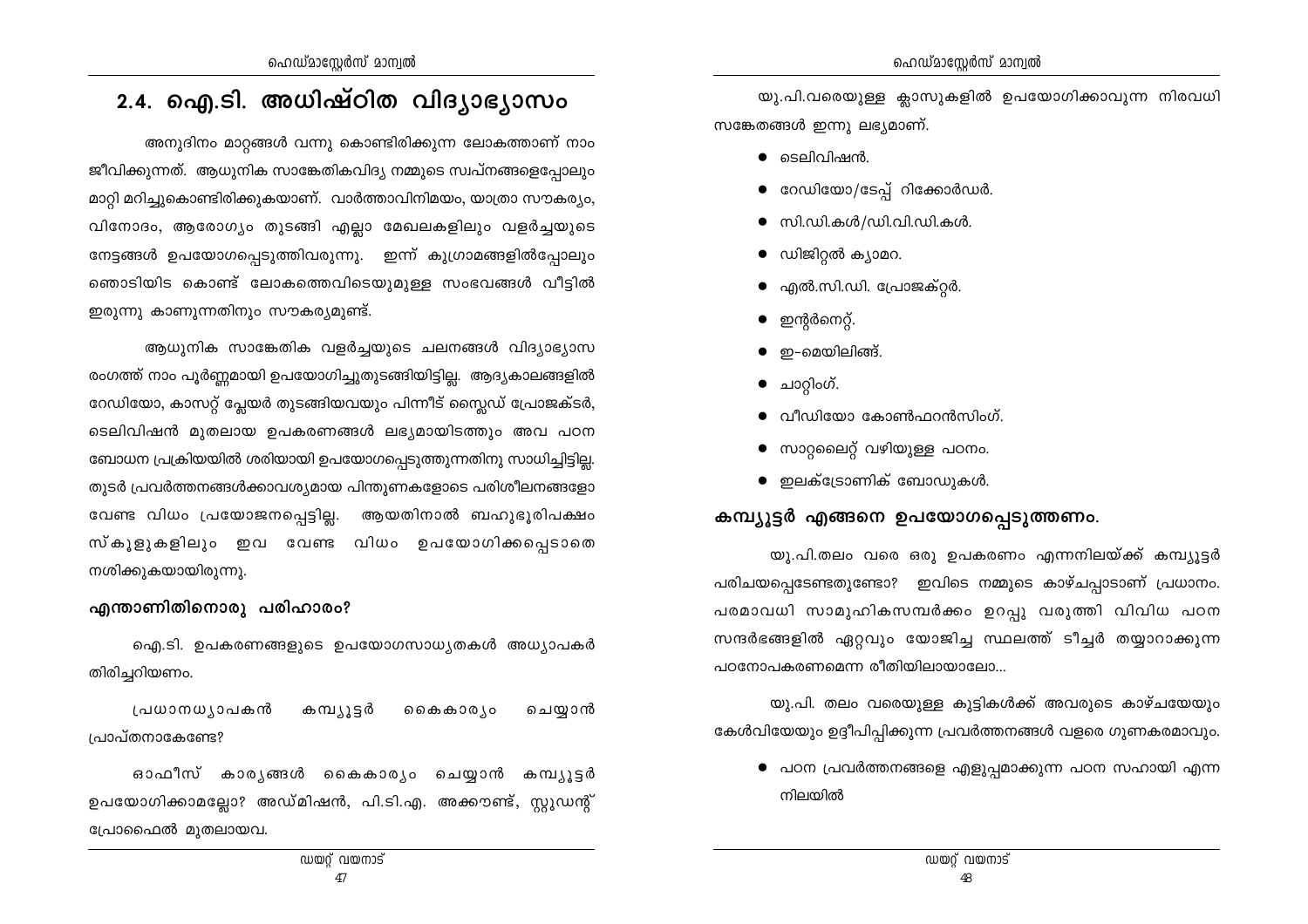- $\bullet$  cmols അനുഭവിച്ചറിയാനുള്ള അവസരങ്ങൾക്കു സാധ്യതയില്ലാത്തപ്പോൾ കമ്പ്യൂട്ടറുകൾ പ്രയോജനപ്പെടുത്താം. ക്ലാസ്തല പഠന പ്രവർത്തനത്തിന്റെ ഭാഗമായി എല്ലാ അധ്യാപകരും ഇത് പ്രയോജനപ്പെടുത്തണം. എങ്ങനെ?
- അധ്യപകരുടെ കൂട്ടായ ചർച്ചയിലുടെ ഫലപ്രദമായി പ്രയോജനപ്പെടുത്തുക വഴി.
- $\bullet$  കൂട്ടികളിൽ കമ്പ്യൂട്ടർ ഉപയോഗ നൈപൂണി വളർത്തുന്നതിലൂടെ.
- ഒഴിവു സമയങ്ങളിൽ കുട്ടികളുടെ മുന്നിൽ വരുന്ന കളിക്കുട്ടുകാരനായി മാറുന്നതിലുടെ. (കുടുതൽ സമയം ഇതിനു മുമ്പിൽ കുട്ടികൾ ഇരിക്കുന്നില്ലെന്നുറപ്പു വരുത്തേണ്ടതാണ്.)
- കവിതാ പാരായണത്തിന് മൾട്ടിമീഡിയ സങ്കേതമെന്ന നിലയിൽ.
- കുട്ടികൾ കൂട്ടായി ചൊല്ലുന്ന കവിതയെ റിക്കാർഡു ചെയ്യാനും ശ്രദ്ധിച്ചു വിലയിരുത്തി മെച്ചപ്പെടുത്താനും.
- ചിത്രരചനാ മത്സരങ്ങൾ നടത്താൻ.
- പ്രപഞ്ചരഹസ്യങ്ങളിലേക്ക് ഊളിയിട്ടിറങ്ങുന്നതിന് സഹായിക്കുന്ന സി.ഡി.കളെ  $W$ 000 $90$ ഉപയോഗപ്പെടുത്തുന്നതിലൂടെ.

#### പലതരം സി.ഡി.കൾ.

- ടി.വി.യിലും കമ്പ്യൂട്ടറിലും ഒരുപോലെ കാണാൻ കഴിയുന്നത്.
- $\bullet$  കമ്പ്യൂട്ടർ ഉപയോഗിച്ചു മാത്രം കാണാൻ കഴിയുന്നവ.
- കമ്പ്യൂട്ടറിൽ നേരിട്ടു കാണാവുന്നത് (Auto play)
- $\bullet$  കമ്പ്യൂട്ടറിൽ ഇൻസ്റ്റാൾ ചെയ്തു മാത്രം കാണാവുന്നത്.
- മീഡിയ പ്ലെയറുകൾ ഉപയോഗിച്ചുകാണാവുന്നത്.

ഒരു ഐ.ടി.സി. (ഇൻഫർമേഷൻ ടെകനോളജി കോർണർ) യു.പി. തലത്തിലെങ്കിലും ആലോചിച്ചുകൂടെ?

കമ്പ്യൂട്ടർ പഠിപ്പിക്കാനൊരു മുറി എന്ന നിലയ്ക്കല്ലാതെ കുട്ടിയുടെ വിജ്ഞാന സമ്പാദനത്തിനും ഉല്പാദനത്തിനും സഹായിക്കുന്ന ഒരു മുറി/ കോർണർ എന്ന നിലയ്ക്ക് നാം ഇതിനെ നോക്കിക്കാണണം.

ഉപകരണങ്ങൾ കൈകാര്യം ചെയ്യാൻ എല്ലാ അധ്യാപകരും അറിഞ്ഞിരിക്കേണ്ടതല്ലേ?

മനസ്സുവെച്ചാൽ ഇത് സ്വയം നേടാം. സ്കൂൾതല കൂട്ടായ്മയിലൂടെയും നേടാം. എസ്.എസ്.എ.യും ഡയറ്റും പരിശീലനം നൽകുന്നതാണ്.

ഐ.ടി.ക്ക് പ്രത്യേക പിരിയഡ് വേണോ? പഠന സന്ദർഭങ്ങൾക്കനുസരിച്ച് ആസുത്രണം ചെയ്താൽ മതിയോ?

രക്ഷാകർത്താക്കൾക്ക് സ്കൂൾ തല പരിശീലനം കൊടുക്കുന്നത് നന്നായിരിക്കും.

വിഭവങ്ങളൊരുക്കാൻ ത്രിതലപഞ്ചായത്തുകൾ, എസ്.എസ്.എ., സന്നദ്ധസംഘടനകൾ എന്നിവരുടെ സഹായം തേടാമല്ലോ. ശ്രാമപഞ്ചായത്തുകളുടെ വിദ്യാഭ്യാസ പദ്ധതിയിലുൾപ്പെടുത്തി എൽ.സി.ഡി. പ്രോജക്ടർ, ഡിജിറ്റൽ ക്യാമറ പോലുള്ളവ സംഘടിപ്പിച്ചാൽ അത് പഞ്ചായത്തിലെ എല്ലാ വിദ്യാലയങ്ങൾക്കും പ്രയോജനപ്പെടും.

നമ്മുടെ വിദൃാലയത്തിലെ സി.ഡി.കളും മറ്റും നമുക്കു അടുത്തുള്ള സ്കൂളിനും കൂടി അതു മാത്രമുള്ളതാണോ? പങ്കുവെച്ചുകൂടേ?. കൊടുത്താൽ നിങ്ങൾക്കും തിരിച്ചു കിട്ടും പലതും... ലോകം മുഴുവൻ മാറ്റിയിട്ടും മാറ്റങ്ങൾ നമ്മുടെ ക്ലാസ്മുറികളി ലേക്കെത്തിയിട്ടുണ്ടോ? ഇതാ അതിനുള്ള സമയമായി.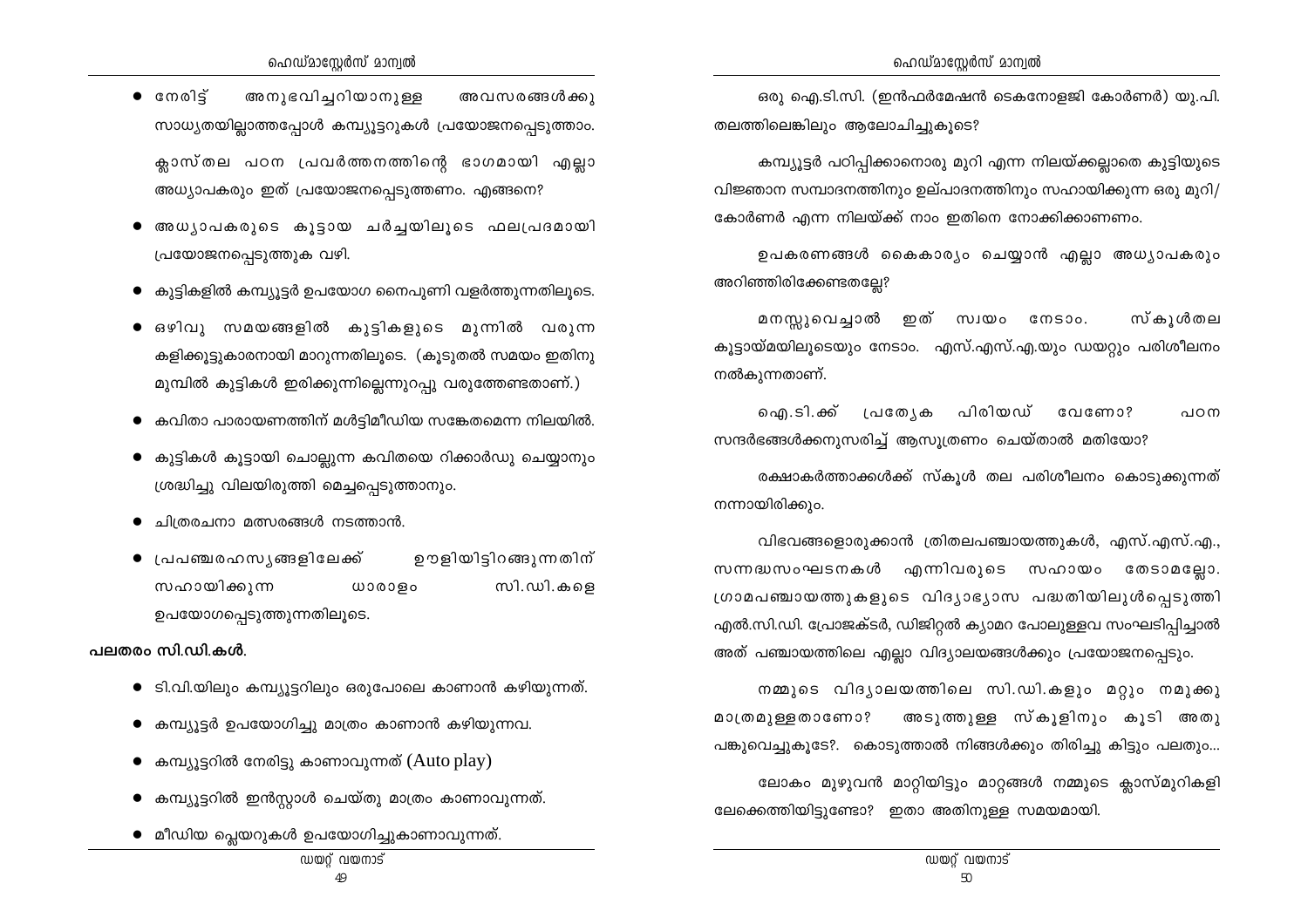| ഹെഡ്മാസ്റ്റേർസ് മാന്വൽ |  |
|------------------------|--|
|------------------------|--|

#### ഇന്റർ നെറ്റിന്റെ അനന്ത സാധ്യതകൾ ഉപയോഗിക്കൂ

 $m\lambda$ 

| വിഷയം                      | അഡ്രസ്                         |
|----------------------------|--------------------------------|
| വിദ്യാഭ്യാസം               | www.keralaeducation.org        |
|                            | www.keralaprimaryeducation.org |
|                            | www.ncert.nic.in               |
|                            | www.edit.org                   |
|                            | www.educationinfoindia.com     |
|                            | www.education.sify.com         |
|                            | www.unesco.org                 |
| സാമൂഹൃശാസ്ത്രം             | www.wikipedia.org              |
|                            | www.protovault.com             |
|                            | www.bic.co.uk/history          |
| മലയാളം, സാഹിത്യം           | www.sahitya.akademi.org        |
|                            | www.malayalabhasha.com         |
|                            | www.thunchanmemorial.org       |
| ശാസ്ത്രം                   | www.sciencedialy.com           |
|                            | www.wikipedia.org              |
|                            | www.physicsclassroom.com       |
|                            | www.biology-online.org         |
|                            | www.chemisctry.mcmaster.ca     |
| ഗണിതം                      | www.wipedia.com                |
|                            | www.mamgoodies.com             |
|                            | www.meth.com                   |
| ഇംഗ്ലീഷ്                   | www.wikipedia.com              |
|                            | www.dit.org                    |
|                            | www.dailygrammer.com           |
| നിങ്ങൾക്കൊരു സി.ഡി. കിറ്റ് |                                |
|                            | എന്റെ മലയാളം                   |
|                            | ഇംഗ്ലീഷ് മെഗ                   |
|                            | ഈസി ലാബ്                       |

## **2.5. SCHOOL PRODUCTION CENTER**

കുട്ടികളുടെ ഒഴിവു സമയം ക്രിയാത്മകമായ തൊഴിലധിഷ്ഠിത പ്രവർത്തനങ്ങൾക്ക് ഉപയോഗിക്കാൻ വേണ്ടി സജ്ജമാക്കാനുതകുന്ന പദ്ധതിയാണിത്. കുട്ടികളുടെ സമ്പൂർണ്ണ വൃക്തിത്വ വികസനം സാധ്യമാക്കുന്നതിന് തൊഴിലധിഷ്ഠിത വിജ്ഞാനം ലഭ്യമാക്കുന്നതിനും ലക്ഷ്യമിടുന്ന പദ്ധതിയാണിത്.

വിദൃാലയ വർഷാരംഭത്തിൽ തന്നെ പ്രവൃത്തി പരിചയ പ്രവർത്തനങ്ങൾക്ക് നേതൃത്വം നൽകാൻ അനുയോജ്യരായ അദ്ധ്യാപകരേയും വിദ്യാർത്ഥികളേയും കണ്ടെത്തണം. പി.ടി.എ. പ്രതിനിധികൾ, സാങ്കേതിക വിഭവങ്ങൾ, പ്രാദേശിക റിസോഴ്സ് പേഴ്സൺസ്, അദ്ധ്യാപക പ്രതിനിധികൾ തുടങ്ങിയവരെ ഉൾപ്പെടുത്തി കമ്മറ്റി രൂപീകരിക്കണം. പ്രധാനധ്യാപകൻ ചെയർമാനും ചാർജ്ജുള്ള അധ്യാപകൻ കൺവീനറും ആയിരിക്കണം.

തൊഴിൽ സാധ്യതയുള്ള ഇനങ്ങൾ തെരഞ്ഞെടുത്ത് തൊഴിൽ പരിശീലനം നൽകി നിർമ്മാണ പ്രവർത്തനങ്ങൾ നടത്താൻ തീരുമാനിക്കാം. നിർമ്മാണത്തിനുള്ള അസംസ്കൃത വസ്തുക്കൾ യഥേഷ്ടം ലഭ്യമാക്കാനും ഉൽപ്പന്നങ്ങൾ നിർമ്മിച്ച് വിപണനം നടത്താനും മുൻകൂട്ടി പ്ലാൻ തയ്യാറാക്കേണ്ടതാണ്. ഇതിനാവശ്യമായ മൂലധനം പഞ്ചായത്ത്, സ്വയം സഹായക സംഘങ്ങൾ, പി.ടി.എ., എൻ.ജി.ഒ, എസ്.എസ്.എ. എന്നിവയിൽ നിന്ന് കണ്ടെത്തേണ്ടതാണ്.

സ്കൂളുകൾ, ആശുപത്രികൾ വിപണന മേളകൾ എന്നിവയിലൂടെ ഉൽപ്പന്നങ്ങൾ വിപണനം നടത്താവുന്നതാണ്.

പഠനയാത്രകൾ നടത്തി തൊഴിൽ സ്ഥാപനങ്ങളും സാങ്കേതിക സ്ഥാപനങ്ങളും സന്ദർശിക്കുന്നതും ഉപദേശങ്ങൾ സ്വീകരിക്കുന്നതും നന്നായിരിക്കും.

ലാഭത്തിൽ 75% പങ്കെടുക്കുന്ന കുട്ടികൾക്കും 10% വിദ്യാലയത്തിനും 10% ബന്ധപ്പെട്ട അധ്യാപകനും 5% വർക്ക് ഷാപ്പിന്റെ നവീകരണത്തിനും ഉപയോഗിക്കാവുന്നതാണ്.

വിറ്റുകിട്ടുന്ന തുക Fixed Deposit ലോ, സേവിംഗ്സ് ബാങ്ക് അക്കൗണ്ടിലോ നിക്ഷേപിക്കുന്നതിനും കൃതൃമായ കണക്കുകൾ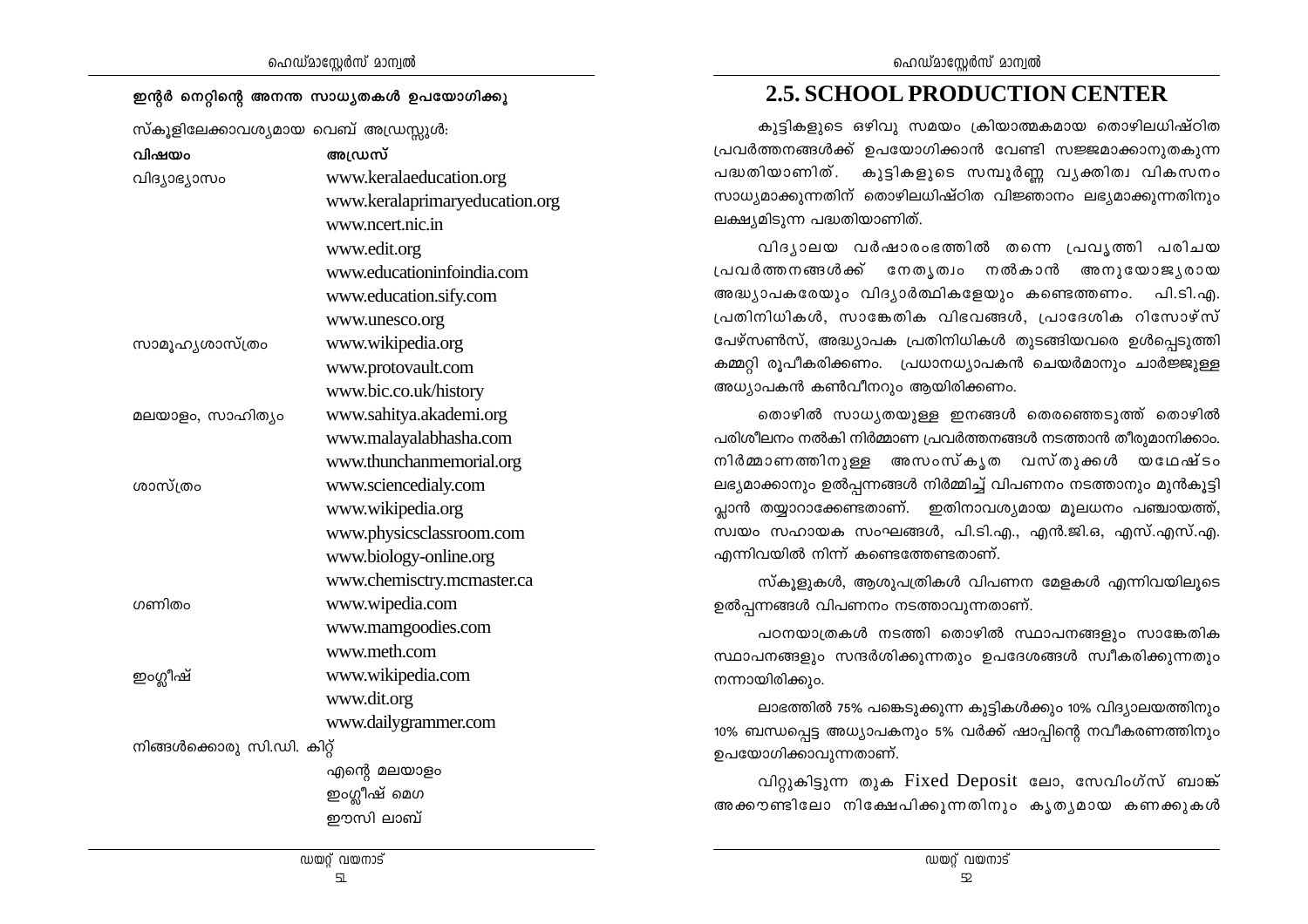#### ഹെഡ്മാസ്റ്റേർസ് മാന്വൽ

#### ഹെഡ്മാസ്റ്റേർസ് മാന്വൽ

| സൂക്ഷിക്കുന്നതിനും പ്രധാനാധ്യാപകൻ ശ്രദ്ധിക്കേണ്ടതാണ്. |                                                   |
|-------------------------------------------------------|---------------------------------------------------|
| രക്ഷിതാക്കൾക്കും തൊഴിൽ പരിശീലനം നൽകാവുന്നതാണ്.        |                                                   |
| തൊഴിൽ പരിശീലനത്തിന് ഏറ്റെടുക്കാവുന്ന പ്രോജക്ടുകൾ      |                                                   |
| 1. കുടനിർമ്മാണം.                                      | 2. സോപ്പുനിർമ്മാണം.                               |
|                                                       | 3.നോട്ടുബുക്കു നിർമ്മാണവും പഴയ പുസ്തക ബൈന്റിംഗും. |
| 4. കരകൗശലം.                                           | 5. ടോയ് മെയ്ക്കിംഗ്                               |
| 6.കയർ ഉൽപന്നങ്ങൾ.                                     | 7. മെഴുകുതിരി                                     |
| 8. ചന്ദനത്തിരി                                        | 9. Wood carving.                                  |
| 10. Metal work                                        | 11.Handicraft                                     |
| $12.$ പപ്പടം                                          | 13. Carpentory                                    |
| 14. Pickles                                           | 15.വല                                             |
| 16. Printing (Fabric)                                 | 17. Painting                                      |
| 18. Plastic cane work                                 | 19.മുള-ഈറ്റ വസ്തുക്കൾ                             |
| 20. വാഴനാര് - കൗതുകവസ്തുക്കൾ                          |                                                   |
| 21. പലഹാരങ്ങൾ നിർമ്മാണം  22. ക്ലേ മോഡൽസ്.             |                                                   |
| 23. പ്ലാസ്റ്റർ ഓഫ് പാരിസ് വർക്ക്                      |                                                   |
| 24. നേഴ്സറി (ചെടികൾ)                                  | 25. തേനീച്ചവളർത്തൽ                                |
| 26. Poultry farm                                      | $27.$ പഞ്ചഗവ്യം                                   |
| 28. Thread Work                                       | 29. Flower making with paper                      |
| 30. Office file making.                               | 31. Cover making with paper                       |
| 32. Cement Bricks and grills 33. Paper bag making     |                                                   |
| 34. Spices paaking and sales 35. Broom stick making   |                                                   |
| 36. Brush making                                      | 37. ഒറിഗാമി                                       |
|                                                       | സ്കൂൾ സ്റ്റോർ                                     |

ഗുണമേന്മയുള്ള സ്കൂൾ സംബന്ധമായ സ്റ്റേഷനറികൾ ന്യായമായ വിലക്ക് വിദൃാർത്ഥികൾകക് യഥാസമയം ആവശൃാനുസരണം ലഭ്യമാക്കുക.

(പധാന അധ്യാപകൻ എല്ലാ വർഷവും ഏപ്രിൽ മാസത്തിൽ സ്റ്റാഫ് മീറ്റിംഗ് കൂടി അടുത്തവർഷം സ്കൂൾ ആരംഭിക്കുന്നതിനു മുൻപായി വിദ്യാർത്ഥികൾക്ക് പഠനോപകരണങ്ങൾ ലഭ്യമാക്കാൻ ആവശ്യമായ

നടപടികൾ സ്വീകരിക്കണം. ഇതിലേക്കായി സ്റ്റോറിന്റെ ചുമതല ഒരദ്ധ്യാപകനെ ഏൽപിക്കണം. പ്രസ്തുത അധ്യാപകൻ ഒരു സഹകരണ സ്കൂൾ സ്റ്റോർ രജിസ്റ്റർ ചെയ്ത് പ്രവർത്തിപ്പിക്കാൻ നീക്കങ്ങൾ ആരംഭിക്കണം. ഇതിലേക്കായി സഹകരണ രജിസ്കാറെ സമീപിച്ചാൽ വേണ്ട നിർദ്ദേശങ്ങൾ ലഭിക്കും. അധ്യാപകരെയും വിദ്യാർത്ഥികളെയും മെമ്പർമാരായി ചേർക്കണം. മെമ്പർഷിപ് തുക വാങ്ങിക്കണം. ഈ തുക ഇനീഷ്യൽ മുലധനമായി എടുക്കണം. ബൈലോ എഴുതി ഉണ്ടാക്കി പ്രസ്തുത മെമ്പർമാരുടെ അംഗീകാരം തേടണം. ഭരണസമിതി രൂപീകരിക്കണം നടത്തണം. രജിസ്റ്റർ ചെയ്യണം. രജിസ്റ്റേഡ് സഹകരണ ന്യോറുകൾക്ക് സ്റ്റേഷനറി സാധനങ്ങൾ പ്രമാണത്തിന്റെ അടിസ്ഥാനത്തിൽ ലഭിക്കാം. ലഭിക്കുന്ന സാധനങ്ങൾ സ്റ്റോക്ക് രജിസ്റ്ററിൽ രേഖപ്പെടുത്തണം. സാധനങ്ങളുടെ വിൽപന വില തീരുമാനിക്കണം. വില പ്രദർശിപ്പിക്കണം. (പവർത്തന സമയം തീരുമാനിക്കണം. സ്റ്റോറിന്റെ പ്രവർത്തനത്തിന് റൂം സൗകര്യം ആവശ്യമാണ്. സ്റ്റോറിലൂടെ എന്തെല്ലാം വിൽക്കണമെന്ന് മുൻകൂട്ടി തീരുമാനിക്കണം. സ്റ്റോറിന്റെ പ്രവർത്തനം ഓഡിറ്റിന് വിധേയമാണ്. സെക്രട്ടറിക്കായിരിക്കണം പൂർണ ഉത്തരവാദിത്വം. താൽപര്യമുള്ള അധ്യാപകനായിരിക്കണം സെക്രട്ടറി.

വിൽക്കപ്പെടുന്ന സാധനങ്ങളുടെ ലിസ്റ്റ് തയ്യാറാക്കണം.

| 1. കുട,                   | 2. ബാഗ്.              |
|---------------------------|-----------------------|
| 3. നോട്ബുക്ക്സ്,          | 4. ടെക്സ്റ്റ് ബുക്സ്, |
| 5. പെൻ,                   | 6. പെൻസിൽ,            |
| 7. ഇൻസ്ട്രുമെന്റ് ബോക്സ്, | 8. സ്കെയിൽ,           |
| 9. ചാർട്ട് പേപ്പർ,        | 10. വൈറ്റ് പേപ്പർ,    |
| 11. റബ്ബർ,                | 12. ഭൂപടങ്ങൾ,         |
| 13. ഫയൽ,                  | 14. യൂണിഫോം           |
|                           |                       |

15. മറ്റു ഉപകരണങ്ങൾ.

 $\bullet$  സ്റ്റോറിന്റെ വാർഷിക ഓഡിറ്റിന് ശേഷം സ്റ്റോറിൽ നിന്ന് ലഭിച്ച ലാഭവിഹിതം അംഗങ്ങൾക്ക് വീതിച്ച് കൊടുക്കുകയോ, ഡയറ ക്ടർ ബോഡിന്റെ തീരുമാനപ്രകാരം സ്കൂളിന്റെ വികസന പ്രവർത്തനത്തിന് വിനിയോഗിക്കുകയോ ചെയ്യാം.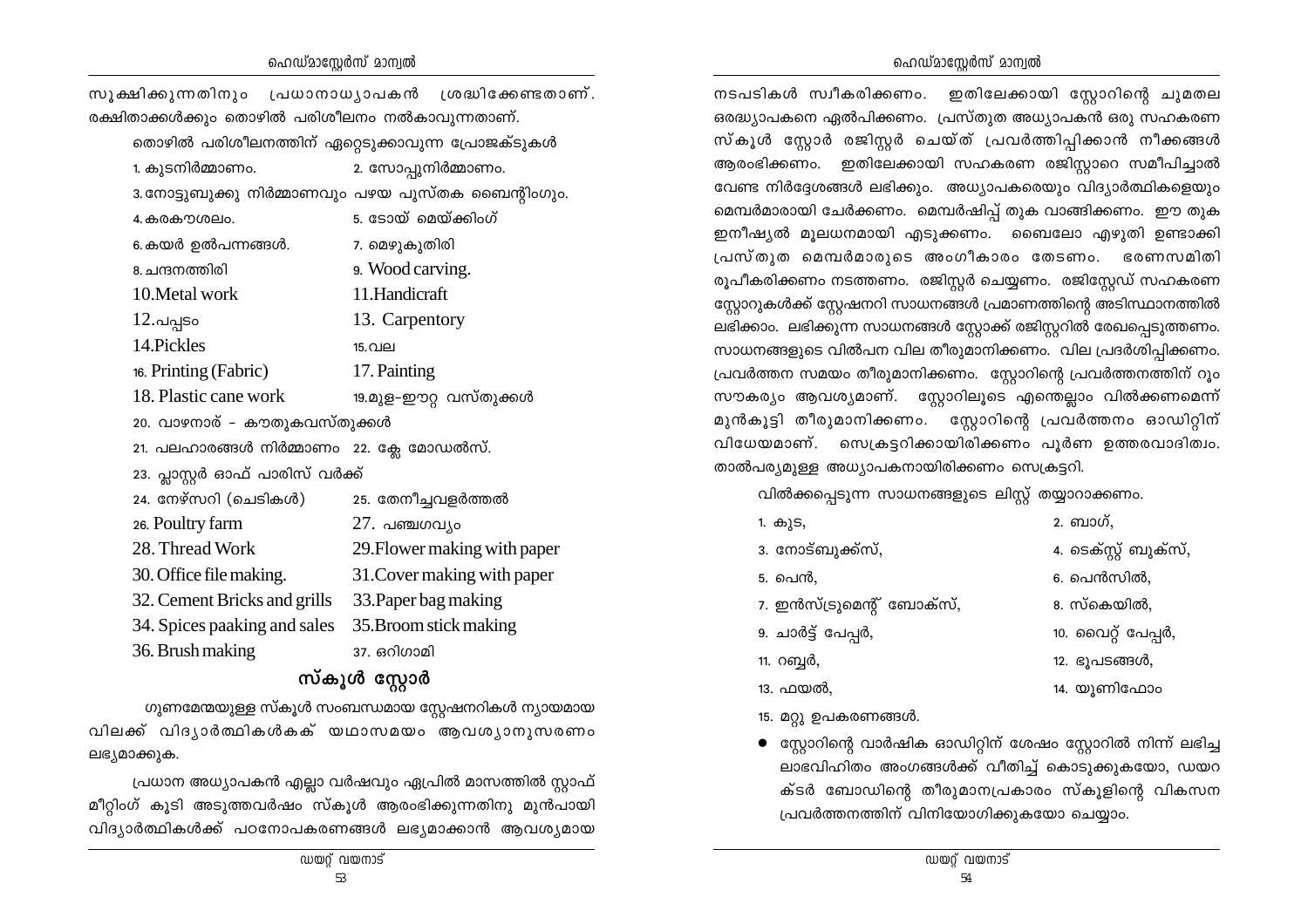## 2.6. സ്കൗട്ട്, ഗൈഡ് പ്രസ്ഥാനങ്ങൾ വിദ്യാലയങ്ങളിൽ

കൂടികളിൽ അന്തർലീനമായിരിക്കുന്ന കഴിവുകളെയും വാസനകളെയും തട്ടിയുണർത്തി വികസിപ്പിക്കുന്നതിനും പ്രായോഗിക ജീവിതത്തിൽ അനുഭവവേദ്യമാക്കുന്നതിനും സഹായിക്കുന്നൊരു പ്രസ്ഥാനമാണ് സ്കൗട്ടും ഗൈഡും.

ബേഡൻ പവ്വൽ പ്രഭു 1907ൽ വിഭാവനം ചെയ്ത ജാതി മത വർഗ്ഗ വർണ്ണ വ്യത്യാസമില്ലാതെ ആർക്കും പ്രവേശനം അനുവദിയ്കുന്ന 4 വയസ്സ് മുതൽ 35 വയസ്സ് വരെയുള്ളവരെ ഇൾക്കൊള്ളുന്ന രാഷ്ട്രീയ രഹിതമായ ഒരു വിദ്യാഭ്യാസ പ്രസ്ഥാനമാണ് സ്കൗട്ട് ആന്റ് ഗൈഡ്. ഇതു കളികളിൽ കുടിയും സഹജീവിതത്തിലുടെയും വിവിധ പ്രവത്തനങ്ങളിലുടെയും വരും തലമുറയെ സേവനസന്നദ്ധരായ ഉത്തമ പൗരന്മാരാക്കിത്തീർക്കാൻ സഹായിക്കുന്നു.

നമ്മുടെ സംസ്ഥാനത്ത് വിദ്യാലയങ്ങളിലാണ് ഈ പ്രസ്ഥാനം അധികം പ്രവർത്തിക്കുന്നത്. എൽ. പി. സ്കൂൾ മുതൽ ബുൾബുൾ ക്ലബ്ബ്, സ്കൗട്ട് ഗൈഡ് എന്നീയൂണിറ്റുകൾ ആരംഭിക്കേണ്ടതാണ്. ആയതിന് താല്പരൃമുള്ള അദ്ധ്യാപകരെ കണ്ടെത്തി പരിശീലനത്തിനയക്കുകയും പരിശീലനം കഴിഞ്ഞുവരുന്നവരെക്കൊണ്ട് യൂണിറ്റുകൾ ആരംഭിക്കുകയും വേണം.

സ്കൗട്ട് ഗൈഡ് പ്രസ്ഥാനത്തിന്റെ ചീഫ് കമ്മീഷണർ വിദ്യാഭ്യാസ ഡയരക്ടറാണ്. ജില്ലാ വിദൃാഭൃാസ ആപ്പീസർമാർ ജില്ലാ കമ്മീഷണറായിരിക്കും. ഉപജില്ലാ വിദ്യാഭ്യാസ ആപ്പീസർമാർ പ്രധാന അദ്ധ്യാപകൻമാർഎന്നിവരിൽ നിന്നാണ് ജില്ലാ കമ്മീഷണർമാരെ നിശ്ചയിക്കുന്നത്. ജില്ലാ സ്കൗട്ട് കമ്മീഷണർമാർക്കും പരിശീലനം നല്കുകയും ചെയ്യും.

സ്കൂളുകളിൽ സ്കൗട്ട് മാസ്റ്റർ ഗൈഡ് ക്യാപ്റ്റന്മാർ കബ് മാസ്റ്റർമാർ ബുൾ ബുൾ ഫ്ളോക് ടീച്ചർസ് എന്നിവരായി പ്രവർത്തിക്കുന്നവരെ സ്ഥലം മാറ്റാൻ പാടില്ല എന്ന നിർദ്ദേശമുണ്ട്. അത് പോലെ ആഴ്ചയിൽ 5 പിരിയഡ് ഒഴിവും ഈഅദ്ധ്യാപകർക്ക് നൽകാൻ വൃവസ്ഥയുണ്ട്. ഓരോ വിദ്യാലയത്തിന്റെയും അദ്ധ്യാപക ലഭ്യതക്കനുസരിച്ച് ഇത്തരം കാര്യങ്ങൾ പ്രാവർത്തികമാക്കാവുന്നതാണ്.

ജില്ലാ അസോസിയേഷനുകളിൽ യൂണിറ്റുകളിൽ നിന്നുള്ള സ്കൗട്ട് മാസ്റ്റർമാരുടെയും ഗൈഡ് ക്യാപ്റ്റന്മാരുടെയും ഹെഡ്മാസ്റ്റർമാരുടെയും പ്രതിനിധികളുണ്ടായിരിക്കും.

വിദ്യാലയത്തിൽ യൂണിറ്റ് ആരംഭിക്കുന്നതിനും അത് നന്നായി പ്രവർത്തിപിക്കുന്നതിനും പ്രധാനാദ്ധ്യാപകരാണ് നേതൃത്വം നൽകേണ്ടത്. പരമാവധി കുട്ടികളെ അതിൽ അംഗങ്ങളാക്കുകയും വിദ്യാർത്ഥികളുടെ ഭൗതികവും സാമുഹികവും ആത്മീയവുമായ കായികവും അന്തഃശക്തികളെ പൂർണ്ണമായും വികസിപ്പിച്ച് അവരെ വ്യക്തികളെന്ന നിലയ്ക് ഉത്തരവാദിത്വമുള്ള പൗരന്മാർ എന്ന നിലയ്ക്കും വളർത്തിയെടുക്കാൻ പ്രധാനാദ്ധ്യാപകർ ശ്രദ്ധിക്കേണ്ടതാണ്.

വിദൃാഭൃാസ വർഷാരംഭത്തിൽ തന്നെ ്പവർത്തനം പ്രവർത്തനങ്ങൾക്ക് ഒഴിവ് ദിവസങ്ങൾ തുടങ്ങേണ്ടതാണ്. ഒഴിവ്സമയങ്ങൾ എന്നിവ കണ്ടെത്തുന്നത് അഭികാമൃമാണ്.

### കുട്ടികളെ പ്രായത്തിനനുസരിച്ച് തരം തിരിയ്കണം

 $\bullet$  6 വയസ്സ് മുതൽ 10 വയസ്സ് വരെ – കബ്ബ്, ബുൾ ബുൾ (എൽ.പി വിഭാഗം)

 $\bullet$  10 വയസ്സ് മുതൽ 17 വയസ്സ് വരെ – സ്കൗട്ട്,ഗൈഡ്  $\bullet$  17 വയസ്സ് മുതൽ 35 വയസ്സ് വരെ -റോവർ റേഞ്ച് വിഭാഗം ഗൈഡ് പെൺകുട്ടികൾക്കുമാത്രമുള്ളതാണ്.

- $\bullet$  പരിശീലകർക്കും കുട്ടികൾക്കും പ്രത്യേകം പ്രത്യേകം യൂണിഫോമുണ്ട്.
- പ്രവർത്തനത്തിനുള്ള ഫണ്ട് സ്പെഷൽ ഫീസ്റ്റിൽ നിന്ന് ലഭിക്കുന്നത്, സ്കൗട്ട് സ്റ്റാമ്പ് വില്പനയുടെ വിഹിതത്തിൽ നിന്ന്,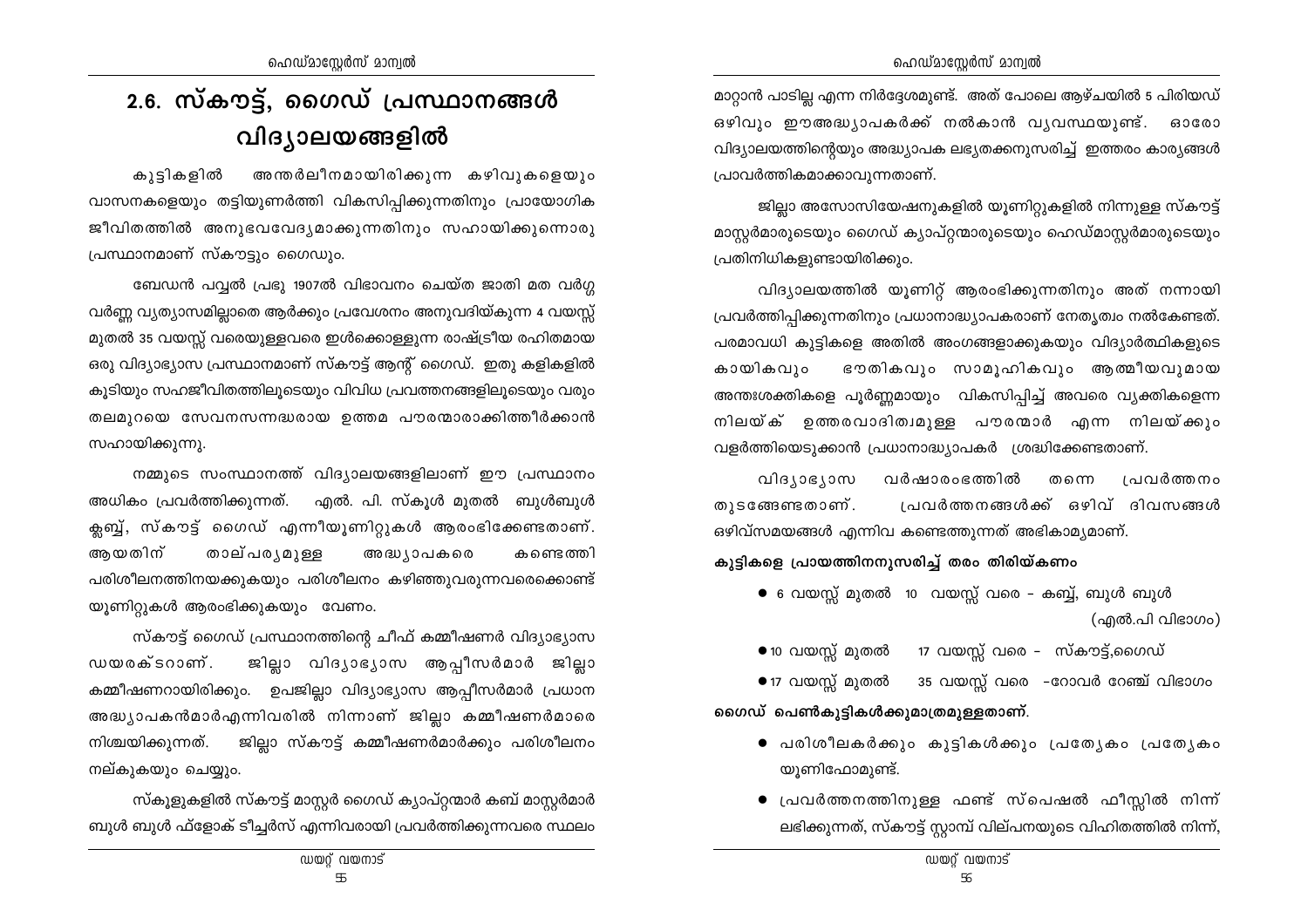പി.ടി.എ, മറ്റ് സന്നദ്ധസംഘടനകളുടെ സഹകരണത്തോടെ കണ്ടെത്തേണ്ടതാണ്.

#### പ്രധാന അദ്ധ്യാപകരുടെ ഉത്തരവാദിത്വങ്ങൾ

- വിദ്യാലയത്തിൽ സ്കൗട്ട്–ഗൈഡ് യൂണിറ്റ് രജിസ്റ്റർ ചെയ്ത് പ്രവർത്തിപിക്കാൻ വേണ്ട നടപടിസ്വീകരിക്കുക. ( $KER Chap. 8$ Rule 10 Subruled (1)
- $\bullet$  കോഴ്സ് കഴിഞ്ഞ് വരുന്ന അദ്ധ്യാപകർക്ക് യുണിറ്റ് നടത്താൻ വേണ്ടസഹായങ്ങൾ നല്കുക.
- സ്കൗട്ട്-ഗൈഡ് അദ്ധ്യാപകർക്ക് നിയമപ്രകാരം അർഹതപ്പെട്ട  $wy_{12}$ ടി ലീവ്, സാമ്പത്തിക ആനുകുലൃങ്ങൾ, ഉപരി പരിശീലനത്തിനുള്ള അവസരങ്ങൾ എന്നിവ ലഭ്യമാക്കാൻ ശ്രമിക്കുക.
- $\bullet$  സ്പെഷൽ ഫീസ്, സ്റ്റാമ്പ് വിൽപന എന്നിവ വഴി ആവശ്യമായ ഫണ്ട് സംസ്ഥാന അസോസിയേഷനിൽ അതാത് കാലങ്ങളിൽ അടയ്ക്കേണ്ടവിഹിതം കൃത്യമായി അടക്കുക.
- ജിലയിലെ സ്കൗട്-ഗൈഡ് പ്രവർത്തനങ്ങളുമായി സഹകരിക്കുക.

#### കുട്ടികൾക്കുള്ള നേട്ടങ്ങൾ

- സ്വഭാവസംസ്കരണം, വൃക്തിത്വ വികാസം.
- സംസ്ഥാന ഗവർണർ നല്കുന്ന രാജ്യപുരസ്കാര സർട്ടിഫിക്കറ്റ്.
- രാഷ്ട്രപതി നൽകുന്നരാഷ്ട്രപതി അവാർഡ്.
- കഴിവും അഭിരുചിയും അനുസരിച്ച് നേടാവുന്ന 97 പ്രൊഫിഷ്യൻസി ബാഡ്ജുകൾ.
- +2 പ്രവേശനത്തിന് ബോണസ്സ് മാർക്ക്.
- $\bullet$   $\,$  ടി.ടി.സി പ്രവേശനത്തിന് മുൻഗണന.
- $\bullet$  ഐ ടി ഐ കളിൽ സീറ്റ് സംവരണം.

 $\bullet$  രാഷ്ട്രപതി അവാർഡ് നേടുന്നവർക്ക് എഞ്ചിനിയറിംഗിൽ സീറ്റ് സഹത്തെപ

#### പരിശീലകൻ സുക്ഷിക്കേണ്ട രേഖകൾ

- $\bullet$  രക്ഷിതാക്കളിൽ നിന്നുള്ള സമ്മത പത്രം
- കുട്ടികളുടെ ഹാജർ പട്ടിക
- കൂട്ടികളുടെ പ്രവർത്തന പട്ടിക
- ്പവർത്തന കലണ്ടർ
- $\bullet$  വരവ് ചെലവ് കണക്ക് പുസ്തകം
- $\bullet$  വാങ്ങിയ സാധനങ്ങളുടെ വില വിവരപട്ടിക രജിസ്റ്റർ
- സ്കൗട്ട്–ഗൈഡ് ബുള്ളറ്റിൻ

(സ്പെഷൽ ഫീസ് വിനിയോഗ നിബന്ധനകൾക്കനുസൃതമായി, വാങ്ങുന്നവസ്തുക്കളുടെ വൗച്ചേർസ്, ചെലവിന്റെ രശീതികൾ ഇവ സ്പെഷൽ ഫീസിന്റെ തരം തിരിച്ചുള്ള കണക്കുപുസ്തകത്തിൽ സൂക്ഷിക്കേണ്ടതാണ്) സ്പെഷൽ ഫീസ്റ്റിൽ നിന്ന് തുക പിൻവലിക്കുന്നതിനുള്ള DPIയുടെ ഉത്തരവ്  $No.M3/41704/99dt9.9.99$ , NoM3/103133/2000dt6.1.2001.

രജിസ്ട്രേഷൻ, ട്രെയിനിംഗ് എന്നീ കാര്യങ്ങൾ വയനാട് ജില്ലാ സ്കൗട്ട്&ഗൈഡ് സെക്രട്ടറിയെ ബന്ധപ്പെടണം.

#### **Reference books**

- 1. Aims policy Rules & Organisation Part I & II
- 2. The Bharat Scouts  $&$  Guides Rules
- 3. Scouts & Guides Bulletin

നല്ലവനായിരിക്കുക നല്ലതുതന്നെ- പക്ഷെ നല്ലതുചെയ്യുകയെന്നത് ഏറ്റവും നല്ലതാണെന്ന - ബേഡൽ പവ്വൽ റിയണം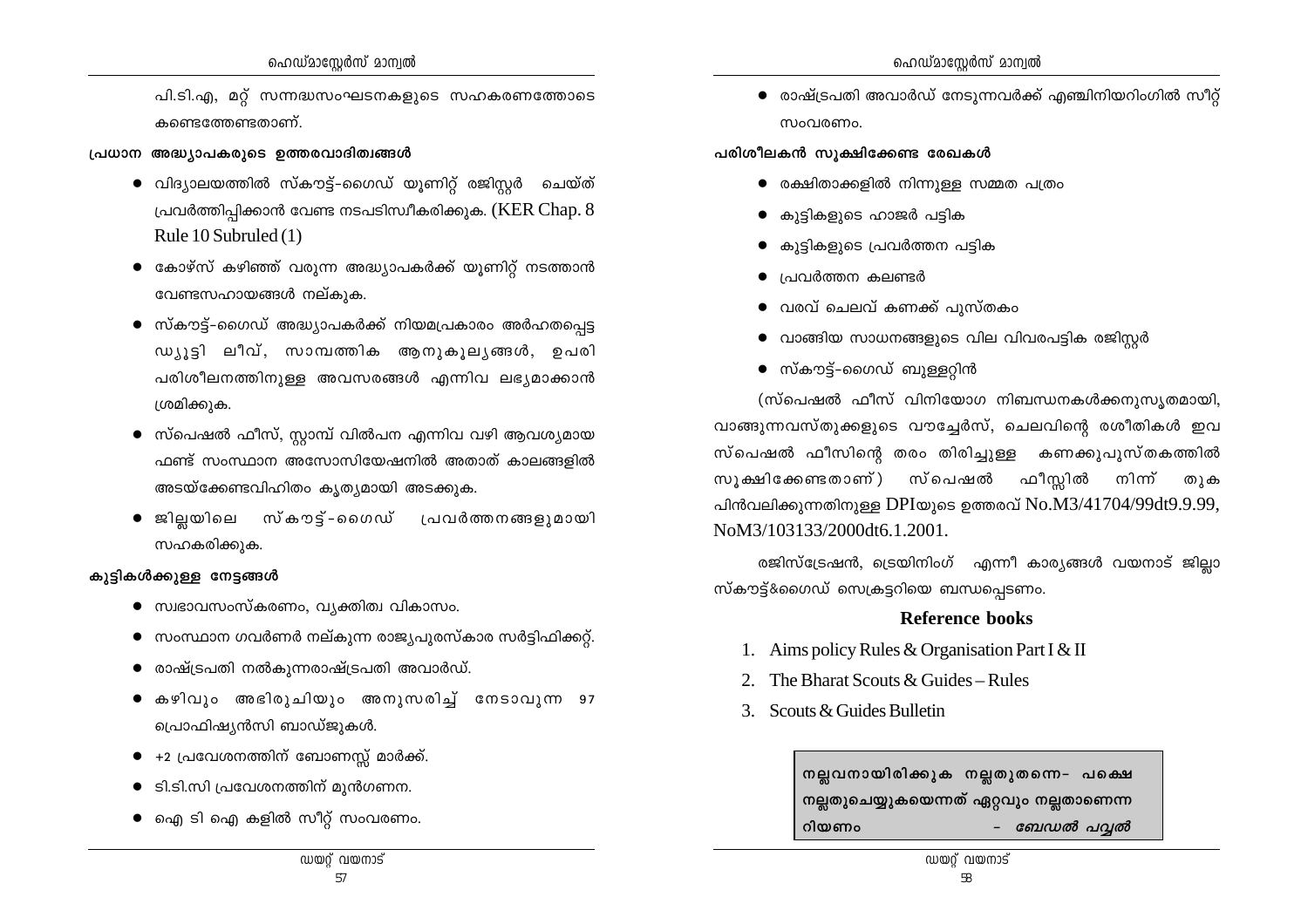## 2.7.വിദ്യാലയങ്ങളിലെ ഉച്ചഭക്ഷണ പരിപാടി

വിദ്യാർത്ഥികളിലെ പോഷകാഹാരക്കുറവ് പരിഹരിക്കുന്നതിനായി സർക്കാർ ആവിഷ്കരിച്ചതാണ് സമഗ്ര പോഷകാഹാര വിതരണ പരിപാ ടി. ഇതിന്റെ, ഭാഗമായി ഉച്ചക്കഞ്ഞിയും ആഴ്ചയിലൊരിക്കലൊരുദിവസം മുട്ട വിതരണവും നടക്കുന്നു.

- ഈ പദ്ധതി പ്രകാരം 1 മുതൽ 7 വരെയുള്ള ക്ലാസ്സുകളിലെ കുട്ടികൾക്ക് ഉച്ചഭക്ഷണം നൽകേണ്ടതാണ്.
- തന്റെ കുട്ടിക്ക് ഉച്ചഭക്ഷണം ആവശൃമാണ് എന്ന് കാണിച്ചുകൊണ്ടുള്ള രക്ഷിതാവിന്റെ സമ്മതപത്രം പ്രധാനധ്യാപകൻ സുക്ഷിക്കേണ്ടതാണ്.
- കുറ്റമറ്റ രീതിയിൽ ഭക്ഷണം നൽകുന്നുണ്ടോ എന്ന് പരിശോധിക്കുന്നതിനും മറ്റുമായി ഉച്ചഭക്ഷണക്കമ്മറ്റി രൂപീകരിക്കേണ്ടതാണ്. ഇതിൽ പഞ്ചായത്ത് വാർഡ് മെമ്പർ, പ്രധാനാധ്യാപകൻ, പി.ടി.എ. പ്രസിഡന്റ്, മാതൃസമാജം പ്രസിഡന്റ്, അധ്യാപക പ്രതിനിധി, രക്ഷാകർത്യപ്രതിനിധികൾ എന്നിവർ അംഗങ്ങളായിരിക്കണം. പാചകത്തിലെ ന്യൂനതകൾ ഈ കമ്മിറ്റി പരിശോധിച്ച് കണ്ടെത്തുകയും പ്രധാനാധ്യാപകനെ അറിയിച്ച് പരിഹാരം നിർദ്ദേശിക്കുകയും വേണം.
- പാചകക്കാരൻ ആത്മാർത്ഥതയുള്ള, വൃത്തിയുള്ള, പകരുന്ന രോഗങ്ങളൊന്നുമില്ലാത്ത, വൃത്തിയുള്ള വസ്ത്രധാരണം നടത്തിയിട്ടുള്ള ആളായിരിക്കണം.
- വിദ്യാലയത്തിൽ വാചകശാല നിന്നും അൽപറ അകലെയാകുന്നത് നന്നായിരിക്കും. പെട്ടെന്ന് തീ പിടിക്കാത്ത വസ്തുക്കൾ കൊണ്ടുവേണം പാചകശാല നിർമ്മിക്കാൻ.
- ശുദ്ധജല ലഭ്യത ഉറപ്പുവരുത്തണം.

#### ഔദ്യോഗിക രേഖകൾ

കുട്ടികളുടെ ഹാജർപട്ടിക (ഉച്ചഭക്ഷണവുമായി ബന്ധപ്പെട്ടത്) സ്റ്റോക്ക് രജിസ്റ്റർ, കൺസോളിഡേറ്റട് രജിസ്റ്റർ, പാസ്സ് ബുക്ക്, ഗണ്ണിബാഗ് രജിസ്റ്റർ എന്നിവ സൂക്ഷിക്കേണ്ടതാണ്.

- $\bullet$  ഓണം, ക്രിസ്തുമസ്സ്, റംസാൻ എന്നീ വിശേഷാവസരങ്ങളിൽ സർക്കാരിൽ നിന്നും ലഭിക്കുന്ന സൗജന്യ അരി പി.ടി.എ. യുടെ സഹകരണത്തോടെ സർക്കാർ നിശ്ചയിച്ച അളവിൽ കുറവു വരുത്താതെ, പരാതികൾക്കിടം കൊടുക്കാതെ കുട്ടികൾക്ക് നൽകേണ്ടതാണ്. ഇതിന്റെ അക്വിറ്റൻസ് 2 കോപ്പി എടുത്ത് ഒന്ന് വിദ്യാലയത്തിലും മറ്റൊന്ന് ഉപജില്ലാ വിദ്യാഭ്യാസ ഓഫീസർക്കും സമർപ്പിക്കേണ്ടതാണ്.
- ദിവസവും എടുക്കുന്ന അരിയുടെ അളവ് അന്ന് തന്നെ സ്റ്റോക്ക് രജിസ്ട്രറിൽ രേഖപ്പെടുത്തി ബാക്കിയെത്രയുണ്ടെന്ന് തിട്ടപ്പെടുത്തേണ്ടതാണ്. കാലത്തുതന്നെ ഉച്ചഭക്ഷണം അവശ്യമുള്ള കുട്ടികളുടെ ഹാജർ രേഖപ്പെടുത്തേണ്ടതാണ്.
- മാസാവസാനം ബാക്കിയുള്ള സ്റ്റോക്ക് വിവരം, പാചകക്കാരന് ശമ്പളം, ട്രാൻസ്പോർട്ട്, പലവൃഞ്ജനങ്ങൾ, വിറക് എന്നിവ വാങ്ങിയതിന്റെ വൗച്ചറുകൾ, രശീതികൾ മേലധികാരികൾക്ക് സമർപ്പിക്കേണ്ടതാണ്.
- കാലിച്ചാക്കിന്റെ കണക്ക് ഗണ്ണി ബാഗ് രജിസ്റ്ററിൽ രേഖപ്പെടുത്തേണ്ടതാണ്. ചാക്ക് വിറ്റു കിട്ടിയ സംഖ്യയ്ക്ക് 5% ടാക്സ് അടക്കേണ്ടതാണ്. ബാക്കി വരുന്ന സംഖ്യ പി.ടി.എ.യുടെ കണക്കിൽ വക കൊള്ളിക്കേണ്ടതാണ്. ഉച്ചഭക്ഷണ പാചകത്തിനും മറ്റുമായി പഞ്ചായത്തിൽ നിന്നും ലഭിക്കുന്ന പൈസ ജനറൽ കാഷ് ബുക്കിൽ വകകൊള്ളിച്ചതിന് ശേഷം പി.ടി.എ. അക്കൗണ്ടിലേക്ക് മാറ്റേണ്ടതാണ്.
- $\bullet$  വർഷാവസാനം മേൽ കാണിച്ച ഔദ്യോഗിക രേഖകളെല്ലാം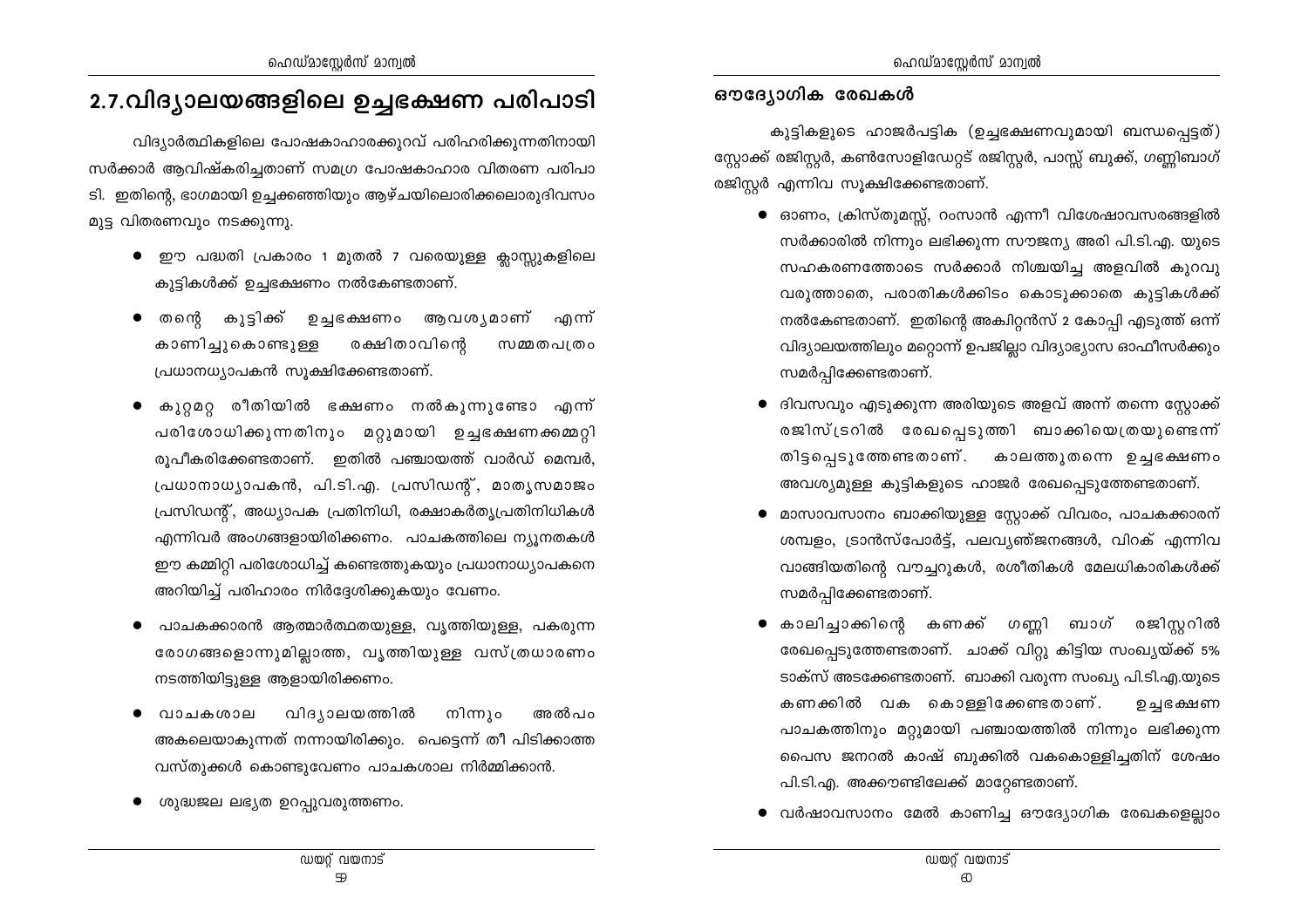ഉപജില്ലാ വിദ്യാഭ്യാസ ഓഫീസിൽ എത്തിക്കേണ്ടതും കെയർ ഓഫീസറുടെ പരിശോധനയ്ക്ക് വിധേയമാക്കേണ്ടതുമാണ്. പരിശോധന പൂർത്തിയാക്കിയ ശേഷം രേഖകളെല്ലാം ഭദ്രമായി വിദ്യാലയത്തിൽ സുക്ഷിക്കേണ്ടതാണ്.

- ഒരു വിദ്യാർത്ഥിക്ക് 60 ഗ്രാം അരിയും 30 ഗ്രാം പയറും എന്ന കണക്കിൽ എടുത്ത് പാചകം ചെയ്യേണ്ടതാണ്.
- കേടുവന്ന ഭക്ഷ്യവസ്തുക്കളുടെ വിവരങ്ങൾ കെയർ ഓഫീസറെ അറിയിക്കുകയും എത്രയെന്ന് തിട്ടപ്പെടുത്തുകയും വേണം.
- വിശേഷാവസരങ്ങളിൽ ലഭിക്കുന്ന അരി കുട്ടികൾ കൊണ്ടുപോകാതെ ബാക്കി വരികയാണെങ്കിൽ അത് ദൈനംദിന അരിയുടെ കണക്കിൽ ചേർക്കേണ്ടതാണ്.
- ഏതെങ്കിലും വിദ്യാലയത്തിൽ ഭക്ഷ്യവസ്തുക്കൾ മോഷണം പോയാൽ അത് ഔദ്യോഗിക കേന്ദ്രത്തിൽ അറിയിച്ച് നടപടിക്ക് വിധേയമാക്കേണ്ടതാണ്.
- അയൽ സംസ്ഥാനങ്ങളിലെ ഭക്ഷ്യവസ്തുക്കളുമായി താരതമ്യം ചെയ്യുമ്പോൾ കേരളത്തിലെ കുട്ടികൾക്ക് കൊടുക്കുന്ന ഉച്ചഭക്ഷണത്തിൽ അൽപം പുരോഗതി വരുത്തേണ്ടതായി തോന്നുന്നു. ചോറ്, സാമ്പാറ്, ആഴ്ചയിൽ 2 ദിവസം മുട്ട എന്നിവ അഭികാമ്യമാണ്.

#### മുട്ടവിതരണം:

- $\bullet$  മുട്ടവിതരണത്തിന് പ്രത്യേക രജിസ്റ്റർ സൂക്ഷിക്കേണ്ടതാണ്.
- മുട്ടവിതരണത്തിന് ലഭിക്കുന്ന പണം ക്യാഷ് ബുക്കിൽ രേഖ പ്പെടുത്തണം.
- $\bullet$  ത്രിതല പഞ്ചായത്തുകളിൽ നിന്നും ഉച്ചകഞ്ഞിയുമായി ബന്ധ പ്പെട്ട് ലഭിക്കുന്ന തുക ക്യാഷ്ബുക്കിൽ ചേർത്ത് പി.ടി.എ. അക്കൗണ്ടിലേക്ക് മാറ്റാവുന്നതാണ്.

## 2.8. പ്രത്യേക ശ്രദ്ധ ആവശ്യമുള്ള വിദ്യാർത്ഥികൾക്കുള്ള പരിപാടികൾ

എല്ലാ വിദ്യാർത്ഥികളുടെയും സമഗ്ര പുരോഗതിയാണ് വിദ്യാഭ്യാ സത്തിന്റെ ലക്ഷ്യം. എങ്കിലും പ്രത്യേക ശ്രദ്ധ ആവശ്യമുള്ള വിദ്യാർത്ഥി കൾക്ക് അവരുടെ താൽപര്യത്തിനും കഴിവിനും അനുസരിച്ചുള്ള പരിപാ ടികൾ നൽകേണ്ടതുണ്ട്. ഇത്തരം പ്രത്യേക പരിപാടികൾക്ക് അധ്യയന സമയത്തിന് പുറമെയുള്ള സമയം കണ്ടെത്തുന്നതാണ് നല്ലത്.

#### പ്രതിഭാശാലികൾ

പ്രതിഭാശാലികളായ കുട്ടികളെ കണ്ടെത്തി പ്രോത്സാഹിപ്പിക്കുകയും കഴിയുന്ന സഹായം ലഭ്യമാക്കുകയും വേണം.

ക്ലബ്ബ് പ്രവർത്തനങ്ങൾ, പ്രസംഗം, വ്യക്തിത്വവികാസം മുതലായവ യിലുള്ള പ്രത്യേക പരിശീലനങ്ങൾ കഥ-കവിത രചനാക്യാമ്പുകൾ, സഹ വാസ ക്യാമ്പുകൾ, വിദഗ്ധരുമായുള്ള സംവാദങ്ങൾ, മികച്ച സ്ഥാപന ങ്ങൾ, സ്ഥലങ്ങൾ മുതലായ സന്ദർശിക്കൽ, വിവിധ സ്കോളർഷിപ്പ് പരീ ക്ഷയ്ക്ക് തയ്യാറാക്കൽ, ജവഹർ നവോദയ പോലുള്ള വിദ്യാലയങ്ങളിൽ പ്രവേശനം നേടാൻ കുട്ടികളെ തയ്യാറാക്കൽ മുതലായവ നടത്തേണ്ടതാ ണ്.

## സ്കോളർഷിപ്പ്സ്

- $\bullet$  പഠനത്തിൽ മുൻപന്തിയിൽ നിൽക്കുന്ന കുട്ടികൾക്ക് സർക്കാർ തലത്തിൽ നൽകുന്ന ഒരു പ്രോത്സാഹനമാണിത്. ചെറിയൊരു സംഖ്യ വർഷത്തിൽ ഒരു പ്രാവശ്യം നൽകുന്നത് പഠനച്ചെലവുകൾക്ക് മതിയായതല്ലെങ്കിലും ഇത് കുട്ടിയുടെ ബുദ്ധിപരമായ കഴിവിന്റെ അംഗീകാരമായി കണക്കാക്കാം.
- $\bullet$   $\rm L.S.S.:$  ലോവർ പ്രൈമറി തലത്തിൽ 4-ാം ക്ലാസ്ക്കുകാർക്ക് മാത്രമായി നടത്തുന്ന ഒരു പരീക്ഷയാണിത്. 60% മാർക്കിൽ കൂടുതലോ എല്ലാ വിഷയങ്ങൾക്കും എ ഗ്രേഡോ ലഭിക്കുന്ന എല്ലാ കുട്ടികളെയും ഈ പരീക്ഷയിൽ പങ്കെടുപ്പിക്കാവുന്നതാണ്.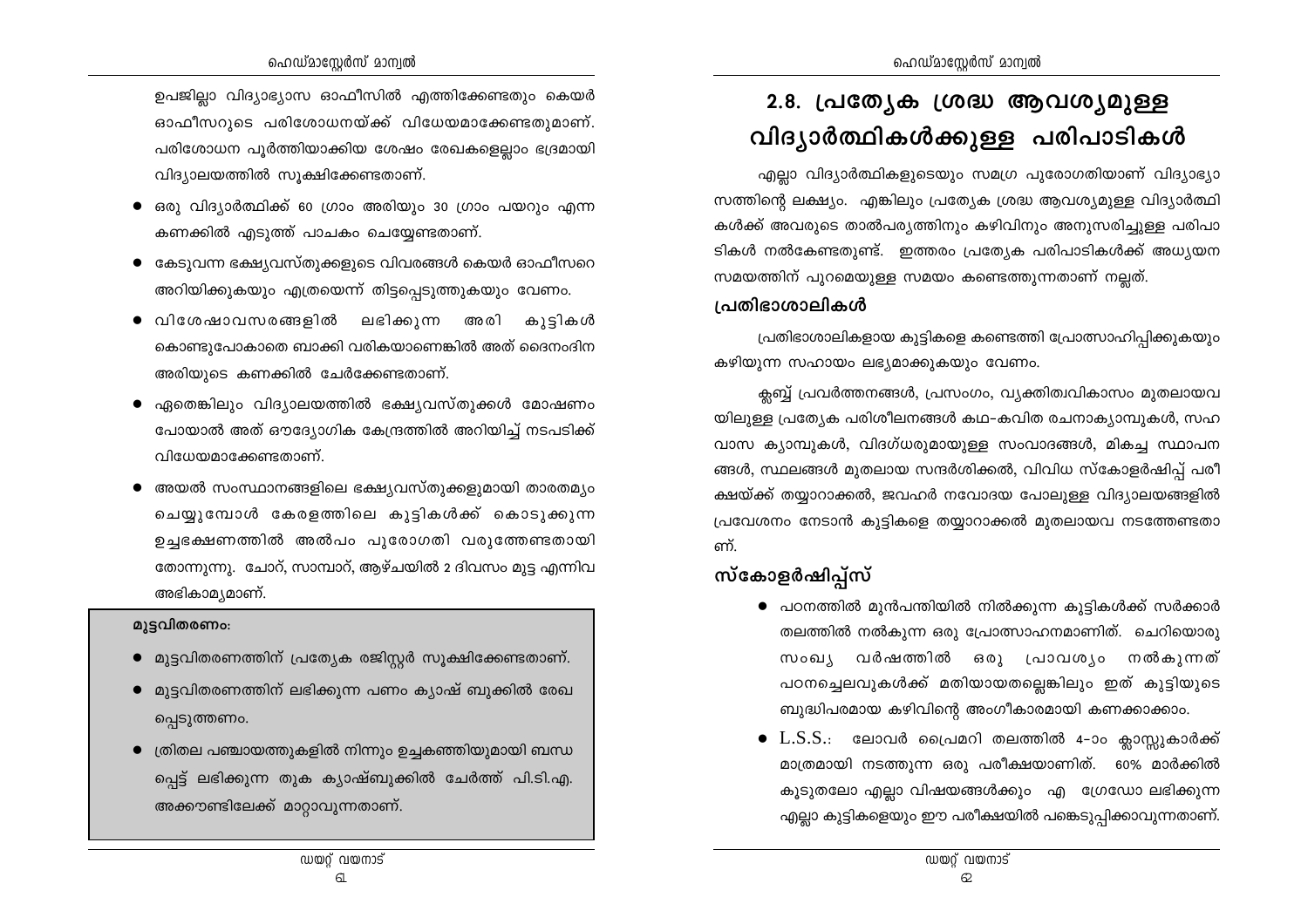വിജയികളെ പൊതു സദസ്സിൽ വെച്ച് പ്രംശംസിക്കുകയും പാരി തോഷികം നൽകുകയും ചെയ്യുന്നു.

- 60% ൽ കൂടുതൽ മാർക്കോ എല്ലാ വിഷയങ്ങൾക്കും എ ലഭിച കുട്ടികളെ **GINGWO** ഇ ത പരീക്ഷയ്ക്ക് ഇരുത്താവുന്നതാണ്. എൽ.എസ്.എസ്. പരീക്ഷാ വിജയികൾക്ക് നൽകിയതുപോലെയുള്ള അംഗീകാരങ്ങൾ നൽകുന്നു.
- $\bullet$  ഉയർന്ന പഠനനിലവാരമുള്ള മുസ്ലീം പെൺകുട്ടികൾക്കും ആഗ്ലോഇന്ത്യൻ, നാടാർ കുട്ടികൾക്കും ഒരു നിശ്ചിത സംഖ്യ സ്കോളർഷിപ്പായി നൽകുന്നു. ഇത് ലോവർ പ്രൈമറികുട്ടികൾക്കില്ല.
- മികച്ച പഠന നിലവാരം പുലർത്തുന്ന എസ്.സി., എസ്.ടി. കുട്ടികൾക്ക് മെറിറ്റോറിയൽ സ്കോളർഷിപ്പും നൽകിവരുന്നു.

## നാഷണൽ സ്കോളർഷിപ്പ്

ഗ്രാമപ്രദേശത്തെ ഹൈസ്കൂളിൽ പഠിക്കുന്ന സമർത്ഥരായ കുട്ടികൾക്ക് പഠനനിലവാരത്തിന്റെ അടിസ്ഥാനത്തിൽ ഈ സ്കോളർഷിപ്പ് യു.എസ്.എസ്. പരീക്ഷയുടെ മാർക്കിന്റെ നൽകിവരുന്നു. അടിസ്ഥാനത്തിലാണ് അർഹരായവരെ തിരഞ്ഞെടുക്കുന്നത്.

## സംസ്കൃത സ്കൂളുകളിൽ പഠിക്കുന്നവർക്കുള്ള സ്കോളർഷിപ്പ്

അക്കാദമിക് സ്കൂളിലെ സംസ്കൃതം പഠിക്കുന്ന വിദ്യാർത്ഥികൾക്ക് ഒരു വിദ്യാഭ്യാസ ജില്ലയിൽ ഓരോ സ്റ്റാന്റേഡിലേയും 3 കുട്ടികൾക്ക് ഈ സ്കോളർഷിപ്പ് നൽകുന്നു. യു.പി. വിഭാഗം വാർഷിക സ്കോളർഷിപ്പ് 120 രുപയും ഹൈസ്കുൾ വിഭാഗം 150/– രൂപയും ആണ്.

## സൈനിക സ്കൂൾ വിദ്യാർത്ഥികൾക്കുള്ള സ്കോളർഷിപ്പ്

പ്രതിഭാധനരായ കുട്ടികൾക്ക് വാർഷിക വരുമാനം 30,000/– രൂപ വരെയുള്ളവർക്ക് മുഴുവൻ സ്കോളർഷിപ്പ് തുകയായ 11,000/- രൂപയും 36,000/- രൂപ വാർഷിക വരുമാനമുള്ളവർക്ക് 3/4 ഭാഗം രൂപ സ്കോളർഷിപ്പായും 42,000/– രൂപ വാർഷികവരുമാനമുള്ളവർക്ക് 1/2 ഭാഗം രൂപ സ്കോളർഷിപ്പായും നൽകുന്നു. സൈനിക സ്കൂൾ വിദ്യാർത്ഥികൾക്ക് മാത്രമാണ് ഈ സ്കോളർഷിപ് ലഭിക്കുക. മെറിറ്റിന്റെ അടിസ്ഥാനത്തിലാണ് ഇതിനായി കൂട്ടികളെ തിരഞ്ഞെടുക്കുന്നത്.

## പിന്നോക്കക്കാർ

പഠനത്തിലെ പിന്നോക്കാവസ്ഥയുടെ കാരണം കണ്ടെത്താൻ പശ്ചാ ത്തല പഠനവും ഗൃഹ സന്ദർശനവും ആവശ്യമായേക്കാം. പ്രശ്നങ്ങൾ സ്റ്റാഫ് മീറ്റിംഗിലും എസ്.എസ്.ജിയിലും ചർച്ച ചെയ്ത് പരിഹാര നടപടി കൾ സ്വീകരിക്കണം.

പഠനത്തിലെ പിന്നോക്കാവസ്ഥ പരിഹരിക്കാൻ ക്ലാസിൽ പ്രത്യേക ശ്രദ്ധ നൽകുകയും പരിശീലനങ്ങൾ നൽകുകയും ചെയ്യണം.

ഗാർഹികാവസ്ഥ പരിതാപകരമെങ്കിൽ ത്രിതല പഞ്ചായത്തുകൾ, സന്നദ്ധ സംഘടനകൾ എന്നിവരുടെ ശ്രദ്ധയിൽപ്പെടുത്തി പരിഹാരം നേട ണം.

## **INCLUSIVE EDUCATION**

വികലാംഗ വിദ്യാർത്ഥികൾക്കുള്ള സംയോജിത വിദ്യാഭ്യാസ പരിപാടി

● വികലാംഗരായ കുട്ടികൾക്ക് പഠനകാരൃത്തിൽ പ്രത്യേക സഹായം ആവശ്യമാണെന്ന വസ്തുത കണക്കിലെടുത്ത് കേന്ദ്ര ഗവൺമെന്റിന്റെ സാമ്പത്തിക സഹായത്തോടെ സംഘടിപിച്ചു വരുന്ന ഒരു പരിപാടിയാണിത്.

ലക്ഷ്യം: വികലാംഗരായ കുട്ടികൾക്ക് തുല്യ അവസരം ഉണ്ടാക്കുക വഴി വിദ്യാഭ്യാസത്തിന്റെ മുഖ്യധാരയിലേക്ക് ഇവരെ എത്തിക്കുകയാണ് പ്രധാനലക്ഷ്യം.

 $\bullet$  സാധാരണ സ്കുളുകളിൽ ചേരുന്ന ഇത്തരം കുട്ടികളെ കൈകാര്യം ചെയ്യുന്നതിന് അധ്യാപകർക്ക് പരിശീലനം നൽകാറുണ്ട്. സാധാരണ ക്ലാസ്സുകളിലെ വൈകല്യമുള്ള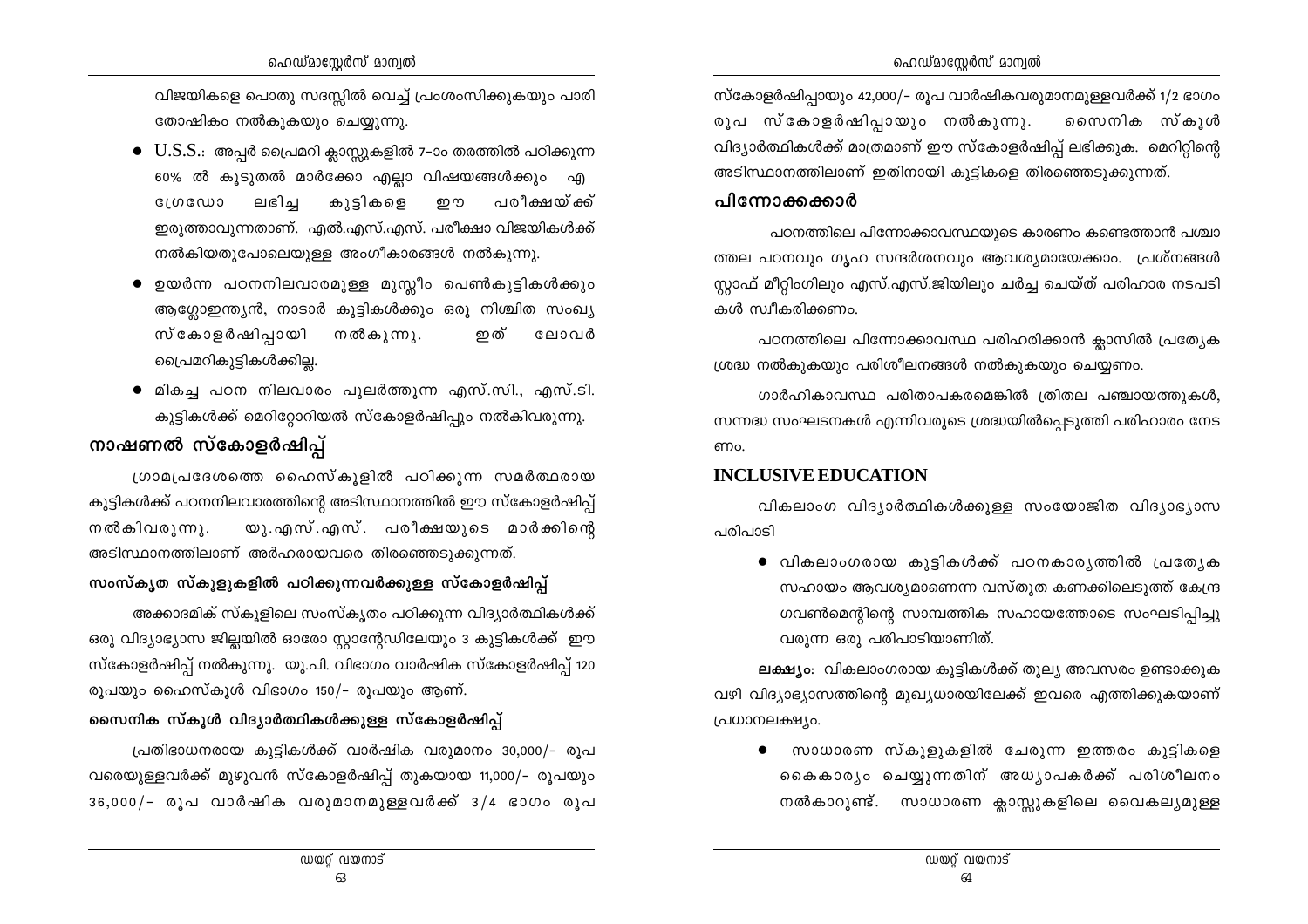ഡി.ഇ.ഒ. കൂട്ടികളെ അധ്യാപകർ കണ്ടെത്തുന്നു. അവർക്കുവേണ്ടി വൈദ്യപരിശോധന ഏർപ്പെടുത്തുന്നു. വിവിധ ഡോക്ടർമാർ അടങ്ങിയ ഒരു ടീം ഇവരെ പരിശോധിക്കുന്നു.

40%ന് മുകളിൽ വൈകല്യമുള്ള കൂട്ടികൾക്ക് സാമ്പത്തിക സഹായം നൽകുന്നുണ്ട്.

| 1. ബുക്ക് സ്റ്റേഷനറി സാധനങ്ങൾ | – 400 രൂപ പ്രതിവർഷം |
|-------------------------------|---------------------|
| 2.യുണിഫോം                     | - 200 രൂപ           |

- 500 രൂപ 3. യാത്രാബത്ത

അരക്ക് താഴെ അംഗവൈകല്യമുള്ള കുട്ടികളുടെ സഹായിയായി പ്രവർത്തിക്കുന്ന ആൾക്ക് 750 രൂപ പ്രതിവർഷം സാമ്പത്തിക സഹായം നൽകുന്നുണ്ട്.

40%ത്തിന് താഴെ അംഗവൈകല്യം സംഭവിച്ച കുട്ടികൾക്ക് വിവിധ ഉപകരണങ്ങൾ നൽകിവരുന്നുണ്ട്. കണ്ണട, ശ്രവണസഹായി, വീൽചെയർ എന്നിവ ഉദാഹരണങ്ങളാണ്. സംയോജിത വിദ്യാഭ്യാസ പരിപാടിയിൽ ഉൾപെട്ട ഒരു കുട്ടിക്ക് ടി.സി. നൽകുമ്പോൾ ഈ സ്കീമിന്റെ ആനുകുല്യത്തിന് അർഹതയുണ്ടായിരിക്കുമെന്ന് ടി.സി.യിൽ പ്രത്യേകം രേഖപ്പെടുത്തേണ്ടതാണ്. പുതിയ സ്കൂളിൽ നിന്നും യാതൊരു തടസ്സുവുമില്ലാതെ ആനുകൂല്യം ലഭിക്കുന്നതിന് വേണ്ടിയാണ് ഇപ്രകാരം ചെയ്യുന്നത്. അർഹതയുള്ള കുട്ടികൾക്കുള്ള ആനുകൂല്യം അദ്ധ്യയന വർഷത്തിന്റെ ആരംഭത്തിൽ തന്നെ വാങ്ങിക്കൊടുക്കേണ്ടതാണ്. പ്രൈമറി മേഖലയിലുള്ള കുട്ടികൾക്കുള്ള ആനുകുല്യങ്ങൾ എ.ഇ.ഒ.മാരും ഹൈസ്കൂൾ തലത്തിലുമുള്ളവർക്കുള്ളത് ഡി.ഇ.ഒ.മാരും വിതരണം ചെയ്യേണ്ടതാണ്.

ഈ കൂട്ടികളുടെ രക്ഷിതാക്കൾക്ക് അവബോധം ഉണ്ടാക്കുന്ന കാര്യവും ഈ സ്കീമിൽ ഉൾപ്പെടുത്തിയിട്ടുണ്ട്.

## 2.9. കുട്ടികൾക്ക് ലഭിക്കേണ്ട ആനൂകൂല്യങ്ങൾ

ഒരു വിദ്യാർത്ഥിക്ക് വർഷംതോറും സർക്കാരിൽ നിന്നും ലഭി ക്കേണ്ട വിവിധഇനം ആനുകുല്യങ്ങളെക്കുറിച്ച് പ്രധാനധ്യാപകൻ അറി ഞ്ഞിരിക്കേണ്ടതാണ്. അവ യഥാസമയം വാങ്ങിക്കൊട്ടുക്കുവാനുള്ള ഉത്ത രവാദിത്വം ഓരോ പ്രധാനധ്യാപകനുമാണ്.

## 1. ലംപ്സം ഗ്രാന്റ്

പട്ടികജാതി, പട്ടികവർഗ്ഗ വിഭാഗം വിദ്യാർത്ഥികൾക്ക് സ്കൂൾ തുറ ക്കുന്നതോടനുബന്ധിച്ച് ലഭിക്കുന്ന ഗ്രാന്റാണിത്. ഇത് പട്ടികജാതി, പട്ടിക വർഗ്ഗ വികസന ഡിപ്പാർട്ട്മെന്റിൽ നിന്നുമാണ് ലഭിക്കുന്നത്. ഈ തുക കുട്ടികളുടെ ലിസ്റ്റിന്റെ അടിസ്ഥാനത്തിലാണ് ല ിക്കുന്നത്. ഇത് വിത രണം ചെയ്യുന്നതിന്റെ അക്വിറ്റൻസും മറ്റു രേഖകളും സൂക്ഷിക്കേണ്ടതും മറ്റും പ്രധാനധ്യാപകന്റെ ചുമതലയാണ്. ഈ തുകകൾ രക്ഷകർത്താവി നാണ് നൽകുന്നത്.

## 2. പ്രതിമാസ സ്റ്റൈപെന്റ്

ഇത് പട്ടികവർഗ്ഗ വിദ്യാർത്ഥിക്കുള്ള ആനുകൂല്യമാണ്. ഇത് പ്രതി മാസത്തിൽ ഒരു തുകവീതം 10 മാസത്തേക്ക് ലഭിക്കുന്നതാണ്. അവ യഥാസമയം കുട്ടികളുടെ ലിസ്റ്റ് തയ്യാറാക്കി പട്ടികവർഗ്ഗ വികസന താലൂക്ക് ഓഫീസിൽ നിന്നും ഹെഡ്മാസ്റ്റർ കൈപ്പറ്റി രക്ഷാകർത്താക്കൾക്ക് നൽകേ ണ്ടതാണ്.

## 3. മെറിട്ടോറിയസ് സ്കോളർഷിപ്പ്

യു.പി. വിഭാഗത്തിൽ പഠിക്കുന്ന പട്ടികജാതി, പട്ടികവർഗ്ഗ വിദ്യാർത്ഥികളിൽ പഠനത്തിൽ ഏറ്റവും മുന്നോക്കം നിൽക്കുന്ന കുട്ടികൾക്ക് അവർക്ക് മുൻ വാർഷിക പരീക്ഷയിൽ ലഭിച്ച മാർക്ക്/ഗ്രേഡിന്റെ അടി സ്ഥാനത്തിൽ ലഭിക്കുന്ന ആനുകൂല്യം. ഇത് എ.ഇ.ഒ. ഓഫീസു മുഖേന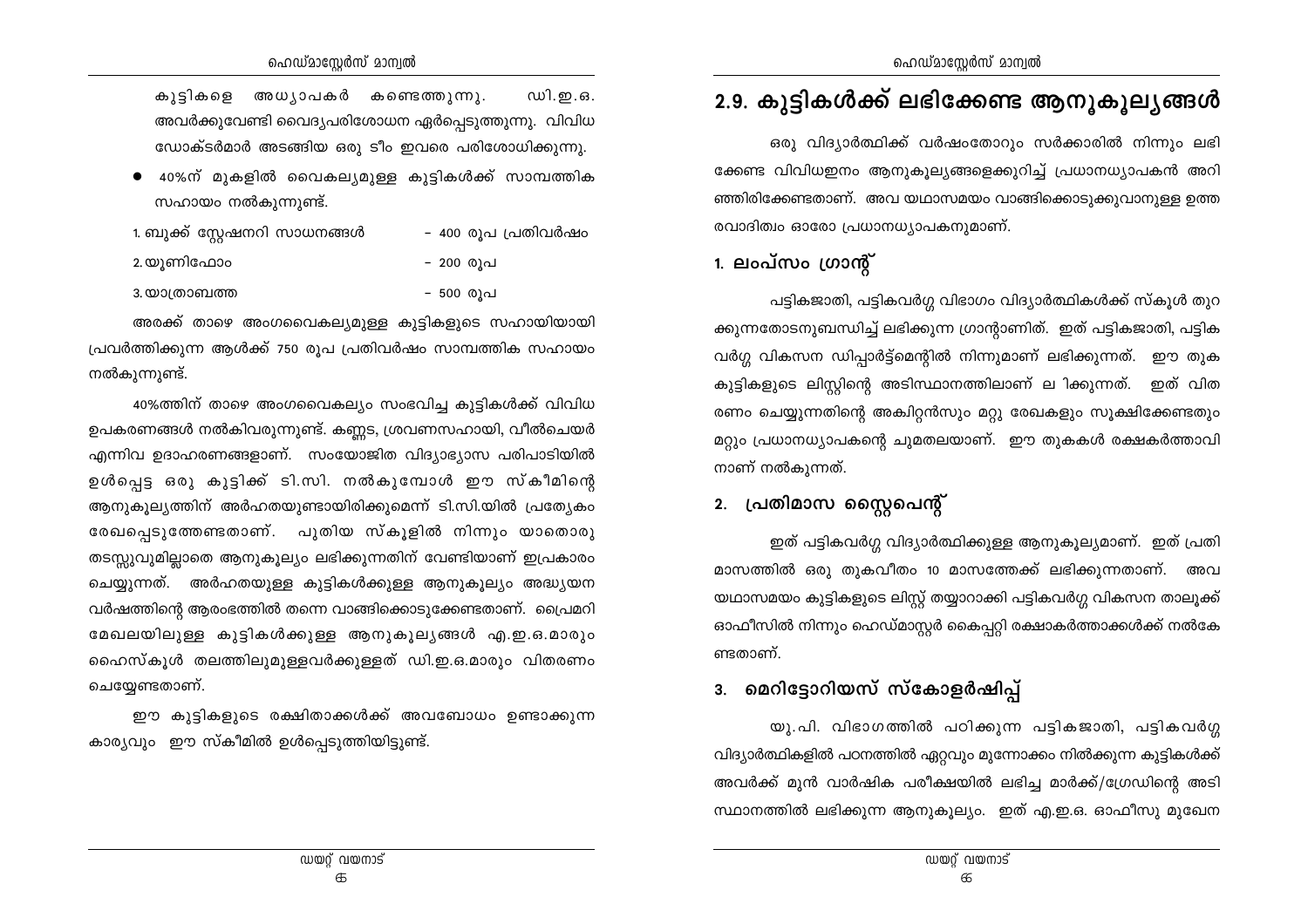യാണ് ലഭിക്കുന്നത്. ഒരു വർഷത്തിൽ ഒരു പ്രാവശ്യം നിശ്ചിത തുകയായി ലഭിക്കും.

## 4. ഇൻസെന്റീവ് ഗ്രാന്റ്

പട്ടികവർഗ്ഗ വിഭാഗത്തിൽ എൽ.പി. വിഭാഗം കുട്ടികൾക്ക് അവരുടെ ഹാജർ നില പ്രോത്സാഹിപ്പിക്കുന്നതിനു വേണ്ടി രക്ഷിതാക്കൾക്ക് നൽകുന്ന ഒരു ആനുകുല്യമാണിത്. ഓരോ മാസവും നിശ്ചിത ശതമാനം ഹാജർ നേടുന്ന കുട്ടികളുടെ ലിസ്റ്റ് പട്ടികവർഗ്ഗ വികസന ഓഫീസിൽ ഹാജ രാക്കി ഈ തുക വാങ്ങി (ഒരു വർഷം ഒന്നിച്ച്) രക്ഷാകർത്താക്കൾക്ക് വിതരണം ചെയ്യേണ്ടതാണ്.

## 5. മുസ്ലീം/നാടാർ പെൺകുട്ടികൾക്കുള്ള സ്കോളർഷിപ്പ്

സാമ്പത്തികമായി പിന്നോക്കം നിൽക്കുന്ന മുസ്ലീം/നാടാർ വിഭാഗ ത്തിൽപ്പെടുന്ന യു.പി/ഹൈസ്കൂൾ പെൺകുട്ടികൾക്ക് സർക്കാർ നൽകുന്ന സാമ്പത്തിക സഹായം. ഇത് ഒരു സ്ലാൻഡേർഡിൽ ഒന്നാം വർഷം പഠിക്കുന്ന കുട്ടികൾക്ക് മാത്രമേ ലഭിക്കുകയുള്ളൂ. ഇതിനുള്ള അപേക്ഷകൾ രക്ഷിതാക്കളിൽ നിന്നും ക്ലാസദ്ധ്യാപകരുടെ സഹായ ത്തോടുകൂടി ഹെഡ്മാസ്റ്റർ ശേഖരിച്ച് പേരുവിവരം ഉപജില്ലാ വിദ്യാഭ്യാസ ഓഫീസർക്ക് നൽകുകയും എ.ഇ.ഒ.യിൽ നിന്നും തുക ലഭിക്കുമ്പോൾ വാങ്ങി വിതരണം ചെയ്യേണ്ടതുമാണ്.

## 6. എൽ.എസ്.എസ്., യു.എസ്.എസ്. സ്കോളർഷിപ്പ്

എൽ.പി., യു,പി വിഭാഗത്തിലെ 4, 7 ക്ലാസുകളിൽ പഠനത്തിൽ നില വാരം പുലർത്തുന്ന കുട്ടികൾക്ക് ഡിപ്പാർട്ടുമെന്റിൽ നിന്നും നടത്തുന്ന പരിക്ഷയിൽ ജയിക്കുന്നവർക്ക് ലഭിക്കുന്ന പ്രോത്സാഹനതുക.

## 7. സംസ്കൃത സ്കോളർഷിപ്പ്

സംസ്കൃതപഠനത്തെ പ്രോത്സാഹിപ്പിക്കുന്നതിനുവേണ്ടി ഏർപ്പെടു

ത്തിയത്. യു.പി. വിഭാഗത്തിൽ പഠിക്കുന്ന കുട്ടികൾക്ക് ജില്ലാ അടിസ്ഥാന ത്തിൽ നടത്തുന്ന മത്സര പരീക്ഷയുടെ അടിസ്ഥാനത്തിൽ ഇതിന് അർഹ രായ കുട്ടികളെ തെരഞ്ഞെടുക്കുന്നു. ഇതിന്റെ തുക എ.ഇ.ഒ. ഓഫീസിൽ നിന്നും വാങ്ങി ഹെഡ്മാസ്റ്റർ വിതരണം ചെയ്യണം.

## 8. സൗജനൃപൂസ്തക വിതരണം (എസ്.എസ്.എ.)

രണ്ടാം ക്ലാസ്സു മുതൽ എട്ടാം ക്ലാസ്സുവരെ പഠിക്കുന്ന പട്ടികജാതി, പട്ടികവർഗ്ഗത്തിൽപ്പെട്ട മുഴുവൻ കുട്ടികൾക്കും എല്ലാ പെൺകുട്ടികൾക്കും പാഠപുസ്തകങ്ങൾ സൗജന്യമായി വിതരണം ചെയ്യുന്നതാണ്. ഇതിന്റെ ഫണ്ട് എസ്.എസ്.എ.യാണ് നൽകുന്നത്. സ്കൂൾ തുറന്ന് ആറാം പ്രവൃത്തി ദിവസത്തെ കുട്ടികളുടെ എണ്ണത്തിന്റെ അടിസ്ഥാനത്തിൽ ലിസ്റ്റ് തയ്യാറാക്കി പ്രധാനാധ്യാപകൻ ഇവ വാങ്ങി കുട്ടികൾക്ക് വിതരണം ചെയ്യേണ്ടതാണ്. ഇവയുടെ അകിറ്റൻസും സ്റ്റോക്ക് രജിസ്റ്ററും സൂക്ഷിക്കണം.

9. ഒന്നാം ക്ലാസിലെ മുഴുവൻ കുട്ടികൾക്കും പാഠപുസ്തകവും, സ്ളേറ്റും പെൻസിലും സൗജന്യമായി വിതരണം ചെയ്യണം. പാഠപുസ്തകം എസ്.എസ്.എ.യിൽ നിന്നും സ്ളേറ്റ് /പെൻസിലിന്റെ തുക എ.ഇ.ഒ.യിൽ നിന്നും ലഭിക്കും. ഇതിന്റെ അകിറ്റൻസും സ്റ്റോക്ക് രജിസ്റ്ററും ഹെഡ്മാ സ്റ്റർ പ്രത്യേകം സൂക്ഷിക്കണം.

## ♦

ത്രിതല പഞ്ചായത്തുകളിൽനിന്നും സാമ്പത്തികമായി പിന്നോക്കം നിൽക്കുന്ന കുട്ടികൾക്ക് പഠനോപകരണങ്ങൾ, ബാഗ്, കുട മുതലായവ സൗജനൃമായി ലഭിക്കുവാൻ വേണ്ട ശ്രമം നടത്തുവാൻ ഹെഡ്മാസ്റ്റർക്ക് കഴിയും.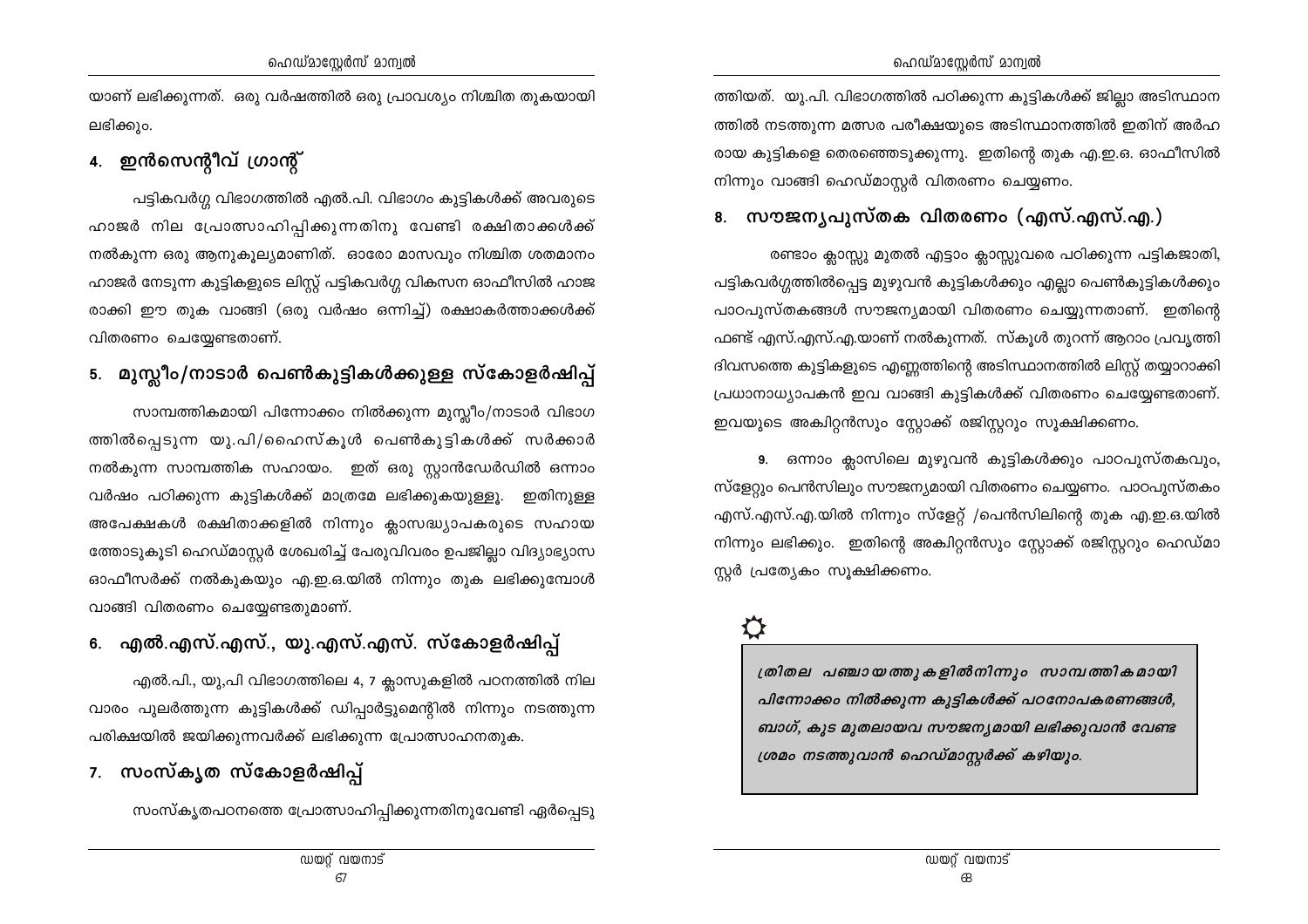# 3. വിദ്യാർത്ഥികളുടെ ആഘോഷങ്ങൾ ഉത്സവങ്ങൾ

Education is what survives when what has been learnt is forgotten"

#### - B.F. SKINNER -

#### 3.1 ദിനാഘോഷങ്ങൾ

ദേശീയ ഐക്യം, സാസ്കാരിക വളർച്ച, മതനിരപേക്ഷത, രാജ്യ സ്നേഹം, സാമൂഹ്യപ്രതിബദ്ധത മുതലായവ വിദ്യാർത്ഥികൾ ആർജ്ജി ക്കുന്ന തരത്തിലായിരിക്കണം ദിനാഘോഷങ്ങൾ സംഘടിപ്പിക്കേണ്ടത്. ദേശീയനേതാക്കളും സാമൂഹ്യപരിഷ്കർത്താക്കളും നടത്തിയ പ്രവർത്ത നങ്ങളും അവരുടെ അനുഭവങ്ങളും മനസ്സിലാക്കി സാമൂഹ്യസേവനം ജീവി തത്തിന്റെ ഭാഗമാക്കാനും ജനാധിപത്യം ജീവിതക്രമമാക്കാനും കുട്ടികളെ പ്രാപ്തമാക്കും വിധം ദിനാചരണങ്ങളും ആഘോഷങ്ങളും സംഘടിപ്പി ക്കണം.

ജാതിയുടെയും മതത്തിന്റെയും സമ്പത്തിന്റെയും അടിസ്ഥാനത്തിൽ സമൂഹം വിഭജിക്കപ്പെട്ടുകൊണ്ടിരിക്കുന്ന ഈ കാലഘട്ടത്തിൽ പൊതു ഇടം കണ്ടെത്തുന്നതിനും നഷ്ടപ്പെടുന്ന മാനുഷിക മൂല്യങ്ങളും ദർശന ങ്ങളും തിരിച്ചു പിടിക്കുന്നതിനും വളർത്തുന്നതിനും ഇവയ്ക്ക് വളരെ പ്രധാനപ്പെട്ട പങ്കാണുള്ളത്.

## നടപ്പാക്കുന്ന രീതി:

- $\bullet$  വാർഷിക പദ്ധതിയിൽ ഓരോ വർഷവും നടത്തേണ്ട പ്രധാനദിനങ്ങൾ കണ്ടെത്തി പട്ടികതയ്യാറാക്കുന്നു.
- അതാതുപ്രദേശങ്ങളിലെ പ്രാദേശിക ആഘോഷങ്ങളുടെ ദിനങ്ങളും ഉൾപ്പെടുത്തണം.
- ദിനാഘോഷങ്ങളുടെ ചുമതല ഒരു അധ്യാപകന് നൽകുന്നു.
- $\bullet$  ഓരോ മാസങ്ങളിലും നടക്കേണ്ട പ്രധാനദിനാഘോഷങ്ങൾ

ആസൂത്രണം ചെയ്യുന്നു. ഓരോ ക്ലാസ്സിലെയും പാഠ്യവിഷയ ങ്ങളുമായി ബന്ധപ്പെടുത്തി പ്രവർത്തനങ്ങൾ ക്രമീകരിക്കുന്നു.

- പ്രധാനപെട്ട ദിനാഘോഷങ്ങളിൽ സമൂഹപങ്കാളിത്തം ഉറപ്പാക്കുന്നു. (SSG, PTA, MPTA)
- ദിനാഘോഷങ്ങൾ ബന്ധപ്പെട്ട ക്ലബ്ബുകളുടെ (സയൻസ് ക്ലബ്, ഓസോൺദിനം) നേതൃത്വത്തിൽ നടത്തണം.
- ഓരോ ദിനാഘോഷങ്ങളുടെയും പ്രവർത്തന റിപ്പോർട്ട് കുട്ടികൾ, ക്ലബ്ബുകൾ എന്നിവയുടെ നേതൃത്വത്തിൽ തയ്യാറാക്കുന്നു.
- ആവശ്യമായവ ലോഗ്ബുക്കിൽ കുറിക്കുന്നു.
- ആഘോഷങ്ങളുടെ ഭാഗമായി നിർമ്മിക്കപ്പെട്ട ഉൽപ്പന്നങ്ങളുടെ പ്രദർശനം ഒരുക്കുന്നു.

## നടത്തേണ്ട ദിനാഘോഷങ്ങളുടെ ലിസ്റ്റ്

| മാസം   |    | തിയ്യതി  പ്രാധാന്യം | സ്കുൾതലം                            |
|--------|----|---------------------|-------------------------------------|
| ജൂൺ    | 1  | പ്രവേശനോത്സവം       | സ്കുളും പരിസരവും അലങ്കരിക്കൽ,       |
|        |    |                     | നവാഗതരെ സ്വീകരിക്കൽ, ഉദ്ഘാടനം,      |
|        |    |                     | പരിചയം, കലാപരിപാടികൾ, മധുരപല        |
|        |    |                     | ഹാരവിതരണം.                          |
|        | 5  | പരിസരദിനം           | പരിസരശുചീകരണം, പുന്തോട്ട            |
|        |    |                     | നിർമ്മാണം, ബോധവൽക്കരണ ക്ലാസ്,       |
|        |    |                     | പരിസരപ്പതിപ്പ്.                     |
|        | 19 | വായനാദിനം           | പുസ്തക പ്രദർശനവും പരിചയപ്പെടലും     |
|        |    |                     | വായനാമൂല, വായനാമുറി തയ്യാറാക്കൽ,    |
|        |    |                     | കഥാരചന, കവിതാരചന, വായനാമ            |
|        |    |                     | ത്സരം, ആസ്വാദനക്കുറിപ്പ്തയ്യാറക്കൽ. |
|        | 26 | മയക്കുമരുന്ന്       | ബോധവൽക്കരണ ക്ലാസ്, പോസ്റ്റർ,        |
|        |    | വിരുദ്ധ ദിനം        | നോട്ടീസ് തയ്യാറാക്കൽ, മുദ്രാവാക്യ   |
|        |    |                     | രചന, വിളമ്പരജാഥ.                    |
| ജൂലായ് | 5  | ബഷീർ                | ബഷീർ കൃതികൾ അറിയൽ, കുറിപ്പ്         |
|        |    | അനുസ്മരണം           | തയ്യാറാക്കൽ, ചർച്ച, സാഹിത്യക്വിസ്.  |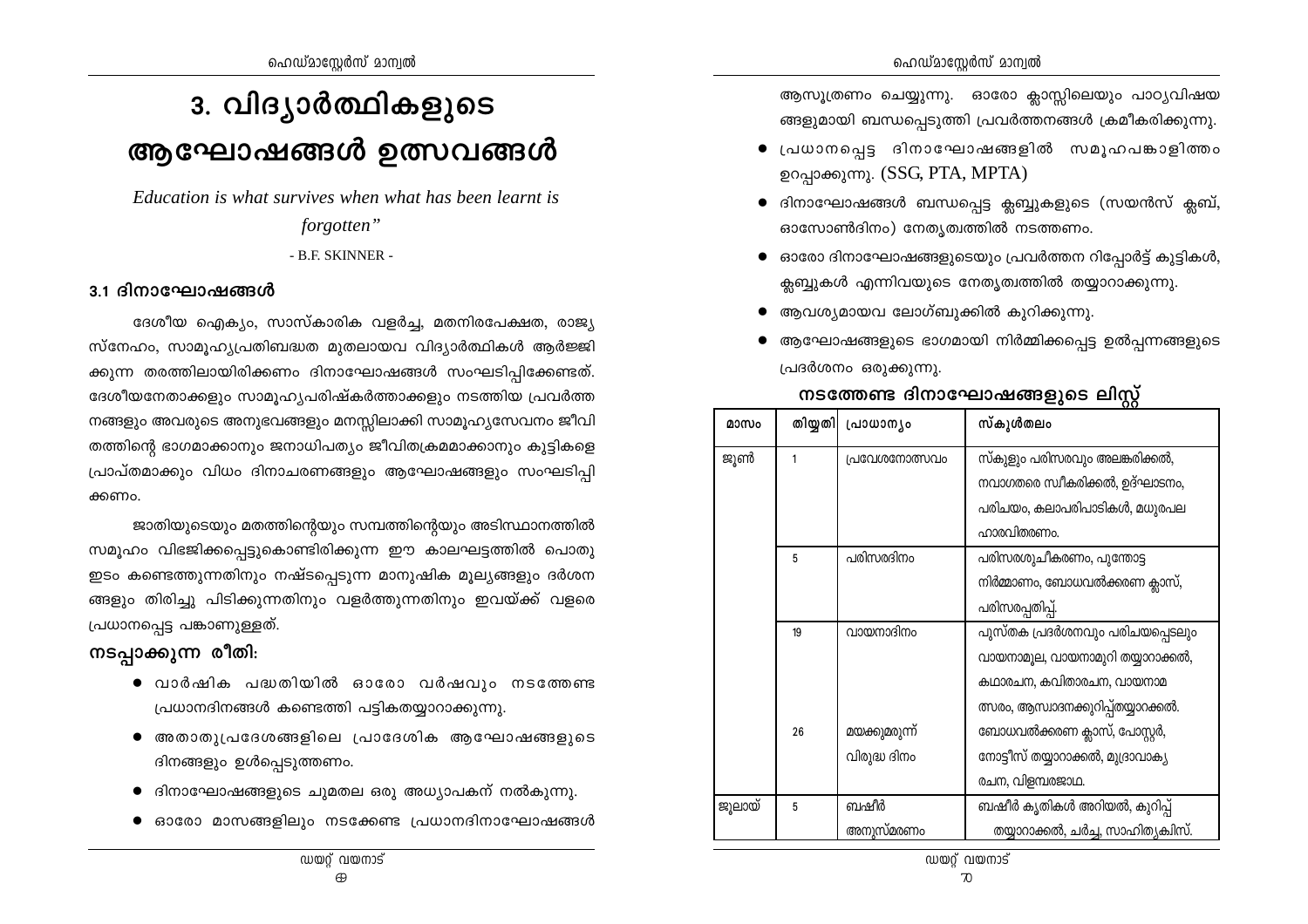## ഹെഡ്മാസ്റ്റേർസ് മാന്വൽ

|          | 10 | ഉറൂബ്                  | സാഹിത്യലോകത്തിൽ ഉറൂബിന്റെ             |
|----------|----|------------------------|---------------------------------------|
|          |    | അനുസ്മരണം              | സ്ഥാനം കണ്ടെത്തൽ, പുസ്തകവായന,         |
|          |    |                        | സാഹിത്യകാരൻമാരെ പരിചയപ്പെടൽ,          |
|          |    |                        | അഭിമുഖം.                              |
|          | 11 | ലോക ജനസംഖ്യാ           | ലോകപുരോഗതിയും ജനസംഖ്യയും,             |
|          |    | ദിനം                   | ലേഖന മത്സരം, പ്രസംഗം, പ്രാദേശിക       |
|          |    |                        | സർവ്വേ.                               |
|          | 12 | നെരുദാ ദിനം            | ലോക സാഹിത്യകാരൻമാരെ അറിയൽ,            |
|          |    |                        | വിവർത്തനങ്ങൾ വായിക്കൽ.                |
|          | 21 | ചാന്ദ്ര ദിനം           | ചാന്ദ്രമനുഷ്യനുമായി അഭിമുഖം,          |
|          |    |                        | വാർത്താ ശേഖരണം, ആൽബം                  |
|          |    |                        | തയ്യാറാക്കൽ.                          |
| ആഗസ്റ്റ് | 6  | ഹിരോഷിമാദിനം           | യുദ്ധവിരുദ്ധ റാലി, പ്രസംഗം, ചർച്ച,    |
|          |    |                        | ലേഖനം, പോസ്റ്റർ രചന.                  |
|          | 7  | ടാഗോർ ദിനം             | ടാഗോർ കൃതികൾ പരിചയപ്പെടൽ,             |
|          |    |                        | കയ്യെഴുത്ത് മാസിക.                    |
|          | 9  | ക്വിറ്റ് ഇന്ത്യാ ദിനം, | സ്വാതന്ത്ര്യസമരക്കുറിപ്പ് തയ്യാറാക്കൽ |
|          |    | അയ്യങ്കാളി ദിനം        | സാമൂഹ്യ പരിഷ്കർത്താക്കളെ അറിയൽ        |
|          |    | നാഗസാക്കിദിനം          | ജീവചരിത്രവായനയും നിർമ്മാണവും          |
|          |    |                        | പ്രഭാഷണവും, ചിത്രരചന.                 |
|          | 15 | സ്ഥാതന്ത്ര്യദിനം       | സ്വാതന്ത്ര്യദിനറാലി, പ്രഭാഷണം, സ്വാത  |
|          |    |                        | ന്ത്ര്യദിന രംഗങ്ങൾ അഭിനയിക്കൽ,        |
|          |    |                        | പതാക നിർമ്മാണം, ക്വിസ്.               |
| ആഗസ്റ്റ് | 17 | കർഷകദിനം               | കാർഷികപ്പതിപ്പ് തയ്യാറാക്കൽ, കർഷ      |
|          |    | (ചിങ്ങം 1)             | കൻ നേരിടുന്ന പ്രതിസന്ധി (പ്രോജ        |
|          |    |                        | ക്ട്), ആദരിക്കൽ.                      |
|          | 20 | മലബാർ കലാപം            | മലബാറിലെ സ്വാതന്ത്ര്യ സമര വിവര        |
|          |    |                        | ശേഖരണം, പതിപ്പ്.                      |
| സെപ്തം.  | 5  | അധ്യാപകദിനം            | അധ്യാപകരെ ആദരിക്കൽ, ആശംസ              |
|          |    |                        | കുറിപ്പ് തയ്യാറാക്കൽ.                 |
|          | 8  | സാക്ഷരതാദിനം           | സാക്ഷരതാ സർവ്വേ, പത്രം, ചുമർ          |
|          |    |                        | പത്രിക നിർമ്മാണം.                     |

ഹെഡ്മാസ്റ്റേർസ് മാന്വൽ

|        | 16           | ഓസോൺ ദിനം                   | പരിസരസംരക്ഷണവും മനുഷ്യനും,             |
|--------|--------------|-----------------------------|----------------------------------------|
|        |              |                             | പ്രകൃതിയെ അറിയൽ, വർഗ്ഗീയതക്കെ          |
|        |              |                             |                                        |
|        |              |                             | തിരെ പോസ്റ്റർ, നോട്ടീസ് നിർമ്മാണം.     |
|        | 17           | സമാധാനദിനം                  | സമാധാനത്തിന് നോബൽ സമ്മാനം              |
|        |              |                             | കിട്ടിയവരെ കുറിച്ച് അറിയൽ, വർഗ്ഗീയ     |
|        |              |                             | തക്കെതിരെ പോസ്റ്റർ, നോട്ടീസ്           |
|        |              |                             | നിർമ്മാണം.                             |
|        | 24           | ഗേൾ ചൈൽഡ്                   | അമ്മമാർക്ക് ബോധവൽക്കരണ ക്ലാസ്,         |
|        |              | ഡേ                          | കൗമാരക്കാർക്കുള്ള ബോധവൽക്കരണ           |
|        |              |                             | ക്ലാസ്, സമൂഹത്തിൽ സ്ത്രീയുടെ           |
|        |              |                             | സ്ഥാനം - പ്രോജക്ട്, സെമിനാർ, ചർച്ച.    |
|        | 27           | രാജാറാം മോഹൻ                | അനാചാരങ്ങൾ, അന്ധവിശ്വാസങ്ങൾ            |
|        |              | റോയ്                        | എന്നിവയ്ക്ക് എതിരെയുള്ള പ്രവർത്തന      |
|        |              | അനുസ്മരണം                   | ങ്ങൾ, കയ്യെഴുത്ത് മാസിക പ്രകാശനം.      |
| ഒക്ടോ. | $\mathbf{2}$ | ഗാന്ധിജയന്തി                | പരിസര ശുചീകരണം, മറ്റു സേവന             |
|        |              |                             | പ്രവർത്തനങ്ങൾ (ആശുപത്രി, റോഡ്,         |
|        |              |                             | കോളനികൾ) ദേശ ക്തിഗാനം ശേഖര             |
|        |              |                             | ണം, ആലാപനം, പതിപ്പ് നിർമ്മാണം.         |
|        | 9            | പോസ്റ്റർ <mark>ദിന</mark> ം | പോസ്റ്റോഫീസ് സന്ദർശനം, വിവര            |
|        |              |                             | ശേഖരണം.                                |
| ഒക്ടോ. | 24           | ഐക്യരാഷ്ട്രദിനം             | ഭുപട നിർമ്മാണം, ലോകരാഷ്ട്രങ്ങളെ        |
|        |              |                             | ക്കുറിച്ച് കുറിപ്പ് തയ്യാറാക്കൽ, കത്ത് |
|        |              |                             | തയ്യാറാക്കൽ.                           |
|        | 25           | മുണ്ടശ്ശേരി                 | അനുസ്മരണക്കുറിപ്പ് തയ്യാറാക്കൽ,        |
|        |              | അനുസ്മരണം                   | വിദ്യാഭ്യാസം എന്റെ കാഴ്ചപ്പാടിൽ,       |
|        |              |                             | ലേഖനമത്സരം.                            |
|        | 27           | വയലാർ ദിനം                  | വയലാർ കവിതാലാപന മത്സരം,                |
|        |              |                             | വയലാർ സിനിമാഗാന ശേഖരണം,                |
|        |              |                             | കവിയെ അറിയൽ.                           |
|        | 31           | ദേശീയോദ്ഗ്രഥന               | ദേശീയോദ്ഗ്രഥന പ്രതിജ്ഞ                 |
|        |              | ദിനം                        | തയ്യാറാക്കൽ,                           |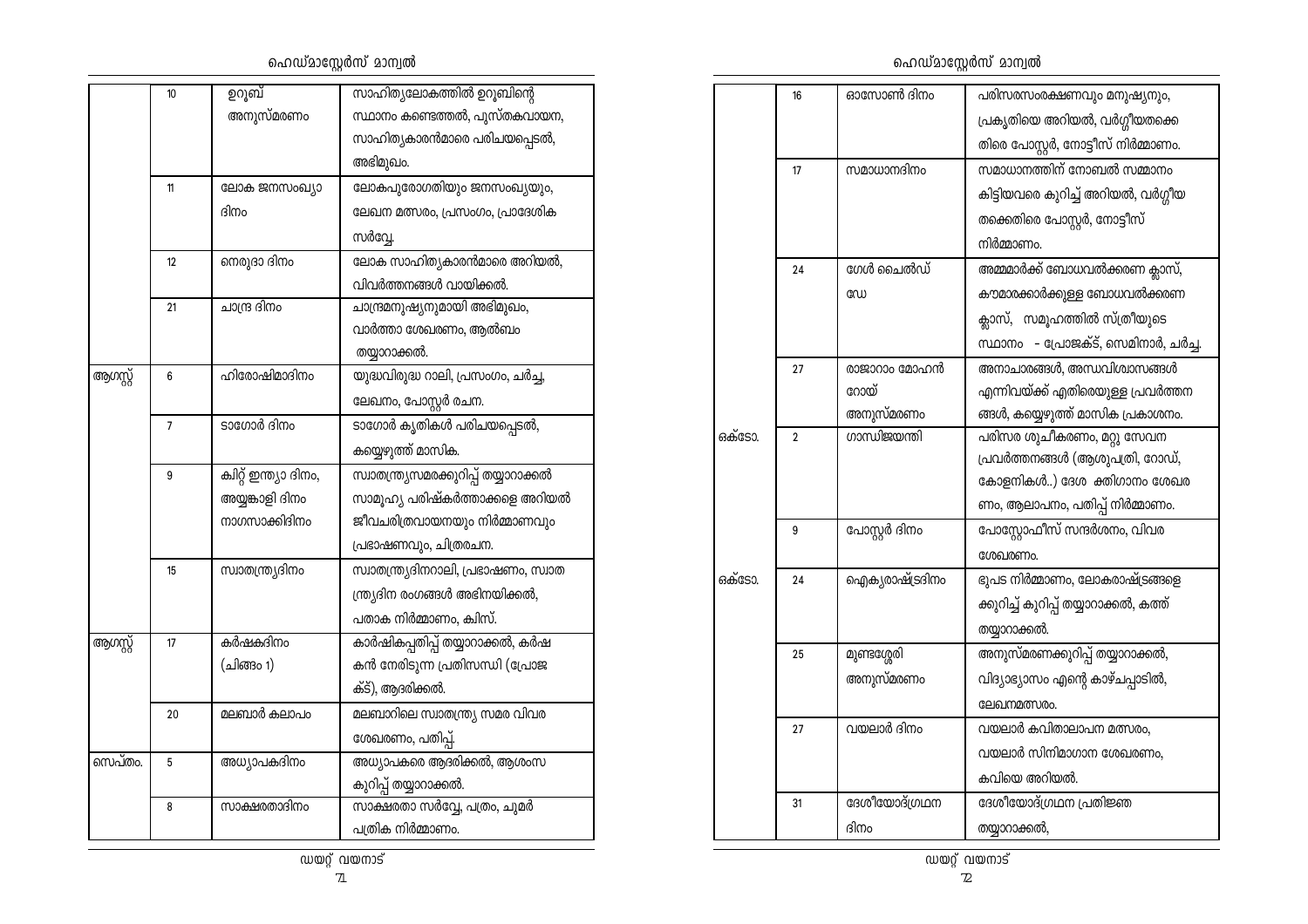ഹെഡ്മാസ്റ്റേർസ് മാന്വൽ

|        |    |                  | ലേഖനങ്ങൾ വായിച്ച് ചർച്ച ചെയ്യൽ,   |
|--------|----|------------------|-----------------------------------|
|        |    |                  | ഉപന്യാസരചന.                       |
| നവമ്പർ | 1  | കേരളപിറവി        | ചരിത്രസ്മാരക സന്ദർശനം, കുറിപ്പ് ത |
|        |    |                  | യ്യാറാക്കൽ.                       |
|        |    | വയനാട് പിറവി     | കവിതാ രചന, നാടൻ പാട്ട് ശേഖരണം,    |
|        |    |                  | കേരളീയ കലകളെക്കുറിച്ച് കുറിപ്പ്   |
|        |    |                  | തയ്യാറാക്കൽ.                      |
|        | 7  | സി.വി. രാമൻ ദിനം | ശാസ്ത്രജ്ഞരെ അറിയൽ, ശാസ്ത്രപു     |
|        |    |                  | സ്തക വായന, ശാസ്ത്ര കിസ്, കുറിപ്പ് |
|        |    |                  | തയ്യാറാക്കൽ.                      |
|        | 14 | ശിശുദിനം         | ശിശുദിന റാലി, പ്രസംഗം – ചിത്രരചന  |
|        | 30 | പഴശ്ശിദിനം       | ചരിത്രക്വിസ്, ചരിത്രസ്മാരകങ്ങൾ    |
|        |    |                  | സന്ദർശിക്കൽ.                      |
| ഡിസംബർ | 3  | രാജേന്ദ്രപ്രസാദ് | ഞാൻ പ്രധാനമന്ത്രിയായാൽ/രാഷ്ട്ര    |
|        |    | ചരമ ദിനം         | പിതാവായാൽ, ലേഖനം തയ്യാറാക്കൽ.     |
|        | 6  | അംബേദ്കർ ദിനം    | ഭരണഘടന അറിയൽ, പൗരന്റെ കടമകൾ,      |
|        |    |                  | അവകാശങ്ങൾ - സംവാദം ചർച്ച.         |
|        | 10 | മനുഷ്യാവകാശ      | കുട്ടികളുടെ അവകാശങ്ങൾ ചർച്ച,      |
|        |    | ദിനം             | അവകാശന പ്രഖ്യാപന റാലി, സെമിനാർ.   |
|        | 22 | വൈലോപ്പിള്ളി     | കവിതാശേഖരണവും ആലാപനവും            |
|        |    | ദിനം             | സാഹിത്യ ആൽബം തയ്യാറാക്കൽ.         |
| ജനുവരി | 1  | പുതുവർഷം         | ആശംസാകാർഡ് നിർമ്മാണം,             |
|        |    |                  | കൈമാറൽ, എന്റെ പോയ വർഷം –          |
|        |    |                  | ഡയറിക്കുറിപ്പ്.                   |
|        | 6  | കക്കാട്          |                                   |
|        |    | അനുസ്മരണം        | എൻ.എൻ. കക്കാടിനെ പരിചയപ്പെടൽ.     |
|        | 9  | ചന്തുമേനോൻ       | ആദ്യകാല സാഹിത്യകാരൻമാരെ പരിചയ     |
|        |    | അനുസ്മരണം        | പ്പെടൽ, ഇന്ദലേഖ - ചർച്ച.          |
| ജനുവരി | 16 | കുമാരനാശാൻ       | കാവ്യസദസ്, കുമാരനാശാൻ കവിതക       |
|        |    |                  |                                   |
|        |    |                  |                                   |

ഹെഡ്മാസ്റ്റേർസ് മാന്വൽ

|         |    | ദിനം             | ളിലെ സാമൂഹികസമത്വം കണ്ടെത്തൽ             |
|---------|----|------------------|------------------------------------------|
|         | 23 | നേതാജി ജയന്തി    | സ്വാതന്ത്ര്യ സമരനേതാക്കളെ അറിയൽ          |
|         |    |                  | ജീവചരിത്രവായന, കുറിപ്പ് നിർമ്മാണം,       |
|         |    |                  | സ്വാതന്ത്ര്യ സമരഗീതങ്ങൾ ശേഖരിക്കൽ,       |
|         |    |                  | ആലാപനം.                                  |
|         | 26 | റിപ്പബ്ലിക്ദിനം  | റിപ്പബ്ലിക്ദിന പരേഡ് (ടി.വി.), ജനപ്രതിനി |
|         |    |                  | ധികളുമായി അഭിമുഖം, പ്രസംഗം, മോക്ക്       |
|         |    |                  | പാർലമെന്റ്, ഇന്ത്യൻ ഭരണഘടനയുടെ           |
|         |    |                  | സവിശേഷതകൾ, ഗ്രാമസഭകൾ (വിവര               |
|         |    |                  | ശേഖരണം) സെമിനാർ.                         |
|         | 30 | രക്തസാക്ഷിദിനം   | രക്തസാക്ഷികളെ അനുസ്മരിക്കൽ,              |
|         |    |                  | അനുസ്മരണക്കുറിപ്പ് തയ്യാറാക്കൽ.          |
| ഫെബ്രു. | 11 | എഡിസൻ ദിനം       | എഡിസന്റെ പ്രധാന കണ്ടുപിടുത്തങ്ങൾ,        |
|         |    |                  | ജീവിതത്തിലെ സംഭവങ്ങൾ - കുറിപ്പ്.         |
|         | 14 | ഹെർമൻ ഗുണ്ടർട്ട് | നിഘണ്ടുപരിചയം, നിർമ്മാണം,                |
|         |    |                  | ഗുണ്ടർട്ടിന്റെ സംഭാവനകൾ - പ്രബന്ധം       |
|         |    |                  | പ്രാദേശിക പദകോശ നിർമ്മാണം.               |
|         | 21 | സ്കൗട്ട് ദിനം    | സാമൂഹ്യപ്രവർത്തനം, പരിസരശുചീകര           |
|         |    |                  | ണം, സാമൂഹ്യ സേവനത്തിന്റെ                 |
|         |    |                  | പ്രാധാന്യം സെമിനാർ/പ്രബന്ധം.             |
|         | 23 | ഭഗത് സിങ്ങ്      | സ്വാതന്ത്ര്യ സമര നായകൻമാരുടെ കുറിപ്പ്    |
|         |    |                  | തയ്യാറാക്കലും, അവതരണവും സ്വാതന്ത്ര്യ     |
|         |    |                  | സമര നായകൻമാരുടെ ചിത്രശേഖരണ               |
|         |    |                  | വും, പ്രദർശനവും.                         |

- 1. മുകളിൽ നൽകിയ പ്രവർത്തനങ്ങൾ സൂചനമാത്രമാണ്. തനതായ പ്രവർത്തനങ്ങളും നടത്തണം.
- 2. എല്ലാ മാസവും പ്രവർത്തനങ്ങൾ വിലയിരുത്തണം.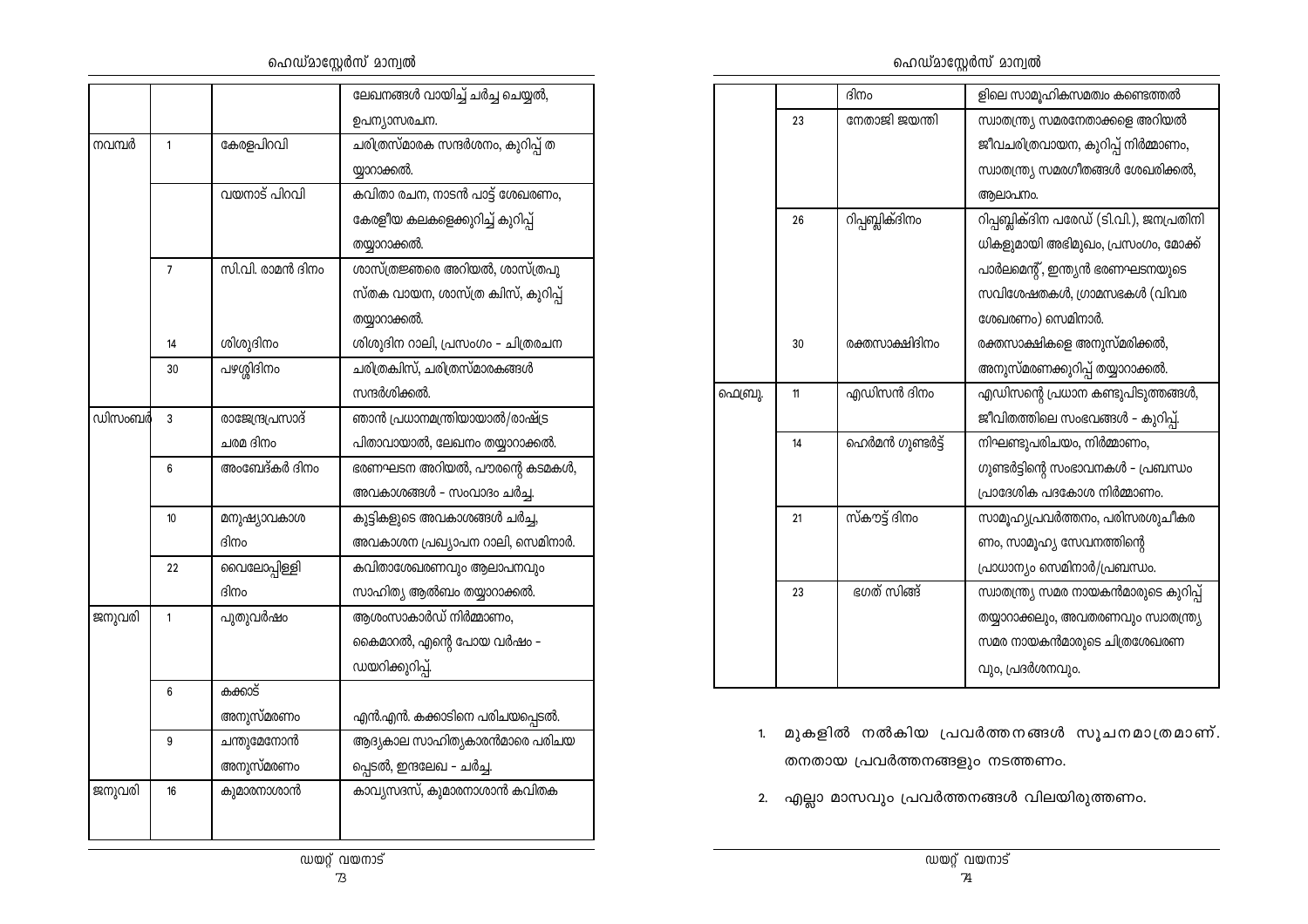## 3.2. മേളകൾ

നിരവധി സിദ്ധികൾ ഒളിഞ്ഞിരിക്കുന്ന ശക്തി കേന്ദ്രങ്ങളാണ് വിദ്യാർത്ഥികൾ. അവരിലെ കലാകായിക-സർഗ്ഗ വാസനകളെ യഥാവസരം കണ്ടെത്താനും പരിപോഷിപ്പിക്കാനും, അംഗീകാരം നൽകാനും വേണ്ടിയുള്ള വേദികളാണ് മേളകൾ. കൂടാതെ വിദ്യാർത്ഥികളുടെ വൈജ്ഞാനിക മേഖലയെ വികസിപ്പിക്കുന്ന ശാസ്ത്രമേള, ഗണിത ശാസ്ത്രമേള, പ്രവൃത്തിപരിചയ മേള, ക്വിസ് മത്സരങ്ങൾ, സാഹിതൃ മത്സരങ്ങൾ, വിദ്യാരംഗമത്സരങ്ങൾ, യുറീക്കാമത്സരങ്ങൾ എന്നിവയും സ്കൂൾ തലത്തിൽ യഥാസമയം നടത്തേണ്ടതാണ്.

സബ് ജില്ലാതല മേളകൾ ഒക്ടോബർ മാസത്തിലും ജില്ലാതല മേളകൾ നവമ്പർ മാസത്തിലും സംസ്ഥാനതല മേളകൾ ഡിസംബർ മാസത്തിലും ആണ് നടന്നു വരുന്നത്. ആയതിനാൽ സബ്ജില്ലാതല മേളയ്ക്ക് മുമ്പ് സ്കൂൾ തലത്തിലുള്ള മേളയും ക്ലാസ്സ്തലത്തിലുള്ള മേളകളും നടത്തേണ്ടതാണ്.

## നടത്തിപ്പുക്രമം

- $\bullet$  സ്കുൾതല മേളകൾ ഒരു പൊതു ചടങ്ങായി നടത്തേണ്ടതാണ്. ഇതിന്റെ നടത്തിപ്പിനായി വിദ്യാർത്ഥികൾ, അധ്യാപകർ, രക്ഷാകർത്താക്കൾ, പൂർവ്വവിദ്യാർത്ഥികൾ, എസ്.എസ്.ജി അംഗങ്ങൾ തുടങ്ങിയവർ ഉൾപ്പെട്ട കമ്മറ്റി ഹെഡ്മാസ്റ്റർ രുപീകരിക്കേണ്ടതാണ്.
- മത്സരങ്ങൾ വിലയിരുത്തുന്നതിന് അതാതുമേഖലകളിൽ പ്രാവീണ്യമുള്ളവരെ ജഡ്ജിമാരായി നിയമിക്കാൻ ശ്രദ്ധിക്കേണ്ടതാണ്.
- മാന്വലിലെ അതാതു വർഷത്തെ നിർദേശങ്ങൾ പാലിച്ചുകൊണ്ടുമാത്രമേ മേളകൾ നടത്താവു.
- $\bullet$  ഓരോ മത്സരങ്ങളിലും എ ഗ്രേഡോടുകൂടിയ ഒന്നാം സ്ഥാനം നേടിയവർക്ക് മാത്രമേ ഉപജില്ലാതല മത്സരത്തിൽ പങ്കെടുക്കാവൂ.
- മത്സരങ്ങളിൽ പങ്കെടുക്കുന്നതിന് പ്രവേശന ഫീസ് ഈടാക്കാൻ പാടുള്ളതല്ല.

### സ്കൂൾ തലത്തിൽ നടത്തേണ്ട മേളകൾ

- കലാമേള
- കായികമേള  $\bullet$
- ശാസ്ത്രമേള  $\bullet$
- ഗണിത ശാസ്ത്രമേള  $\bullet$
- സാമൂഹ്യ ശാസ്ത്രമേള  $\bullet$
- പ്രവൃത്തിപരിചയമേള  $\bullet$
- വിദ്യാരംഗമത്സരങ്ങൾ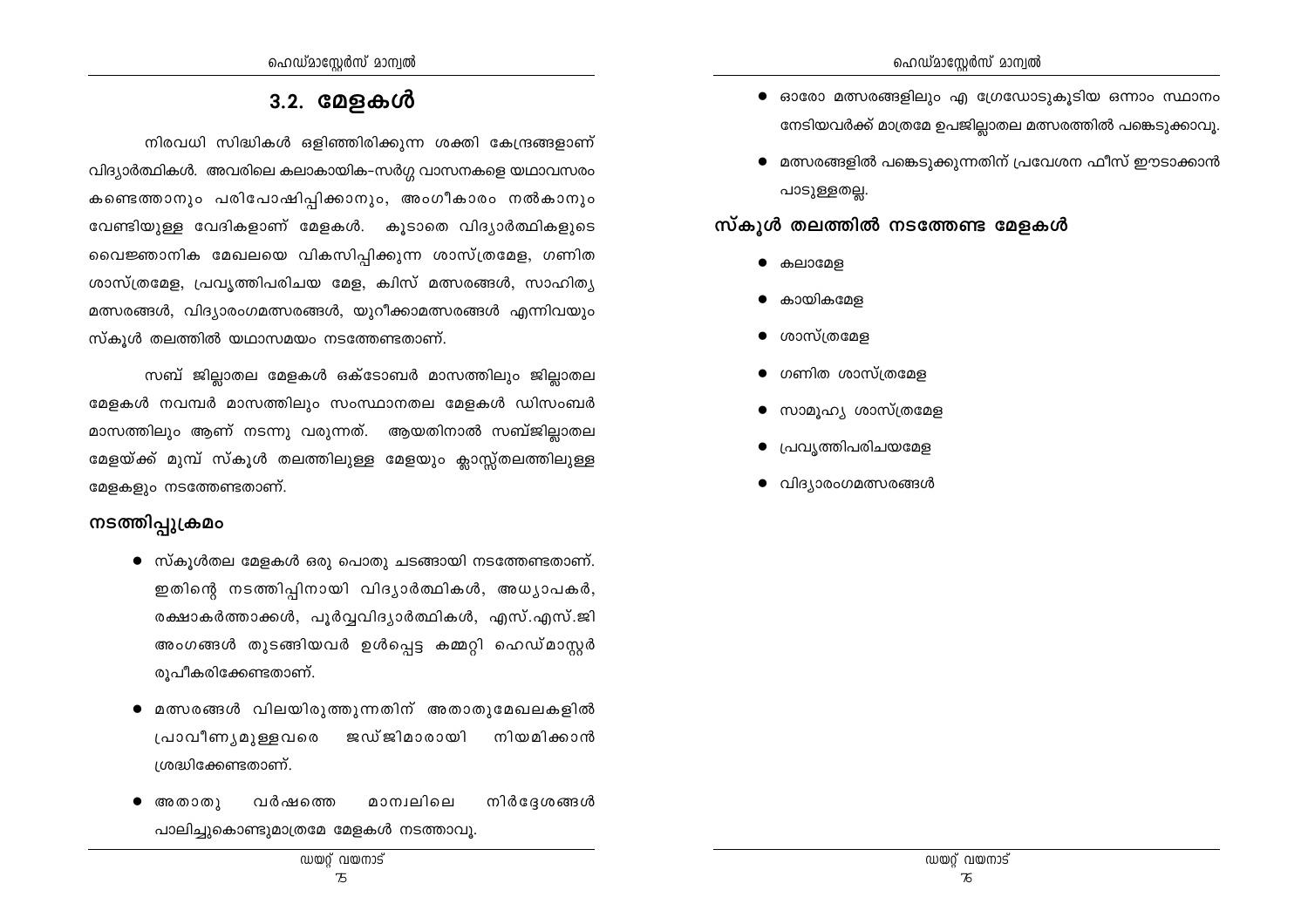## 3.3. സ്കൂൾ വാർഷികം

ലക്ഷ്യം: വിദ്യാലയത്തിന്റെ വർഷത്തെ പ്രവർത്തനങ്ങളെ സമൂഹ വുമായി പങ്കുവെക്കുന്ന ഒരവസരമാണ് വാർഷികം. വിദ്യാലയവും സമു ഹവും തമ്മിൽ ഒരുമിക്കുന്ന സന്ദർഭമാണിത്. ഇതിൽ വിദ്യാർത്ഥികൾ– പൂർവ്വ വിദ്യാർത്ഥികൾ അധ്യാപകർ , രക്ഷിതാക്കൾ, നാട്ടുകാർ, വിദ്യാ ഭ്യാസ മേഖലയിലെ ഓഫീസർമാർ-ത്രിതല പഞ്ചായത്ത് മെമ്പർമാർ ഇവ രുടെ ഒക്കെ സഹകരണത്തോടെ സ്കൂൾവാർഷികാഘോഷം നടത്തണം.

വാർഷികാഘോഷങ്ങൾ വിദ്യാലയവും സമുഹവും തമ്മിലുള്ള അടുപ്പം വർദ്ധിക്കാനും ബന്ധം കൂട്ടിയിണക്കാനും സഹായിക്കുന്നു.

വാർഷികാഘോഷത്തിന്റെ ഭാഗമായി നടത്താവുന്ന പരിപാടികൾ – (അനുബന്ധപരിപാടികൾ)

- പുർവ്വവിദ്യാർത്ഥിസംഗമം
- മാത്യസംഗമം
- വിദ്യാഭ്യാസസെമിനാർ
- $\bullet$  ബോധവൽക്കരണക്ലാസുകൾ
- ആരോഗ്യക്ലാസുകൾ (ഉദാ: രക്തഗ്രൂപ്പ് നിർണയം)
- സംവാദങ്ങൾ
- മികവുകാട്ടിയവിദ്യാർത്ഥികളെ അനുമോദിക്കൽ
- പിക്നിക്കുകൾ
- കലാകായിക മത്സരങ്ങൾ സംഘടിപ്പിക്കുക.
- ബാലോത്സവം–കൈയ്യെഴുത്ത് മാസികകൾ

(അനുബന്ധപരിപാടികളിലൂടെ ഉണ്ടായ സൃഷ്ടികൾ – രേഖപ്പെ ടുത്തേണ്ടതാണ്.)

തയ്യാറെടുപ്പ്: വാർഷികാഘോഷം സംബന്ധിച്ച് സ്റ്റാഫിന്റെ ഇട യിൽ ധാരണയുണ്ടായിരിക്കണം. പിന്നീട് പി.ടി.എ. യിൽ അവതരിപ്പിച്ച് അംഗീകാരം വാങ്ങണം. തുടർന്നു വിപുലമായ സ്വാഗതം സംഘംരൂ പീകരിക്കണം. സ്കൂളിന്റെ സാഹചര്യമനുസരിച്ച് വാർഷികം ആഘോ ഷിക്കേണ്ട ദിവസം നേരത്തെതന്നെ കണ്ടെത്തണം.

സ്വാഗത സംഘം രുപീകരണത്തിന് ശേഷം വിവിധ കമ്മറ്റികൾ രുപീകരിക്കണം.

- $\bullet$  പ്രോഗ്രാം കമ്മറ്റി
- $\bullet$  റിസപ്ഷൻ കമ്മറ്റി
- $\bullet$  സ്റ്റേജ് & ലൈറ്റ് & സൗണ്ട്.
- ഭക്ഷണം
- ഡെക്കറേഷൻ
- പബ്ലിസിറ്റി  $\bullet$
- $\bullet$  ഫിനാൻസ് കമ്മറ്റി

വാർഷികത്തിനും അതോടനുബന്ധിച്ച് നടത്തപ്പെടുന്ന വിവിധപരി പാടികൾക്കുള്ള സാമ്പത്തിക ചിലവിന്റെ (ധാരണ) ഉണ്ടാകണം. അത് സ്വരൂപിക്കാനുള്ള മാർഗ്ഗങ്ങളും കണ്ടെത്തണം.

വിദ്യാർത്ഥികൾക്കുള്ള അവസരങ്ങൾ ഏറെയായിരിക്കണം ഇങ്ങ നെയുള്ള ആഘോഷങ്ങളിൽ എന്ന് പ്രത്യേകം ശ്രദ്ധിക്കണം.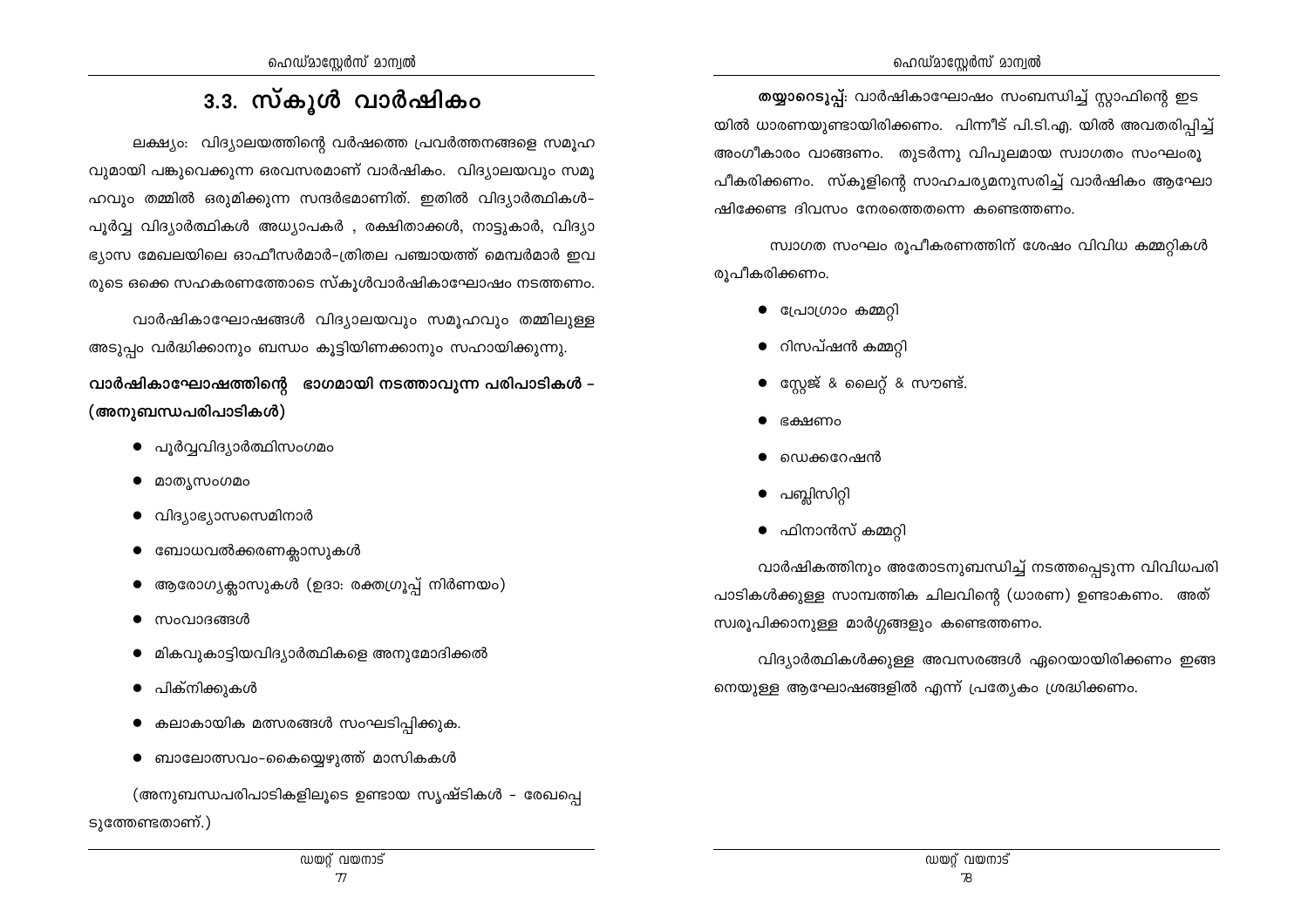## 3.4. അദ്ധ്യയനയാത്ര

കേട്ടുപഠിയ്ക്കുന്നതിനേക്കാൾ കുടുതലായി കണ്ടു പഠിക്കുന്നതിനും കണ്ടുപഠിക്കുന്നതിനേക്കാൾ കൂടുതലായി അനുഭവിച്ചറിയുന്നതിനും അദ്ധ്യ യനയാത്രകൾ പ്രയോജനപ്പെടുന്നു. വാതിൽപ്പുറകാഴ്ചകളിലേയ്ക്ക് കുട്ടി കളുടെ മനസ്സ് തുറക്കപ്പെടുമ്പോൾ അവർ പഠിക്കുന്നതിനോടൊപ്പം അവാ ച്യമായ ആനന്ദം അനു വപ്പെടുകയും ചെയ്യുന്നു.

ഏതാനും മണിക്കൂറുകൾകൊണ്ടോ അതുമല്ലെങ്കിൽ കുറച്ചുദിവസം നിണ്ടുനൽക്കുന്നതുമായ യാത്രകൾ ആവാം. ഏതൊരു പഠനയാത്രയ്ക്കും മുമ്പായി എസ്.ആർ.ജിയിലും എസ്.എസ്.ജി.യിലും ചർച്ച ചെയ്യപ്പെടേ ണ്ടതും ആവശ്യമായ മുന്നൊരുക്കങ്ങൾ നടത്തേണ്ടതുമാണ്. ആവശ്യ മെങ്കിൽ അധ്യാപകരെകൂടാതെ പി.ടി.എ., എം.പി.ടി.എ. അംഗങ്ങളെ ഉൾപ്പെ ടുത്താവുന്നതാണ്. ഒരുക്കലും ഒരദ്ധ്യാപകൻ മാത്രമായി കൂടുതൽ കുട്ടി കളെ സ്കുൾ കോമ്പൗണ്ടിന് പുറത്ത് കൊണ്ടുപോവാതിരിക്കാൻ ശ്രദ്ധി ക്കണം. ജലാശയ പരിസരങ്ങളിലേക്ക് കുട്ടികളെ കൊണ്ടുപോകുമ്പോൾ പ്രത്യേക ശ്രദ്ധപതിപ്പിക്കേണ്ടതാണ്. കുട്ടികൾ ശ്രദ്ധിക്കേണ്ടുന്ന കാര്യങ്ങ ളെകൂറിച്ച് ആവശ്യമായ സൂചനകൾ നൽകണം.

ദിവസങ്ങൾ നീണ്ടുനിൽക്കുന്ന യാത്രകളാണെങ്കിൽ അതിനനുസരി ച്ചുള്ള ക്രമീകരണങ്ങൾ ഏർപ്പെടുത്തേണ്ടതാണ്. രക്ഷിതാക്കളുടെ സമ്മ തപത്രം വാങ്ങിസൂക്ഷിക്കണം. യാത്രാസംഘത്തിലെ ഒരാൾ ആദ്യമായി തന്നെ സന്ദർശിക്കാൻ ഉദേശിക്കുന്ന സ്ഥലങ്ങൾ സന്ദർശിചിരിക്കണം. താമസത്തിനും ആഹാരത്തിനാവശ്യമാ ഏർപാടുകൾ മുൻകുട്ടി ചെയ്തി രിക്കണം.

ഫീൽഡ് ട്രിപ്പുകളിൽ കുട്ടികളുടെ പങ്കാളിത്തം സ്വാ ാവികമായി ഉണ്ടാവുമെങ്കിലും അദ്ധ്യായന യാത്രകളിൽ കുട്ടികളുടെ പങ്കാളിത്തം കൂടു തൽ ഉണ്ടാവുവാൻ ശ്രദ്ധിക്കേണ്ടതാണ്. സന്ദർശനസ്ഥലങ്ങൾ തീരുമാ നിക്കുമ്പോൾ സി.ഒ. യുമായി ബന്ധപ്പെട്ടതും രക്ഷിതാക്കളുടെ സാമ്പത്തി കസ്ഥിതിയ്ക്ക് അനുയോജ്യവുമായിരിക്കുവാൻ ശ്രദ്ധിയ്ക്കണം. സ്പെഷൽ ഫീസിൽ നിന്നും അനുവദിനീയമായ തുകകുടി ചെലവഴിക്കാം. അധ്യായ നയാത്ര അവസാനിച്ചതിനുശേഷം ഒരാഴ്ചക്കുള്ളിലെങ്കിലും യാത്രാവിവ രണം വിലയിരുത്തുകയും മെച്ചപ്പെട്ടതിന് സമ്മാനങ്ങൾ നൽകുകയും ചെയ്യേണ്ടതാണ്.

# 4. സമൂഹ സഹകരണവും പിന്തുണയും വിദ്യാലയത്തിൽ

വിദ്യാഭ്യാസം ഒരു പുതില സാമൂഹ്യ ക്രമരതിന്റെ നിർമ്മാണരതിനു ഭവണ്ടിക്കുള്ള ശക്തികാകി മാറണമെങ്കിൽ സ്കൂളും സമൂഹവും തമ്മിൽ വളരെഖധികം അടുരതു പ്രവർരതിക്കേണ്ടത് അത്യാവശ്യമാണ്

– ഗാസ്വിജി –

## 4.1 അധ്യാപക-രക്ഷാകർത്യ സംഘടന (PARENT TEACHERS ASSOCIATION)

സമൂഹ സഹകരണവും പിന്തുണയും ഉറപ്പാക്കുന്നതിനുള്ള ഒരു പ്രധാന ഉപാധിയാണ് അധ്യാപക–രക്ഷാകർത്യ സംഘടന. ഇതിനെ സംബ ന്ധിച്ച ഗവ: ഓർഡറുകളും കുറിപ്പുകളും ചുവടെ കൊടുക്കുന്നു:

## Instructions to schools for the organisation of **Parent Teachers Association** Appendix of GO(P)138/69/Education dated 31.3.69

#### Why PARENT TEACHERS ASSOCIATION: L.

The need for parental co-operation in education has increasingly been felt as a primary condition for facilitating effective instruction by the teacher. The learning teaching process is not conceived as a face to face confrontation between teachers and pupils any longer but on the

other hand it is triangular process including not only the teachers and the taught but also the parent.

The main objective of setting up parent-teacher Association is the creation of an actively interested community around the school, vigilant about and actively participating in all activities of the 'school. They provide teachers and parents, with the opportunity to get together and discuss the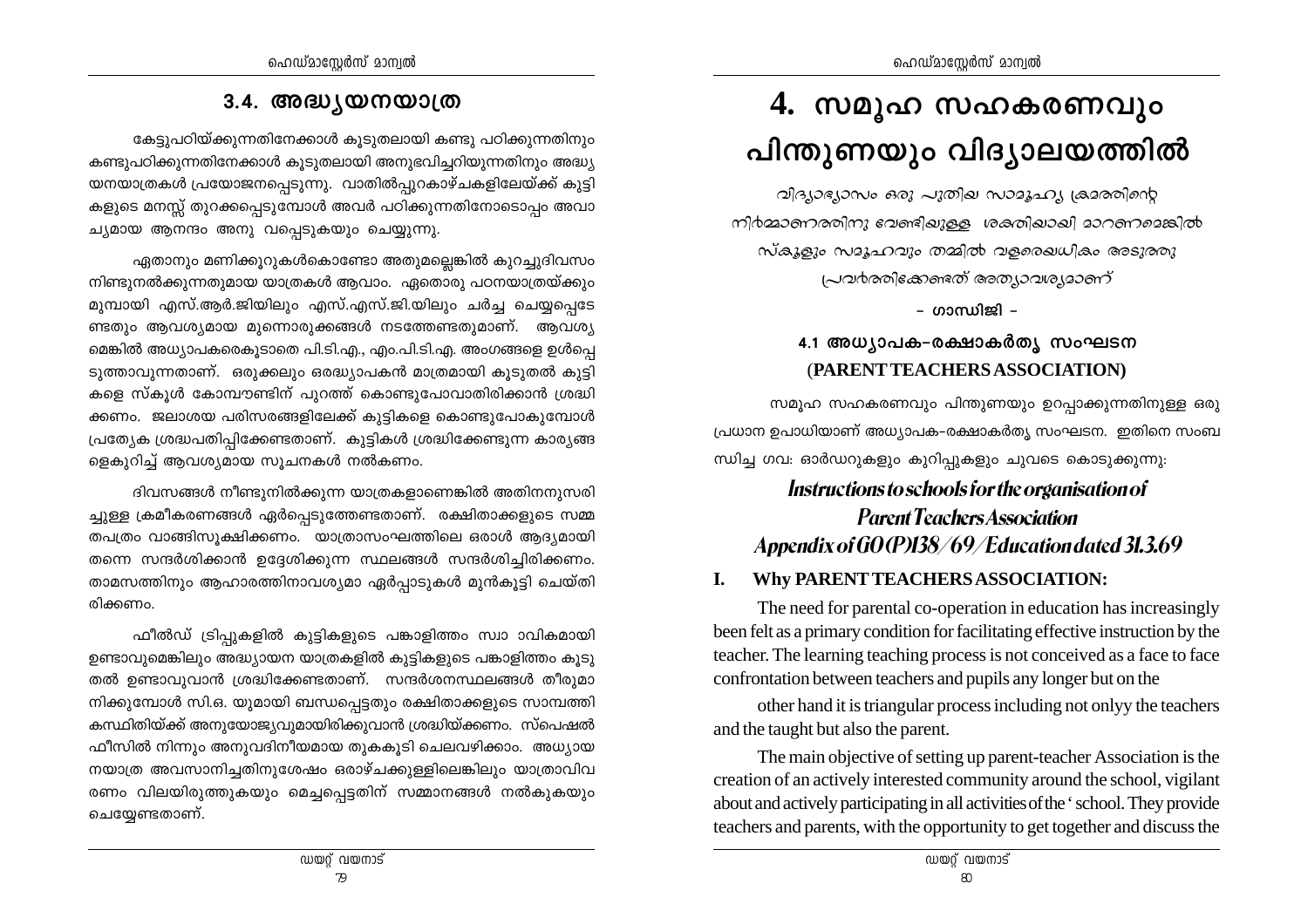#### ഹെഡ്മാസേർസ് മാന്വൽ

needs of the children and to plan and support programmes for meeting those needs. Each individual child is different from every other child. His assets and limitations are peculiarly personal and he cannot be given proper assistance to plan realistic good except on an individual basis, - This can only be done successfully if the school has the co-operation and involvement of the parents in helping them to understand each pupil in his own sociocultural setting. Parent-teacher co-operation not only helps the' parents to understand his child better, but it also helps the teacher know him better so that he may organise such enriching experiences as are needed for the growth of the child's personality.

Along with the teachers and educational administrators parents also form part of the machinery which mould the quality of education. Parents should come into contact with the teachers and vice-versa. Parents should come regard themselves as part of the educational system and teachers should regard [parents as part of the educational process. The getting together establishing of positive link of understanding and appreciation between parents and teachers is essential for qualitative education.

The school and home build up the mental health of our children. The teacher can give suggestion and guidance to organise home environment to suit the growth of children and the background information which the parent alone can give can help the teacher to understand his ward better. Such a joint effort will be an effective check against the growth of indiscipline and indulgence in acts of lawlessness among ~ students which are always against their own interest and the interest of the nation. The parent and teachers cann co-operatively take up many programmes for mutual benefit and for the improvement of education in the country. They can set up adult education centres. Some schools may even be able the help to enhance a social and cultural standards of community life. They can arrange special lecturer and discussions for the benefit of the community.

No other body can function more effectively than the parent teachers Association in the task of harnessing community efforts and resources for education. The Government have various schemes of grant-in-aid and matching grants for helping the schools.

The P.T.A can form the corner stone of all school improvement programmes. Mid-day meal scheme for poor children in schools can derive a lot of help from parent teachers association. They can oVanise special drives during harvest seasons and collect grains. They cab also see that each school gets a plot of land for vegetable cultivation. They can try to supply cooking vessels, provide kitchen and store room, etc. for each school, the uniforms for poor children can be supplied by these associations. They lean provide easily a number of essential amenities tot the schools. Annual repairs of school building like white-washing, painting of block boards, etc. can be attended. A small library for each school can be organised. Tie village farmers can supply vegetable seeds and plants to school gardens.

A number of activities can be taken up by the parent Teacher Association which may play a major role in the Nation's endeavour to build up better schools in the country.

#### **11. HOW TO ORGANISE PARENT TEACkER ASSOCIATION:**

The first step towards the organisation of Parent Teacher Association, the teacher has to make a genuine attempt to win the confidence and co-operation of the parents. The parents cannot but offer this cooperation when they realise that the teacher is interested in the growth

and well being of his child. The following tips may help the teacher to win the co-operation of parents

- 1 Invite and encourage the parents to talk freely on all matters relatin,g: to , the education of their children.
- 1. Patience to understand the child in the socio-cultural back-ground from which the comes.
- 2. Ability to interpret the functions of the school in relation to home and show parental co-operation facilities education and pupil growth.
- 3. Extending understanding to the parents point of view.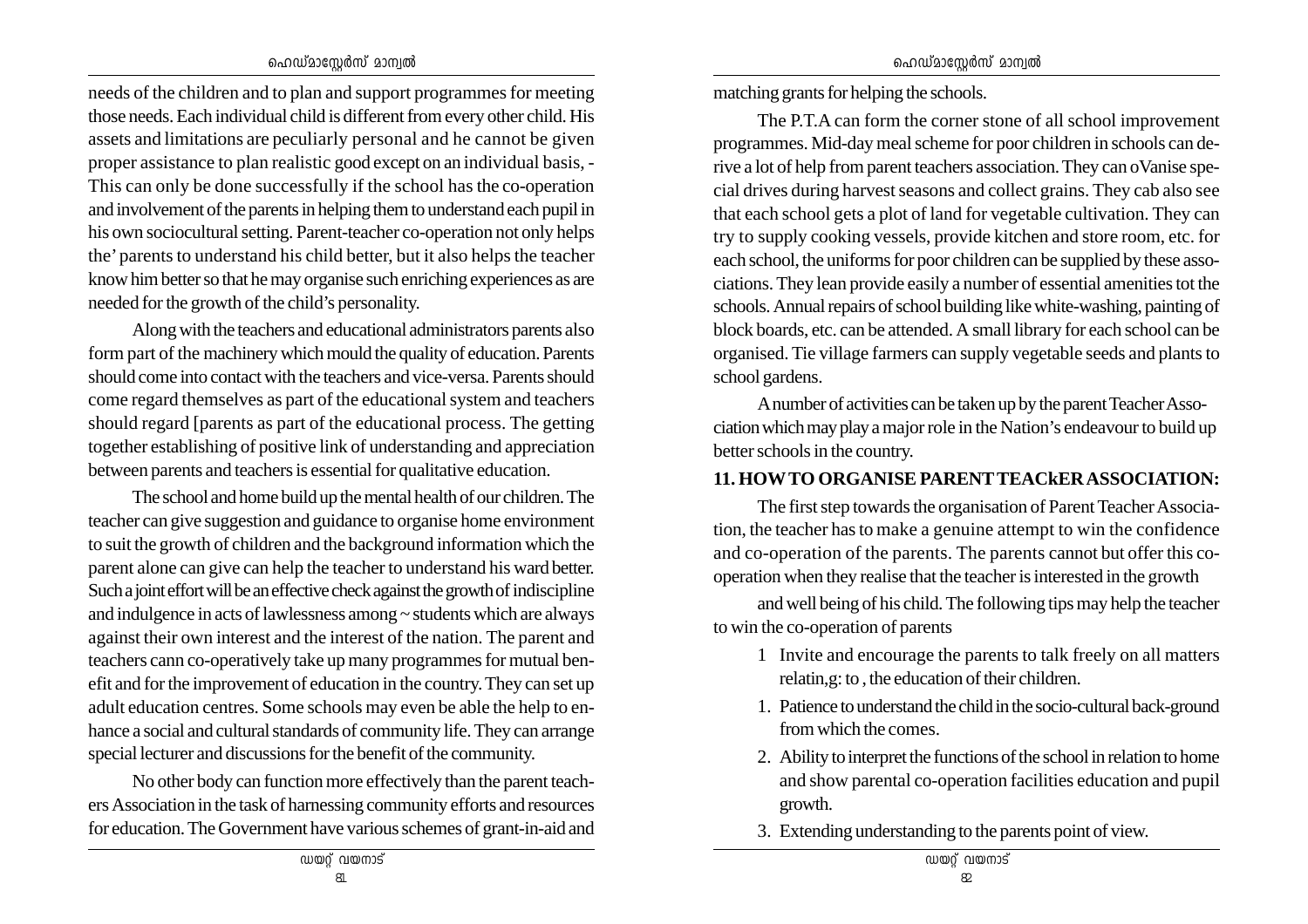4. Making the parent believe that the teacher is really and sincerely interested in the growth and welfare of the child.

Once good relations are established between teachers and parents it should not be difficult to from parent teacher Associations at a conference of parent and Teachers.

Wherever organised, it should be an organisation for fostering and developing understanding and co-operation between the parents and teachers in the community around that school. The parents of pupils on the rolls of the school and teachers or the staff of the school shall become members of the Association.

## **III. FUNCTIONS OF THE ASSOCIATION**

The following can be the functions of the association

- 1. To promote understanding and co-operation between parent and teachers for the welfare of children and youth.
- 2. To work for the social, economic, cultural and educational advancement for better schools and better homes.
- 3. To organise teaching of arts and crafts and arrange for cultural programmes, conferences, functions and seminars.
- 4. To organise the study, teaching and research in educational social and cultural matters, with a view to making the life of the community richer and happier.
- 5. To help and develop in children respect and regard for elder and teachers, common institutions, our traditions and culture, etc.
- 6. To help parents assist the teachers in their work by taking a keen interest in the educational progress of their children and by periodical check up at home.
- 7. To help in improving the physical facilities in the schools.

The associations shall elect from among its members, the necessary office-bearers, like president, Treasure etc. But the headmasters of the school shall always be its convenor. It will be good to evolve 'a convention by which teachers are not elected office-bearers of the Association.

## **IV. DUTIES OF THE CONVENOR**

The following shall be duties of the convenor

To be the custodian be the duties of the convenor.

- 1. To conduct the official correspondence on behalf of the association.
- 2. To convene meetings of the Association of subcommittees appointed by the Association
- 3. To keep the minutes of all the meetings.
- 4. To maintain accounts of association.

## **V. THE FUNDS OF THE ASSOCIATION**

- The funds of the association shall consist of
- (i) Membership fee from its member and
- (ii) Donations from the members.

In the early stages it may be wise not to insist upon membership fee.

Each individual association shall frame its own bye-laws for its working.

The inspecting officers are also expected to take keen interest in the working of the Parent

Teacher Association of hte Schools under them. -

## **VI. HOW TO OBTAIN ACTIVE PARENT TEACHER CO,OPERATION:**

- 1. Frequent oppurtunities may be provided for •teachers and par ents to meet together.
- 2. Parent's meeting may be organised class-wise so that it is pos sible to establish class teacher parent report.
- 3. Parents meeting may be organised at least once in a month.
- 4. Parents may be invited to the school to see their children at study.
- 5. Home visits may be allotted to all teachers in specified or se lected areas.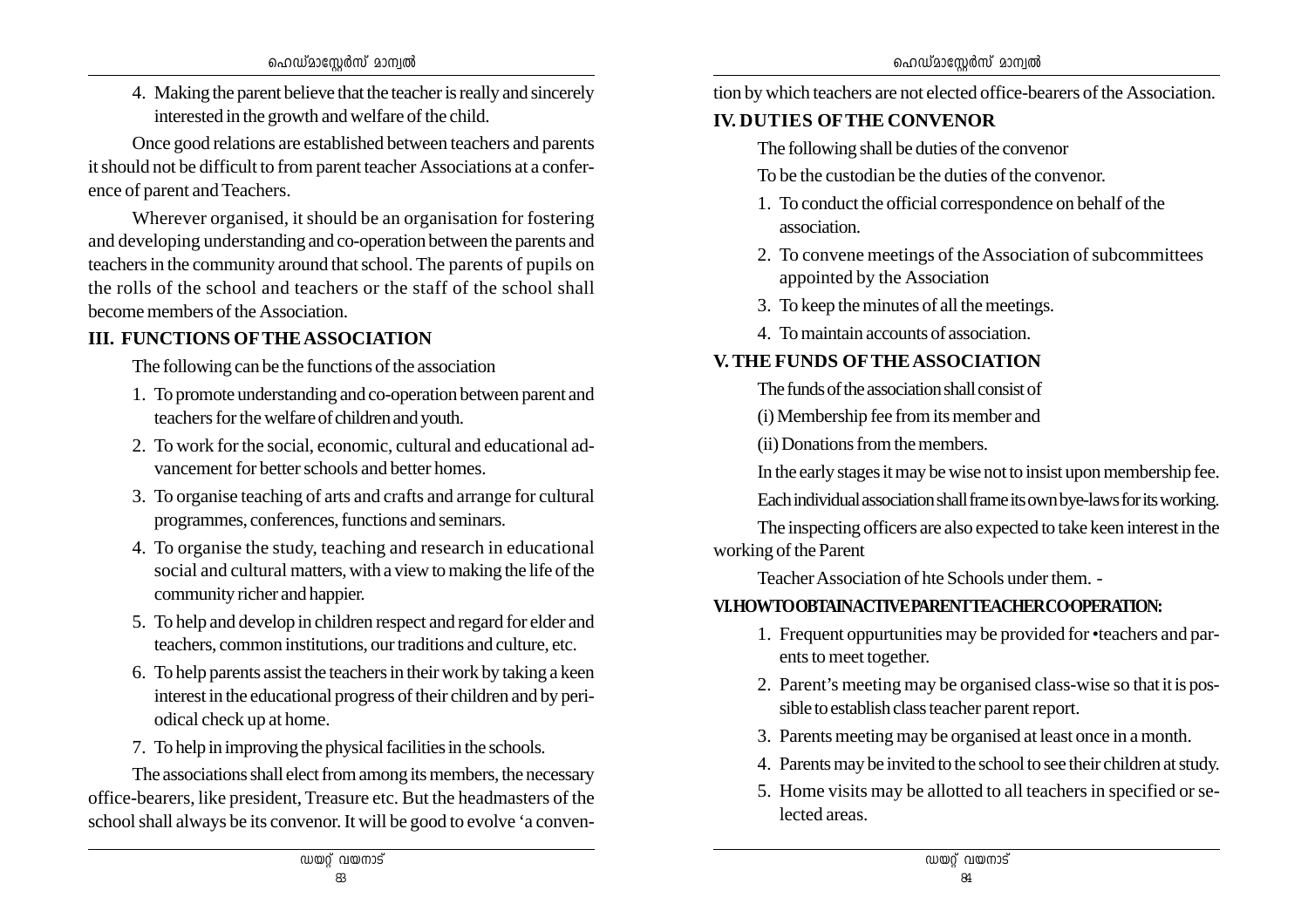- 6. Teachers may be given special training in home visits.
- 7. Pupils may be taken on excursions to place of interest in the locality where parents are engaged in work.
- 8. The extension activities of the school may be planned with the help of the parents.
- 9. Parents may be involved in the organisation of school festival, cultural activities etc.
- 10. Schools should be able to organise a few activities for the benefit of the parents, namely, extension of library service, organisation of information corner, first-aid services, sanitation campaigns.

### **VII. A FEW SUGGESTED ACTIVITIES FOR PARENT TEACHERS ASSOCIATION**

- 1. Parent-Teacher Associations may ascertain from their teacher members the particular needs of the schools and try to contribute to meet the needs.
- 2. Parent-Teacher Associations may constitute their own funds. They may contribute from their funds for the important needs of their schools.
- 3. Parent-Teacher Associations may educate the people of the locality about the various grants that are being made available by the Government if the community resources are harassed.
- 4. Parent-Teacher Associations may organise cultural programmes for raising funds; to provide the necessary amenities in particular schools.
- 5. They may constitute standing committees for formulating and executing school improvement schemes.
- 6. They may help to procure or donate such useful teaching sids as the radio, linguaphone records, film-strip projector, tape recorder, library books.
- 7. They may co-operate in organisingthe cultural activities of the

sc lool: Parents who are good at sports and games and physical culture my visit thea schools in their leisure hours and improve the physical education programme.

- 8. P.T.A, may take up schemes to honour teachers who have done good work in the schools.
- 9. They may have schemes to provide scholarships, books and note, books and other equipments to the poor children.
- 10. Meetings and discussions on interesting topics can be held from time to time where students and parents can participate.
- 11. Parents may be invited to address the children at the school -assembly.
- 12. The Medical Officer members of the Parent-Teacher Associations may give free medical aid to the students, the teachers and their family.
- 13.With the co-operation of the'local Medical Officer, Medical service and first aid may be organised for the benefit of the school.
- 14.School Library can be thrown open to the public out of the school hours'and bookscan be circulated among the parents.
- 15.Guidance services may be organised in schools through which parents can get expert advice regarding choice of courses in higher education or the careers for their children.

### **VIII. ADMINISTRATION**

- 1. The Association will elect from,among its members, office b~arers like President, Vice-President, Treasurers etc.
- 2. The Headmaster of the school will be the Convenor-cum-Treasurer of the Association.
- 3. An executive committee will be constituted electing members from among the members of the Association.
- 4. The executive committee will plan, execute and evaluate the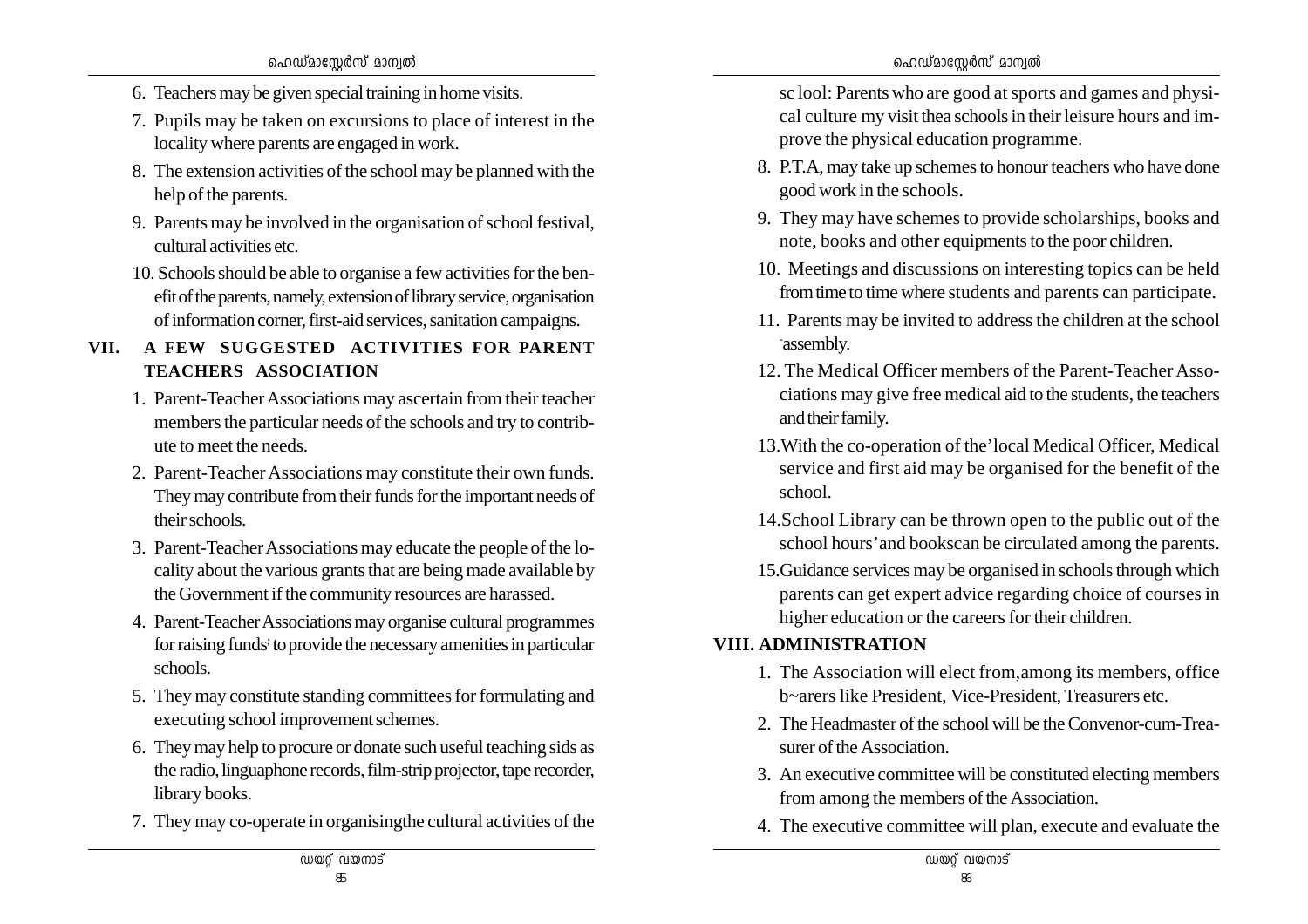programmes of the Association.

- 5. The executive committee will meet at least once in two months.
- 6. The term of office of the committee will be the academic year.
- 7. The number of representatives of parents in the executive committee will bw at
- 8. least one more than the number of representatives of teachers.
- 9. The Senior Assistant of school and the Secretary of the Staff Association of the school shall be members of the executive committee.
- 10. The President, Vice-President and Concenor of the Association will be the Chairman, Vice-Chairman and Secretary respectively of the executive committee.

## **IX. By-LAWS OF SCHOOL ASSOCIATIONS**

The Parent-Teacher Association of school will frame and accept its own Bye-laws consistant with this instrument of instructions. such Byelaws must be got approved by the Educational Officer in control of the school.

According to G.O. (P) 169/84/G. Edn., dated 20th August 1984 it was ordered that henceforth other than teachers of schools, who do not have children studying in a particular school will be debarred from being member of the Pareni-Teacher Association of that school.

### **Copy of Circular No. HI-72607/85, dated 7th April 1985 from the Director of Public Instruction, Trivandrum**

- Sub:- General Education Formation of Parent-Teachers Association at higher levels - Functioning of Parent - Teacher Association in schools- Further orders issued. ~
- Ref:- 1. G.O. (P) 138/69/Edn., dated 31st March 1969.
- 2. G.O. (P) 148/81/Edn., dated 13th October 1981

3. G.O. (P) 189/84/Edn., dated 20th August 1984.

4. Govt. letter No. 57874/82/Ji/G., dated llth February 1985.

It has been under the active consideration of Government as to whether Parent-Teacher Associations are to be formed at higher levels ie,. at Sub District Level and State Institute of Education was formeed to consider and formulate rules for the purpose. The report of the committee has been examined by Government and Government have found that Parent-Teacher Associations are necessary only at school levels as at present. Hence, it is hereby ordered that Parent-Teacher Associations at Sub-District, District and State Level need not be constituted.

The committee constituted for formulation of rules of Parent-Teacher Association has suggested six rules for incorporation in the existing rules laid down as per G.Os cited. Government have accepted these six rules mentioned below.

The Deputy Directors (Edn.), District Educational Officers, Assistant Educational Officers and heads of all schools in the State are hereby directed to constitute Parent-Teachers Associations in Schools according to these rules, also.

- 1. Membership fee Rs. 1,3 and 5 may be realised from the guardians in L.P.S., U.P.S., and H.S, respectively at the time of admission of pupils.
- 2. The right to be a parent member of the General body should automatically be terminated, when that members ceases to be a guardian of any pupil on rolls. the right to be a teachermember ceases as and when the teacher is transferred from that school.
- 3. The vacancies of members of the Executive Committee may be filled up immediately by co-opting or electing members from the general body.
- 4. The term of office of the executive Committee shall be one year.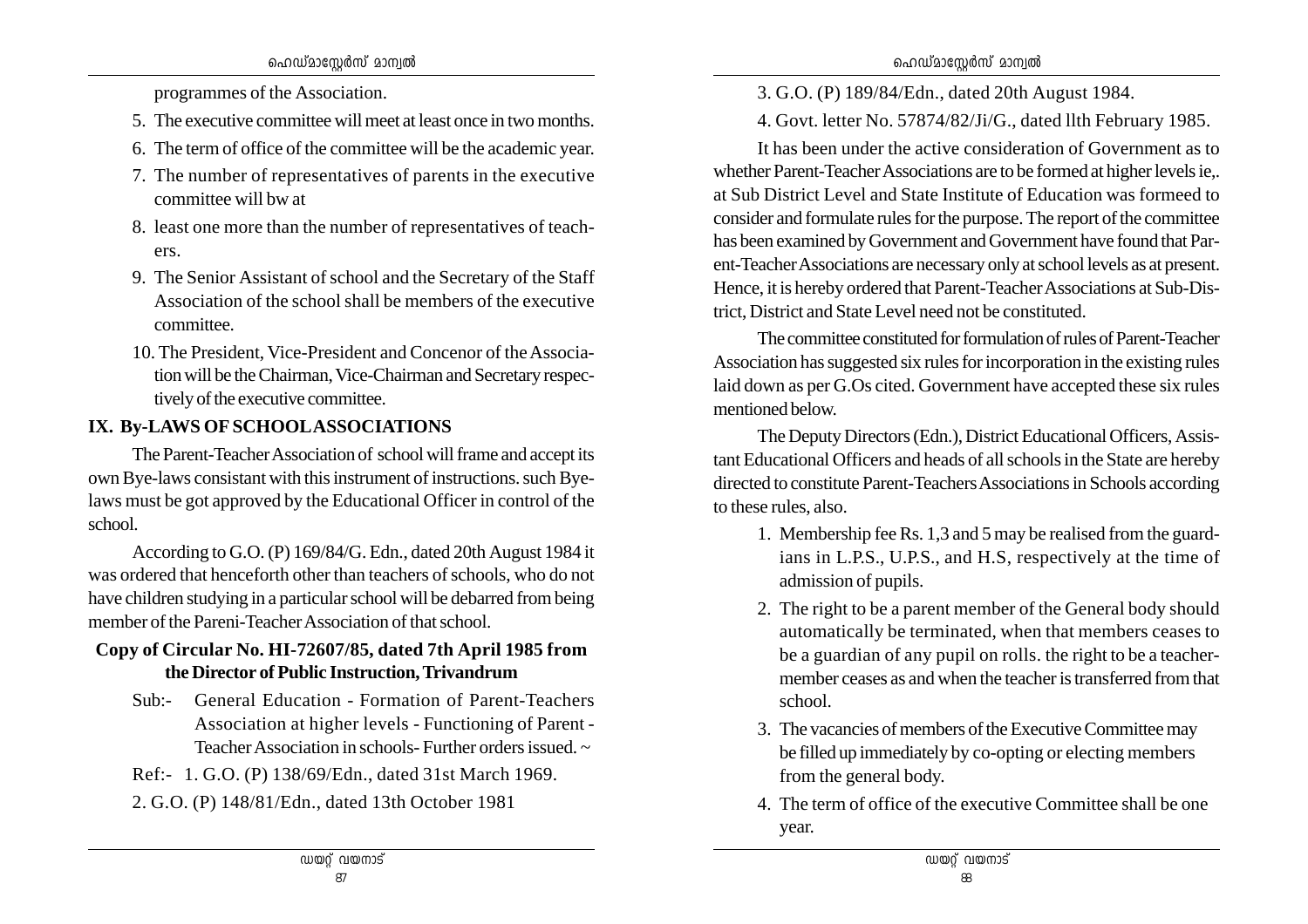- 5. The number of members of the committee should not in anu way exceed 15.
- 6. The income and expenditure of the Association shall be audited every year by a committee consisting of two parent representative elected from the General Body.
- 7. The Heads of all schools in the State will constitute the Parent-Teacher Association at school level by the lst week of July itself of every academic year.

The controlling officers will see that all the above instructions are scrupulously followed by the heads of schools. At the time of visit or Inspection of schools they will check this and make a note in their reports without fail. The receipt of this circular should be acknowledged.

### <u>എം.പി.ടി.എ.യൂടെ ഘടന:</u>

 $\alpha$ എല്ലാ അമ്മമാരും അംഗങ്ങൾ.

mിർവ്വാഹകസമിതി – സെക്രട്ടറി ഒരു അധ്യാപകൻ ആയിരിക്കണം

(അധ്യാപിക പ്രതിനിധികളെക്കാൾ അമ്മമാരുടെ പ്രതിനിധികൾ  $p$ ണ്ടാവണം. പി.ടി.എ.യുടേതുപോലെ)

## **നല്ല പി.ടി.എ/എം.പി.ടി.എ. എന്നാൽ:−**

- $\bullet$  രക്ഷാകർത്താക്കളുടെ മതിയായ പങ്കാളിത്തം.
- $\bullet$  ഭടമിലൊരിക്കലുള്ള കൂടിച്ചേരൽ (ആവശ്യമെങ്കിൽ കൂടുതലും)
- $\bullet$  ആരോഗ്യകരമായ ചർച്ച. (ചർച്ച എല്ലാ മേഖലകളിലും വേണം  $\omega$  അക്കാദമികം, ഭൗതികസൗകര്യങ്ങൾ...)
- ചർച്ചകളിലെ പങ്കാളിത്തം.
- $\bullet$  തീരുമാനങ്ങളിലെ ജനാധിപത്യം.
- $\bullet$  സൗഹാർദപുർണമായ ഇടപെടൽ (അധ്യാപകനും രക്ഷിതാക്കളും തമ്മിൽ, രക്ഷിതാക്കൾ പരസ്പരം)
- അംഗങ്ങളുടെ അക്കാദമിക ഇടപെടൽ (ക്രിയാത്മക  $m$ ിർദ്ദേശങ്ങൾ, മറ്റു സഹായങ്ങൾ....)

## പി.ടി.എ./എം.പി.ടി.എയ്ക്ക് എന്തൊക്കെ ചെയ്യാനാവും

- 1. സ്കുളിന്റെ സമീപ പ്രദേശങ്ങളിലെ കുട്ടികളെല്ലാം  $\Omega$ ിദ്യാലയത്തിലെത്തി എന്ന് ഉറപ്പാക്കൽ.
- 2. ഇടയ്ക്കിടെയുളള വിദൃാലയ സന്ദർശനവും അധ്യാപകരുമായുള്ള ആശയ വിനിമയവും.
- 3. ഭൗതിക സൗകര്യങ്ങൾ ഉറപു വരുത്തൽ (ത്രിതല പഞ്ചായത്തു കൾ, മറ്റു ഏജൻസികൾ മുതലായവയുമായുള്ള ബന്ധം, മറ്റു ഡ്രോതസ്സുകൾ..)
	- (ഭൗതിക സൗകര്യങ്ങളുടെ കുടെ മാനുഷിക വിഭവങ്ങളും {i≤nt°≠Xnt√.)
- 4. ഭൗതിക സാഹചര്യം ആകർഷകമാക്കൽ (പുന്തോട്ടം, പാർക്ക്, അലങ്കാരം തുടങ്ങിയ ഒരുക്കങ്ങൾ) (ക്ലാസ് മുറികൾ ആകർഷകമാക്കലും ഇതിന്റെ ഭാഗമാവണം)
- 5. സ്കൂൾ വാർഷിക പദ്ധതി രുപീകരണത്തിലെ സജീവ ഇടപെടൽ.
- 6. പദ്ധതികളുടെ ഫലപ്രദമായ ആസുത്രണവും നിർവ്വഹണവും  $($ മോണിറ്ററിംഗൂം, പി.ടി.എ/എം.പി.ടി.എ. ചെയ്യേണ്ടതില്ലേ)
- 7. ക്രിയാത്മക നിർവ്വഹണങ്ങളും പരിഹാര പ്രവർത്തനങ്ങളിലെ സഹകരണവും.
- 8. ദിനാചനരണങ്ങൾ, പഠന യാത്രകൾ, പഠന സാമഗ്രികളുടെ  $\Omega$ നിർമ്മാണം മുതലായ പ്രവർത്തനങ്ങളുടെ സഹകരണം.
- 9. സ്കൂളിൽ സ്ഥിരമായി വരാതിരിക്കുന്നവരെ കണ്ടെത്തി സ്കുളിലെത്തിക്കുക.
- 10. പ്രാദേശിക വിഭവങ്ങളെ സ്കൂൾ പഠനപ്രവർത്തനങ്ങളുമായി കൂട്ടിയിണക്കൽ.
- 11. പിന്നോക്കം നിൽക്കുന്ന കുട്ടികളുടെ പ്രശ്നത്തിൽ ഇടപെടൽ.
- 12. മേളകൾ, ഉത്സവങ്ങൾ മൂതലായവയിൽ കൂട്ടികളെ ഒരുക്കുന്നതിൽ സഹായിക്കൽ.
- 13. ഉച്ചഭക്ഷണ പരിപാടിയിലെ പങ്കാളിത്തം.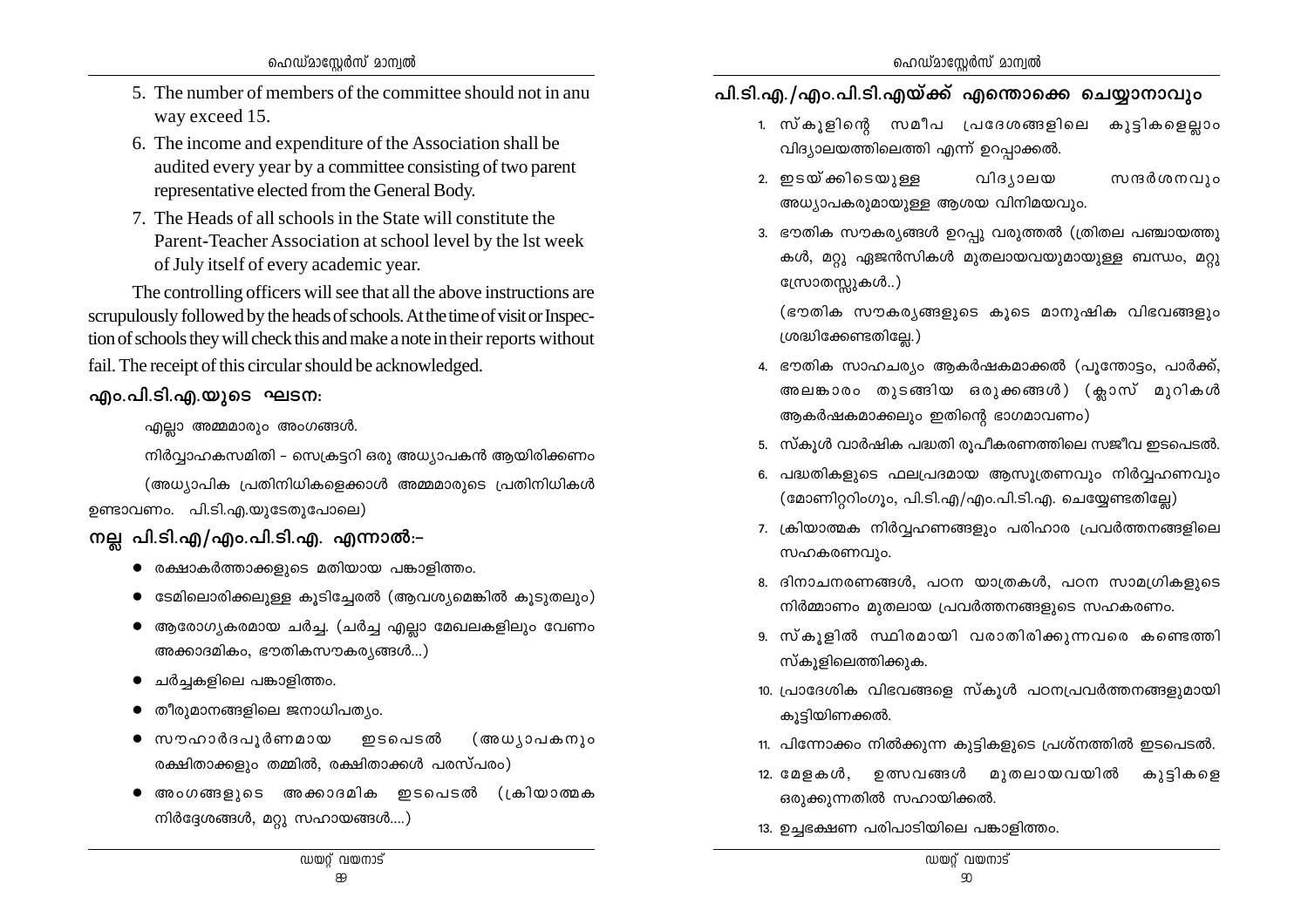14. വാർഷികാഘോഷങ്ങളുടെ നടത്തിപ്പ്.

15. കുട്ടികളുടെ ആരോഗ്യ പ്രശ്നങ്ങൾ ശ്രദ്ധിക്കൽ.

- 16. കൂട്ടികളുടെ പഠനകാര്യങ്ങളിൽ ഇടപെടൽ, ആവശ്യമായ ബോധവൽക്കരണ പ്രവർത്തനം.
- 
- 

## കോർണർ പി.ടി.എ.

സ്കൂൾ പി.ടി.എ.യിൽ ക്രിയാത്മകമായ ചർച്ചകൾ, ചർച്ചകളിലെ പൂർണ പങ്കാളിത്തം എന്നിവ ഉണ്ടാവാനുള്ള സാധ്യതകുറവാണ്. മാത്രമ ല്ല, എല്ലാ രക്ഷിതാക്കളുടെയും പങ്കാളിത്തവും ഉണ്ടാവാറില്ല. പി.ടി.എ. യോഗങ്ങൾ കൂടുതൽ കാര്യക്ഷമമാക്കാൻ കോർണർ പി.ടി.എ.കൾ സഹാ യിക്കും.

- വിദ്യാർത്ഥികളുടെ താമസ സ്ഥലത്തിന്റെ അടിസ്ഥാനത്തിൽ കോർണർ പി.ടി.എ.കൾ രുപീകരിക്കണം. അമ്പത് രക്ഷാകർത്താ ക്കൾക്ക് ഒരു കോർണർ പി.ടി.എ. ആകാവുന്നതാണ് നല്ലത്. മാസി ത്തിലൊരിക്കൽ കൂടുന്നത് നല്ലതാണ്.
- ചെയർമാൻ, കൺവീനർ എന്നീ ഭാരവാഹികളെല്ലാം അതാത് പ്രദേശത്തെ രക്ഷാകർത്താക്കൾ തന്നെയാവാം. എന്നാൽ ഓരോ കോർണർ പി.ടി.എയ്ക്കും അധ്യാപകന് ചുമതലയുണ്ടാ വണം.
- കോർണർ പി.ടി.എ. കൺവീനറെ ജനറൽ പി.ടി.എ. നിർവാഹക സമിതിയിൽ ഉൾപ്പെടുത്തണം.

പി.ടി.എ./എം.പി.ടി.എ. പ്രവർത്തനങ്ങൾ കാര്യക്ഷമമാക്കാൻ അധ്യാപകർക്ക് എന്തൊക്കെ ചെയ്യാനാവും. സ്റ്റാഫ് മീറ്റിംഗിൽ ചർച്ചാ വിഷയമാക്കേണ്ടതില്ലേ.

പി.ടി.എ./എം.പി.ടി.എ. യോഗങ്ങളിൽ ഉണ്ടാവുന്ന വിമർശനങ്ങളും അഭിപ്രായങ്ങളും അധ്യാപകരുടെ യോഗത്തിൽ ചർച്ച ചെയ്യണമോ?

എം.പി.ടി.എ. യുടെ പ്രവർത്തന സാധ്യതകൾ കണ്ടെത്തി അവരുടെ യോഗത്തിൽ ചർച്ച ചെയ്യണം.

### <u>സി.പി.ടി.എ</u>

ക്ലാസ് പ്രവർത്തനങ്ങൾ ശക്തിപ്പെടുത്തുന്നതിനുള്ള നല്ല ഉപകരമാണ് സി.പി.ടി.എ.

ക്ലാസിലെ കുട്ടികളുടെ രക്ഷാകർത്താക്കൾ മുഴുവനും. ഘടന: ഒരു രക്ഷിതാവ് ചെയർമാനും ടീച്ചർ കൺവീനറുമായ എക്സികുുട്ടീവ്.

(മാസത്തിലൊരിക്കലെങ്കിലും സി.പി.ടി.എ. ചേരണം)

### പ്രവർത്തനങ്ങൾ എന്തൊക്കെയാവാം

- 1. ക്ലാസിലെ മുഴുവൻ കുട്ടികളുമായും കൂടുംബ പശ്ചാത്തലും ഉൾപ്പടെ മനസ്സിലാക്കണം.
- 2. മുഴുവൻ കുട്ടികളുടെയും പങ്കാളിത്തം ക്ലാസിൽ ഉറപ്പുവരുത്തണം.
- 3. രക്ഷാകർത്താക്കളുടെ കഴിവും (കഴിവു കേടും ) തിരിച്ചറിയൽ.
- 4. കഴിവുകളെ ക്ലാസ് റൂം പ്രവർത്തനങ്ങളിൽ ഉപയോഗിക്കലും കഴിവു കേടുകളെ പരിഹരിക്കലും.
- 5. ക്ലാസ് റൂം പ്രവർത്തനങ്ങളിൽ ടീച്ചർമാർക്കാവശ്യമാ സഹായം നൽകൽ.
- 6. പഠനപുരോഗതി രേഖ (Student Profile) വിലയിരുത്തൽ.
- 7. കുട്ടികളുടെ നിലവാരത്തെക്കുറിച്ചുള്ള തുറന്ന ചർച്ച.
- 8. കുട്ടികൾക്കാവശ്യമായ സഹായം നൽകൽ.
- 9. പ്രാദേശിക വിഭവങ്ങൾ കണ്ടെത്തി നൽകൽ.
- 
-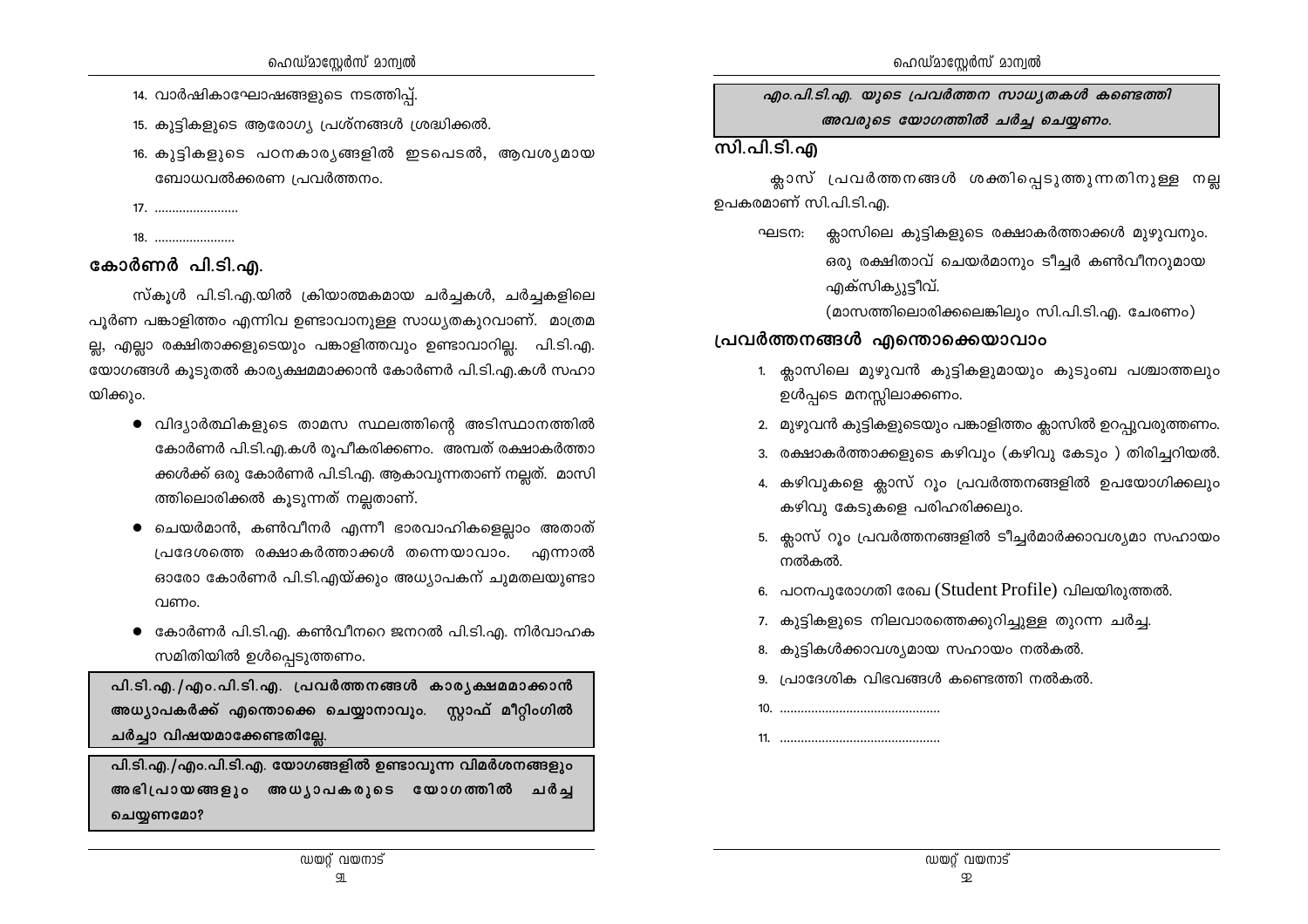ഹെഡ്മാസ്റ്റേർസ് മാന്വൽ

## 4.2. S.S.G. (എസ്.എസ്.ജി)

വാർഡ് മെമ്പർ – ചെയർമാൻ. ഘടന:

- വൈസ് ചെയർമാൻ
- ഹെഡ്മാസ്ലർ കൺവീനർ.
- പി.ടി.എ/എം.പി.ടി.എ. പ്രതിനിധികൾ. അഫനങ്ങൾ
	- അധ്യാപക പ്രതിനിധികൾ.
	- പ്രാദേശിക വിദഗ്ദർ.
	- വിദ്യാഭ്യാസ വിദഗ്ദർ.
	- സന്നദ്ധസംഘടനാ പ്രതിനിധികൾ.

(ആവശ്യത്തിനനുസരിച്ച് വിദഗ്ദ്ധരെ ഉൾപെടുത്താൻ കൂടി

#### തയ്യാറാവണേ.)

#### പ്രവർത്തനങ്ങൾ എന്തൊക്കെയാവണം

- 1. സ്കൂൾ പ്ലാനിംഗ് (വാർഷികപദ്ധതി)
- 2. പ്രാദേശിക വിഭവാസുത്രണം.
- 3. വാർഷികപദ്ധതിയും പ്രാദേശിക വിഭവങ്ങളും തമ്മിൽ സമന്വയിപ്പിക്കൽ.
- 4. കുട്ടികളുടെ സ്കൂൾ ഹാജരും പങ്കാളിത്തവും ഉറപ്പുവരുത്തൽ.
- 5. സ്കൂളിൽ പ്രത്യേക പ്രവർത്തനങ്ങൾ സംഘടിപ്പിക്കൽ (ബാലോത്സവങ്ങൾ, കളിക്കുട്ടങ്ങൾ, കുട്ടികളുടെ തിയ്യേറ്റർ, നിർമ്മാണപ്രവർത്തനങ്ങൾ (അക്കാദമികം), പഠനയാത്രകൾ മുതലായവ..
- 6. അക്ഷരമറിയാത്തവർക്കും പിന്നോക്കം നിൽക്കുന്നവർക്കുമുള്ള പ്രത്യേക സഹായം.
- 7. തുടർച്ചയായി അധ്യാപകർ അവധിയായാൽ മറ്റ് സംവിധാനങ്ങൾ ഏർപ്പെടുത്തൽ.
- 8. പാഠ്യേതര പ്രവർത്തനങ്ങളിലുള്ള സഹായം.
- 9. പഠനോപകരണ നിർമ്മാണത്തിൽ സഹായിക്കൽ.
- 10. തൊഴിൽ പരിശീലനം.
- 11. പഠനപ്രവർത്തനങ്ങളുടെ വിലയിരുത്തൽ.
- 12. വിദഗ്ധന്മാരെ ക്ഷണിച്ചുവരുത്തി കൂട്ടികളുമായി സംവദിക്കാൻ ഏർപ്പാടാക്കൽ.

രക്ഷാകർത്താക്കൾ അധ്യാപകരിൽ നിന്നും സ്കൂളിൽ നിന്നും പ്രതീക്ഷിക്കുന്നതെന്താവാം.

- കുട്ടികളുടെ പഠനനിലവാരം.
- $\bullet$  meg mumuo.
- ബോധവൽക്കരണം.
- തൊഴിൽ പരിചയപ
- $\bullet$  തൊഴിൽ മേഖലകളെക്കുറിച്ച് ധാരണ നൽകൽ.

സമുഹത്തിന് കുടുതൽ ഉപകാരമാവുന്ന തരത്തിൽ സ്കുളിനെ വളർത്തിയെടുക്കാൻ ശ്രദ്ധിക്കേണ്ടതില്ലേ.

## **V.E.C.** (Village Education Committee)

ഘടന : ഗ്രാമപഞ്ചായത്ത് പ്രസിഡണ്ട് – ചെയർമാൻ. വിദ്യാഭ്യാസ സ്റ്റാന്റിംഗ് കമ്മിറ്റി ചെയർമാൻ– വൈസ് ചെയർമാൻ വി.ഇ.സി. സെക്രട്ടറി – ലീഡ് സ്കൂൾ ഹെഡ്മാസ്റ്റർ.

- എല്ലാ വാർഡ് മെമ്പർമാരും
- എല്ലാ ഹെഡ്മാസ്റ്റർമാരും.
- പി.ടി.എ/എം.പി.ടി.എ. പ്രസിഡന്റുമാർ
- വിദ്യാഭ്യാസ വിചക്ഷണൻമാർ.
- എസ്.ആർ.ജി. ചെയർമാൻ.
- ചുമതലയുള്ള ബി.ആർ.സി. ചെയർമാൻ.
- സന്നദ്ധസംഘടനാപ്രവർത്തകർ.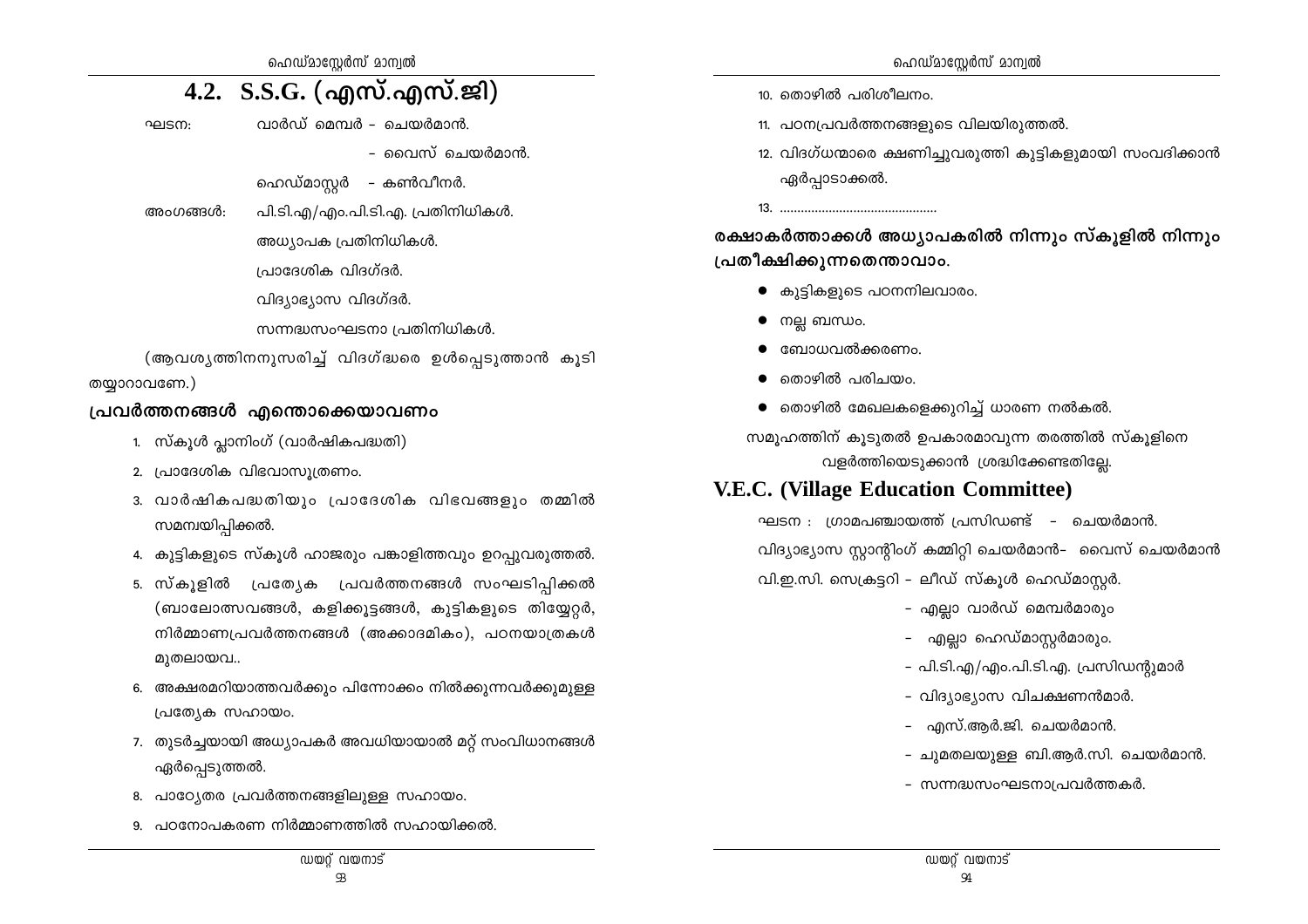- 
- 
- ഹൈസ്കൂൾ ഹെഡ്മാസ്റ്റർ 1 – വാർഡ്മെമ്പർ
- പി.ടി.എ. പ്രസിഡന്റുമാരുടെ പ്രതിനിധി 1
- എം.പി.ടി.എ. പ്രസിഡന്റുമാരുടെ പ്രതിനിധി–1
- വിദ്യാഭ്യാസസ വിദഗ്ദർ 2

- ഗ്രാമപഞ്ചായത്ത് പ്രസിഡന്റ്.

- ചുമതലയുള്ള ബി.ആർ.സി. ട്രെയ്നർ 1
- കൂടിച്ചേരൽ - വി.ഇ.സി. - ടേമിലൊരിക്കൽ

എക്സിക്യൂട്ടീവ് - മാസത്തിലൊരിക്കൽ.

(ആവശ്യമെങ്കിൽ കൂടുതലും)

## പ്രവർത്തനങ്ങൾ

എക്സിക്യൂട്ടീവ്

ചെയർമാൻ

സെക്രട്ടറി

അഹരങ്ങൾ

- $\bullet$  പഞ്ചായത്തിലുള്ള സ്കുളുകളുടെ സമഗ്രസുത്രണം.
- ആസൂത്രണ നടത്തിപ്പിന്റെ മോണിറ്ററിംഗ്.
- $\bullet$  പഞ്ചായത്തിലെ മുഴുവൻ കുട്ടികളും സ്കൂളിലെത്തി എന്നുറപ്പു വരുത്തൽ.
- കുട്ടികളുടെ കൊഴിഞ്ഞുപോക്ക് തടയൽ (ഇതിനായി അവരുടെ കുടുംബ പശ്ചാത്തലം പഠിച്ച് ആവശ്യമായ സഹായം നൽകൽ)
- സ്കൂളുകൾക്കാവശ്യമായ പ്രോജക്ടുകൾ തയ്യാറാക്കൽ -നടത്തിപ്.
- സ്കൂളുകൾക്കാവശ്യമായ മനുഷ്യവിഭവങ്ങൾ സംഘടിപ്പിച്ചു നൽകൽ.
- $\bullet$  സ്കുളുകൾക്ക് പത്രമാസികകൾ നൽകൽ.
- പഠനപ്രവർത്തനങ്ങളുടെ ഫീഡ്ബാക്ക് ശേഖരിക്കലും വിലയിരുത്തലും.
- അക്കാദമിക ഇൻപുട്ട് നൽകൽ.
- അധ്യാപകക്ഷാമം പരിഹരിക്കൽ.
- അധ്യാപക മത്സരങ്ങൾ, കുട്ടികളുടെ മത്സരങ്ങൾ എന്നിവ സംഘടിപ്പിക്കൽ (അക്കാദമിക കാര്യങ്ങൾക്ക് മുൻതൂക്കം നൽകണപ്
- അധ്യാപകരെ അംഗീകരിക്കലും പ്രോത്സാഹിപ്പിക്കലും.
- പഠനോപകരണ നിർമാണ ശിൽപശാല സംഘടിപ്പിക്കൽ.
- പഞ്ചായത്ത് തല ബാലോത്സവങ്ങൾ ദൃശ്യോത്സവങ്ങൾ മുതലായവ സംഘടിപ്പിക്കൽ.
- ടീച്ചർ എക്സ്ചേഞ്ച് പ്രോഗ്രാം സംഘടിപ്പിക്കൽ.
- റിട്ടയർ ചെയ്ത അധ്യാപകരുടെ കൂട്ടായ്മ സംഘടിപ്പിച്ച് സ്കൂൾ പ്രവർത്തനങ്ങളുമായി യോജിപ്പിക്കൽ.
- $\bullet$  സ്കൂൾതല മോണിട്ടറിംഗ്.

വൈസ് ചെയർമാൻ – വിദ്യാഭ്യാസ സ്റ്റാന്റിംഗ് കമ്മറ്റി ചെയർമാൻ

- വി.ഇ.സി. സെക്രട്ടറി.

- എൽ.പി. ഹെഡ്മാസ്പർ – 1

– യു.പി. ഹെഡ്മാസ്റ്റർ – 1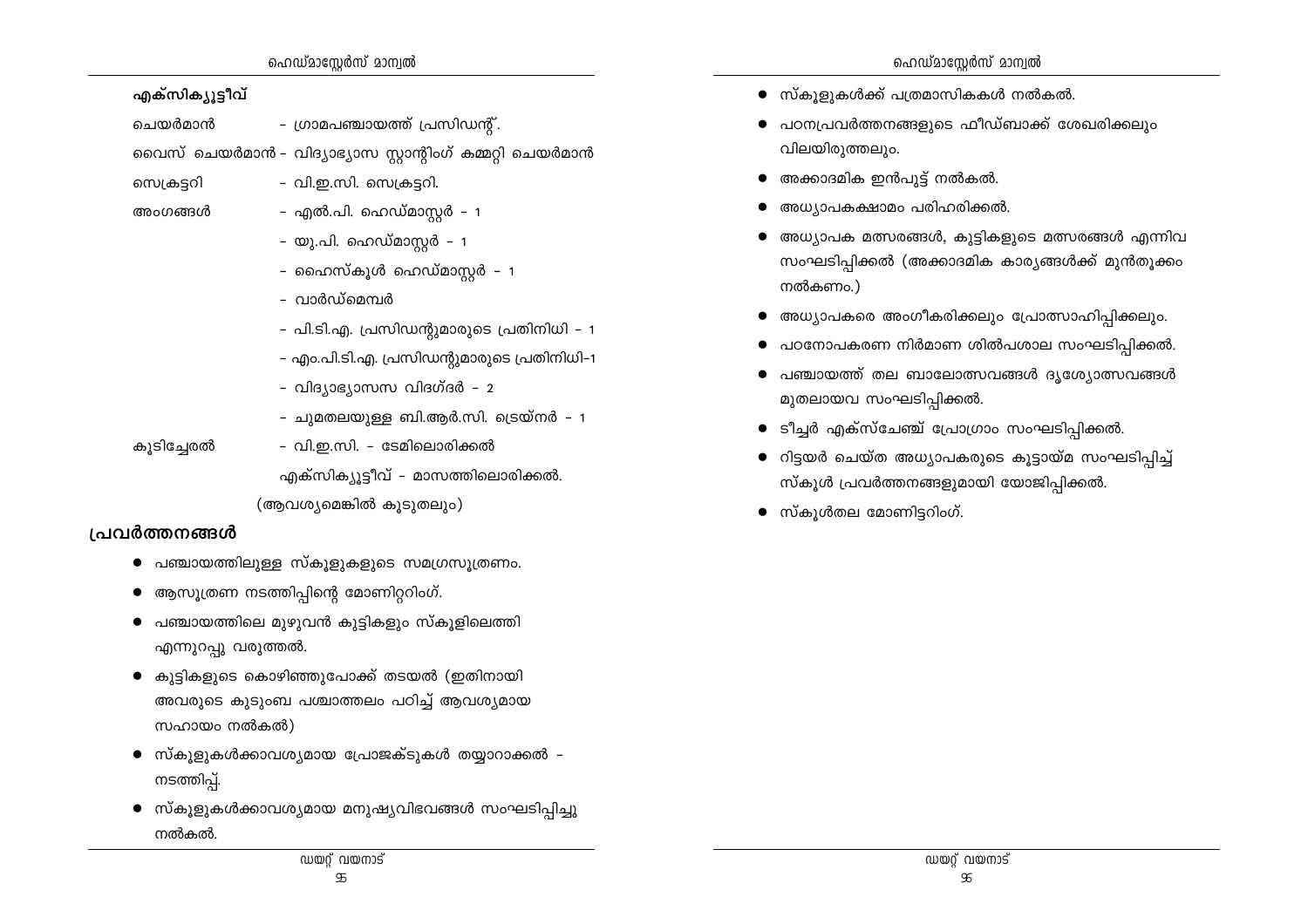#### പഞ്ചായത്തും വിദ്യാലയവും

ഏതൊരു സ്ഥാപനവും പൊതുജന പിന്തുണഖുണ്ടെങ്കിലേ വളരൂ. പൊതുജന പിന്തുണഖുണ്ടാവണമെങ്കിൽ ആ സ്ഥാപനം കൊണ്ട് സമൂഹരരിന് ഗുണമുണ്ടാവണം

– ഗാന്ധിജി –

കേരളത്തിന്റെ വികസനചർച്ചകൾ ജനകീയതലത്തിൽ സജീവമാകൂമ്പോൾ കേരളത്തിലെ വിദ്യാലയങ്ങളുടെ ഭൗതികവും അക്കാദമികവുമായ വികസനത്തിൽ പഞ്ചായത്തിന്റെ പങ്കാളിത്തം വളരെയധികം പ്രാധാന്യമർഹിക്കുന്നു.

- ഭൗതിക സാഹചരൃങ്ങൾ മെച്ചപ്പെടുത്തുന്നതിനും പഠന നിലവാരം ഉയർത്തുന്നതിനും ത്രിതല പഞ്ചായത്തുകളിൽ നിന്നും സഹായം ആവശ്യപ്പെടാവുന്നതാണ്.
- ശ്രാമപഞ്ചായത്തു വിളിച്ചു ചേർക്കുന്ന ഗ്രാമസഭകളിൽ വിദ്യാലയത്തിന്റെ വിവിധ ആവശ്യങ്ങൾ അവതരിപ്പിക്കാൻ കഴിയുന്നു. വെള്ളം, റോഡ്, ചുറ്റുമതിൽ, ക്ലാസ്സിൽ ആവശ്യം വേണ്ടതായ ഫർണിച്ചറുകൾ മുതലായവ പഞ്ചായത്തിന്റെ ഫണ്ട് ഉപയോഗിച്ച് ലഭ്യമാക്കാവുന്നതാണ്.
- വാർഡു മെമ്പർ എസ്.എസ്.ജി. പോലുള്ള പല കമ്മറ്റികളിലും അംഗമാകയാൽ അദ്ദേഹത്തിന്റെ സാന്നിദ്ധ്യം വിദ്യാലയത്തിന്റെ വികസന പ്രവർത്തനങ്ങളിൽ സദാ ലഭ്യമാവുന്നു. പഞ്ചായത്ത് മെമ്പർമാരുടെ മീറ്റിംഗുകളിൽ വിദ്യാലയത്തിന്റെ ആവശ്യങ്ങളിൽ സമ്മർദ്ദം ചെലുത്തുവാൻ സാധിക്കുന്നു.
- $\bullet$  വിവിധ ദിനാഘോഷങ്ങളിൽ പഞ്ചായത്ത് പ്രസിഡന്റ്, മെമ്പർമാർ എന്നിവരുടെ സാന്നിദ്ധ്യം ഉറപ്പാക്കുന്നു.
- $\bullet$  വിദ്യാലയത്തിന്റെ വികസന കാര്യങ്ങൾ പ്രോജക്ട് രൂപത്തിൽ അവതരിപ്പിക്കാൻ സാധിക്കുന്നു.
- ഉച്ചഭക്ഷണ പരിപാടിക്കുള്ള ഫണ്ട് യു.പി. വിദ്യാലയങ്ങൾക്ക് ജില്ലാ പഞ്ചായത്ത് മുഖേനയും എൽ.പി വി ാഗങ്ങൾക്ക് ഗ്രാമപഞ്ചായത്ത് മുഖേനയും ലഭിക്കുന്നു.
- പഞ്ചായത്ത് പ്രസിഡന്റ് ഉൾപ്പെടുന്ന മോണിറ്ററി സെൽ വിദ്യാലയ സന്ദർശനം നടത്തുന്നത് വിദ്യാലയത്തിന്റെ പ്രശ്നങ്ങളിലേക്ക് ശ്രദ്ധചെലുത്തുവാൻ സാധിക്കുന്നു.
- വിദ്യാഭ്യാസ വകുപ്പ് നടത്തുന്ന മേളകൾക്ക് പഞ്ചായത്തിൽ നിന്ന് ഫണ്ട് ലഭ്യമാക്കുന്നു.
- പഞ്ചായത്ത് വിദ്യാഭ്യാസ സമിതി രൂപീകരിക്കുന്നു. പഞ്ചായത്ത് തലത്തിൽ പ്രവർത്തനങ്ങൾ ആസുത്രണം ചെയ്യുന്നു; നടപ്പിലാക്കുന്നു; മോണിറ്ററിംഗ് നടത്തുക ഇവയൊക്കെ പഞ്ചായത്ത് വികസന സമിതിയുടെ ചുമതലയിൽ വരുന്നു.
- പഞ്ചായത്ത് അക്കാദമിക് കമ്മറ്റി–

ഇതിന്റെ ചെയർമാൻ വൈദഗ്ധ്യമുള്ള ഒരദ്ധ്യാപകനായിരിക്കും. ഒരു റിസോർസ് പേഴ്സൺ കൺവീനർ ആയിരിക്കും. അക്കാദമിക വൈദഗ്ധ്യമുള്ള അധ്യാപകർ, വിദ്യാഭ്യാസ പ്രവർത്തകർ എന്നിവരടക്കം പത്തിൽ കൂടാത്ത അംഗങ്ങൾ ഈ അക്കാദമിക് കമ്മറ്റിയിൽ ഉണ്ടായിരിക്കണം.

#### ചുമതലകൾ

അക്കാദമിക് പ്രവർത്തനങ്ങൾ ആസുത്രണം ചെയ്യുക, ഗുണനിലവാരം ഉയർത്തുന്നതിനുള്ള പരിപാടികൾ ആസുത്രണം ചെയ്യുക, അദ്ധ്യാപക പരിശീലനത്തിന് നേതൃത്വം കൊടുക്കുക, അക്കാദമിക്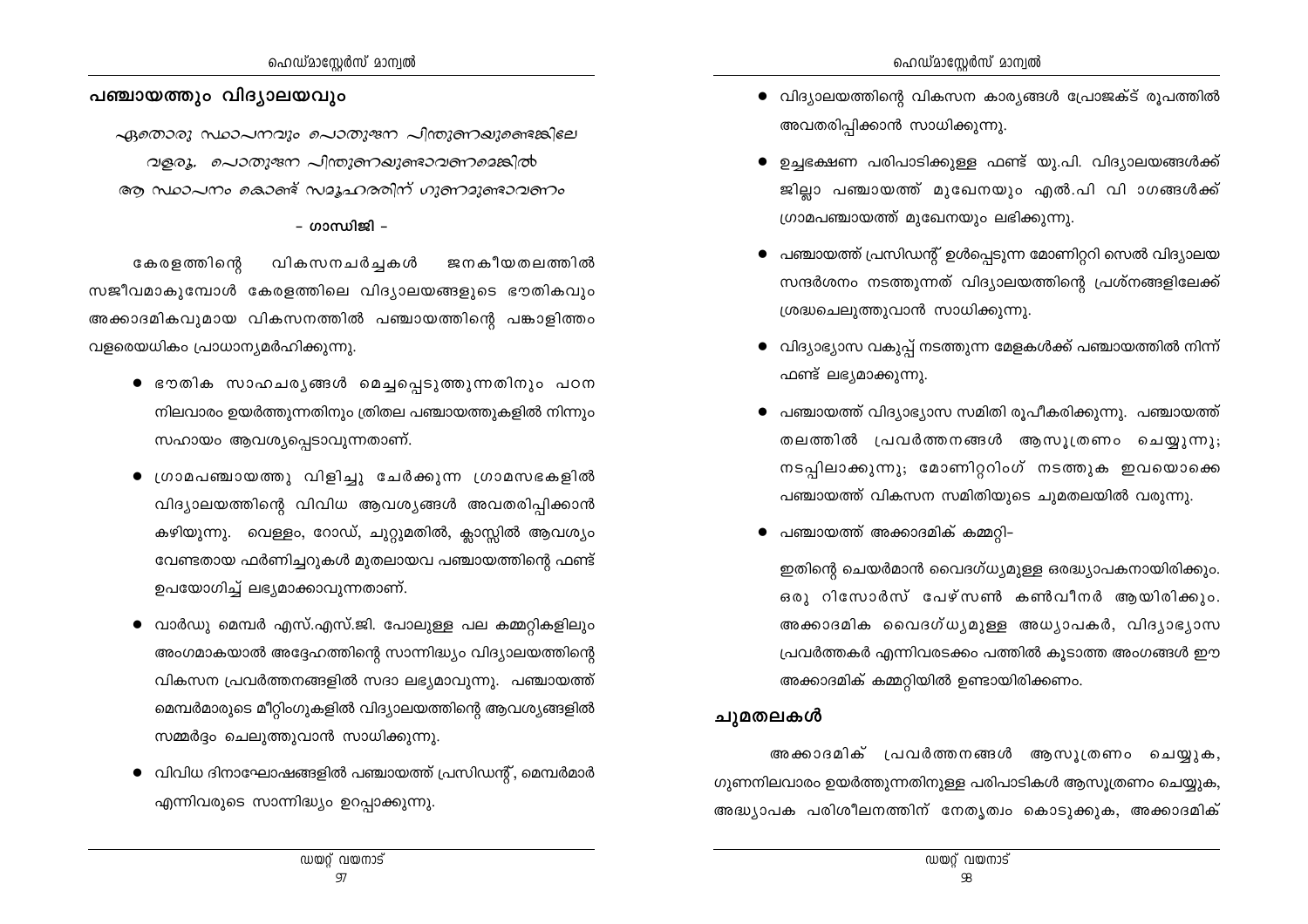മോണിറ്ററിംഗിനുള്ള സംവിധാനങ്ങൾ ഏർപ്പെടുത്തുക - പി.ആർ.സി. സ്ഥാപിക്കുന്നിടത്ത് പ്രത്യേകം പഞ്ചായത്ത് അക്കാദമിക് കമ്മറ്റി ആവശ്യമില്ല.

കേരള പഞ്ചായത്തു രാജ് ആക്ട്, കേരള മുനിസിപ്പാലിറ്റി ആക്ട് എന്നിവ പ്രകാരം പൊതുവിദ്യാഭ്യാസ വകുപ്പിൽ നിന്നും തദ്ദേശസ്വയം രണ സ്ഥാപനങ്ങൾക്ക് ചില പദ്ധതികളും അധികാരങ്ങളും കൈമാറ്റം ചെയ്തിരിക്കുന്നു. ഗവ: ഉത്തരവു നമ്പർ ജി.ഒ. (എം.എസ്.) നം. 14/96 പൊ.വി. തീയതി 19–01–1996 പ്രകാരം ഇതു സംബന്ധിച്ച മാർഗ്ഗ നിർദ്ദേശ ങ്ങൾ നൽകിക്കൊണ്ട് ഗവൺമെന്റ് ഉത്തരവായിട്ടുണ്ട്. ഇതിന്റെ അടി സ്ഥാനത്തിൽ സർക്കാർ സ്കൂളുകളുടെ നിയന്ത്രണവും മേൽനോട്ടവും ബന്ധപ്പെട്ട തദ്ദേശസ്വയം രണ സ്ഥാപനങ്ങൾക്കായിരിക്കും.

- എൽ.പി. സ്കൂൾ തങ്ങളുടെ ചുമതലകൾ 1. ഗ്രാമപഞ്ചായത്ത് – ക്യത്യമായി നിർവഹിക്കുന്നുണ്ടോ എന്ന് വിലയിരുത്തുക
	- ചട്ടങ്ങൾക്ക് വിരുദ്ധമായി പ്രവർത്തി ജീവ ന ക്കാർക്കെ തിരെ ക്കുന്ന നടപടിയെടുക്കാൻ ഡി. ഡി. ഇ.ക്ക് ശുപാർശ ചെയ്യുക.
	- അദ്ധ്യാപകരുടെ ഒഴിവുകൾ യഥാസമയം ഡി.ഡി.ഇ.യെ കൊണ്ട് നികത്തിക്കുക.
	- കുട്ടികളുടെ കൊഴിഞ്ഞുപോക്ക് അവസാ നിപ്പിക്കാൻ നടപടിയെടുക്കുക.
	- സ്കൂൾ കെട്ടിട നിർമ്മാണം, അറ്റകുറ്റപ്പ ണി, കെട്ടിമേച്ചിൽ എന്നിവ നടത്തുക.
- ഉച്ച ഭക്ഷണ പരിപാടിയുമായി ബന്ധ പ്പെട്ട കാര്യങ്ങൾ ഏറ്റെടുത്തുനടത്തുക.
- പ്രീപ്രൈമറി സ്കൂൾ ഏറ്റെടുത്തു നടത്തുക.
- വിദ്യാർത്ഥികൾക്കുള്ള സ്കോളർഷിപും ഗ്രാന്റും നൽകുക.
- അനൗപചാരിക വയോജന വിദ്യാഭ്യാസ പരിപാടി നടപ്പാക്കുക.
- കായിക വിദ്യാഭ്യാസ പരിപാടിയുമായി ബന്ധപ്പെട്ട കാര്യങ്ങൾ.

അപ്പർ പ്രൈമറി, ഹൈസ്കൂൾ എന്നിവയുടെ ചുമതല ജില്ലാ പഞ്ചാ യത്തിനും മുനിസിപ്പാലിറ്റിയുടെ പരിധിയിലുള്ള സ്കൂളുകളുടെ ചുമതല മുനിസിപ്പാലിറ്റിക്കും ആയിരിക്കും.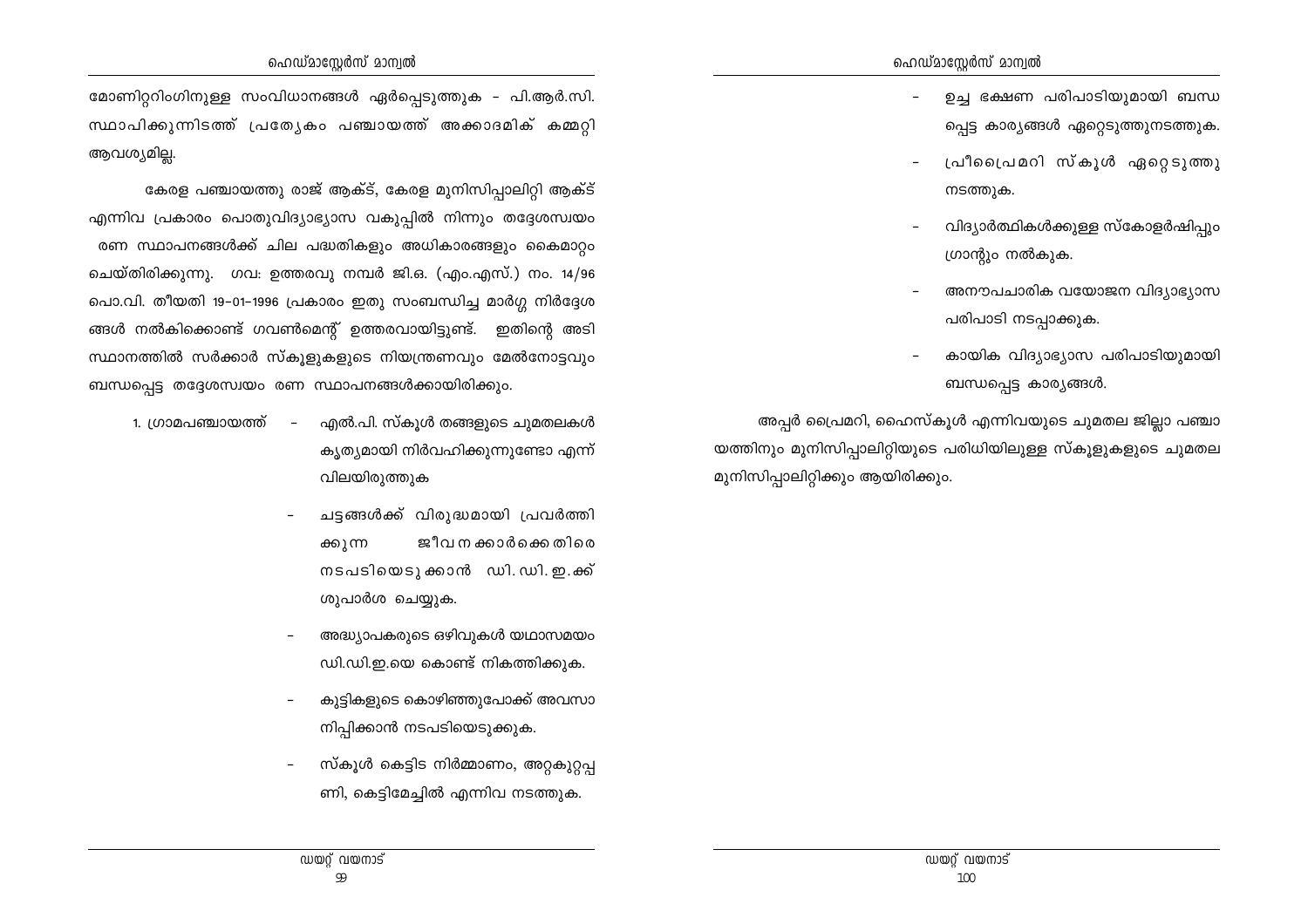## 4.3. സർവ്വശിക്ഷാ അഭിയാൻ (എസ്.എസ്.എ.)

എലിമെന്ററി വിദൃാഭൃാസം സാർവ്വത്രികമാക്കാനുള്ള കേന്ദ്രസർക്കാരിന്റെ സമയ ബന്ധിത പരിപാടിയാണിത്.

കാലം : 2000 - 2001 മുതൽ 2010 - 2011 വരെ

### ഉദ്ദേശ്യങ്ങൾ

- $\bullet$  ആറുമുതൽ പതിനാല് വയസുവരെയുള്ള കുട്ടികൾക്ക് 2010−2011 വരെ വർഷത്തോടെ ഗുണമേന്മയുള്ള എലിമെന്ററി വിദ്യാഭ്യാസം നൽകുക.
- $\bullet$  2003 വർഷത്തോടെ എല്ലാ കുട്ടികളേയും സ്കൂളിലെത്തിക്കുക.
- $\bullet$  2007 വർഷത്തോടെ എല്ലാ കുട്ടികളും അഞ്ചു വർഷത്തെ പ്രൈമറി വിദ്യാഭ്യാസം പൂർത്തിയാക്കുക.
- $\bullet$  2010 വർഷത്തോടെ എല്ലാ കുട്ടികളും എട്ടു വർഷത്തെ  $\alpha$ എലിമെന്ററി വിദ്യാഭ്യാസം പുർത്തിയാക്കുക.
- $\bullet$  ഒന്നാം ക്ലാസിൽ പ്രവേശിക്കപ്പെടുന്ന എല്ലാ കുട്ടികളേയും കൊഴിഞ്ഞുപോക്ക് ഒഴിവാക്കി വിദ്യാലയങ്ങളിൽ നിലനിറുത്തുക.

## <u>പ്രവർത്തനങ്ങൾ</u>

സൗജനൃപാഠപുസ്തക വിതരണം: രണ്ടു മുതൽ എട്ടുവരെ ക്ലാസുകളിൽ പഠിക്കുന്ന മുഴുവൻ പെൺകുട്ടികൾക്കും പട്ടികജാതി, പട്ടിക വർഗ്ഗത്തിൽപ്പെട്ട മുഴുവൻ ആൺകുട്ടികൾക്കും എസ്.എസ്.എ. സൗജന്യമായി പുസ്തകം വിതരണം ചെയ്യുന്നു.

## **kvIqƒ {Km' <sup>v</sup>**

സ്കൂളും പരിസരവും ആകർഷകമാക്കുന്നതിനും നല്ല

പഠനാന്തരീക്ഷം ഒരുക്കുന്നതിനും പ്രൈമറി അപ്പർ പ്രൈമറി സ്കൂളുകൾക്ക് 2000 രൂപ വീതം സ്കൂൾ ഗ്രാന്റ് നൽകുന്നു.

## $S^{\prime}$ ച്ചർ ഗ്രാന്റ്

ക്ലാസുമുറികളിൽ ആവശ്യമായ പഠനോപകരണങ്ങൾ ലഭ്യമാക്കുന്നതിന് ഓരോ അധ്യാപകനും 500 രൂപ വീതം പ്രതിവർഷം ടീച്ചർ ഗ്രാന്റ് നൽകുന്നു.

## **മെയിന്റനൻസ് ഗ്രാന്റ്**

മെയിന്റനൻസ് ഗ്രാന്റ് ഇനത്തിൽ സർക്കാർ ലോവർ പ്രൈമറി, അപ്പർ പ്രൈമറി സ്കൂളുകൾക്ക് 5000 രൂപവീതം നൽകുന്നു. തുക എസ്. എസ്.എ.യുടെ നിർദ്ദേശാനുസരണമാണ് വിനിയോഗിക്കേണ്ടത്.

#### അധ്യാപക പരിശീലനം

ഒന്നു മുതൽ 8 വരെ ക്ലാസ്സുകളിലെ അധ്യാപകർക്ക് പുതിയ പാഠപുസ്തകം, കൈപ്പുസ്തകം, കരിക്കുലം, മുല്യനിർണ്ണയരീതി എന്നിവ പരിചയപെടുത്തുന്നതിനും ക്ലാസ് റും പ്രശ്നങ്ങൾ പരിഹരിക്കുന്നതിനും പരിശീലനം നൽകി വരുന്നു. പല ഘട്ടങ്ങളിലായി ഒരധ്യാപകന് 20 ദിവസത്തേയെങ്കിലും പരിശീലനം നൽകുന്നു എന്നതാണ് ലക്ഷ്യം.  $\lceil$ പീ പ്രൈമറി സ്കൂളുകൾക്ക് അധ്യാപകപരിശീലനവും നൽകുന്നു.

## **മോണിറ്ററിംഗ്**

 $\Delta$ ദ്ധതിയുടെ പ്രവർത്തനങ്ങൾ വിലയിരുത്തുന്നതിനും ദിശാബോധം നൽകുന്നതിനും ജില്ലാ, ബ്ലോക്ക് പഞ്ചായത്ത് തല മോണിറ്ററിംഗ് കമ്മിറ്റികൾ  $[$ പവർത്തിക്കുന്നു.

## സംയോജിത വിദ്യാഭ്യാസം

അംഗവൈകല്യം, പഠനവൈകല്യം എന്നിവയുള്ള കുട്ടികളുടെ സ്കൂൾ പ്രവേശനം ഉറപ്പാക്കുന്നതിനും പഠനനിലവാരം ഉറപ്പു വരുന്നതിനും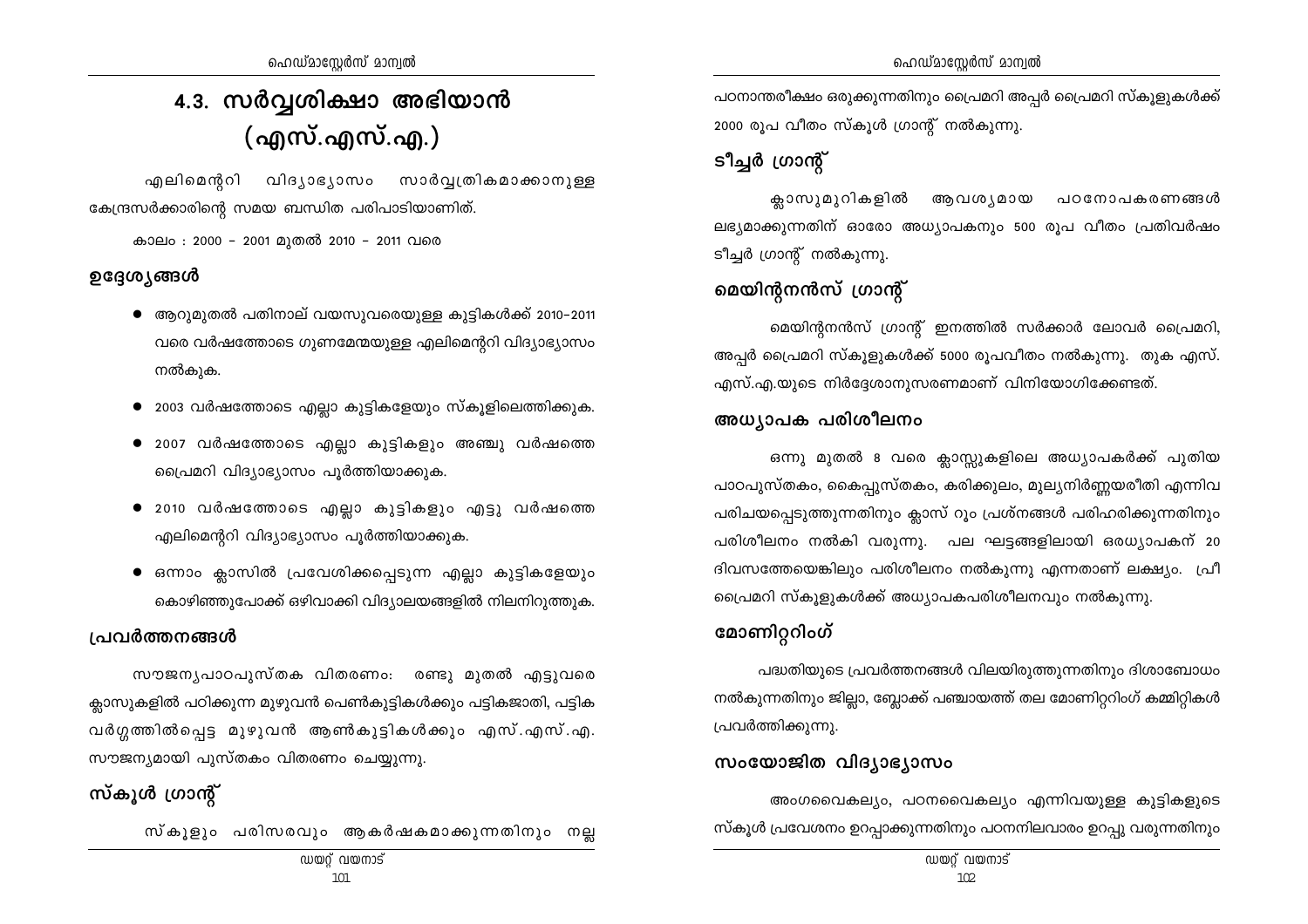വിവിധ പ്രവർത്തനങ്ങൾ നടപ്പിലാക്കി വരുന്നു.

#### ഭിന്നതല പഠനകേന്ദ്രങ്ങൾ

പലകാരണങ്ങളാൽ വിദ്യാലയ പ്രവേശനം സാധ്യാമാകാത്ത കുട്ടികൾക്കും കൊഴിഞ്ഞുപോയ കുട്ടികൾക്കും വേണ്ടി ഭിന്നതല പഠനകേന്ദ്രങ്ങൾ പ്രവർത്തിക്കുന്നു.

#### നിർമ്മാണ പ്രവർത്തനങ്ങൾ

വിദ്യാലയങ്ങളിൽ ഭൗതിക സാഹചര്യം മെച്ചപ്പെടുത്തുന്നതിന് കെട്ടിടം നിർമ്മാണം, കുടിവെള്ളം ലഭ്യമാക്കൽ, വൈദ്യുതീകരണം, ചുറ്റുമതിൽ നിർമ്മാണം, മൂത്രപ്പുര നിർമ്മാണം എന്നിവയ്ക്ക് എസ്.എസ്.എ. ധനസഹായം നൽകുന്നു.

തിരുവനന്തപുരം ആസ്ഥാനമായി സംസ്ഥാന പ്രോജക്ട് ഓഫീസ് പ്രവർത്തിക്കുന്നു. ജില്ലയിലെ പ്രവർത്തനങ്ങൾ അതാത് ജില്ലാ ഓഫീസുകളും താലൂക്ക് തല പ്രവർത്തനങ്ങൾക്ക് ബ്ലോക്ക് റിസോഴ്സ് സെന്ററുകളും മാർഗ നിർദ്ദേശങ്ങൾ നൽകുന്നു.

എസ്.എസ്.എ.യ്ക്ക് പ്രത്യേകം ക്യാഷ്ബുക്ക് സുക്ഷിക്കേണ്ടതാ ണ്. ടീച്ചർ ഗ്രാന്റ് ഉപയോഗിച്ച് വാങ്ങിയ സാധനങ്ങളുടെതും വിതരണം ചെയ്തതിന്റെയും റിക്കാർഡുകൾ സൂക്ഷിക്കണം. (ടീച്ചർ ഗ്രാന്റ്, സ്കൂൾ ഗ്രാന്റ് എന്നിവ അതത് സമയത്ത് എസ്.എസ്.എ. അധികൃതർ നൽകുന്ന നിർദ്ദേശങ്ങളനുസരിച്ചായിരിക്കണം ചെലവഴിക്കേണ്ടത്.) ഗ്രാന്റുകളുടെ യൂട്ടിലൈസേഷൻ സർട്ടിഫിക്കറ്റ് അതത് സമയത്ത് എസ്.എസ്.എ. ഓഫീ സിൽ നൽകേണ്ടതാണ്.

അംഗവൈകല്യമോ പഠന വൈകല്യമോ ഉള്ള കുട്ടികളുടെ പേരു വിവരം അതത് സമയത്ത് ബന്ധപ്പെട്ടവരെ അറിയിക്കുകയും അത്തരം കുട്ടികൾക്കാവശ്യമായ വൈദ്യസഹായവും സാമ്പത്തിക സഹായവും വാങ്ങി നൽകേണ്ടതാണ്.

## 5. നിയമാവലിയും നടപടിക്രമങ്ങളും

നിങ്ങളുടെ കുടമകളിൽ നിന്നും ഒഴിവാകാനുള്ള ഏറ്റവും നല്ല മാർഗ്ഗം അവ നിറവേറ്റുക എന്നതാണ്.

– പഴമൊഴി –

## 5.1. ഓഫീസ് നടപടിക്രമം (Office Procedures)

ഒരു വിദ്യാലയത്തിന്റെ സുഗമമായ നടത്തിപ്പിന് താഴെപ്പറയുന്ന ഓഫീസ് നടപടിക്രമങ്ങൾ പാലിക്കുന്നത് നന്നായിരിക്കും.

#### തപാൽ

ലഭിച്ചാലുടൻ അതിൽ ഓഫീസ് തപാൽ  $011B$ പതിപ്പിയ്ക്കേണ്ടതാണ്. അതിനു ശേഷം അതിൽ ഹെഡ്മാസ്റ്റർ ഇനിഷ്യൽ ചെയ്ത് ഡിസ്ട്രിബ്യൂഷൻ രജിസ്റ്ററിൽ (ഇൻവേർഡ് രജിസ്റ്റർ) ചേർക്കണം. എല്ലാ വർഷവും ജനുവരി 1 മുതൽ 1, 2, 3 .... എന്ന ക്രമത്തിൽ നമ്പറിട്ട് രജിസ്റ്റർ ചെയ്യണം. ഡിസംബർ 31ന് ആ കലണ്ടർ വർഷത്തിലെ നമ്പർ അവസാനിപ്പിക്കണം. വീണ്ടും ജനുവരി 1 ന് അടുത്ത വർഷത്തെ തപാൽ 1 മുതൽ ആരംഭിക്കണം. ഇങ്ങനെ തപാലിൽ രജിസ്റ്റർ ചെയ്ത നമ്പറാണ് ഫയൽ നമ്പർ എന്നു പറയുന്നത്.

## ഔട്ട് വേർഡ് രജിസ്റ്റർ

ഓഫീസിൽ നിന്നും പുറത്തേക്ക് അയക്കുന്ന എല്ലാ തപാലുകളും ഔട്ട് വേർഡ് രജിസ്റ്ററിൽ നമ്പറിട്ട് ചേർത്തതിന് ശേഷമേ അയക്കാവൂ. ഒരു ആഫീസിലേക്ക് മാത്രം ഒന്നിൽ കുടുതൽ കവറുകൾ ഒരു ദിവസം അയക്കുവാൻ പാടില്ല.

## ലോക്കൽ ഡലിവറി ബുക്ക്

നേരിട്ട് ആൾ വശം കൊടുത്തയക്കുന്ന കത്തുകൾ ലോക്കൽ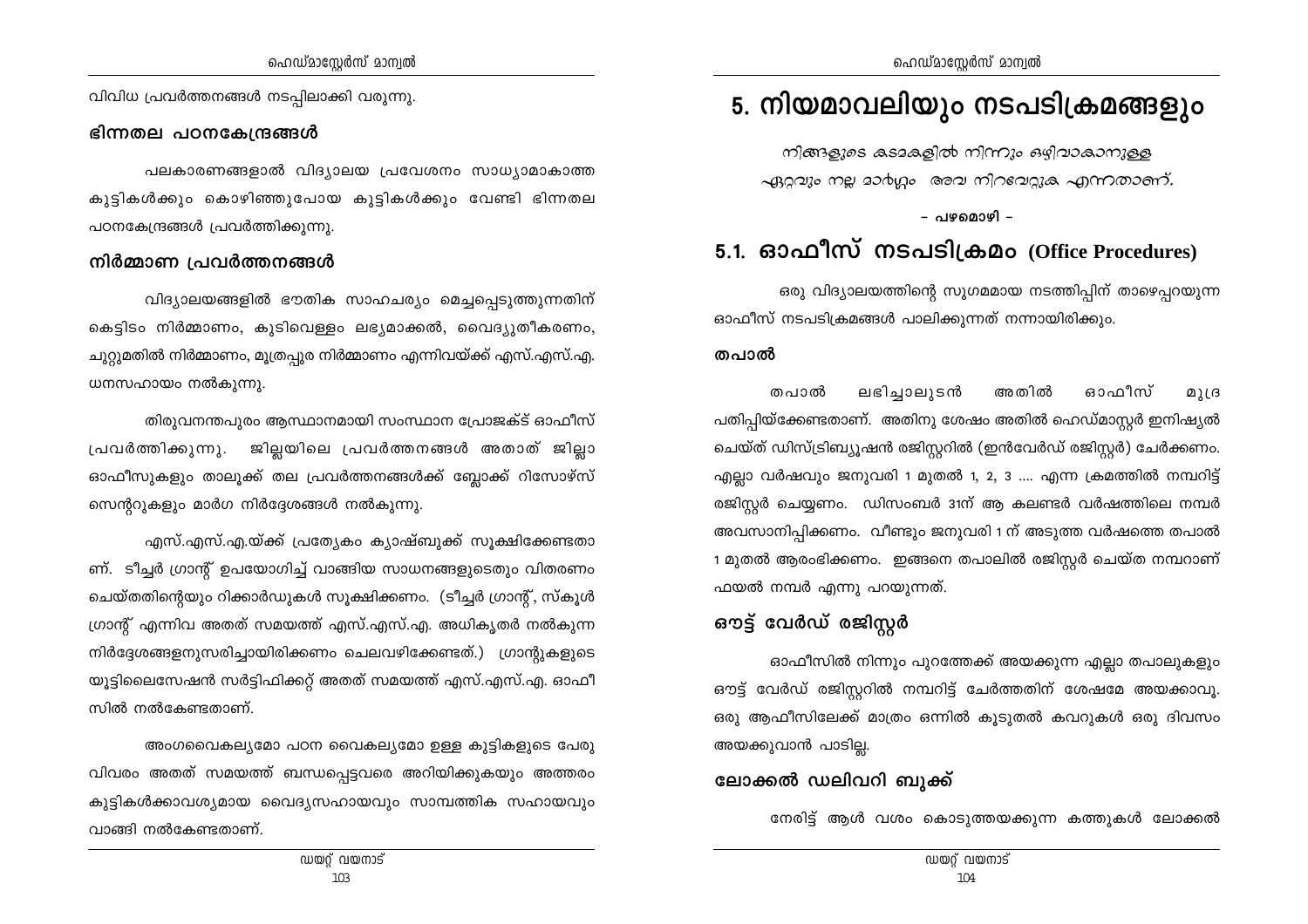ഡലിവറി ബുക്കിൽ ചേർത്തതിന് ശേഷമെ കൊടുത്തയക്കാവൂ.

സെക്യൂരിറ്റി രജിസ്റ്റ**ർ** 

പണം, ചെക്ക്, ഡ്രാഫ്റ്റ് തുടങ്ങിയവ ഇതിൽ ചേർക്കേണ്ടതാണ്.  $\omega$ ിസ്ട്രിബ്യുഷൻ രജിസ്ട്രറിൽ തപാലിന്റെ നമ്പറിന്റെ നേർക്ക് സെക്യുരിറ്റി  $\alpha$ ജിസ്ട്രർ പേജ് നമ്പർ നോട്ട് ഓഫീസ് മേധാവി ഒപു വെക്കേണ്ടതാണ്. ഓഫീസ് നടപടി ക്രമങ്ങളെക്കുറിച്ച് കൂടുതൽ വിവരങ്ങൾ  $\mathop{\mathrm{MOP}}$ നോക്കുക.

 $\Delta$ ഫയലുകൾ പെട്ടെന്ന് തിരിച്ചറിയാൻ വേണ്ടി  $\Delta$ Itemwar കോഡ്  $\omega$  സമ്പറുകൾ കൊടുക്കാവുന്നതാണ്.

| Eg: | A1                                                                                                                                                                                                                             | - Leave other than C.L |
|-----|--------------------------------------------------------------------------------------------------------------------------------------------------------------------------------------------------------------------------------|------------------------|
|     |                                                                                                                                                                                                                                | A2 - Appointments      |
|     |                                                                                                                                                                                                                                | A3 - Admission         |
|     | B1 and the state of the state of the state of the state of the state of the state of the state of the state of the state of the state of the state of the state of the state of the state of the state of the state of the sta | - Pay Fixation         |
|     |                                                                                                                                                                                                                                | B2 - Increments        |
|     | B3 -                                                                                                                                                                                                                           | Expenditure            |
|     |                                                                                                                                                                                                                                |                        |
|     |                                                                                                                                                                                                                                |                        |

#### **State Life Insurance**

All employees who entered in service on or after 19-08-2976 are to be compulosry enrolled in SLI (G.O. (P) 257/76/Fin. dated 19-08- 1976.). They should join SLI with in a year of entering in service. Increment shall be with held if not admitted in SLI within one year.

**Slab with effect from 01-04-1999 (As per G.O. (P) 1320/99/Fin. dated 21-04-99.**

| <b>Basic Pay</b>                                 | Rate of subscription |
|--------------------------------------------------|----------------------|
| Basic Pay up to Rs. 3040/-                       | Rs. 100/-            |
| Basic Pay up to Rs. 3050/- to 6499/-             | $Rs. 150/-$          |
| Basic Pay up to Rs. 6500/- to 999/-              | $Rs. 250/-$          |
| Basic Pay up to Rs. 10,000/- and above Rs. 300/- |                      |

Head of Account 8011-105-99 DLI Fund.

#### **Group Insurance Scheme**

G.O. (P) 392/84/Fin. dated 98.1984.

Date of effect : 1<sup>st</sup> September, 1984.

Eligibility: All state Govt. Employees in regular (Full Time) Service. Compulosry for all those who enter Govt. Service from 01-09-1984. Revise date 01-09-1999 as per G.O. (P) 1862/99 Fin. dated 20-09-1999.

| <b>Scale of Pay</b>                | Group | Rate of subscription |
|------------------------------------|-------|----------------------|
| Rs. 10,000/- to 15,150/- and above | A     | $Rs. 200/-$          |
| Rs. 6500/- to 10,550 and above     |       |                      |
| but below Rs. 10,000/- to 15,150/- | B     | $Rs. 150/-$          |
| Rs. 3050/- to Rs. 5230/- and above |       |                      |
| but below Rs. 6,500/- to 10,550/-  | C     | $Rs. 100/-$          |
| Rs. $2610/-$ to $3680/-$ and above |       |                      |
| but below Rs. $3050/1$ to $5230/1$ | D     | R <sub>s</sub> 50    |

Remitted Head: 8011-107-01-02.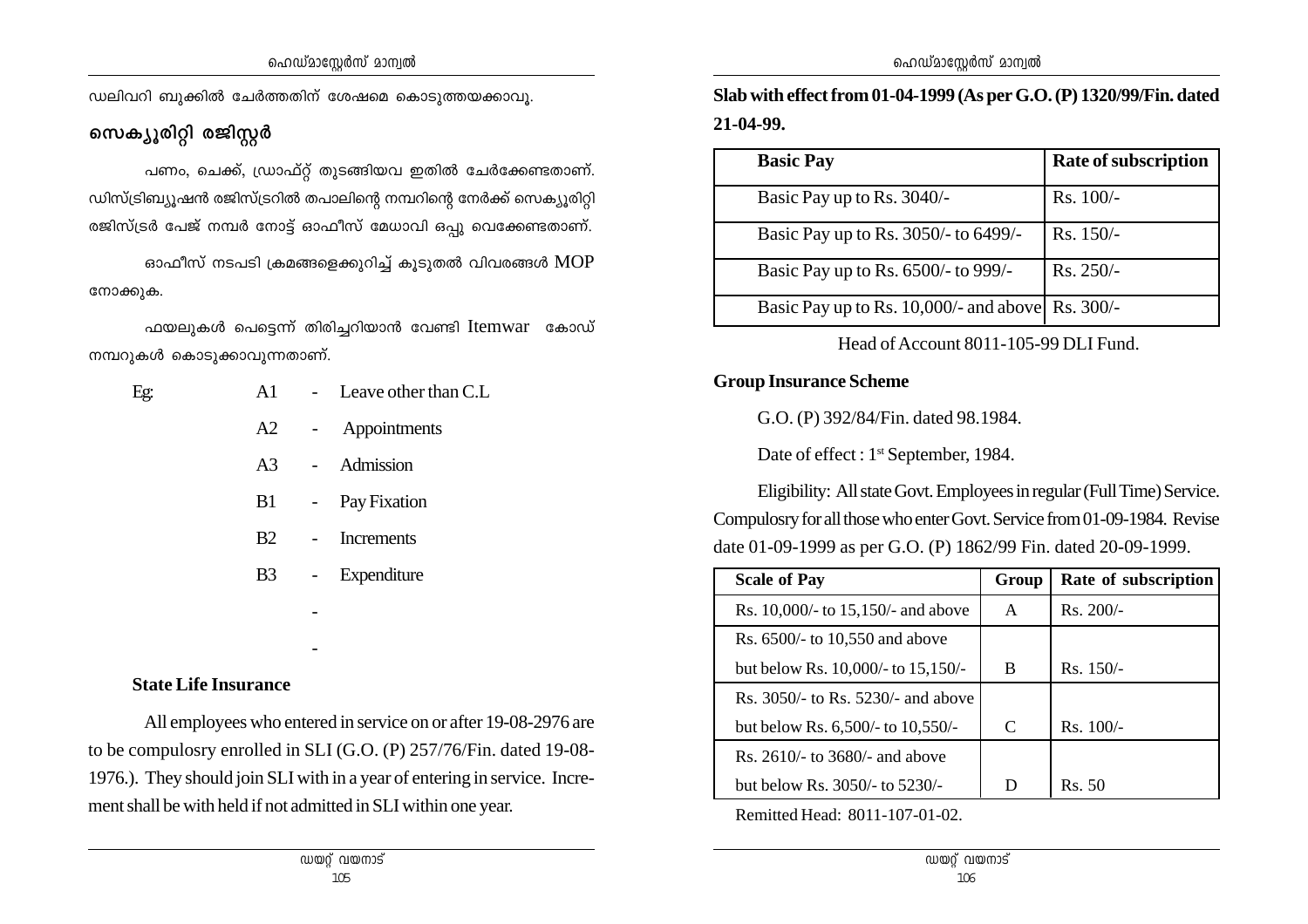## **Income Tax Statement**

ഓരോ വർഷവും ഫിബ്രവരി മാസത്തിലെ ബില്ലിനൊപ്പം  $Income$ Tax statement Schedule ഹാജരാക്കേണ്ടതാണ്. ടാക്സ് ഉള്ളവരുടെ Tax deduct ചെയ്തതിന് ശേഷമെ ബിൽ ട്രഷറിയിൽ നൽകാൻ പാടുള്ളു. പ്രധാ  $\langle \rangle$ സ്ര്യാപകൻ തന്റെ സഹാധ്യാപകരുടെ ജമ്യ Statement വാങ്ങിച്ച് ആവശ്യ മുള്ളവരുടെ  $\text{Tax Statement}$  നിർദ്ദിഷ്ട ഫോറത്തിൽ വാങ്ങിക്കാൻ ഓർമ്മി ഭക്കണ്ടതാണ്

## **Professional Tax**

 $Local \ bodies$ ലേക്ക് നൽകേണ്ടുന്ന തൊഴിൽകരം (വരുമാനത്തിന  $\varphi$ നുസരിച്ച്) സഹാധ്യാപകരിൽ നിന്ന് വാങ്ങിച്ച് സെപ്തംബർ 30ന് ആദ്യഗ  $\omega$ ുവും മാർച്ച് 31ന് രണ്ടാം ഗഡുവും അടക്കാൻ ശ്രദ്ധിക്കണം.

## 5.2 രജിസ്റ്ററുകളും റിക്കാർഡുകളും

്ട്ടൈപമറി വിദ്യാലയത്തിന്റെ സുഗമായ നടത്തിപ്പിന് താഴെ പറയുന്ന രജിസ്റ്ററുകൾ നിർബന്ധമായും സൂക്ഷിക്കേണ്ടതാണ്.

ഏത് രജിസ്ലറും എഴുതാൻ തുടങ്ങുന്നതിന് മുമ്പായി രജിസ്ലറുക ളിലെ പേരുകൾ ക്രമനമ്പറിട്ട് രജിസ്റ്ററിന്റെ പുറത്ത് സർട്ടിഫിക്കറ്റ് എഴുതേ ണ്ടതാണ്.

"Certified that this Register contains ......... pages serially numbered."

ഹെഡ്മാസ്റ്റർ ഒപ്പിടണം.

- 1. Admission Register.
- 2. Application for Admission.
- 3. Birth Certificate of Pupils.
- 4. Application for T.C.
- 5. Counter foil of T.C.
- 6. Application for issue of Extract of Asmission Register.
- 7. Register of issue of Extract of Asmission Register.
- 8. Register of Pivate Study Pupils.
- 9. Regiter of Removal register.
- 10. Staff Attendence Register.
- 11. Pupils Attendence Register.
- 12. Consolidated Mark Register.
- 13. Progress Records of Pupils.
- 14. Promotion List.
- 15. Register of lingustic minorities.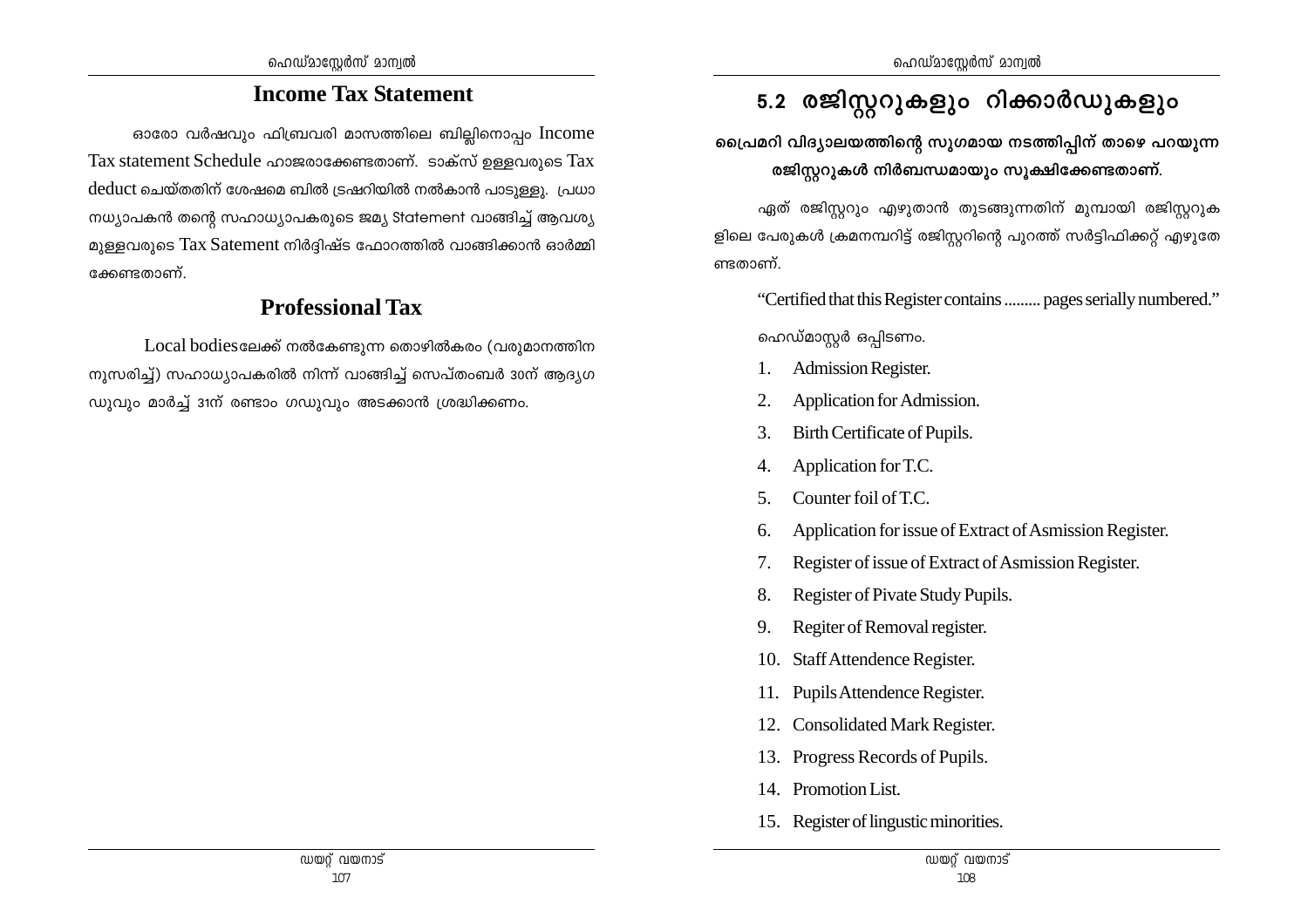- 16. Punishment Register.
- 17. Register of Scholorships USS, LSS, Muslim/Nadar girls Scholorships, Meritorious scholorships, Sanskrit etc.
- 18. Daily Attendence of Noon feeding.
- 19. Consolidated attendence of Noon feeding.
- 20. Stock Register of Noon feeding.
- 21. Register of Empty containers.
- 22. Application form for noon feeding.
- 23. Register of establishment.
- 24. Register of Staff fixation.
- 25. Register of increment.
- 26. Register of Service book.
- 27. Register of leave other than casual leave with applications.
- 28. Register of Casual Leave.
- 29. File of Casual Leave Application.
- 30. Service Books.
- 31. Movement Register.
- 32. Stock Register of Furniture.
- 33. Stock Register of Appliances.
- 34. Stock Register of Office stationery.
- 35. Stock Register of Library Books.
- 36. Stock Register of Laboratory Equipments.
- 37. Stock Register of Games Articles.
- 38. Stock Register of Audio visual aids.
- 39. Stock Register of Materials and finished Products of crafts.
- 40. Stock Register of Books and periodicals.
- 41. Issue register of Books and periodicals.
- 42. Kuthakappattam Register. (Govt. Schools Only)
- 43. Auction Register.
- 44. Plan of site and building.
- 45. Statistical board.
- 46. Name board of schools.
- 47. O.C. of Pay bills.
- 48. Acquittance roll.
- 49. Register of undisbursed salary.
- 50. Treasury bill book.
- 51. Aquittance of Lumpsum Grant.
- 52. Aquittance of Scholorships (Muslim Girsl, Minority, etc.)
- 53. Stock Register of Free supply of Books.
- 54. Acquittance of Free supply of Books.
- 55. Register of deduction to G.P.F/KASEPF.
- 56. Register of deduction to LIC (Govt. Schools only)
- 57. Register of deduction to other advances.
- 58. Cash Books.
- 59. Log Books.
- 60. Memo Book (Notice Board)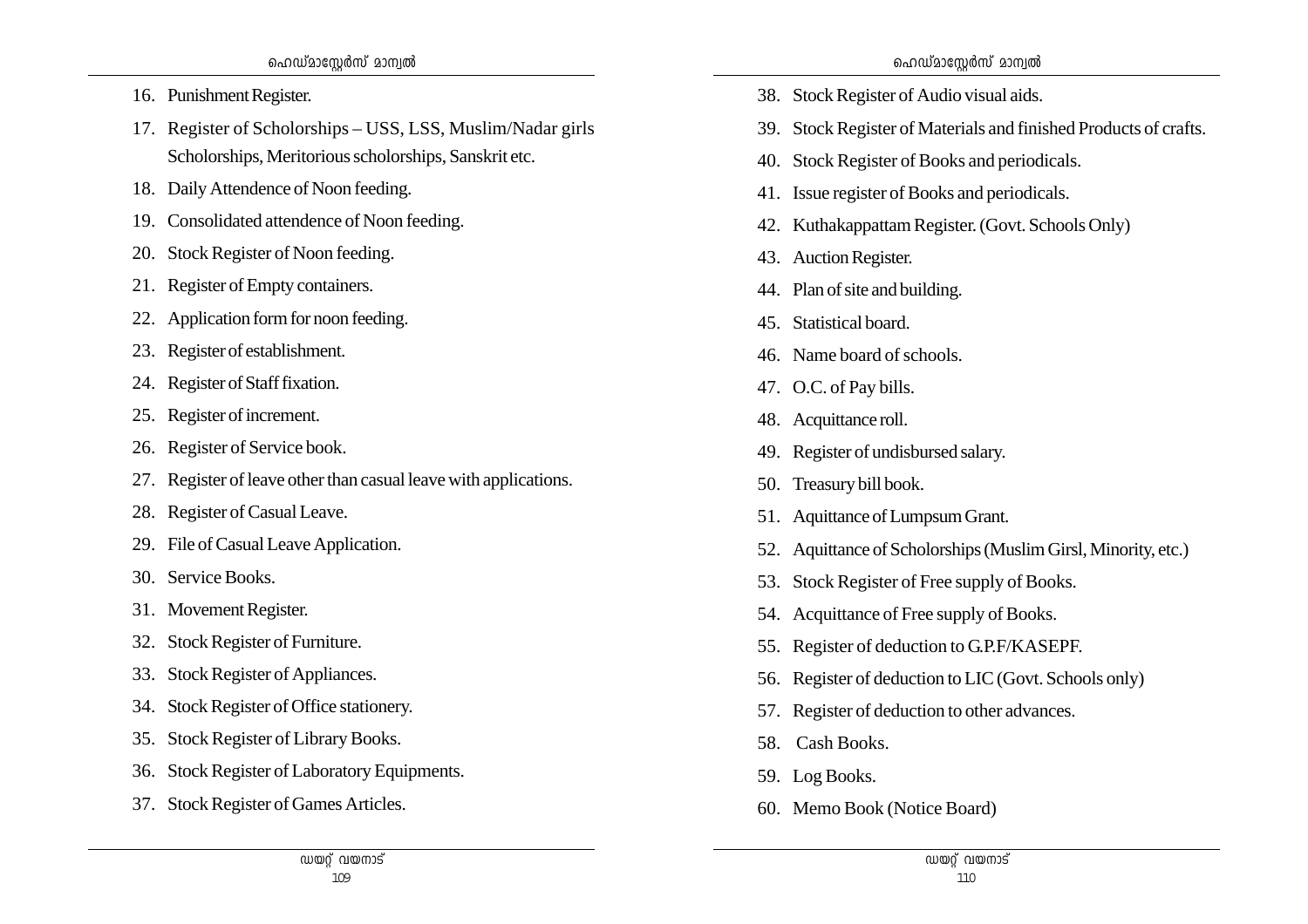- 61. Visitors Diary.
- 62. Inspection Book.
- 63. Supervision Diary.
- 64. Factual Diary
- 65. Watch Register of T.M
- 66. Minutes of Staff counsil.
- 67. Minutes of P.T.A./MPTA/SRG/SSG.
- 68. Inward Register.
- 69. Outward Register.
- 70. Local Delivery Books.
- 71. Cheque Register.
- 72. Register of CRC.
- 73. Cash Book of service stamps.
- 74. Register of Flags and stamps.
- 75. General Time Table.
- 76 Class time table
- 77. Year plan.
- 78. Broad sheet of F.B.S.
- 79. Register of Treasury Reconcilation.
- 80. Register of inservice course.
- 81. Subtitution work book.
- 82. Special fee record.
- 83. Register of Audit/Inspection, objection and clearance.
- 84. Register of SC, ST, OEC pupils.
- 85. Register of chalan and chalan file.
- 86. Register of immovable properties and details of accomodation.
- 87. Register showing medical re-imbursement.
- 88. Register showing renting of school building.
- 89. Reister of sanction of G.P.F. Loan.
- 90. Stock File.
- 91. List of handicapped pupils.
- 92. Minutes of Noon feeding committee.

## **Factual Diary**

ഓരോ ജീവനക്കാരന്റെയും പ്രവർത്തനങ്ങളെക്കുറിച്ചുള്ള വസ്തു നിഷ്ഠമായ വിലയിരുത്തൽ രേഖപ്പെടുത്തുന്ന പുസ്തകമാണിത്. ഇത് ഹെഡ്മാസ്റ്റർ തന്നെ രേഖപ്പെടുത്തി രഹസ്യമായി സൂക്ഷിക്കേണ്ടതാണ്. ജീവനക്കാരന്റെ പ്രത്യേക കഴിവുകളും പ്രവർത്തനങ്ങളും മറ്റും ഇതിൽ രേഖപ്പെടുത്തേണ്ടതാണ്.

## ലോഗ്ബുക്ക്

അധ്യായനവർഷാരംഭം മുതലുള്ള സ്കുളിലെ പ്രധാനപ്പെട്ട കാര്യ ങ്ങൾ തിയതി വെച്ച് ഇതിൽ രേഖപ്പെടുത്തേണ്ടതാണ്. ഉദാ: അധ്യാപകർ ജോലിയിൽ പ്രവേശിച്ചത്, വിടുതൽ ചെയ്തത്, സ്കൂളുമായി ബന്ധപ്പെട്ട പ്രധാന സംഭവങ്ങൾ മുതലായവ ഇതിൽ ചേർക്കണം.

## സർവ്വീസ് ബുക്ക്.

ഒരു ജീവനക്കാരന്റെ സർവ്വീസ് സംബന്ധിച്ച ആധികാരികമായ രേഖകൾ അടങ്ങിയ പുസ്തകമാണിത്. സർക്കാർ പ്രസ്സിൽ അച്ചടിച്ചിറ ക്കിയിട്ടുള്ള സർവ്വീസ് ബുക്ക് ഓരോ ജീവനക്കാരനും ഉണ്ടായിരിക്കേണ്ട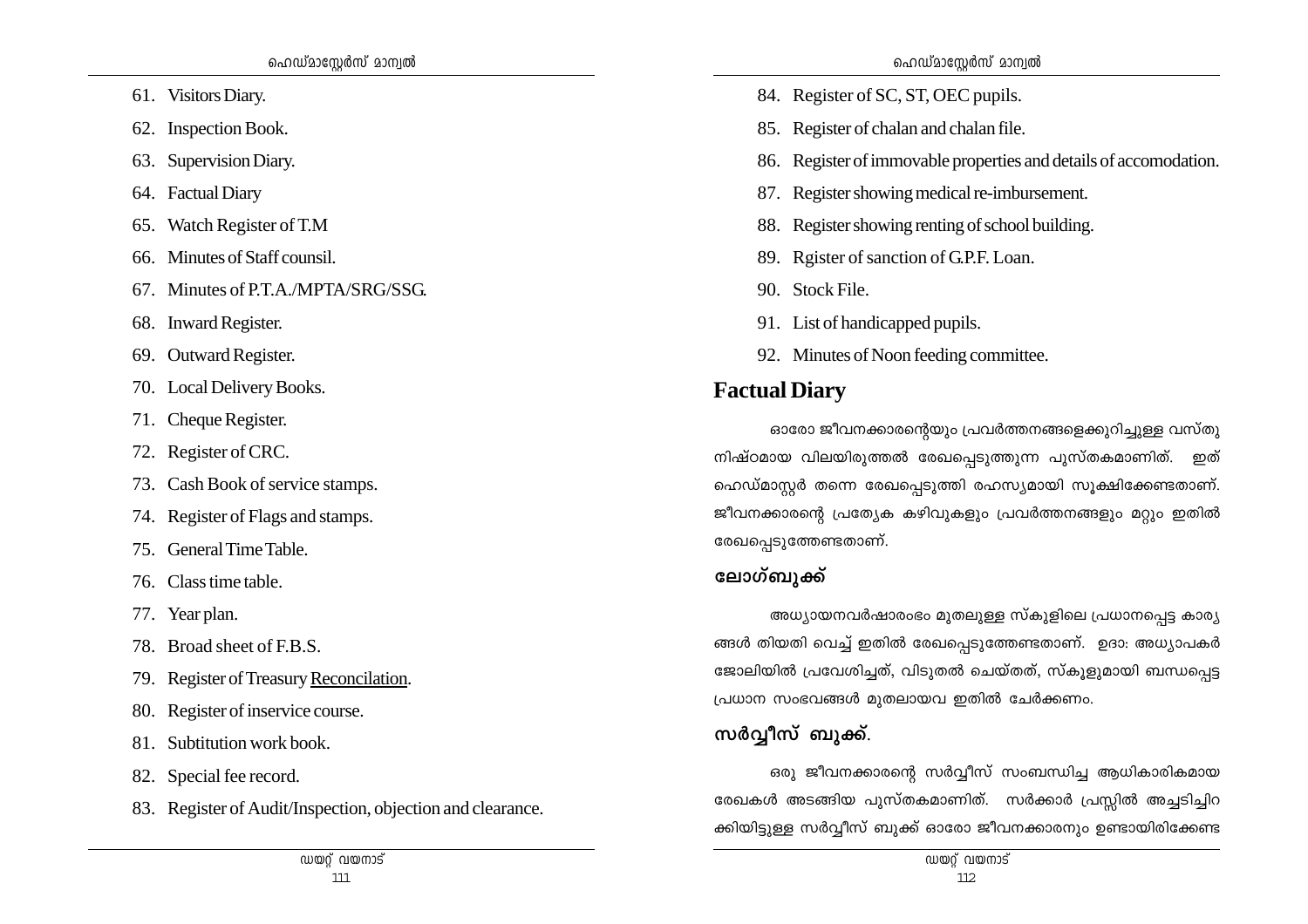#### ഹെഡ്മാസ്റ്റേർസ് മാന്വൽ

താണ്. അവ സൂക്ഷിക്കുന്നതിനുള്ള ഉത്തരവാദിത്വം ഹെഡ്മാസ്റ്റർക്കാ ണ്. പ്രൈമറി സ്കുളിലെ ജീവനക്കാരുടെ സർവ്വീസ് ബുക്ക് ഓപ്പൺ ചെയ്യാനുള്ള അധികാരം ഉപ ജില്ലാ വിദ്യാഭ്യാസ ഓഫീസർക്കാണ്. എന്നാൽ, തുടർന്നുള്ള ലീവ്, ഇൻക്രിമെന്റ് മറ്റ് സർവ്വീസ് കാര്യങ്ങൾ രേഖ പ്പെടുത്തുന്നതിനുള്ള അധികാരം ഹെഡ്മാസ്റ്റർക്കാണ്. ഓരോ രേഖയു ടെയും താഴെ ഹെഡ്മാസ്റ്റർ തിയതി വെച്ച് ഒപ്പിടണം. ലീവ് സംബന്ധിച്ച വിവരങ്ങൾ ലീവ് അക്കൗണ്ട് പേജിൽ സർവ്വീസിൽ പുസ്തകത്തിൽ ചേർക്ക ണം. ഒരാൾ ലീവിൽ പ്രവേശിക്കുന്ന തിയതിയും തിരിച്ച് ജോലിയിൽ പ്രവേശിക്കുന്ന തിയതിയും ചേർക്കണം. ഓരോ വർഷവും മാർച്ച് 31ന് ഹെഡ്മാസ്റ്റർ സർവ്വീസ് പുസ്തകത്തിന്റെ അവസാന രേഖപ്പെടുത്തലിന ടിയിൽ വെരിഫിക്കേഷൻ സർട്ടിഫിക്കറ്റ് നൽകി ഒപ്പു വെക്കണം. ഒരു ജീവനക്കാരനെ വിടുതൽ ചെയ്യുമ്പോഴും വെരിഫിക്കേഷൻ രേഖപ്പെടു ത്തണം.

#### ജനറൽ കൃാഷ്ബുക്ക്

ഒരു വിദ്യാലയത്തിന് ലഭിക്കുന്ന എല്ലാ തുകയും ജനറൽ ക്യാഷ്ബു ക്കിൽ രേഖപ്പെടുത്തണം. അതിന് ശേഷം സ്പെഷൽ ഫീ, ഉച്ച ക്ഷണം മുതലായവ സംബന്ധിച്ച അക്കൗണ്ടുകൾ പ്രത്യേക ക്യാഷ് ബുക്കിലേക്ക് മാറ്റാം. എസ്.എസ്.എ. ഫണ്ട് ജനറൽ ക്യാഷ്ബുക്കിൽ ചേർക്കേണ്ടതില്ല. അതിന് പ്രത്യേക ക്യാഷ്ബുക്കും രജിസ്റ്ററുകളും സൂക്ഷിക്കണം.

### ഓക്ഷൻ രജിസ്റ്റർ

സ്കൂൾ സ്ഥലത്തുള്ള വിഭവങ്ങൾ/വിളകൾ ലേലം ചെയ്തു കൊടുക്കുന്നതിന്റെ വിവരങ്ങളടങ്ങിയ രജിസ്റ്ററാണിത്. സ്ഥലത്തിന്റെ വിസ്തീർണ്ണം, വിളകൾ, അളവ്, തൂക്കം, ലേലത്തിന്റെ പരസ്യം, പങ്കെ ടുത്തി ആൾക്കാരുടെ ഒപ്പ്, കിട്ടിയ തുക മുതലായവ ഈ രജിസ്റ്ററിൽ രേഖ പ്പെടുത്തണം.

## **Validity Period of Finacial Documents** (KFC – Article 338)

| 1. | <b>Expenditure Statement</b>          | 2 Years   |
|----|---------------------------------------|-----------|
| 2. | T.A. Bills and Acquittance Rolls      | 3 Years.  |
| 3. | Stamp A/c                             | 3 Years   |
| 4. | <b>Contingent Bills and Registers</b> | 5 Years   |
| 5. | <b>Budget Estimate</b>                | 5 Years   |
| 6. | Pension cases after retirement        | 5 Years   |
| 7. | Sub vouchers not sent to Audit office | 5 Years   |
| 8. | Counter foils – Receipt Books         | 6 Years   |
| 9. | <b>Treasury Chalan</b>                | 6 Years   |
|    | 10. Register of Advances              | 10 Years  |
|    | 11. Invalid and Compensatory pension  |           |
|    | cases and service rights              | 25 Years  |
|    | 12. Pay Bill and Acquittance Bill     | 35 Years  |
|    | 13. Register of recoveries.           | 40 Years. |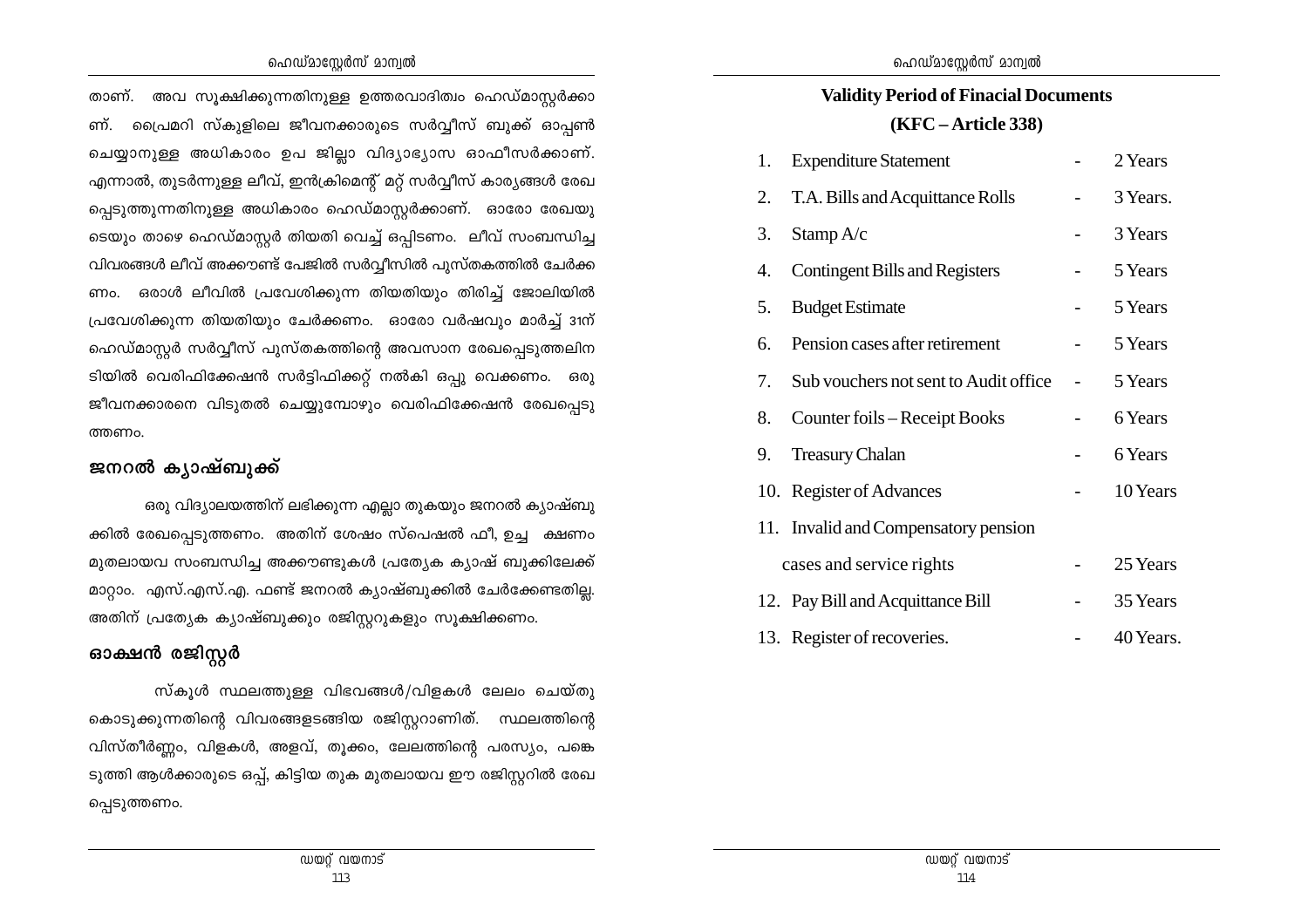## **5.3. SCHOOL ADMISSION AND PROMOTION**

 $\epsilon$ ഭരണഘടന വിഭാവനം ചെയ്യുന്ന തരത്തിൽ 5 വയസ്സു മുതൽ 14 വയസ്സു വരെ പ്രായമുള്ള കുട്ടികൾക്ക് സൗജന്യവും സാർവ്വത്രികവുമായ വിദ്യാഭ്യാസം നൽകുവാൻ നാളിതുവരെ നമുക്ക് കഴിഞ്ഞിട്ടില്ല. ഈ ലക്ഷ്യ (പാപ്തിക്കു വേണ്ടി ലഭൃമായ എല്ലാ ഘടകങ്ങളേയും സംയോജിപിച്ചുകൊണ്ട് പ്രവർത്തിക്കേണ്ടിയിരിക്കുന്നു. അഡ്മിഷനും പ്രമോഷനും സംബന്ധിച്ച പ്രധാന നിയമങ്ങൾ കേരളവിദ്യാഭ്യാസ ചട്ടം ചാപ്ടർ 4-ൽ കൊടുത്തിട്ടുണ്ട്. അവ പരിശോധിക്കുക.

#### GOVERNMENT OF KERALA

#### Abstract

General Education – Birth Certificate made compulsory at the tiem of school admission.

### GENERAL EDUCATION (G) DEPARTMENT

G.O. (Rt.) No. 3040/04/G. Edn. Dated, Thiruvananthapuram 16-07-04

Read:-1. G.O. (Rt.) No. 484/G. Edn. dated 29-01-04.

- 2. G.O. (Rt) No. 1679/04 G. Edn. dated 28-04-04.
- 3. Letter No. 28-0/04-VS (CRS-Pub) dated 9-6-2004 from the Registrar general & Census Commissioner, India.

## **ORDER**

In the Government order read as 15 paper above, government have issued orders making birth certificates issued from Local Bodies compulsory at the time of school admission from the academic year 2004- 05 onwards. However, implementation of the Government order was kept in abeyance for one year as per orders issued in the Government order read as 2nd paper above specifying that the orders will be implemented from the academic year 2005-06 onwards

In the letter read as 3rd paper above, the Registrar General & Census Commissioner, India has requested Government to ensure that all children going to school this year have a birth Certificate. Accordingly, Government have reconsidered the matter. Government find that the facility to admit students to std I without producing birth certificates is misused and Government have received many complaints ire ibis regard also.

In the above circumstances, by canceling the Government orders read above. Governor hereby order that birth certificates issued from Local Bodies will be made compulsory at the time school admission from this academic year that is 2004-05 itself. Considering the fact that the school admission of this academic year is already completed, Government allow three ruin from the date of this Government order to submit the birth Certificates of the students who were admitted to Std I in this academic year to the school authorities.

The Director of Public Instruction will implement these orders scrupulously

> (By Order of the Government) P MARAPANDIYAN Secretary to Government.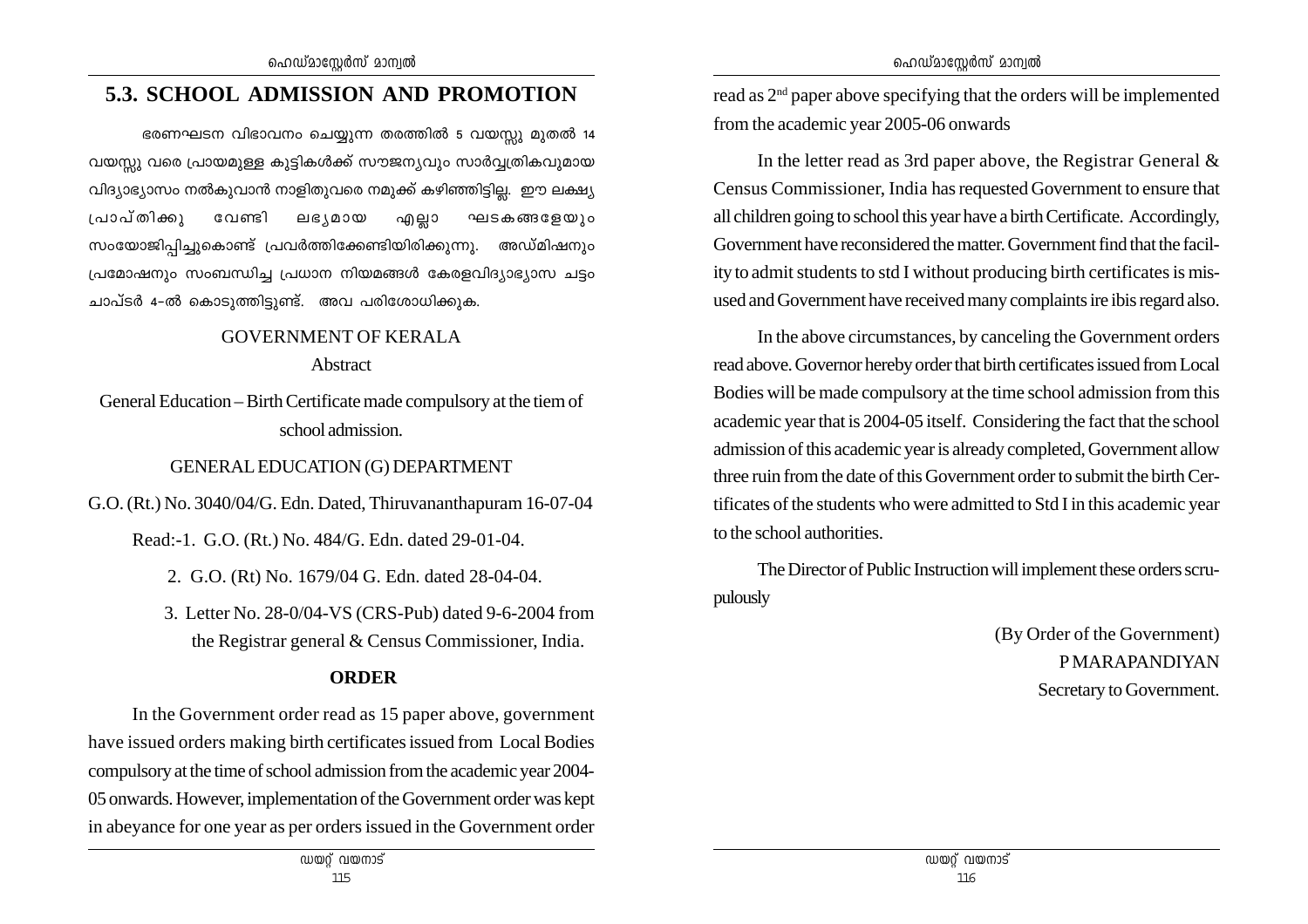#### **PRIVATE STUDY**

- 1. A pupil who has not attended any school maybe admitted as a private study pupil.
- 2. A pupil who has attended a school and has been away from such school for at least one year may also be admitted. In the case, the pupils may be permitted to sit for the annual examination in class lower the one which he would have been eligible had he continued in the rolls with our interruption.
- 3. No admission for private study pupils t any standard higher that Std. V.
- 4. A private study pupil seeking admission to a particular standard shall sit for the annual examination for the standard immediately below during the previous year along with other pupils. Such pupils may be allowed to join that standard one month prior to annual examination.
- 5. Private study pupils seeking admission to Std. V in an school which does not contain Std. IV may sit for the annual examination with a certificate from the Headmaster of the later school.
- 6. Age limit for admiision of private study pupils

| Std.                                           |  |  |
|------------------------------------------------|--|--|
| Age as on $1^{st}$ June of the $\vert 6 \vert$ |  |  |
| year of admission                              |  |  |

- 7. Name of private study pupils are to be submitted on the reopening day.
- 8. Pupils indenting to appear for the annual examination of Std. IV. shall remit Rs. 10/- in the Treasury as special examination fees.
- 9. A person who has completed 17 years of age may be permitted to sit for annual examination of Std. VII in any High School. But such candidates will not be admitted to the higher class in any school even if he comes out successful in the examination. The certificate prescribed in R 8 (5) of Chapter VI will be issued in such cases after producting chalan receipt for Rs. 10/- Head of A/c. 0202-01-102-92.

Governemnt in G.O. (P) 122/2000/G.Edn. dated 15-4-2000 have clarified that, the provisions for admission of private study pupils under Rules 7 and 8 of Chapter VIKER will be available only to over aged candidates, drop out candidates and to candidates with physical of mental infirmities which prevent them to attend to a regular course of study in a Government/aided/unaided recognised school.

Hereafter no special orders will be issued by Government permitting any unrecognised/unaided schools to conduct annual examination for standard up to VI so as to issue T.C. to their pupils for admission in regular/recognised schools.

#### **RE-ADMISSION**

Removed pupils shall be admitted by the Headmaster on application from the guardian in the form of application fro admission in the same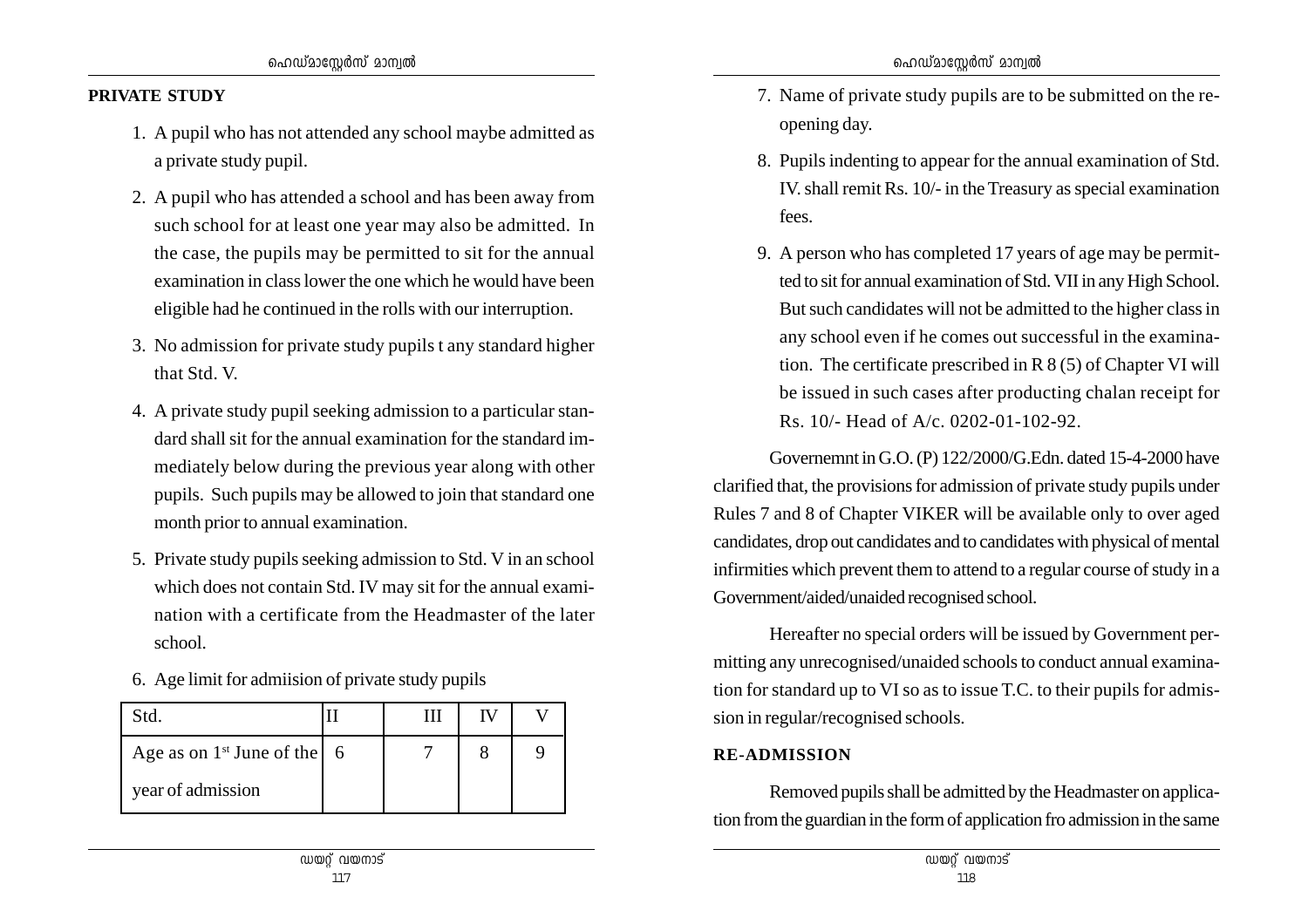school year or in the next school year.

#### **ISSUE OF TC**

- 1. T.C. in form 5 may be issued by the Headmaster on any day during summer vacation of application of the pupil or his guardian.
- 2. For sufficient reason T.C. may be issued at other items also by the Headmaster.
- 3. No T.C. shall be issued to a pupil who has been removed fro the rolls and is over 20 years of age without previous sanction of the authority. But a leaving certificate in from 5 may be issued.
- 4. TC. owing to chance of residence of the  $p$ -jpils may be issued by the Headmaster at any time if he is satisfied about the bonafides of the cases.
- 5. if T.C. is issued to a pupil with the sanction to competent authority, another sanction is not required to admit the pupil in any other school provided admission is sought within two months from the date of isue of T.C.
- 6. No T C. to be issued to any pupil from whom there are any dues to the school.

Note:ls a pupil transferred from one school to another on or after the due date of payment of fees for month, installment for the month is cue to the former school, and if it is before the due date of istalment, it is due to the latter school

## **Issue of TCs to School outside the State**

Transfer Certificate to schools outside the state should be got countersigned by the Educational Officer Name of school to which the TC issued need not be insisted.

(D.P.I's Circular No. HI 131337/72 dated 15-01-1972).

## **Issue of Duplicate TC**

If the TC is irrecoverably lost or irremediably damaged, duplicate TC shall be issued on application accompanied by a chalan for Re. 1/ and certificate from a Gazetted Officer or President of Local Body or F.C. Magistrate or M.L.A. or M.P. to the effect that the original is irrecoverably lost or damaged. Duplicate T.C. issued should be clearly marked duplicate.

#### **ISSUE OF CERTIFICATE OF EDUCATION**

A certificate of education in the prescribed form (Vide R. 22A of Ch. VI) may be issued by the Headmaster to any pupil who left/leaves the school before appearing for the SSLC Examinations on application, if with minimum attendance.

#### **MINIMUM PERCENTAGE OF ATTENDANCE**

Minimum percentage of attendance is 85°o of the number of total working days in the year. No minimum attendance is prescribed for purpose of promotion of pupils of Std. I to III. In other cases, pupils who have not secured minimum attendance shall not be promoted to the next higher standard, unless the deficiency is condoned by competent authority. Deficiency of attendance from 15°i to 25 % the Headmaster is com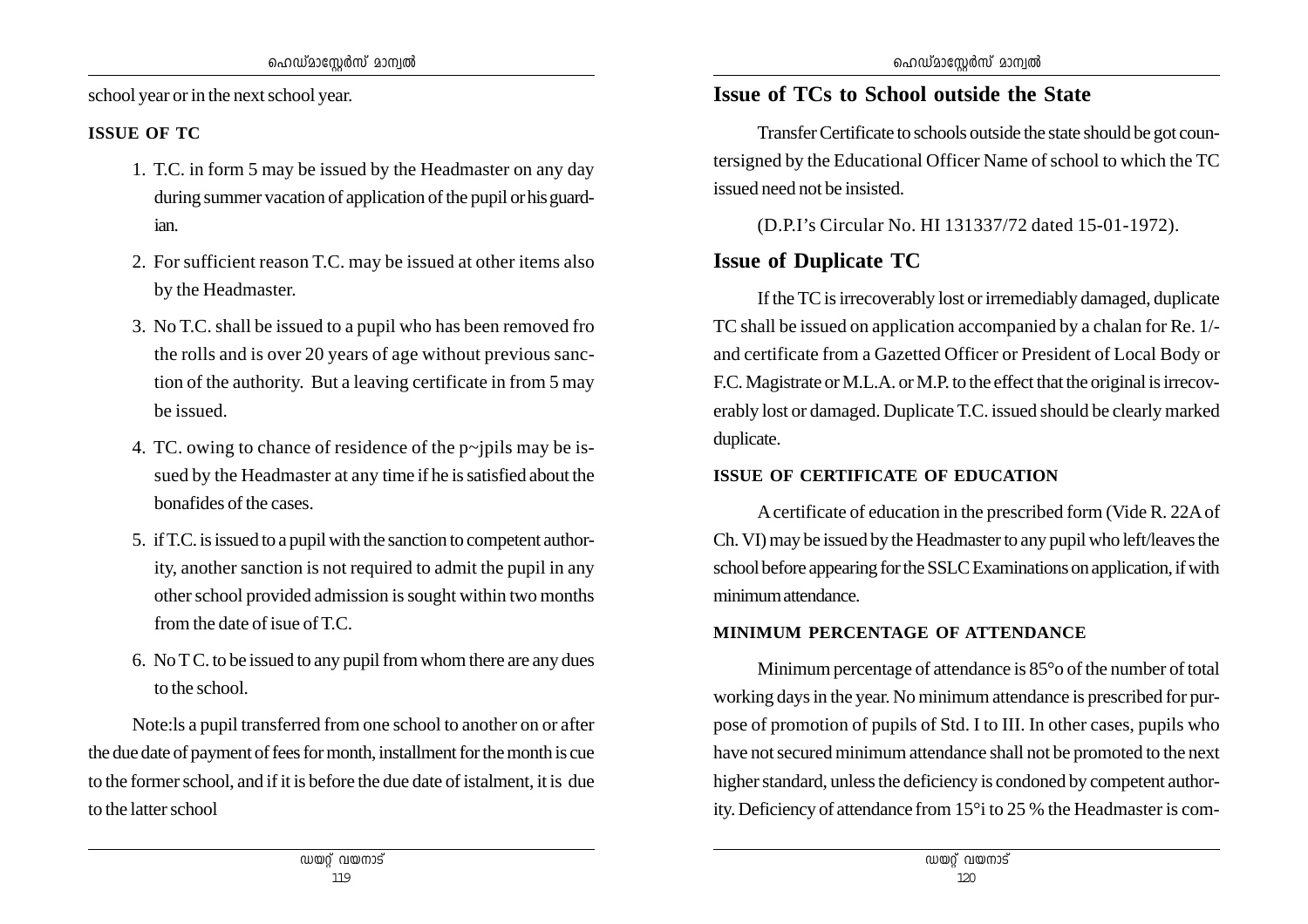petent to condone. The Educational Officer can condone deficiency more than 25% upto 40%. No condonation for deficiency over 40%. Second year students, if secured minimum attendance in the previous year are not bound to have minimum attendance in the second year.

### സ്കൂൾ പ്രവേശനം

സ്കൂളിൽ കുട്ടികളെ പ്രവേശിപ്പിക്കുന്നതിനെ സംബന്ധിച്ച വൃവസ്ഥകൾ കേരളവിദൃാഭൃാസ നിയമം VI-ാം അധൃായത്തിൽ കൊടുത്തിട്ടുണ്ട്. ഇത് സംബന്ധിച്ച് ഹെഡ്മാസ്ലർമാർ അറിഞ്ഞിരിക്കേണ്ട  ${\mu}$ പ്രസക്ത ഭാഗങ്ങൾ താഴെ കൊടുത്തിരിക്കുന്നു.

1. സ്കൂൾ പ്രവേശനം മദ്ധ്യവേനൽ അവധിക്കാലത്ത് നടത്തേണ്ടതും അവധി കഴിഞ്ഞ് സ്കൂൾ തുറക്കുന്നതിന് മുമ്പ് പൂർത്തിയാക്കേണ്ടതുമാണ്. എന്നാൽ 1-ാം ക്ലാസിൽ വിജയദശമി കഴിഞ്ഞ് 5 പ്രവൃത്തി ദിവസം കുട്ടികൾക്ക് പ്രവേശനം നൽകുക.

2.നിർദ്ദിഷ്ട ഫോറത്തിൽ ടി.സി. (ട്രാൻസ്ഫർ സർട്ടിഫിക്കറ്റ്)യുമായി വരുന്ന ഏതൊരു കുട്ടിക്കും ഹെഡ്മാസ്റ്റർ പ്രവേശനം നൽകേണ്ടതാണ്. ഇക്കാരൃത്തിൽ 1, 5, 8 എന്നീ ക്ലാസ്റ്റുകളിൽ മാത്രമേ വ്രവേശനം നൽകുവെന്നും ശഠിക്കേണ്ടതില്ല. സർക്കാർ/എയ്ഡഡ് സ്കൂളുകളിൽ കുട്ടികൾ കുറവായിക്കൊണ്ടിരിക്കുന്ന സാഹചര്യത്തിൽ ഇങ്ങനെയുള്ള അനാവശൃ നിബന്ധനകളൊന്നും ഹെഡ്മാസൂർ വെയ്ക്കരുത്. അതേസമയം പഠനനിലവാരം ഉയർത്താൻ ഹെഡ്മാസ<u>്</u>ലർ നടപടികളെടുക്കുകയും വേണം.

3. (ടാൻസ്ഫർ സർട്ടിഫിക്കറ്റ് നൽകിയതിനുശേഷം 2 മാസത്തിനുള്ളിൽ പ്രവേശനം തേടാത്തപക്ഷം വിദ്യാ ൃാസ ഓഫീസറുടെ അനുമതി വാങ്ങിയ ശേഷമേ പ്രവേശനം നൽകാവൂ.

സ്കൂൾ പ്രവേശനം തേടുന്ന വർഷം 1–ാം തിയതിക്ക് 5 വയസ്സ്

പൂർത്തിയായിരിക്കേണ്ടതാണ്. എന്നാൽ 5 വയസ്സ് പൂർത്തീകരിക്കുന്നതിന് 6 മാസം വരെയുള്ള ഇളവ് അനുവദിക്കാൻ വിദ്യാഭ്യാസ ഓഫീസർക്ക് അധികാരമുണ്ട്. 20 വയസ്സ് പൂർത്തിയായ കുട്ടികൾക്ക് പ്രവേശനം സാധാരണ ഗതിയിൽ നൽകുവാൻ പാടില്ല. എന്നാൽ ജില്ലാ വിദ്യാഭ്യാസ ഓഫീസറുടെ അനുമതിയുണ്ടെങ്കിൽ അത്തരം കുട്ടികൾക്ക് പ്രവേശനം നൽകാം. കൂടാതെ എസ്.സി./എസ്.ടി. വിഭാഗത്തിൽപ്പെടുന്ന കുട്ടികളെ എസ്.എസ്.എൽ.സി. പുന:പ്രവേശനം നൽകുന്നതിനുള്ള പ്രായപരിധി 22 അണ്.

സ്കുളിൽ ചേരാതെ സ്വകാരൃപഠനം നടത്തുന്ന കൂട്ടികളെ സ്കുളിൽ ചേർക്കുന്നതിന് താഴെ കൊടുത്തിരിക്കുന്ന വൃവസ്ഥകൾ  $\circ$  !ാലിക്കേണ്ടതാണ്.

1. ഏത് ക്ലാസ്സിലേക്കാണോ പ്രവേശനം തേടുവാനുദ്ദേശിക്കുന്നത് അതിന്റെ തൊട്ടുതാഴെയുള്ള ക്ലാസ്സിൽ മറ്റു കുട്ടികളോടൊപ്പം വാർഷിക പരീക്ഷയ്ക്കിരുന്ന് ജയിച്ചിരിക്കണം. കൂടാതെ ജൂൺ 1-ാം തിയതി താഴെ പറയുന്ന വിധത്തിൽ വയസ്സ് പൂർത്തീകരിക്കുകയും വേണം.

| Std. II | $\mathbf{H}$ | <b>IV</b> | V |
|---------|--------------|-----------|---|
|         |              |           | Q |

5-ാം ക്ലാസ്സിനുമുകളിലുള്ള ക്ലാസ്സിലേക്കു പ്രൈവറ്റ് സ്റ്റഡി കുട്ടികൾക്ക് (പവേശനം നൽകുവാൻ പാടില്ല. എന്നാൽ ഗവൺമെന്റിന്റെ പ്രത്യേക അനുമതിയോടെ 6, 7 എന്നീ ക്ലാസ്റ്റുകളിലേക്ക് പ്രവേശനം നൽകാവുന്നതാണ്. 4, 5, 6 എന്നീ ക്ലാസ്റ്റുകളിൽ വാർഷിക പരീക്ഷയ്ക്ക് ഇരുക്കുവാനുദ്ദേശിക്കുന്ന കുട്ടികൾ പ്രത്യേക പരീക്ഷ ഫീസ്സായ 10 രൂപ ചെല്ലാൻ അടയ്ക്കേണ്ടതാണ്.

(KER Chapter VI Rule 7, 8, 9, 10A, 10B & 11, 12, 13, 14)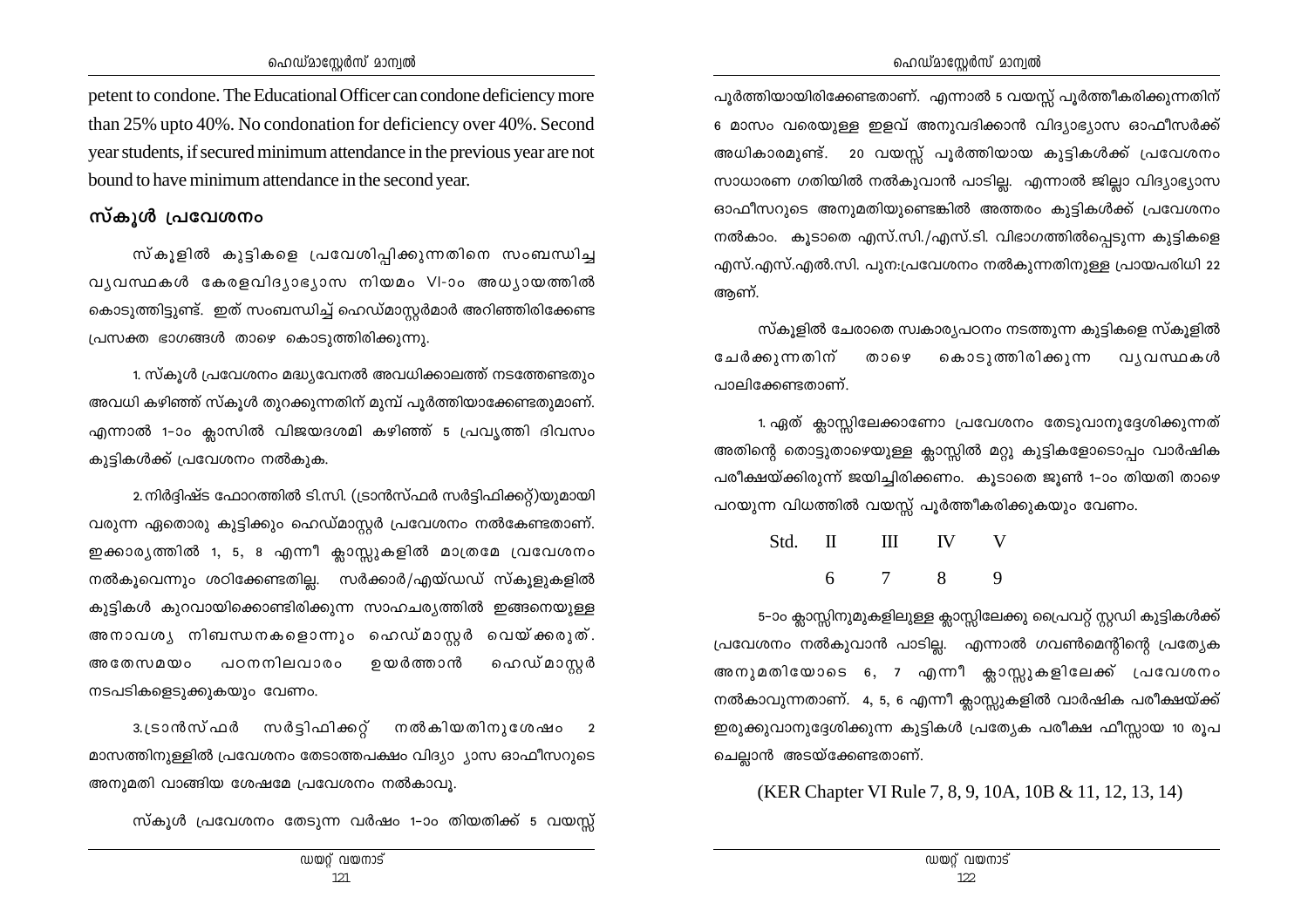ഹെഡ് മാസ്റ്റർക്ക് സർട്ടിഫിക്കറ്റിനുള്ള അപേക്ഷ ഏതവസരത്തിലും നൽകാവുന്നതാണ്.

- 5. ഒരു ഉപജില്ലാ/ജില്ലയിൽ നിന്നും AEO/DEO എന്നിവരുടെ ഉത്തരത്തിന്റെ അടിസ്ഥാനത്തിൽ ടി.സി. ലഭിച്ച കുട്ടിക്ക് സ്കൂൾ പ്രവേശനത്തിന് മറ്റൊരു ഉപജില്ലയിൽ വീണ്ടും ഉത്തരവിന്റെ ആവശ്യമില്ല.
- 6. സ്കൂളിൽ ഏതെങ്കിലും വകയിൽ ബാധ്യത ഉള്ള കുട്ടികൾക്ക് ടി.സി. നൽകുവാൻ പാടില്ല. ടി.സി. നൽകി രണ്ട് മാസത്തിനുശേഷം പ്രവേശനത്തിന് അപേക്ഷ നൽകിയാൽ മേലധികാരിയുടെ അനുവാദം വാങ്ങിയശേഷമേ പ്രവേശനം നൽകാവു.

## ഡ്യൂപ്ലിക്കേറ്റ് ടി.സി.

ടി.സി. തിരിച്ചുകിട്ടാത്ത വിധം നഷ്ടപ്പെട്ടു പോവുകയോ, കേടുവന്ന് പോവുകയോ, ചെയ്താൽ 1 രുപ ചെലാൻ അടച്ച രശീതിയും സർട്ടിഫിക്കറ്റ് നഷ്ടപ്പെട്ടത് സാക്ഷ്യപ്പെടുത്തിയ മറ്റൊരു സർട്ടിഫിക്കറ്റിന്റെ അടിസ്ഥാനത്തിൽ ഡ്യൂപ്ലിക്കേറ്റ് എന്നുമാർക്ക് ചെയ്ത ടി.സി. നൽകാവുന്നതാണ്. (ഏതെങ്കിലും ഗസറ്റഡ് ഉദ്യോഗസ്ഥനോ, തദ്ദേശ സ്വയംഭരണ സ്ഥാപനങ്ങളുടെ അധ്യക്ഷന്മാരോ എം.എൽ.എ. മാരോ എം.പി. മാരോ നൽകുന്ന ഇത്തരം സർട്ടിഫിക്കറ്റുകൾ സ്വീകാര്യമാണ്.

## **Inter State T.C**

മറ്റു സംസ്ഥാനങ്ങളിൽ നിന്നും അഡ്മിഷന് വരുന്ന കുട്ടിക ളുടെ ടി.സി.യിൽ അവിടുത്തെ ഉപജില്ലാ വിദ്യാഭ്യാസ ഓഫീ സർ മേലൊപ്പ് വച്ചിരിക്കേണ്ടതാണ്.

സ്കൂൾ അഡ്മിഷൻ രജിസ്റ്ററിൽ അപേക്ഷാഫോറത്തിൽ കൊടുത്തിട്ടുള്ള കുട്ടിയുടെ പേര്, ജനന തിയതി, മതം, ജാതി തുടങ്ങിയ വിവരങ്ങൾ രേഖപ്പെടുത്തി ഹെഡ്മാസ്റ്റർ സാക്ഷ്യപ്പെടുത്തേണ്ടതാണ്. രേഖപ്പെടുത്തിയ ഒരിക്കൽ വിവരങ്ങൾ തിരുത്തുന്നതിന് അധികാരപ്പെടുത്തിയ ഉദ്യോഗസ്ഥരുടെ ഉത്തരവു വാങ്ങി ഹെഡ്മാസ്റ്റർക്ക് തിരുത്താം.

കൂടിയുടെ പേര്, മതം, രക്ഷിതാവിന്റെ പേര് തുടങ്ങിയ തിരുത്തുന്നതിനുള്ള അധികാരം ജില്ലാ വിദ്യാഭ്യാസ ഓഫീസർക്കും ജനനത്തീയതി തിരുത്തുന്നതിനുള്ള അധികാരം പരീക്ഷാ കമ്മീഷണർക്കുമാണുള്ളത്.

#### കുട്ടികളുടെ പേര് രജിസ്റ്ററിൽ നിന്ന് നീക്കം ചെയ്യൽ

- 1. കുട്ടിയുടേയാ രക്ഷിതാവിന്റെയോ അപേക്ഷയിലുടെ അടിസ്ഥാനത്തിൽ മദ്ധ്യവേനൽ അവധിക്കാലത്ത് ഏത് ദിവസവും ഹെഡ്മാസ്റ്റർക്ക് വിടുതൽ സർട്ടിഫിക്കറ്റ് നൽകാം (T.C. Form  $No. 5 KER$
- 2. തക്കതായ കാരണങ്ങളുടെ അടിസ്ഥാനത്തിൽ മറ് അവസരങ്ങളിലും ഹെഡ്മാസ്റ്റർക്ക് ടി.സി. നൽകാവുന്നതാണ്.
- 3. റോളിൽ നിന്ന് നീക്കം ചെയ്യപ്പെട്ടതും 20 വയസ്സ് പൂർത്തിയായവരുമായ കുട്ടികളുടെ വിടുതൽ സർട്ടിഫിക്കറ്റ് നൽകുവാൻ പാടില്ല. അങ്ങനെയുള്ള കുട്ടികൾക്ക് ഫോം 5എ. അനുസരിച്ച് ബന്ധപ്പെട്ട മേലധികാരിയുടെ അനുവാദത്തോടെ പ്രത്യേക സർട്ടിഫിക്കറ്റ് നൽകാവുന്നതാണ്.
- 4. രക്ഷാകർത്താവിന്റെ താമസസ്ഥലമാറ്റം കാരണം വിടുതൽ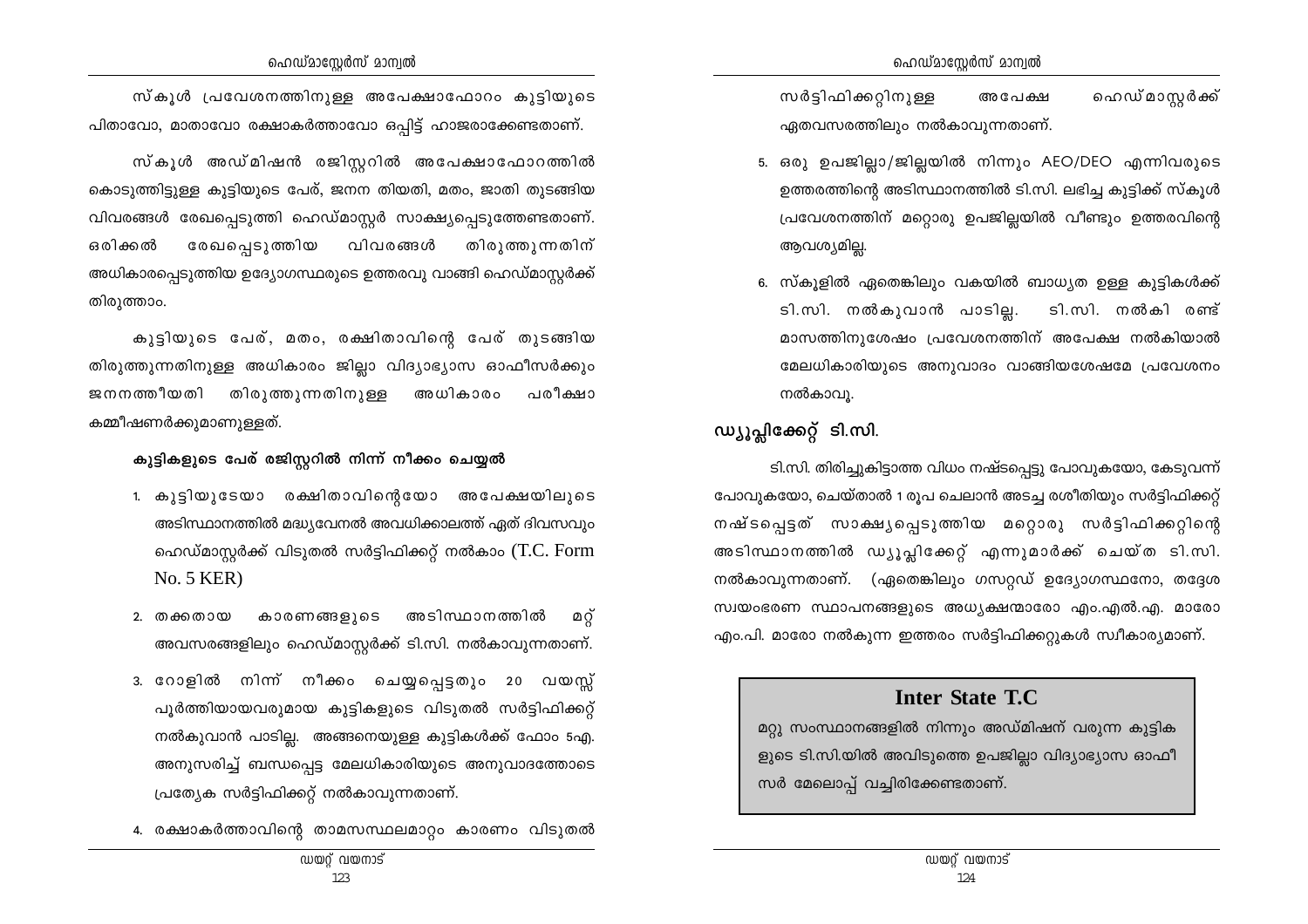## **5.4. SPECIAL FEES**

### **Special Fee Committee**

There shall be a committee for each school to advise the Headmaster for the proper utilisation of the Special Fees. The committee shall consist of the following members, namely:

- a) The Senior most teacher of the school
- b) The Physical Education Teacher
- c) Not less than three and not mole than five members elected by the Staff Council
- d) The School Pupil Leader
- e) The Manager
- f) The Senior Scout Master and Senior Guide-Captain
- g) The senior most Work Experience, Craft Teachers.

The Headmaster of the school shall be the President of the Committee.

## **Utilisation of Special Fees**

- 1. Providing School with Public Address System
- 2. Providing School with garden facilities
- 3. Providing additional facilities for laboratories and libraries.
- 4. Providing water and sanitary installation
- 5. Levelling of play ground the monetary value of which does not exceed Rs. 10000/-
- 6. Audio Visual materials and equipments
- 7. The accumulated amount for purchasing computers.

For any other important item sanction of D.P.I. is required.

സ്പെഷ**്യൽ ഫീസിനോടനൂബന്ധിച്ച് താഴെപറയൂന്ന**  $\cos\theta$  സ്വക്ഷിക്കേണ്ടതാണ്.

- 1. Minutes of Advisory Board.
- 2. Budget Estimate
- 3. Fee Receipt Book
- 4. Hand book of fee collection in class war
- 5. Arrear Demand Register.
- 6. D.F.C. statement
- 7. Cash Book
- 8. Cash Book of Daily Collection
- 9. Consolidated account of Special fees
- 10. Stock Register item war
- 11. Stock Register of finished products
- 12. Action Register and Sale Account.
- 13. Issue Register of Books.
- 14. File of Voucher.
- 15. Register of Unserviceable articles.
- 16. Bank Pass Book/P.D. Account.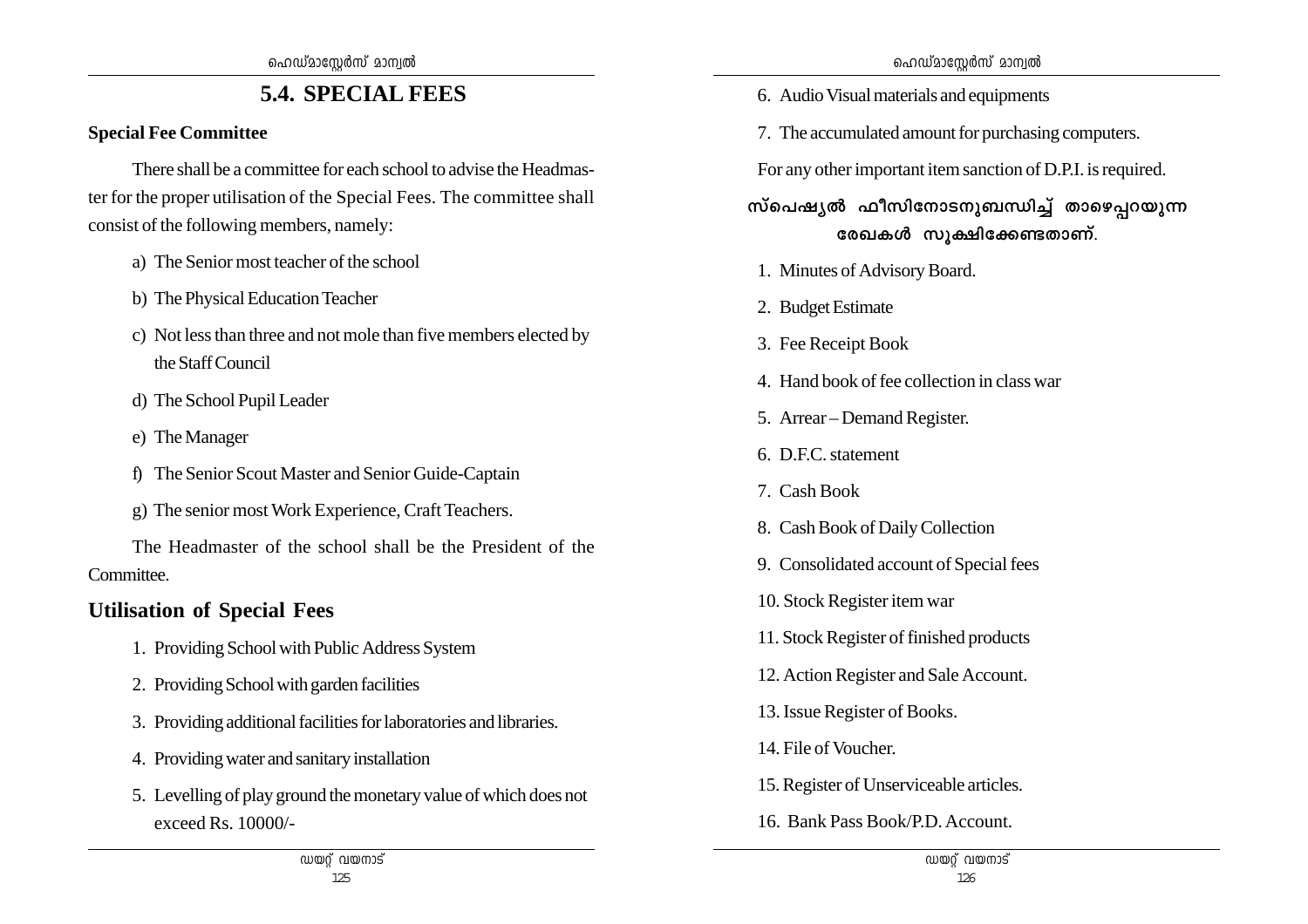## **പ്രത്യേക ശ്രദ്ധയ്ക്ക്**

സ്പെഷ്യൽ ഫീസ് ട്രഷറിയിൽ അടക്കേണ്ടതാണ്. ഓരോ ഇനത്തിനും പ്രത്യേകം കാഷ്ബുക്ക് വേണം. കാഷ്ബുക്കും സ്കോക്ക് oജിസ്റ്ററും Form No. TR 7 KTC Vol II and Articles 160, 161 of K.F.C അനുസരിച്ചുള്ള തായിരിക്കണം. സ്പെഷൃൽ ഫീ ഫണ്ടുകൾ കാലാകലങ്ങളിൽ ഡി.പി.ഐ.യിൽ നിന്നുള്ള നിർദ്ദേശാനുസരണം ഉപയോഗിക്കേണ്ടതാണ്. സ്കൂളിൽ പ്രത്യേക റീഡിംഗ് റൂം ഉണ്ടെങ്കിൽ മാത്രമേ പത്രങ്ങളോ മാസികകളോ സ്പെഷ്യൽ ഫീ ഉപയോഗിച്ച് വാങ്ങാൻ പാടുള്ളു. ദിനപ്യത്രങ്ങൾക്കുള്ള വരിസംഖ്യ 10%ൽ കൂടാൻ പാടി<u>ല</u>്ല.

Student Profile, Consolidated Grade Register GAI363699000 എന്നിവയുടെ അച്ചടിക്ക് സ്പെഷ്യൽ ഫീ ഉപയോഗിക്കാവുന്നതാണ്.

യുവജനോത്സവത്തിനുളള തുക എക്സ്കർഷൻ & സ്കൗട്ട് എന്നിവയിൽ നിന്ന് പിൻവലിക്കാവുന്നതാണ്.

സ്കൂൾ യുവജനോത്സവത്തിന് 100 രുപ വരെ സ്പെഷൽ ഫീയിൽ നിന്ന് ഉപയോഗിക്കാവുന്നതാണ്.

50 രൂപയിൽ കൂടുതൽ പ്രധാനധ്യാപകൻ കൈവശം വെക്കാൻ പാടില്ലാത്തതാണ്.

ദാരോ വർഷവും ഓരോ ഇനത്തിലും പിരിച്ചെടുക്കുന്ന തുക അതാതു വർഷം തന്നെ കൂട്ടികൾക്കു വേണ്ടി ചെലവഴിക്കേണ്ടതാണ്.

## **5.5 തസ്തിക നിർണ്ണയ**o (Staff Fixation) **(Ref: KER Chapter XXIII, XXIVA)**

സ്കൂളിലെ അധൃാപക അധൃാപകേതര തസ്തിക നിർണ്ണയിക്കുന്നതിന് കേരള വിദ്യാഭ്യാസ ചട്ടത്തിലെ 23, 24എ അധ്യായത്തിലെ വ്യവസ്ഥകൾ അനുസരിച്ചാണ്. ഓരോസ്കൂളിലെയും അധ്യാപക തസ്തികകൾ വിദ്യാഭ്യാസ ഓഫീസർമാർ നിർണ്ണയിക്കുന്നത് ഓരോ ക്ലാസ്സിലുമുള്ള കൂട്ടികളുടെ Effective Strength -ന്റെ അടിസ്ഥാനത്തിലാണ്. കേരളത്തിൽ മുഴുവൻ വിദ്യാലയങ്ങളിലും ഒറ്റ ദിവസമാണ് കുട്ടികളുടെ എണ്ണവും മറ്റും പരിശോധിക്കുന്നത്.

സ്കൂൾ തുറന്ന ശേഷം ആദ്യത്തെ 5 ദിവസം ഹാജരില്ലാത്ത കുട്ടികളെ റോളിൽ നിന്ന് നീക്കം ചെയ്യേണ്ടതാണ്. ആറാം പ്രവൃത്തി ദിവസം റോളിൽ ഉള്ള കുട്ടികളുടെ എണ്ണമാണ്  $Roll$  strength.  $\$ aാരോ വർഷവും തസ്തിക നിർണ്ണയം ജൂലൈ 15ന് മുമ്പ് പൂർത്തിയാക്കേണ്ടതാണ്. ഒരു വർഷത്തെ തസ്തിക നിർണ്ണയത്തിന് അടുത്ത വർഷം ജൂലൈ 14 വരെ പ്രാബല്യമുണ്ടായിരിക്കുന്നതാണ്.

#### **EFFECTIVE STRENGTH**

യഥാർത്ഥ ഹാജരോടുകൂടി റോൾ എണ്ണത്തിന്റെ 5% കൂട്ടിയതാണ് Effective Strength. ഇത് റോൾ എണ്ണത്തേക്കാൾ കൂടാൻ പാടില്ല. ഈ  $\alpha$ എണ്ണമാണ് ഡിവിഷൻ അനുവദിക്കാൻ കണക്കിലടുക്കേണ്ടത്.

ആറാം പ്രവൃത്തി ദിവസത്തിനു ശേഷം തസ്തിക നിർണ്ണയത്തിനു വേണ്ടി താഴെ പറയുന്ന രേഖകൾ ബന്ധപ്പെട്ട ഉപജില്ലാ വിദൃഭ്യാസ ഓഫീസർക്ക് സമർപ്പിക്കേണ്ടതാണ്.

1. പുന:പ്രവേശനം കൊടുത്ത കുട്ടികളുടെ ഒഴികെയുള്ള ആകെ എണ്ണവും (Roll Strength) ഹാജരും. ആൺ, പെൺ വേർതിരിച്ച്.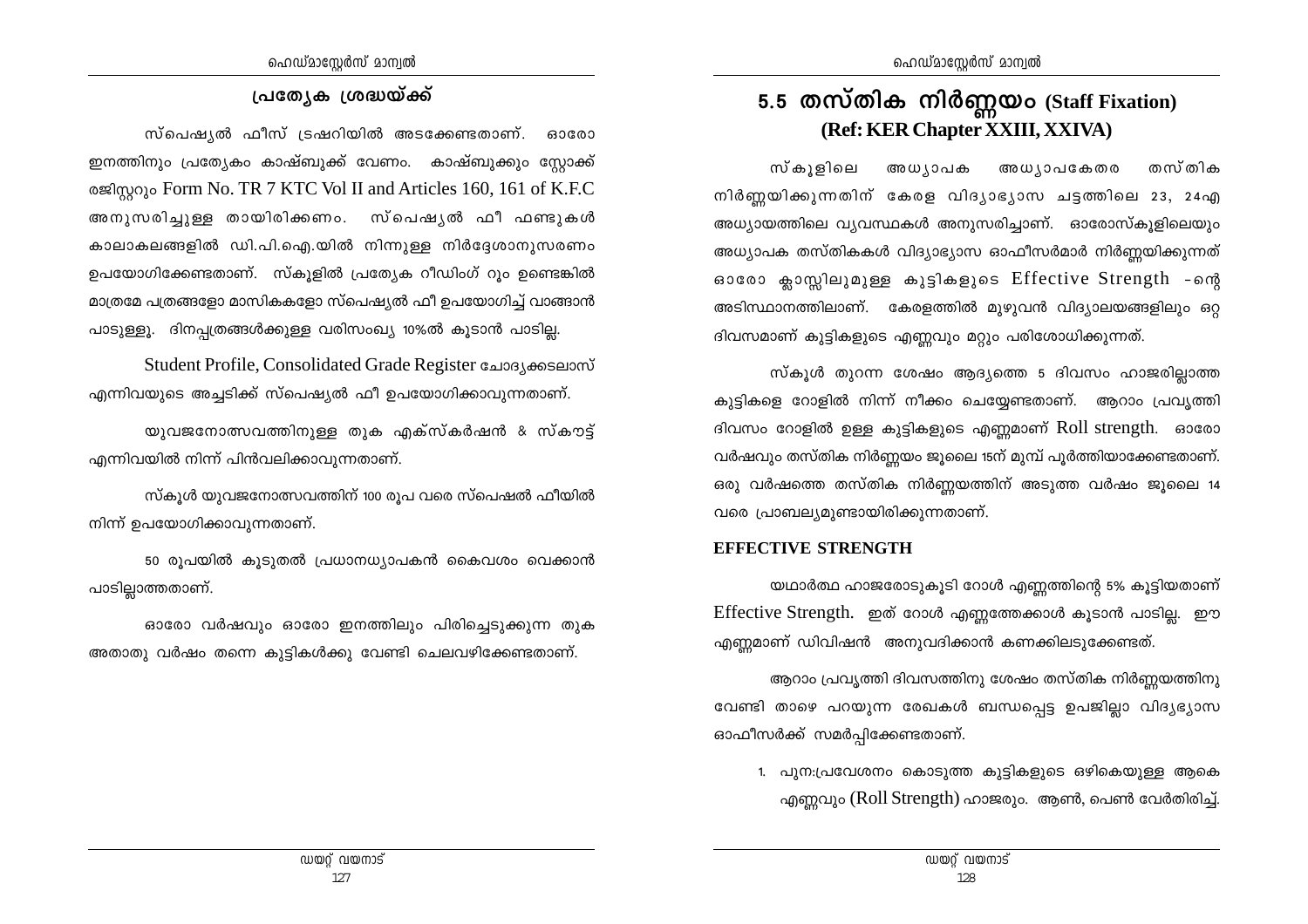- 3. ഓരോ സ്റ്റാൻഡേർഡിലും പുന:പ്രവേശനം ലഭിച്ച കുട്ടികളുടെ എണ്ണവും വിവരങ്ങളും.
- 4. സ്കൂൾ കെട്ടിടങ്ങളുടെ പ്ലാനും, അളവുകളും മറ്റ് വിവരങ്ങളും.
- 5. സ്കൂൾ തൂറന്ന ദിവസത്തെ അധ്യാപകരൂടെ സ്ഥിതി വിവരകണക്കുകൾ.
- 6. മുൻ വർഷത്തെ സ്റ്റാഫ് ഫിക്സേഷൻ ഉത്തരവ്.
- 7. തനത് വർഷത്തേക്കുള്ള സ്റ്റാഫ് ഫിക്സേഷൻ പ്രപ്പോസൽ.

#### **Effective Strength** ഉം അനുവദിക്കാവുന്ന ഡിവിഷനുകളും.

| Effective Strength | Upto $50$  | 1 Division |
|--------------------|------------|------------|
|                    | 51 to 95   | 2 Division |
|                    | 96 to 140  | 3 Davison  |
|                    | 141 to 185 | 4 Division |
|                    | 186 to 230 | 5 Division |

ക്രപ്രമറി വിദ്യാലയത്തിൽ ആകെ അനുവദനീയ തസ്തികയിൽ ഒന്ന് പ്രധാനധ്യാപകനാണ്.

ഉദാ: ആകെ 10 ഡിവിഷൻ

1 പ്രധാന അധ്യാപകൻ

9 മറ്റ് അധ്യാപകർ

ഭാഷാധ്യാപകരുടെ തസ്തികൾ പിരീയഡുകൾ കണക്കാക്കിയാണ് നിശ്ചയിക്കുന്നത്.

അറബി/ഹിന്ദി/സംസ്കൃതം/ഉറുദു തുടങ്ങിയവ.

| Period | 4 to 14   |                          | 1 Part time. |
|--------|-----------|--------------------------|--------------|
|        | $14 - 28$ | <b>Contract Contract</b> | 1 Full time  |
|        | $29 - 53$ |                          | 2 Full time  |

ഹെഡ്മാസ്റ്റേർസ് മാന്വൽ

എൽ.പി. സ്കൂളിൽ പാർട്ട് ടൈം കണ്ടിജന്റ് ജീവനക്കാരന്റെ തസ്തികയും യു.പി. സ്കുളിൽ പ്യൂൺ തസ്തികയും അനുവദിക്കാം.

സർവ്വീസിലുള്ള റഗുലർ അധ്യാപകർക്ക് അവരുടെ ജോലി നഷ്ടപ്പെടാതിരിക്കാൻ പുന:പ്രവേശനം നേടിയ കുട്ടികളുടെ എണ്ണം കൂടി കണക്കിലെടുത്ത് തസ്തിക നിർണ്ണയിക്കാം.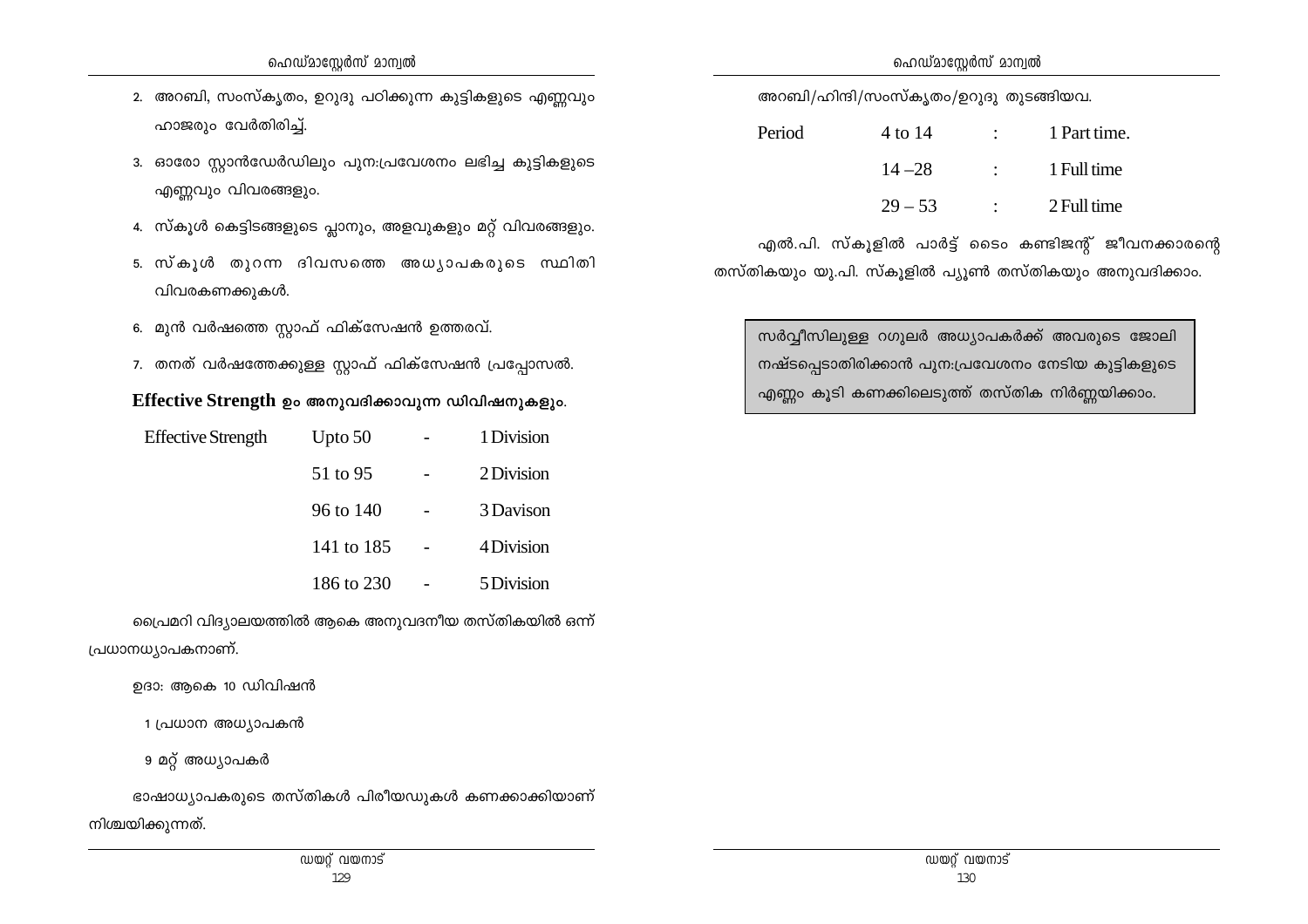## **5.6. STORE PURCHASE MANUAL**

- 1000 രൂപയിൽ കൂടുതൽ വിലയുള്ള സാധനങ്ങൾ ക്വട്ടേഷൻ  $1<sub>1</sub>$ വിളിക്കാതെ വാങ്ങാൻ പാടില്ല. സാധനങ്ങളുടെ വിശദമായ വിവരങ്ങൾ അളവ്, മേന്മ തുടങ്ങിയവ വ്യക്തമായി ക്വട്ടേഷൻ നോട്ടീസിൽ കാണിച്ചിരിക്കണം.
- ക്വട്ടേഷൻ ലഭിക്കേണ്ട അവസാന തിയ്യതിയും സമയവും നോട്ടീസിൽ  $2.$ കാണിച്ചിരിക്കണം. നോട്ടീസ് പൊതുസ്ഥലങ്ങളിലും നോട്ടീസ് ബോഡിലും പ്രദർശിപ്പിക്കണം.
- സീൽഡ് കവറിലാണ് ക്വട്ടേഷൻ സ്വീകരിക്കേണ്ടത്. ക്വട്ടേഷൻ ലഭിച്ചു  $3.$ കഴിഞ്ഞാലുടൻ പ്രധാനധ്യാപകൻ ഓരോ കവറിനുമുകളിലും അത് ലഭിച്ച തിയതിയും സമയവും രേഖപ്പെടുത്തി ഇനീഷ്യൽ ചെയ്യണം.
- ക്വട്ടേഷനുകൾ അടങ്ങിയ കവർ നോട്ടീസിൽ പറഞ്ഞിരിക്കുന്ന 4. തിയതിയിലും സമയത്തും മാത്രമേ തുറക്കുവാൻ പാടുള്ളൂ. ഹാജരുള്ളവരുടെ സാന്നിദ്ധ്യത്തിൽ കവർ തുറന്നു കഴിഞ്ഞാൽ ക്വട്ടേഷനുകളിൽ പ്രധാനധ്യാപകൻ ഒപ്പിടണം. ക്വട്ടേഷനുകളും അവ അടക്കം ചെയ്ത കവറുകളും സുക്ഷിക്കണം.
- സ്വീകരിച്ച ക്വട്ടേഷനിൽ അതിനുള്ള കാരണവും നിരസിച്ച 5. ക്വട്ടേഷനിൽ അതിനുള്ള കാരണവും രേഖപ്പെടുത്തി പ്രധാനധ്യാപകൻ ഒപ്പിടണം.
- ബന്ധപ്പെട്ട ഇൻവോയ്സും വൗച്ചറുകളും ഓഫീസിൽ 6. സൂക്ഷിക്കേണ്ടതും പരിശോധനയ്ക്ക് ഹാജരാക്കേണ്ടതുമാണ്.

## 5.7. KSR, KER സംബന്ധിച്ചുള്ള കുറിപ്പുകൾ

ഒരു പ്രൈമറി ഹെഡ്മാസ്റ്റർ ആവശ്യം അറിഞ്ഞിരിക്കേണ്ട കേരള സർവ്വീസ് ചട്ടങ്ങളുടേയും കേരള വിദ്യാഭ്യാസ ചട്ടങ്ങളുടേയും സംക്ഷിപ്തം താഴെ കൊടുക്കുന്നു.

#### **LEAVE**

Earned Leave (Rule 78 and 79): Earned will be worked out at the rate of 1/11 of the period spend on duty to a permanent officer in Non-Vacation Department.

A temporary officer earns earned leave at the rate of 1/22 in respect of his first year of service and thereafter at the rate of 1/11. If a temporary officer gets confirmation the E.L. for the first year of service will be recalculated at the rate of 1/11 (Rule 87)

1. The maximum E.L. that can be accumulated 300 days.

2. Maximum E.L. that can be granted at a time 180 days.

3. E.L. as leave preparatory to retirement can be granted upto a maximum of 300 days, (Rule 79)

#### **Earned Leave to Officers in vacation Department (80,81)**

E.L. is not admissible if full vacation is availed. If posted for duty during part of the vacation E.L. admissible will be

 $\Delta x$  30, where N = Number of days of vacation prevented and  $V = Total days of Vacation. (Rule 81)$ 

E.L. in such cases is rounded off i.e. fraction below half, is ignored and half and more rounded off to a day. (Note 2 to R. 86)

A temporary officer in vacation Dept. is not eligible for E.L. during the first year of service even if prevented from enjoying the vacation (Rule 86).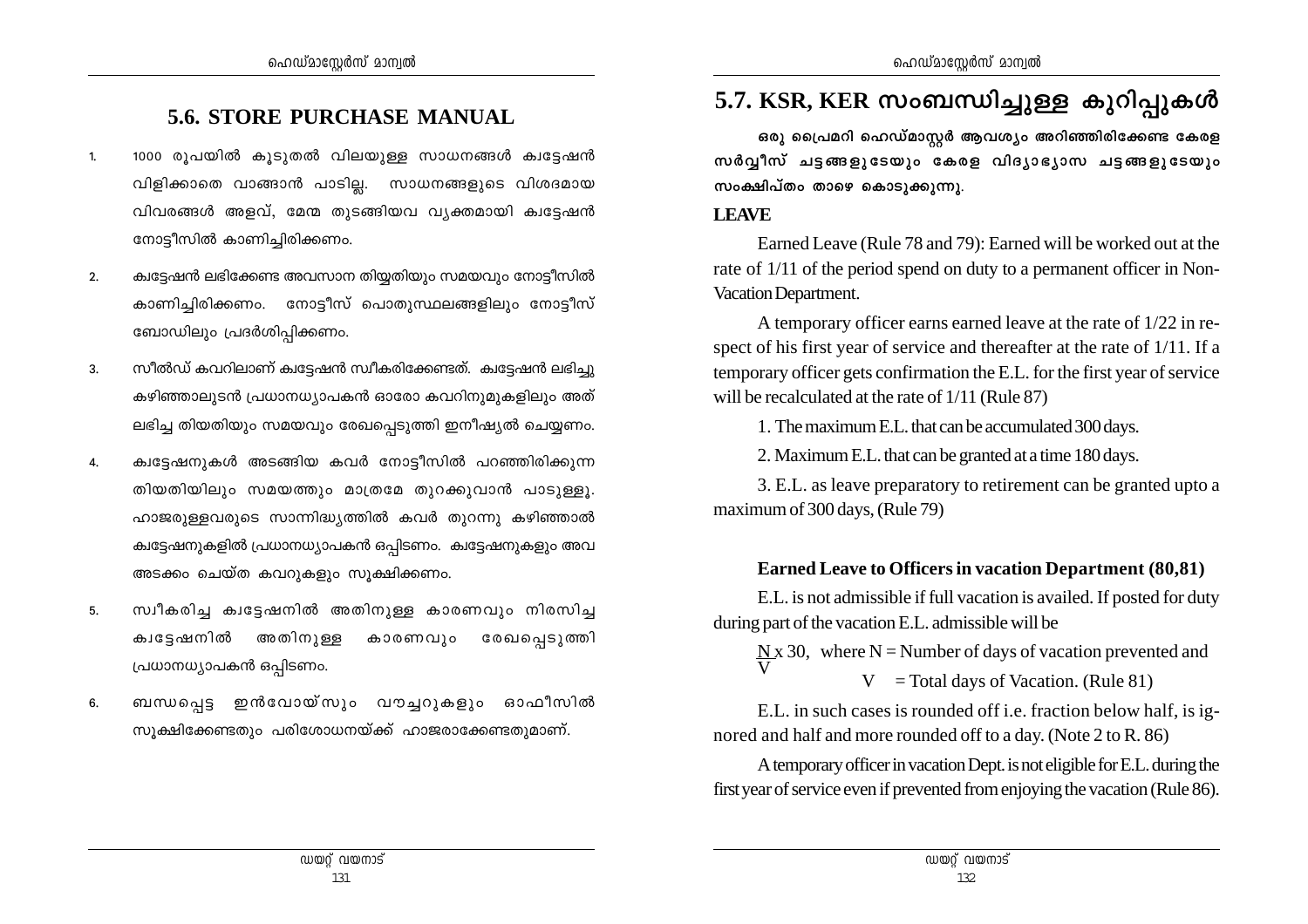### **2. Surrender of earned Leave (G.O.(P)600/93/Fin. Dated 25-9-93) G.O.(P) 3000/98/Fin. dt. 25-11-98 (w.e.f. 25-11-98)**

(i) Earned Leave that can be surrendered in a financial year will be a block of 20 days for all categories of employees including contract and part time contingement employees.

(ii) Entitlement of earned leave in a year will continue at the existing rate i.e.  $1/11$ 

(iii) Terminal Surrender of E.L. is enhanced from 240 to 300 days.

#### **Surrender at the time of Retirement or Death**

An employee can surrender E.L. at his credit at the time of retiremet. No application is necessary from the retired officer for such surrender of E.L., Sanctioning authority can issue formal sanction and draw and disburse the leave salary (G.O (P) 600/93/Fin. dated 19-2-81). If an employee dies while in services his legal heirs will be permitted to accept E.L. Surrender salary at credit of the employee.

Full pay and all allowances admissible had he been on duty Supervision Allowance is not allowed.

## **HALF PAY LEAVE (RULE 82)**

H.P.L. Admissible to officers will be at the rate of 20 days for each completed year of service. There is no maximum limit for accumulation and also for availing of H.P.L.

### **EARNING OF HALF PAY LEAVE**

H.P L. is earned during all kinds of leave and Dies-Non also. But the L.W.A. for takingup other employment inside or outside the state will not be counted.

## **CALCULATION OF LEAVE SALARY FOR H.P L.**

Half of the duty pay and its DA and half IR and full HRA & HTA admissible if the pay of the officer is Rs. 6500/- and above.

An Officer whose pay is below Rs. 6500/- is eligible to draw half pay + full DA + Half IR. Minimum 65% of Pay and DA (Exception under Rule 93)

Full HRA will be paid for the first 180 days of leave, if the leave is taken for more than 180 days continuously no HRA & HTA is admissible.

I. R. is admissible in proportionate rate only

#### **Commuted Leave (Rule 84)**

Commuted leave is half the amount of H.PL. due, granted on full pay admissible only to permanent officers or to those who have completed 3 years continuous service. The condition that the officer proceedings on commuted leave should return to duty is deleted. G.O.(P) 617/98/ Fin. dt. 10-2-98.

No limit in granting commuted leave since 20-6-87. It can not be granted as leave preparatory to retirement.

Leave Salary - As in the case of earned leave.

### **Leave not due (L.N.D.)**

L.N.D. is HPL granted in advance when there is no other leave at the credit of the Officer. It is granted only to permanent officers. (Those who have been confirmed)

Maximum L.N.D. that can be granted during the entire service is 360 days. Out of this, 180 days is granted without M.C. during the entire service and should not exceed 90 days at a time.

Leave salary : Same as in H.PL.

#### **Leave without allowance (Rule 88)**

Only permanent officers and those temporary officers who have continous service of 3 years or more are eligible for L.W.A. exceeding 3 months at a time. Temporary Officers put in less than 3 years service are eligible for L.W.A. up to 3 months only at a time. L.W.A exceeding 4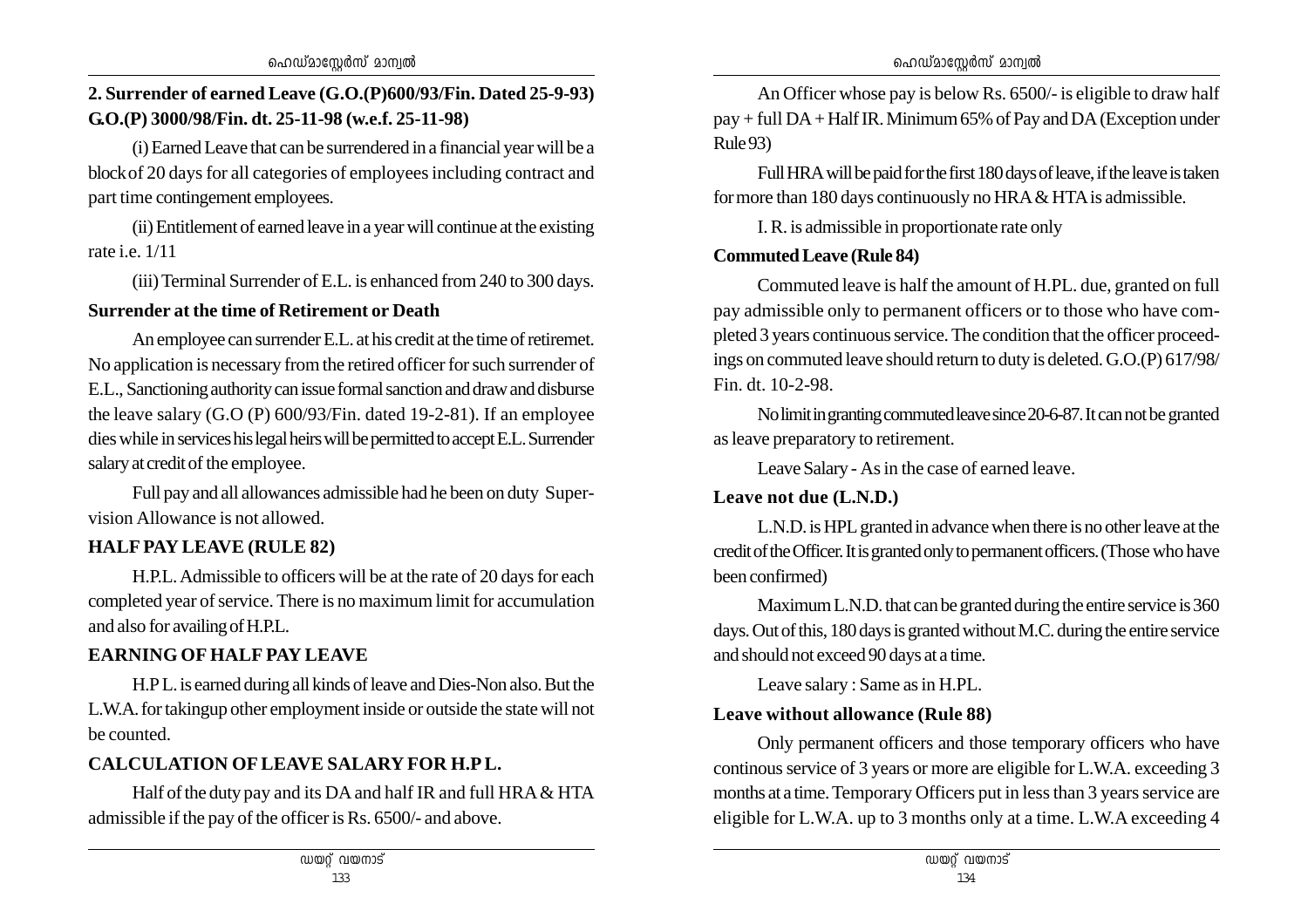ഹെഡ്മാസ്റ്റേർസ് മാന്വൽ

months will be sanctioned only by Govt. L.W.A granted under rule 88 (on M.C) and 91A for study purpose will count for increment promotion, and other benefits (CLR-16/98 Fin. dt. 16.3.98.)

#### **Maternity Leave (R. 100** & **101)**

- 1. Women Officers are eligible for maternity leave for a period of 135 days from the date of its commencement. [GO (P) 3000/98 Fin. dt. 25.11.98 (w.e.f. the date of G.O.)]
- 2. Any leave without M.C. may be granted in continuation of maternity leave up to a maximum of 60 days.
- 3. In case of miscarriage including abortion, M.L. may be granted not exceeding 6 weeks and this leave should be supported by Medical Certificate.
- 4. Provisional Female employees continuing in service beyond one year are also eligible of M.L. and abortion leave provided they would continue in service. but for proceeding on such leave.

#### **Leave Salary**

Full pay and allowances can be claimed and increment will be given during the maternity leave period.

**Super Annuation:** No leave is admissible during super annuation period. w.e.f. 1.6.98 G.O. (P) 1153/98/Fin. dt. 26.3.98.

## **CASUAL LEAVE (APPENDIX VII KSR)**

Casual leave admissible to all officers including those who have put in less than 1 year service other than teaching staff in a calendar year - 20 days. The maximum C.L. that can be taken at a time is 15 days including holidays.

C.L. to teaching staff of educational institutions - 15 days. Casual leave cannot be combined with any other kind of leave with joining time or vacation Subject to discretions of sanctioning authorities Casual leave can

be sanctioned without taking into consideration the length of service.

For every three day's late attendance without permission (attending office after the grace time of 10 minutes but within one hour) an officer will forfeit a day's C.L. (notes 1 and 2 to R 14)

### **Special Casual Leave (Appendix VII Section II)**

Spl. Casual leave is granted on the occasion detailed in the appendix noted above. There are 37 situations in which it can be granted and the period of spl. C.L. Varies on different occasions.

Spl. casual leave can be combined with ordinary leave or casual leave or with vacation.

Some of the common situations in which Spl. C.L.can be granted are given below.

1. Presence of infectious disease in the officer's residence (M.C. from a Medical Officer or Sanitary authority is necessary) provided no substitute is appointed. It the officer himself catches the infection no Spl. C.L, but regular leave must be taken.

Diseases treated as infectious (1) Small Pox (2) Plague (3) Cholera (4) Typhoid (5) Acute Influenzal Pneumonia (6) Diphtheria (7) Cerebrospinal Meningitis. SpI.C.L. for this purpose, in ordinary cases, shall not exceed 21 days but in exceptional cases upto 30 days.

- 2. To give evidence before a court in civil and criminal cases in which one's private interest are not in issue leave shall be granted to cover total period of absence necessary.
- 3. Bitten by a rabic animal or becoming necessary to undergo antirabic treatment upto 14 days and period for the journey to and fro the nearest antirabic treatment centre.
- 4. Spl. C.L. for 1 day to the last grade employee when he is temporarily incapacitated owing to typhoid and cholera moculation.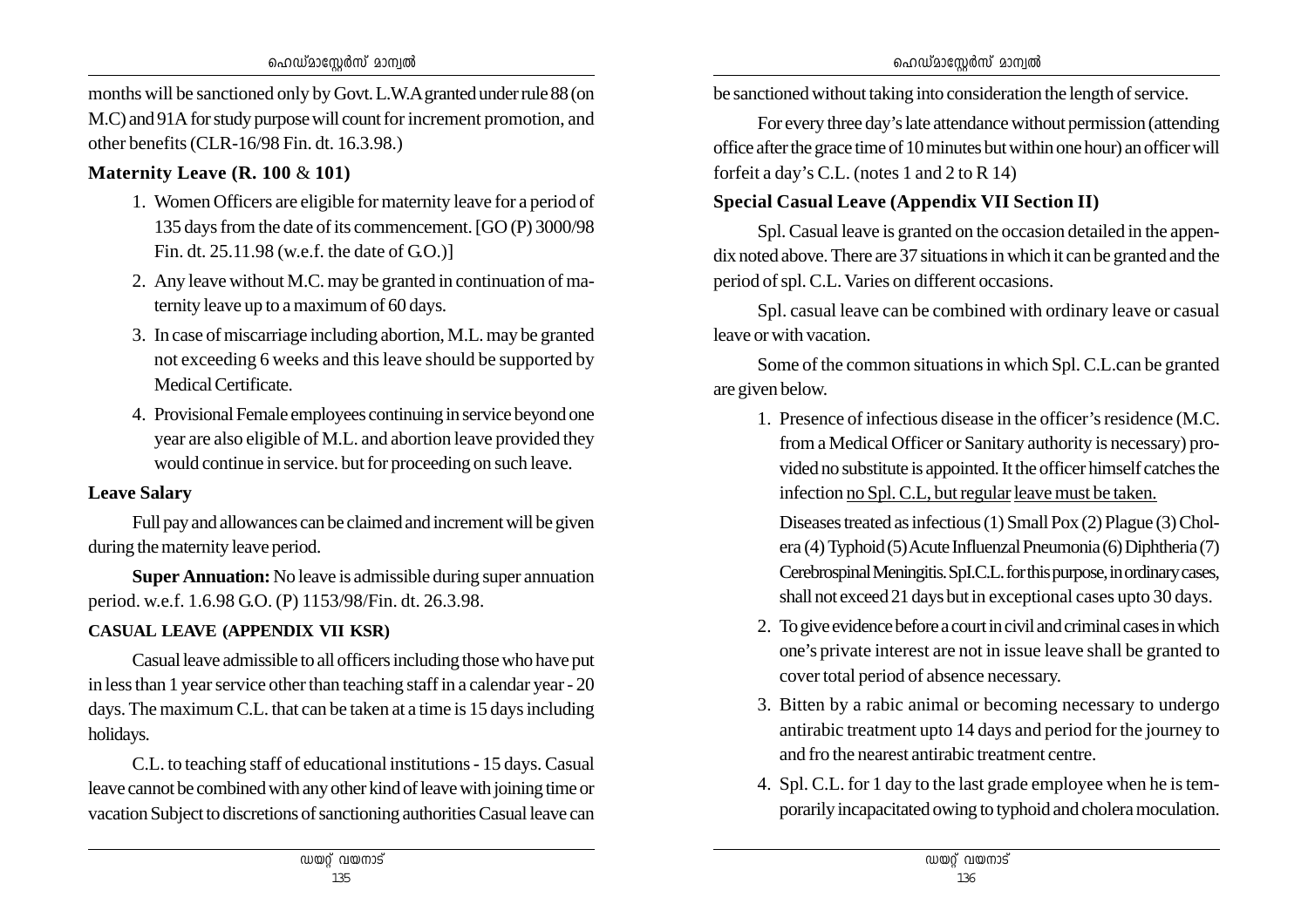- 5. For vasectomy operation a male employee is eligible for Spl. C.L. for 6 days and if necessary for the second time also.
- 6. A female employee granted Spl. C.L. for a period not exceeding 14 days for the first time sterilisation operation and second time also if the first operation was a failure.
- 7. A male Govt. Servant whose wife undergoes tubectomy operation without delivery will get Spl. C.L. not exceeding 7 days on M.C.
- 8. For treatment for complication arising from sterilisation operation an employee shall be granted Spl. C.L. to cover the period of such treatment. But if not hospitalised Spl. C.L. will be limited to 7 days (Male Officer) and 14 days (Female Officer).
- 9. For LU.C.D. insertion Spl.C.L. for day of insertion; If necessary on the re-insertion also.
- 10. A female employee having less than 3 children will be granted Spl. C.L. for 6 days (only once) for undergoing medical termination of pregnancy.
- 11.A female employee under going Salpinectomy operation after medical termination of pregnancy (M.Tt?) Spl.C.L. for a period not exceeding 14 days.
- 12. To a male employees whose wife undergoes tubectomy/ Salpinctorny operation after M.T P Spl. C.L. upto 7 days on producing M.C. for having undergone such an operation after M.T? it is not necessary to state in the certificate that the presence of the male Govt. employee is required to look after his wife. (Rule XC. App. 7 VII (II) G.O.(P) 381/83/Fin. dt. 8.7.83.)
- 13. To Govt. employee who has lost male children or all female children afterVasectomy/tubectomy operation performed earlier Spl. C.L. for recanalisation operation for a period of 21 days and the minimum period for the journey to and fro.

(For other situations and details vide Section II of Appendix VII K.S.R.)

### **Leave to Part Time Teachers**

Leave benefits allowed to part time contingent employees is extended to P.T Teachers also from 1-12-83. They are given below.

- 1. 20 days C.L. during a calendar year, period of C.L.with holidays shall not exceed 15 days.
- 2. Under special circumstances 120 days of L.W.A. (Maximum) in calender year since 12-7-84.
- 3. Maternity leave for 135 days to women teachers with full pay and DA since 25-11-98.
- 4. Spl casual leave for under going sterilisation operation for a period not exceeding 6 days for men and 14 days for women.
- പാർട്ട് ടൈം കണ്ടിജന്റ് ജീവനക്കാർക്കുള്ള അവധി
	- 1. കലണ്ടർ വർഷത്തിൽ 20 ദിവസത്തെ കാഷ്വൽ അവധി–ഒഴിവ് ദിവസം കൂടി ചേർത്ത് ഒരു സമയം 15 ദിവസത്തിൽ കവിയാൻ പാടില്ല.
	- 2. പ്രത്യേക പരിതസ്ഥിതിയിൽ ഒരു കലണ്ടർ വർഷത്തിൽ 120 ദിവസത്തെ ശുന്യവേതന അവധി (12-07-84 മുതൽ)
	- 3. മുഴുവൻ ശമ്പളവും അലവൻസോടുകൂടി 135 ദിവസത്തെ പ്രസവാവധി (25–11–98 മൂതൽ)
	- 4. ഗർഭം അലസലിന് 6 ആഴ്ചത്തെ അവധി
		- $25.10$ . 83 മുതൽ ഗർഭം അലസലിന് 6 ആഴ്ച വരെ അവധി. മുഴുവൻ കാലത്തേക്ക് ശമ്പളവും ക്ഷാമബത്തയും പൂർണ്ണമായി ലഭിക്കും. മെഡിക്കൽ സർട്ടിഫിക്കറ്റ് വേണം.
	- 5. വന്ധ്യകരണ ശസ്ത്രക്രിയക്ക് ഓപറേഷൻ നടത്തുന്നതിന് പുരുഷന് 6 ദിവസവും സ്ത്രീക്ക് 14 ദിവസവും പ്രത്യേക കാഷ്വൽ Ah[n. *(G.O(P) 74/240/ Fin. Dt 9-10-80)*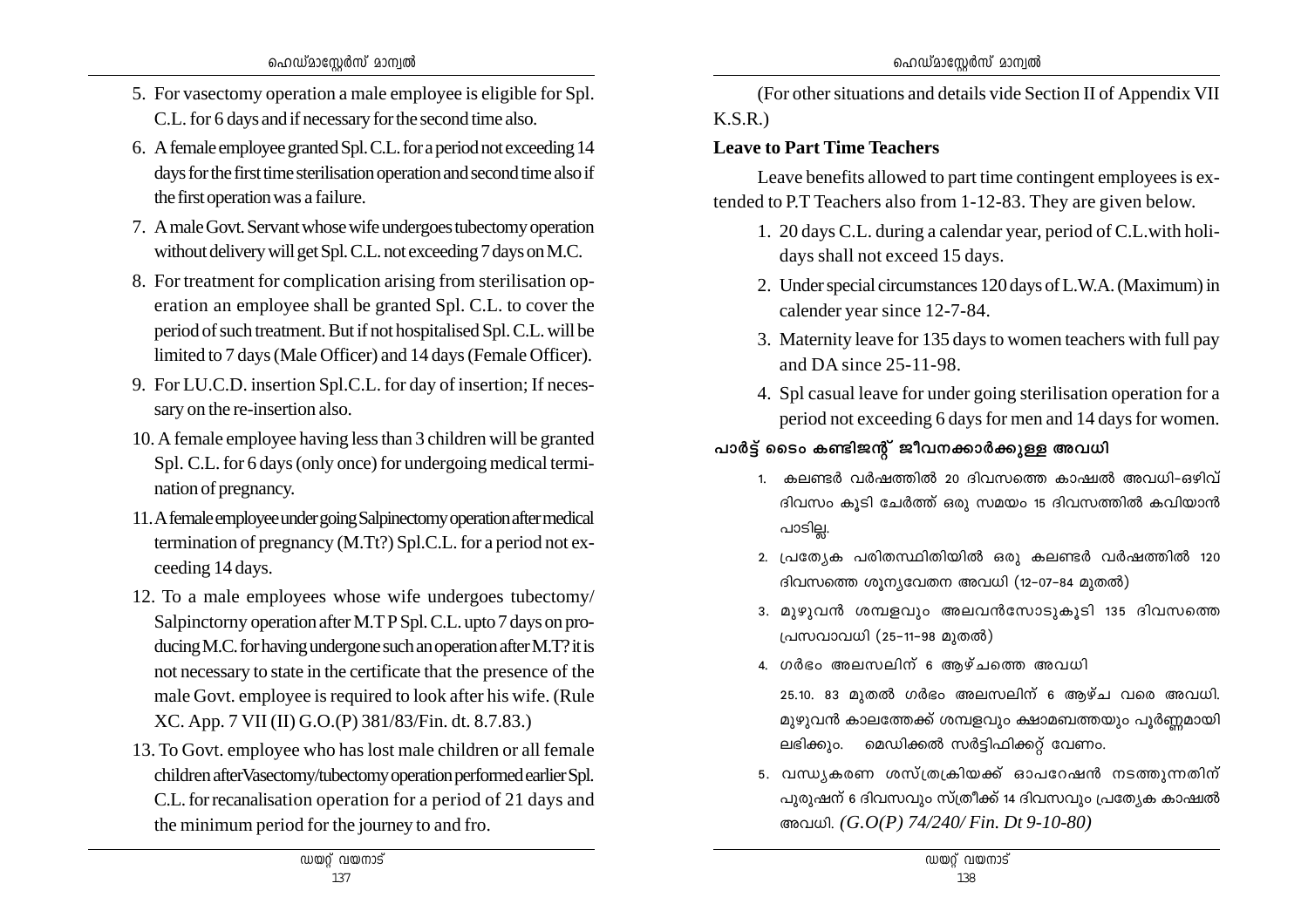6. 1-7-88 മുതൽ അവർ ജോലി ചെയ്ത 22 ദിവസത്തിന് ഒരു ദിവസം എന്ന നിരക്കിൽ ഒരു വർഷം പരമാവധി 15 ദിവസത്തെ ആർജ്ജിതാവധി അനുവദിക്കാം. ഇതു മറ്റു ജീവനക്കാരെപ്പോലെ സറണ്ടർ ചെയ്യാനും അനുവദിക്കാം. (G.O.(P) *480/89/Fin. Dt. 11-11-89*)

#### **K.S.R. PART III**

#### **PENSION**

Pension Rules in Part III KSR. were given retrospective effect from 1- 1-1956.

Minimum Service 10 years, Maximum Service for full pension 30 years. Pension includes Gratuity and DCRG. In cases of dismissal or removal no pension or DCRG.

Four kinds of pension : (1) Compensation Pension (2) Invalid Pension (3) Supe. awuation Pension (4) Retiring Pension.

Qualifying Service : Calculated from the date of first entry in service to the date of retirement or death while in service.

Non Qualifying Service : (1) Boy Service (Rule 9), (2) Suspension when not exonerated (Rule 28), (3) Service after the date of Medical Certificate in case of invalid pension (Rule 52), (4) Foregn service if contribution not paid (Rule 146-149 Part I), (5) Breaks specially ordered not to count (Rule 31.)

## **ADDITIONS ADMISSIBLE TO QUALIFYING SERVICE**

- 1. Bar experience as an advocate : Upto 5 years after the age of 25
- 
- 2. War service from 3-6-1939 : Up to 5 years
	- to 1-4-46
- 
- 3. Military Service : Ex-servicemen re-employed in Civil Service shall be allowed military service from 1-4-46 Incase of retirement from (c)

| ഹെഡ്മാസ്റ്റേർസ് മാന്വൽ |  |
|------------------------|--|
|------------------------|--|

- 4. Aided School Service : Entire service
- 5. Work establishment &
	- contingent services after 1-4-68 : Entire Full time service in

work establishment and contingency (Rule 13 & 14 A)

6. For minimum 10 years and

maximum 30 years service for pension : Fraction of less than half year is

|     |    |                |              | 100000   |
|-----|----|----------------|--------------|----------|
|     |    |                |              | be roui  |
|     |    |                |              | less tha |
| eg. | Y  | M              | D            |          |
|     | 9  | $\overline{0}$ | $1=10$ years |          |
|     | 29 | $\overline{0}$ | $1=30$ years |          |
|     | 14 | 7              | $0=15$ years |          |
|     | 16 | 5              | $0=16$ years |          |
|     | 32 | 0              | $1=33$ years |          |
|     |    |                |              |          |

any, in the qualifying service above 9 years and 29 years will nded to the next year and an half year ignored.

The benefit or rounding of fractions of a year to the next completed year will be allowed in case of voluntary retirement also.

The concession is not admissible in cases of service taken into account for compassional allowance. Interrruption in service will count for service for pension subject to condition that if the interruption exceeds, one year, benefit for reckoning the interruption in service shall be restricted to the periods he was actually in service prior to the date of interruption (Note 3 under Rule 31) G.O.(f ~ 47178/Fin. Dt. 10-1-1978)

Emoluments : 1. Substantive Pay 2. Officiating Pay 3. Personal Pay 4.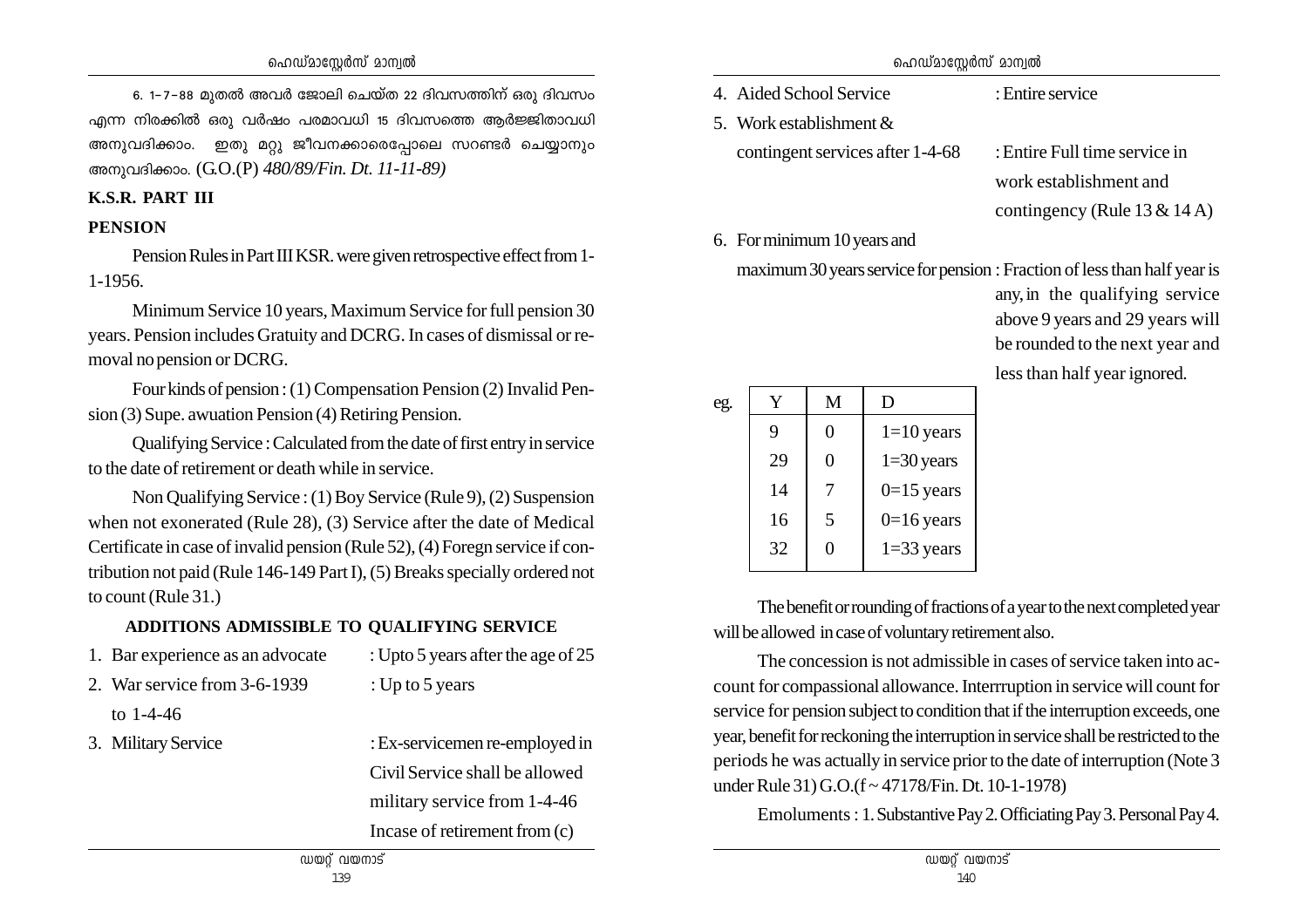Special Pay 5. Charge allowance 6. Dearness Pay and fees or commission if any.

The grand total of all the above six items drawn just before retirement death.

Calculation of average emoluments for purpose of pension; (Last ten months pay).

**Pension for 30 years 50 percent of Average pay:**

**DCRG = (Last pay + DA) x Q.S (Maximum of 33 years)**

| eg. | Average pay | Service  | Pension | Graruity                                             |
|-----|-------------|----------|---------|------------------------------------------------------|
|     | Rs. 2390/-  | 30 years | 2390    | $\frac{30}{2}$<br>$(2390 + DA$ admissible) x         |
|     | Rs. 2230/-  | 28 years | 2230x28 | $(2230 + DA \text{ admissible}) \times \frac{28}{2}$ |

Service Gratuity : Service Gratuity is given to the employees who have less than 9 year of service. This is given instead of pension amount admissible is one month's pay last drawn for every completed year of service. They are also eligib for D.C.R.G. at 1/2 month's pay last drawn for every year of qualifying service. (Rule 64 (A).

D.C.R. Gratuity : An officer has to complete 5 years qualifying service for eligiblity of D.C.R.G. Rate of D.C.R. is 1/2x No. of years of qualifying service x Emoluments (R. 66)

Death while in service :

- 1. In case death during the first year of Service Gratuity is 2 months emoluments last drawn.
- 2. Death after completing one year but before completing 5 years six times of the emoluments last drawn.
- 3. In the case of death while in service, after 5 years and in the case of invalid pension minimum D.C.R.G. will be 12 times emoluments last

drawn.

Family Pension :

1. Non-contributory family pension 2. Contributory Family pension

NCF pension is not allowed if the qualifying service is less then 10 yea, minimum and maximum fixed by Govt. from time to time.

Family includes : Father, Mother, Brother below the age of 18, unmarried sister below the age of 21 depending on the officer in addition, to wife and children

#### **Contributory Family Pension :**

**-** (liberalised Family Pension) Introduced w.e:f. 1-4-1964. Those who are in service before 1-4-64 could opt NCF pension sch. me. To sanction family pension under this scheme.

1. A continuous service of 1 year alone is necessary. No qualifying service is required.

The minimum period of 1 year continuous service at the time of death has since been dispensed with (vide G.O. (P) 390/80/Fin. dated 18-6- 83)

2. Family includes only wife and children.

Paid to wife till death or remarrige whichever is earlier.

 $\sim$  After that period sons till the age of 25 years and to daughters till marrige.

**Rate and ceiling of Service Pension :(Minimum : Rs. 1275) Rate of family Pension :**

Rate of Family Pension Retirement/death(w.e.f. 1-4-94)

- 1. Not exceeding Rs. 1500/- 30% of pay subject to a minimum of Rs. 375/
- 2. Exceeding Rs. 1500/- but 20 % of pay subject to a minimum of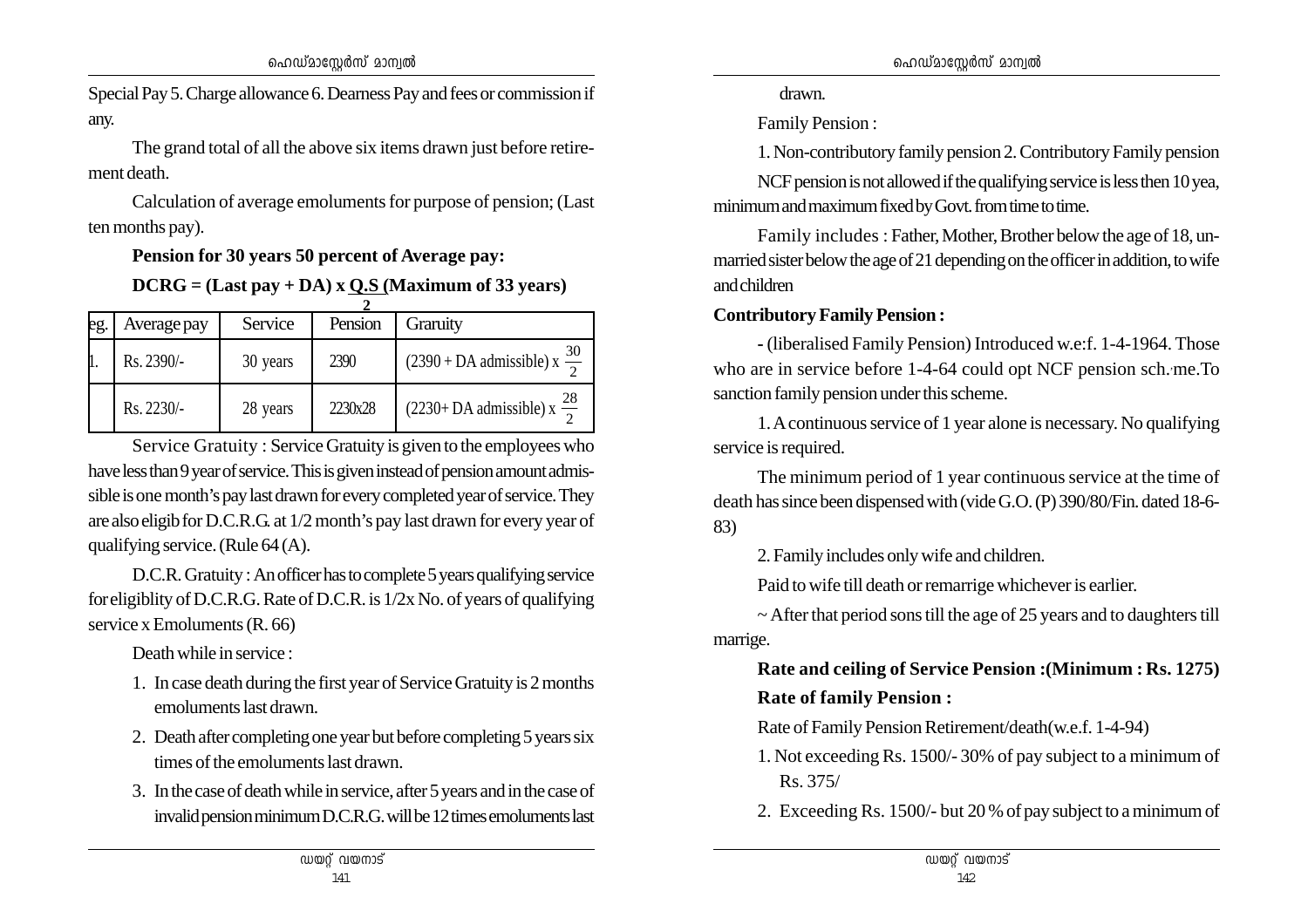Rs. 450/- not exceeding Rs. 3000/-

3. aboveRs. 3000/- 15% pay subject to a minimum of Rs. 600/ and a maximum of Rs. 1100/-

 From 01-03-97, 30% of Last pay of the officer. Higher rate for 7 years.ie., the admissible pension of the officer.

#### **Commutation of pension :**

The extent of pension that can be commuted will be limited to 1/3rd of the basic Pension.

Commutation Value : Age next birthday  $56 = 11.42\%$ 

## **Restoration of commuted portion of pension :**

Commuted portion of pension will be restored after 12 years from the date of commutation of pension.

## **Ceiling of DCRG :**

The ceiling of maximum amount of DCRG is Rs. 280000/- w.e.f. 01-03-97.

### **Medical allowances to the pensioners :**

Pensioners who have Completed 60 years of age will be given Rs. 50/- for medical allowance.

## **Pension to Part time Contingent Employees :**

Pension : Minimum Rs. 425/- Maximum Rs. 850/-

Invalid pension Rs. 375/- (w.e.f. 3-9-97 G.O.(P) 760/96/Fin. dt. 6-9-97.) Minimum Family pension Rs. 425/- PM. Max FP. Rs. 850/

Gratuity: Gratuity will be paid subject to a maximum of 16.5 times of  $pay + DA$ 

Every officer should submit a formal application for pension in the prescribed book one year in advance. In the case of non gazetted officers two pension books should be submitted to the Head of Office and in the case of

Gazetted Officers two pension books should be sent to the Accountant general.

Pension books have to be forwarded to pension a/sanctioning authorities one year in advance of the date of retirement. Any event occurs afterwards which has bearing of the amount of pension admissible the facts shall be promptly reported to the Audit Officer by the pension sanctioning officer.

A certificate as to the satisfactory nature of service renderd by Government employee from the date of entry in service to the date of actual retirement shall be forwarded to the Audit officer within a week from the date of retirement of the employees (R-1 15)

The order sanctioning pension. D.C.R.G./ Family Pension etc. should be forwarded to the audit Officer for issue of authority to make payments. On receipt of pension payment order the disbursing officerwill deliver one half of the pension payment order to the pensioner and keep the other half in wich details of payments of pension are entered.

If a pension remains undrawn for more than three year the pension ceases to be payable (Rule 135). If the pensioner afterwards appears, the disbursing officer can reclaim the pension payment order and renew the payments. ..

Pension is payable for the day on which the pensioner dies. Pension is paid in advance eg. Pension for july 1983 is paid on 1-7-83 if the pensioner dies after receiving pension say on 4-7-1983 the excess pension paid from 5-7-83 to 31-7-1983 need not be recovered. Family pension will be paid from 1-8-1983 only. Pension and DCRG are not attachable by court of law. Pensioner has to attach to the pension bill a non-employment certificate (R. 132) .

If the employees Dies while in service : The audit officer or head of office on receipt of death report of the employees shall call for for-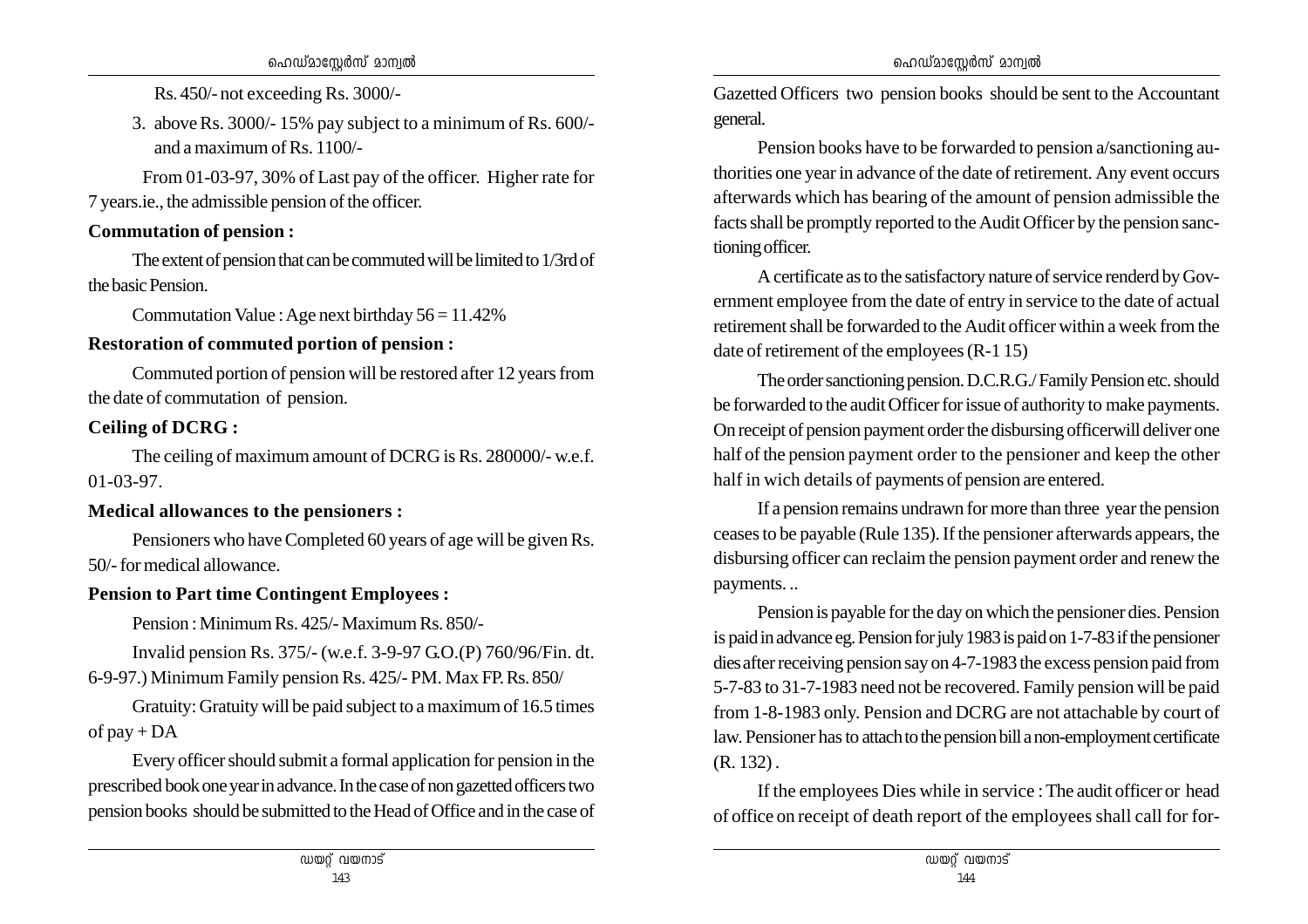mal application with documents from the nominies. On receipt of the application he shall prepare the pension papers and forward them to the pension sanctioning authority. The pension sanctioning authority will send them to the Audit Officer after according sanction of DCRG and family will send them to the Audit Officer after according sanction of DCRG and family pension. The audit office shall authourise the payment of DCRG and issue family pension payment order.

**Records service :** Records of service of a Gazetted Officer will be maintained by the audit Officer an non-gazetted officer by the head of office. Every step in the employees official life like promotions revertions, probation, increments, transfer and leave etc. should be regulary and concurrently recorded and attested by the head of office. The entry in Service book regarding date of birth should indicate on what evidence the date of birth was accepted. Annual verification should indicate on what evidence the date of birth was accepted. Annual verification should be recorded in April of every year.

# 5.8. DELIGATION OF POWERS

Headmasters of Primary Schools who have passed Account Test and Test in K.E.R. or who stand exempted from passing the test and graduate Headmaster of U.P.S.

1. (a) To sanction leave other than study leave, special disability leave and Leave Without Allowances exceedind 4 months to all members of staff working under him.

(b)To sanction casual leave to all members of staff working under him and to himself, as provided in rule 3, of Appendix VII in K.E.R.

- 2. To authorise increment to all employees working in the school
- 3. To be Drawing Officer in respect of bills relating to the pay and allowances of their own and their establishment including the pay and allowances of contigent employees without countersignature and P.F. Bills, scholarship Bills etc. in respect of the School.
- 4. To sanction write off, the value of damaged class Text Books subject to the annual limit of Rs. 100/
- 5. To conduct auction sale of unserviceable articles in the school up to the book value of Rs. 100/- and dispose of them with the approval of the Assistant Educational Officer.
- 6. To Sanction disposal of the fallen and dead trees within the School premises subject to the confirmation by the Assistant Educational Officer.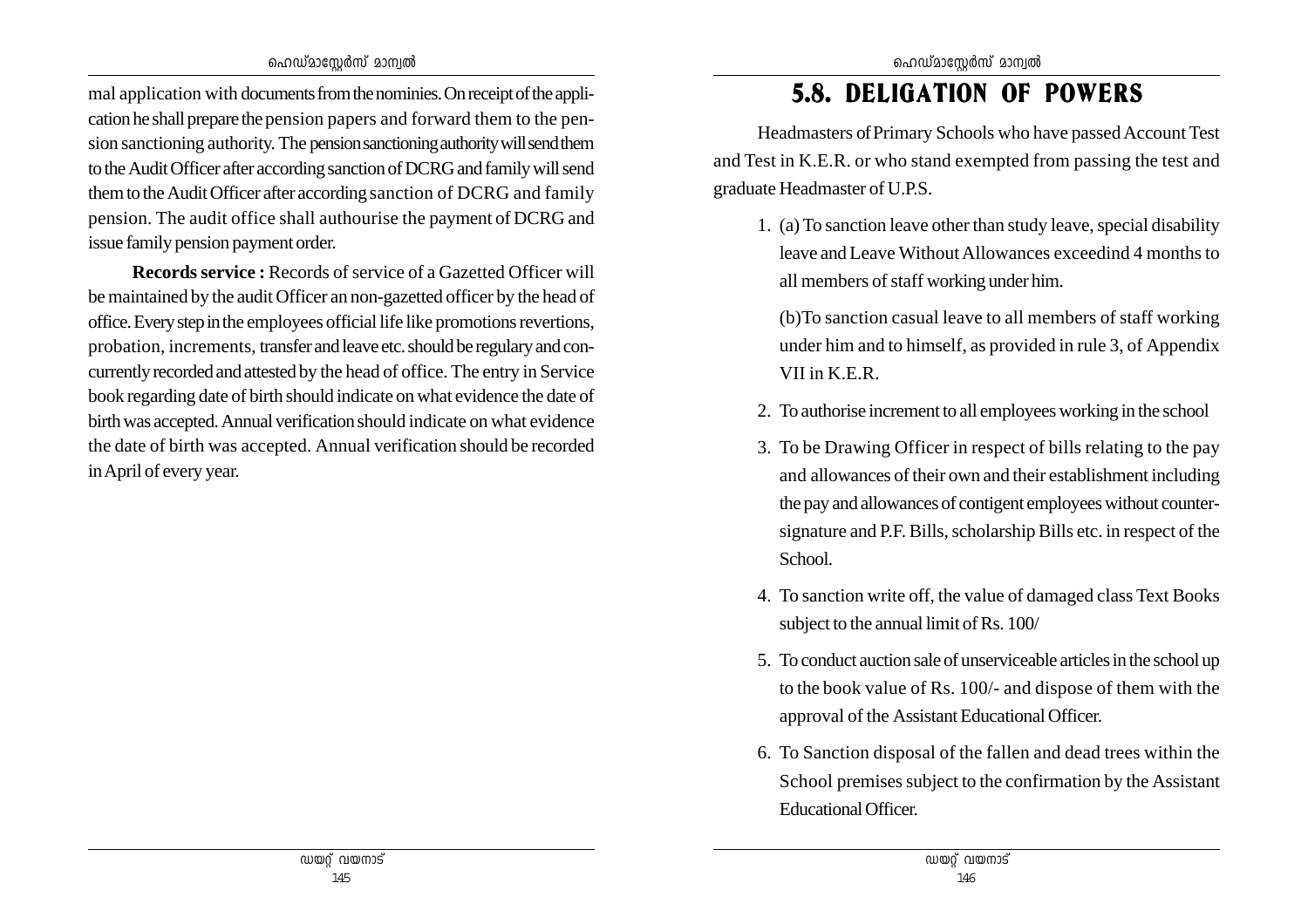- 7. To permit to cut down the living trees when it endangers to life or property with the approval of the Assistant Educational Officer, as per rules.
- 8. To grant permission for lending school buildings and premises to outside agencies on rent prescribed in G.O Ms. No 20/77/G. Edn dated 29-1-1977 or the revised rate which may be prescribed by Government from time to time under intimation to the controlling Officer.
- 9. To permit the use of school buildings and premises on free of rent to the agencies to whom excepmtion from Payment of rent is granted by Govt. under intimation to the Controlling Officer.
- 10. To sanction provisional admission of pupils coming from schools outside the state pending production of T.C after obtaining written undertaking from the guardian as per rules.
- 11. To issue extract of admission register in schools on stamped paper as per rules. To issue extract of mark list of annual examination of standards upto VII on requisition from the guardian as per instructions issued from time to time.
- 12. To attest the entries in part II of the S.B of the employees in the School.

# 5.9. വിദ്യാലയങ്ങളും പെരുമാറ്റ ചട്ടങ്ങളും (Conduct Rules)

പബ്ലിക്ക് സർവന്റ് എന്ന നിലയിൽ സർക്കാർ ഉദ്യോഗസ്ഥർ മറുള്ളവരോട് പെരുമാറുമ്പോൾ ചില നിയമകതത്വങ്ങൾ പാലിക്കേണ്ടതുണ്ട്. ഈ തത്വങ്ങൾക്ക് പൊതുവിൽ പറയുന്ന പേരാണ് Conduct Rules അഥവാ പെരുമാറ്റചട്ടങ്ങൾ.

## ഹെഡ്മാസ്ലർമാർ കൈകാര്യം ചെയ്യേണ്ടവ

വിദ്യാലയങ്ങളിൽ രണ്ടു വിഭാഗം ആളുകൾ ഒന്നിച്ചു പ്രവർത്തിക്കുന്നു; വിദ്യാർത്ഥികളും അധ്യാപകരും വിദ്യാർത്ഥികളെ സംബന്ധിച്ച പെരുമാറ്റ ചട്ടങ്ങൾ കെ.ഇ.ആറിലെ ഒമ്പതാം അധ്യായത്തിലും അധ്യാപകരെ സംബന്ധിച്ചവ അദ്ധ്യായം പതിനാല്–സിയിലുമാണ്. ഗവ. സ്കൂളുകളിലെ അധ്യാപകർക്ക്, ഗവ. സർവന്റ് കോണ്ടാക്ടുകളും ബാധകമൂണ്ട്. മറ്റു പല ചട്ടങ്ങളും പോലെ പെരുമാറ്റ ചട്ടങ്ങളും ശിക്ഷയുണ്ട്. ലംഘിച്ചാൽ ഇത്തരത്തിൽ ശിക്ഷയ്ക്ക് വിധേയനാകുമ്പോഴും ചില സൗകര്യങ്ങൾ ആരോപണ വിധേയനാകുന്ന ആൾക്ക് ചെയ്തു കൊടുക്കേണ്ടതുണ്ട് അത് താഴെ ചേർക്കുന്നു.

## 1. സ്വാഭാവിക നീതി (Natural Justice)

ഇതിന് രണ്ടു ഭാഗങ്ങളുണ്ട്. ഒന്നാമതായി ആരോപണവിധേയനായ ആളെ ആരോപണം പൂർണ്ണമായി അറിയിക്കുക. ഇത് എഴുതി അറിയിക്കണം. തുടർന്ന് മറുപടിക്ക് ന്യായമായ സാവകാശം കുറഞ്ഞത് രണ്ടു ദിവസമെങ്കിലും നൽകേണ്ടതാണ്.

ഇപ്രകാരം മറുപടി കിട്ടിക്കിഴിഞ്ഞാൽ ആരോപണ വിധേയനായ വ്യക്തി കുറ്റം സമ്മതിക്കുകയാണെങ്കിൽ കഴിവതും മാപ്പു നൽകി മേലാൽ തെറ്റ് ആവർത്തിക്കരുത് എന്ന താക്കീത് നൽകി വിടേണ്ടതാണ്. എന്നാൽ ക്രിമിനൽ സ്വ ാവമുള്ള അരോപണമാണെങ്കിൽ ഉദാഹരണം:– മോഷണം, പിടിച്ചുപറി, ബലാത്സംഗം, പണാപഹരണം, മറ്റൊരാളെ ദേഹോപദ്രവം ചെയ്യുക തുടങ്ങിയവ – ഡിപ്പാർട്ടുമെന്റൽ ഉദ്യോഗസ്ഥരല്ല മറിച്ച് ക്രിമിനൽ കോടതിയാണ് തീരുമാനം എടുക്കേണ്ടത്. അതിനാൽ പരാതിക്കാർ അത്തരം പരാതികൾ പോലീസിൽ തന്നെ അറിയിക്കണം.

എന്നാൽ ക്രിമിനൽ സ്വഭാവമില്ലാത്ത കേസ്റ്റുകളിൽ ഡിപ്പാർട്ടുമെന്റൽ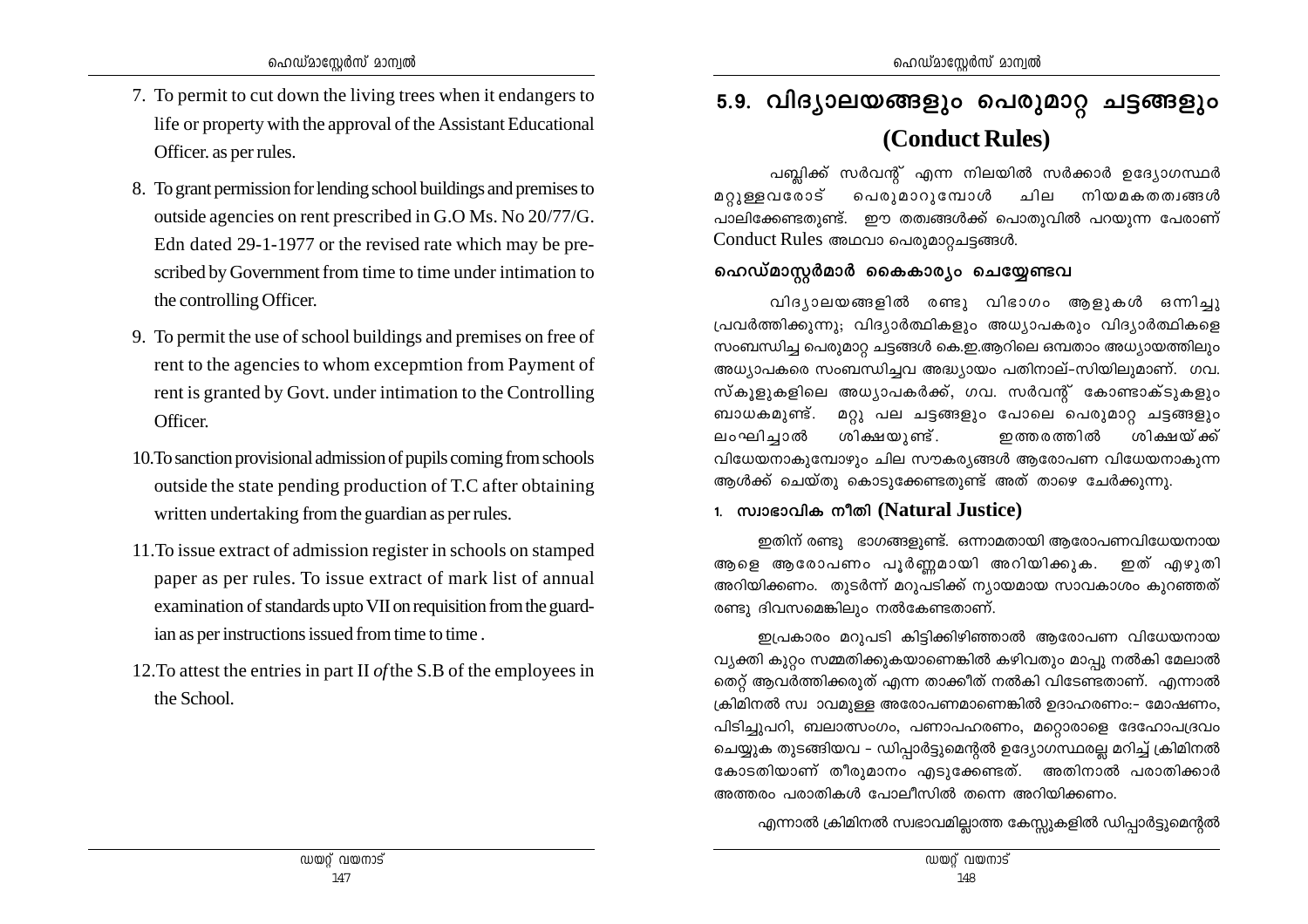#### ഹെഡ്മാസ്റ്റേർസ് മാന്വൽ

#### ഹെഡ്മാസ്റ്റേർസ് മാന്വൽ

അധികാരികൾക്ക് അമ്പേഷണം നടത്തി തീർപ്പു കൽപ്പിക്കാം. നേരത്തെ പറഞ്ഞ പോലെ ക്രിമിനൽ സ്വഭാവമില്ലാത്ത കേസുകളിൽ – ഉദാഹരണം: ഒരു ദിവസം ഹാജരാകാതെ പിറ്റേ ദിവസം ഒപ്പിടുകയും, കുട്ടികളോട് മോശമായി പെരുമാറുകയും ഹെഡ്മാസ്ലറുടെ അനുവാദമില്ലാതെ നേരത്തേ പോകുക തുടങ്ങിയ – ഇത്തരം കേസ്സുകളിൽ പരാതി കിട്ടിയാൽ ആ അധ്യാപകനെ കുറ്റാരോപണം രാഖാമുലം അറിയിക്കുകയാണ് ആദ്യം ചെയ്യേണ്ടത്. കുറ്റാരോപണം അധ്യാപകൻ നിഷേധിച്ചാൽ തെളിവെടുപ്പ് ആവശ്യമായി വരുന്നു. അപ്രകാരം തെളിവെടുക്കുന്നത് അധ്യാപകന്റെ സാന്നിദ്ധ്യത്തിൽ തന്നെ ആയിരിക്കണം. സാക്ഷികളുടെ സ്കേറ്റ്മെന്റ് രേഖപ്പെടുത്തി അവരുടെ ഒപ്പും വാങ്ങണം. ഇതോടെ രണ്ടാം ഘട്ടം കഴിഞ്ഞു.

മൂന്നാം ഘട്ടം- സാക്ഷിമൊഴിയിൽ നിന്ന്, അധ്യാപകൻ കുറ്റം ചെയ്തിട്ടുണ്ട് എന്ന് കാണുന്ന പക്ഷം ശിക്ഷ തീരുമാനിക്കാം. എന്നാൽ ആദ്യമായിട്ടാണ് ടി അധ്യാപകൻ ഇങ്ങനെ ചെയ്തിട്ടുള്ളതെങ്കിൽ താക്കീത് മാത്രം നൽകി വിടാവുന്നതാണ്. വിദ്യാർത്ഥികളുടെ മേലും ഇതേ രീതിയിൽ നടപടിയാകാം. ഗസറ്റഡ് ഹെഡ്മാസ്റ്ററാണെങ്കിൽ ചെറിയ കുറ്റങ്ങൾക്ക് ഇൻക്രിമെന്റ് തടഞ്ഞുകൊണ്ടുള്ള ശിക്ഷവരെ നൽകാവുന്നതാണ്. എന്നാൽ ഗുരുതരമായ കുറ്റങ്ങളാണെങ്കിൽ ഉദാഹരണം - സ്കൂൾ റിക്കാർഡുകൾ നശിപ്പിക്കുക, കുട്ടികളെ മറ്റധൃാപകരെയും ഹെഡ്മാസ്റ്ററെയും ഇളക്കിവിട് അപകീർത്തിപ്പെടുത്തുക, സമരങ്ങൾ സംഘടിപ്പിക്കുക, സ്കൂൾ പ്രവർത്തനത്തിന് തടസമുണ്ടാകുന്ന മറ്റു പ്രവൃത്തികളിൽ ഏർപ്പെടുക എന്നിങ്ങനെ കുറ്റങ്ങളാണെങ്കിൽ ശിക്ഷണ നടപടി എടുക്കണമെന്നു കാണിച്ച് മേലധികാരികൾക്ക് എഴുതുകയാണ് വേണ്ടത്.

ഏതെങ്കിലും നടപടി ദൂഷ്യം (misconduct) ഗുരുതരമാണോ അല്ലയോ എന്ന കാര്യത്തിൽ ഹെഡ്മാസ്റ്റർ മേലധികാരിയുടെ അഭിപ്രായം കുടി തേടുന്നത് അഭികാമ്യമാണ്.

#### ക്രിമിനൽ കേസിൽ പ്രതിയായാൽ

ഏതെങ്കിലും അധ്യാപകൻ ക്രിമിനൽ കേസിൽ പ്രതിയായാൽ ആ കുറ്റത്തിന് ഡിപ്പാർട്ടുമെന്റ് നടപടി എടുക്കാൻ പാടില്ല. എന്നാൽ ടി അധ്യാപകനെ സസ്പെൻഷനിൽ നിർത്തേണ്ടതാണ്. സസ്പെൻഷനുള്ള ഉത്തരവ് നിയമനധികാരിയായ ഡെപ്യൂട്ടി ഡയറക്ടറാണ് നൽകേണ്ടത്.

ഇതിലേക്കായി ഹെഡ്മാസ്റ്റർ ക്രിമിനൽ കേസിന്റെ വിവരം കാണിച്ച് ഡി.ഡി.ക്ക് എത്രയും വേഗം എഴുതേണ്ടതാണ്. ഇക്കൂട്ടർക്ക് സസ്പെൻഷൻ റിവ്യു ചെയ്യണമെന്ന അവകാശമില്ല. കേസിൽ കുറ്റമുക്തനാകുന്നതു വരെ എത്ര കൊല്ലമായാലും - ടിയാൾ സസ്പെൻഷനിൽ തുടരുന്നതാണ്.

കുറ്റക്കാരനല്ല എന്ന് കോടതി വിധി കിട്ടിക്കഴിഞ്ഞാൽ എത്രയും വേഗം ടി അധ്യാപകനെ സർവ്വീസിൽ തിരികെ പ്രവേശിപ്പിക്കണം. ഇതും ഡെപ്യൂട്ടി ഡയറക്ടറാണ് ചെയ്യേണ്ടത്. ഹെഡ്മാസ്റ്റർക്ക് Dismiss ചെയ്യാൻ അധികാരമില്ല.

ഹൈക്കോടതിയിലും മുൻസിഫ് കോടതിയിലും നിന്ന് നോട്ടീസ് കിട്ടിയാൽ നേരിട്ട് ഹാജരാക്കേണ്ട കാര്യമില്ല. മേലധികാരി വഴി ഗവ: പ്ലീഡറെ ചുമതലപ്പെടുത്തിയാൽ മതി. പിന്നീട് ഗവ: പ്ലീഡർ ഉദ്ദേശിക്കുന്നെങ്കിൽ മാത്രം കോടതിയിൽ നേരിട്ടു ഹാജരാകണം. ഹാജരായി തെളിവു നൽകിയാൽ കോടതിയിൽ നിന്ന് ഡ്യൂട്ടി സർട്ടിഫിക്കറ്റ് നൽകുകയും യാത്രാപ്പടി പൊതു വിദ്യാഭ്യാസ വകുപ്പിന്റെ ടി.എ. അക്കൗണ്ടിൽ നിന്ന് വാങ്ങുകയും വേണം.

### കേസിൽ ശിക്ഷിക്കപ്പെട്ടയാൾ അപ്പീൽ സ്റ്റേ വാങ്ങിയാൽ

ക്രിമിനൽ കേസിൽ ശിക്ഷിക്കപ്പെട്ടയാൾ അപ്പീൽ സ്റ്റേ വാങ്ങിയാലും സർവീസിൽ തിരികെ പ്രവേശിപ്പിക്കാൻ പാടില്ല. അപ്പീൽ ശിക്ഷ റദ്ദ് ചെയ്താൽ മാത്രമേ തിരികെ പ്രവേശിപ്പിക്കേണ്ടതുള്ളൂ.

## ഡിസ്മിസ് ചെയ്യപ്പെട്ടയാളിന് അരിയർ കൊടുക്കാം

സർവീസിൽ നിന്ന് ഡിസ്മിസ് ചെയ്യപ്പെട്ടാലും അയാൾക്ക് സബ്സിസ്റ്റൻസ് നൽകാനുള്ള അലവൻസ് കുടിശ്ശിക കൊടുക്കേണ്ടതാണ്. അയാളിൽ നിന്ന് ഈടാക്കാനുള്ള ഏതെങ്കിലും തുകയിൽ തട്ടിക്കഴിക്കാൻ പാടില്ല. ഡിസ്മിസ് ചെയ്യപ്പെട്ടയാൾ പെൻഷനും ഗ്രാറ്റുവിറ്റിക്കും അർഹതയില്ല. എന്നാൽ പ്രോവിഡന്റ് ഫണ്ട്, ഫാമിലി ബനഫിറ്റ് എന്നിവ മുഴുവനും ലഭിക്കുന്നതാണ്.

## വിദ്യാർത്ഥി സസ്പെന്റ് ചെയ്യപ്പെട്ടാൽ

ഈ വിദ്യാർത്ഥി സ്കൂളിൽ വരാൻ പാടില്ല. എന്നാൽ ഫീസ് നൽകുന്നതിൽ ഇളവു ലഭിക്കുകയില്ല. സസ്പെന്റ് ചെയ്യുന്നതിന് മുമ്പ് വിദ്യാർത്ഥിയുടെ രക്ഷാകർത്താവിനെ അറിയിക്കേണ്ടതാണ്.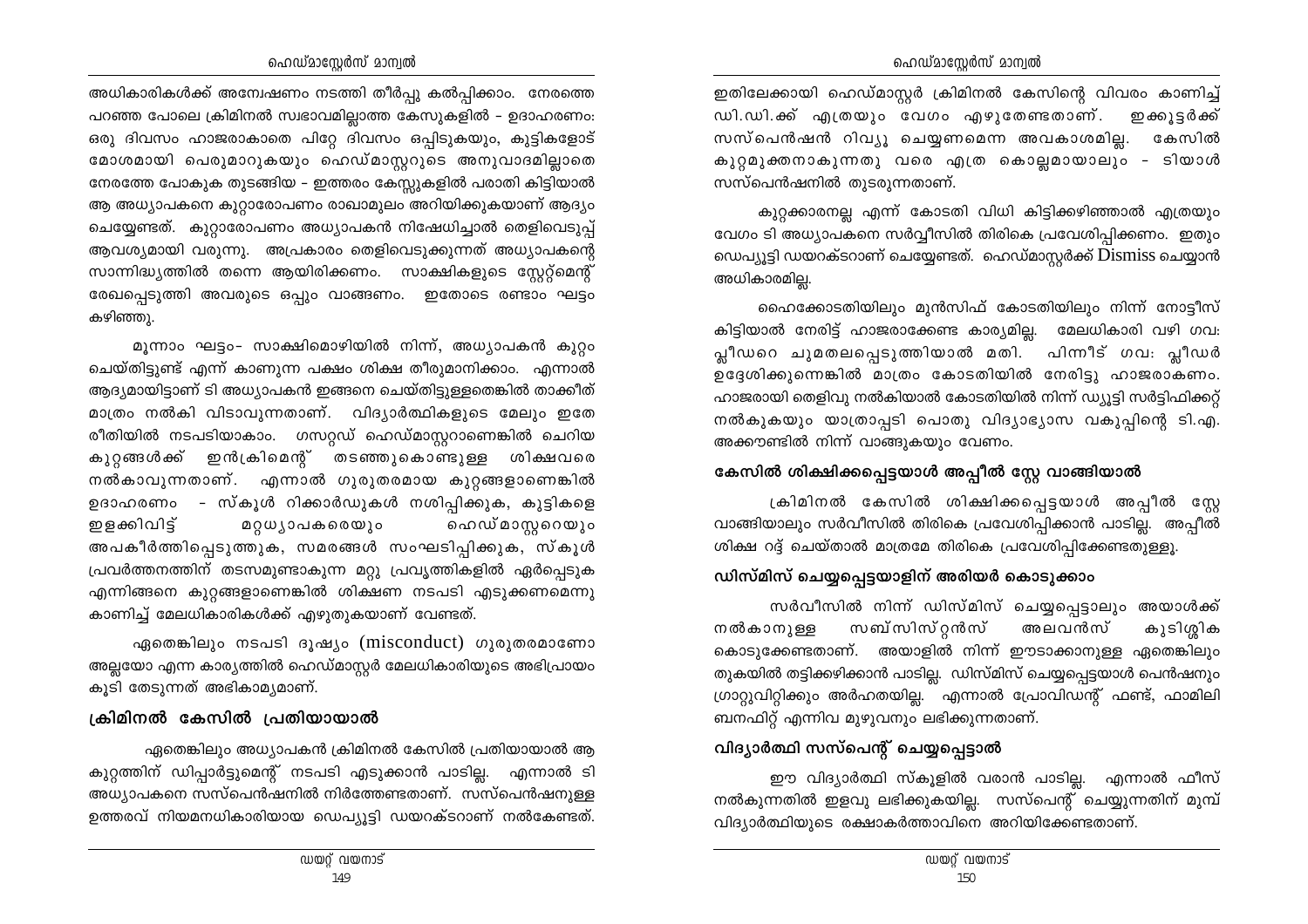# 5.10. കുട്ടികളുടെ അവകാശങ്ങൾ

*\ΩpsS Ip™pßfmWv \ΩpsS `mhn, Ip™pßsf hne നൽകി, അവരുടെ ചെലവിൽ സൃഷ്ടിക്കുന്ന വികസനം, എത്ര തന്നെ* മഹത്തരമാകട്ടെ ആർക്കും സ്ഥീകരിക്കാനാവില്ല തന്നെ

(1993 സെപ്തംബറിൽ മൂന്നാം അന്തർ ദേശീയ ബാലസമ്മേളനത്തിൽ യു.എൻ. സെക്രട്ടറി ജനറൽ ബൂട്രോസ് ഗലി)

 $\alpha$ 25] $\alpha$ ളുടെ രേവകാശങ്ങൾ സംരക്ഷിക്കപ്പെടുന്ന  $\omega$ രത്തിലായിരിക്കേണ്ടതില്ലേ നമ്മൂടെ വിദ്യാലയം?

 $\mathbf{F}$ **ആരാണ് 'കുട്ടി'**: അതതു രാജ്യങ്ങൾ കുറഞ്ഞ പ്രായപൂർത്തിഘട്ടം നിയമപരമായി നിർണ്ണയിക്കാത്ത പക്ഷം 18 വയസ്സിൽ താഴെയുള്ളവരെല്ലാം കുട്ടികളാണ്.

(UN Deceration of the Rights of the child – Article I)

 $($ യ).എൻ പ്രഖ്യാപനത്തിൽ 54 ആർട്ടികളുണ്ട്)

State Parties shall respect and ensure the rights set forth in the present convention to each child within their jurisdiction without descrimination of any kind, irrespective of the child's or his or her parents or leagal guardians race, color, sex, language, religion, Political or other opinion, national, ethnic or social origin, property, disability birth or other status.

# **Article 2**

State parties recognise the right of the child to education and with a view to activity this rights progressively and on the basis of equal opportunity, they shall in particular

- a) Make primary education compulsory and available free to all.
- b) Encourage the development of different forms of secondary education, including general and voccational education, make them available and accessable to early child, and take appropriate measure such as the introduction of free education and offering financial assistance in case of need.
- c) Make higher education accessible to all on the basis of capacity by every appropriate persons.
- d) Make education and vocational information and guidelines and accessible to all children.
- e) Take measure to encourage regular attendance at school and the reduction of drop-out rates.

# **Article 20**

State parties agree that the education of the child shall be directed

a) The developemtn of the child's personality, talents and mental and physcial silities to their fullest pottential.

# **Article 29**

State parties shall ensure that

a) No child shall be subjected to torture or other acts inhuman or degrading treatment or punishment. Neither capital punishment nor life imprisonment without possibility of release shall be imposed for offense committed by peroson below eighteen year of age.

# **Article 37**

# **ഇന്ത**്യൻ ഭരണഘടന

to

Article (15) is empowers the state to have special lows for children.

Article (23) of the constituion poses a total ban on forced labour and makes such practice as punishable under law.

Articel 24) prohibits employment of children below the age of 14 years in any factory, mine or any other hazardous activity.

Article (39) The State shall in particular, directs the policy towards securing.

a) That the health and strength of works and the teacher age of children are not as used and that citizens are not involved by economic necessary to enter avocation unsuited to their age of strength.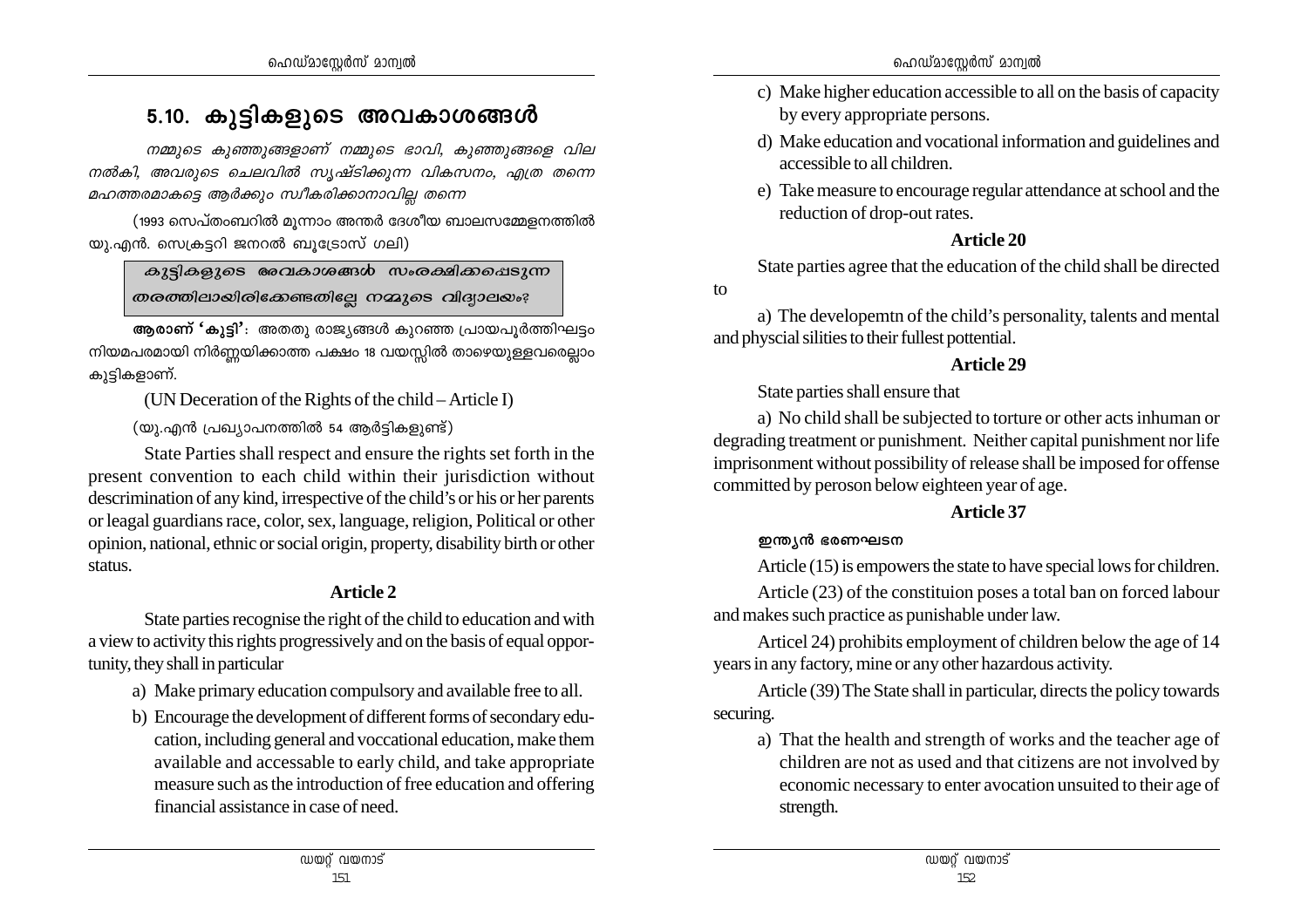b) that the children are given opportunities and facilities to develop in a healthy manner and in condition of freedom and dignity and that childhood and youth are protected against empbitation and against moral and meterial abandonment.

Article (45) The state shall endeavor to provide, within a period of the ten years from the concernment of this constitution, for free and compulsory education for all children until they complete the age of fourteen years.

1960 December 26 children Act

1972 Kerala Children Act

1974 National policy to children

# **NATIONAL POLICY FOR CHILDREN**

GOVERNMENT OF INDIA

*(Resolution of 22 August 1974)*

No.1-14/74-CDD -The Government of India have had under consideration the question of evolving a national policy for the welfare of children. After due consideration, it has been decided adopt the policy enunciated below:

# *Introduction*

The nation's children are a supremely important asset. Their nurture and solicitude are our responsibility. Children's programmes should find a prominent part in our national plans for the development of human resources, so that our children grow up to become robust citizens, physically fit, mentally alert morally healthy, endowed with the skills and motivations needed by society. Equal opportunities for development to all children during the period of growth should be our aim, for this would serve our larger purpose of reducing inequality and ensuring social justice.

# **Goals**

The need of children and our duties towards them have been expressed in the Constitution. The Resolution on a National Policy on Education, which has been adopted by Parliament, direction to State Policy on

the educational needs of children. We are also party to the U.N. Declaration of the Rights of the Rights of the child. The goals set out in these documents can reasonably be achieved by judicious and efficient use of the available national resources. Keeping in view these goals, the Government of India adopts this Resolution on the National policy for children.

# *Policy and measures*

It shall be the policy of the State to provide adequate services to children, both before and after birth and through the period of growth, to ensure their full physical, mental and social development. The State shall progressively increase the scope of such services so that, within a reasonable time, all children in the country enjoy optimum for their balanced growth. In particular, the following measures shall be adopted towards the attainment of these objectives:

- i) All children shall be covered by a comprehensive health programme.
- ii) Programme shall be implemented to provide nutrition services with the object of removing deficiencies in the diet of children.
- iii) Programmes will be undertaken for the general improvement of the health and for the care and nutrition and nutrition education of expectant and nursing mothers.
- iv) The State shall take steps to provide free and compulsory education for all children up to the age of 14 for which a timebound programme will be drawn up consistent with the availability of resources. Special efforts will be made to reduce the prevailing wastage and stagnation in schools particularly in the case of girls and children of the weaker sections of socictv. The programme of informal education for pre-school children from such sections will also betaken up.
- v) Children who are not able to take full advantage of formal school education should be provided other forms of education si6ted to their requirements.
- vi) Physical education, games, sports and other types of recre-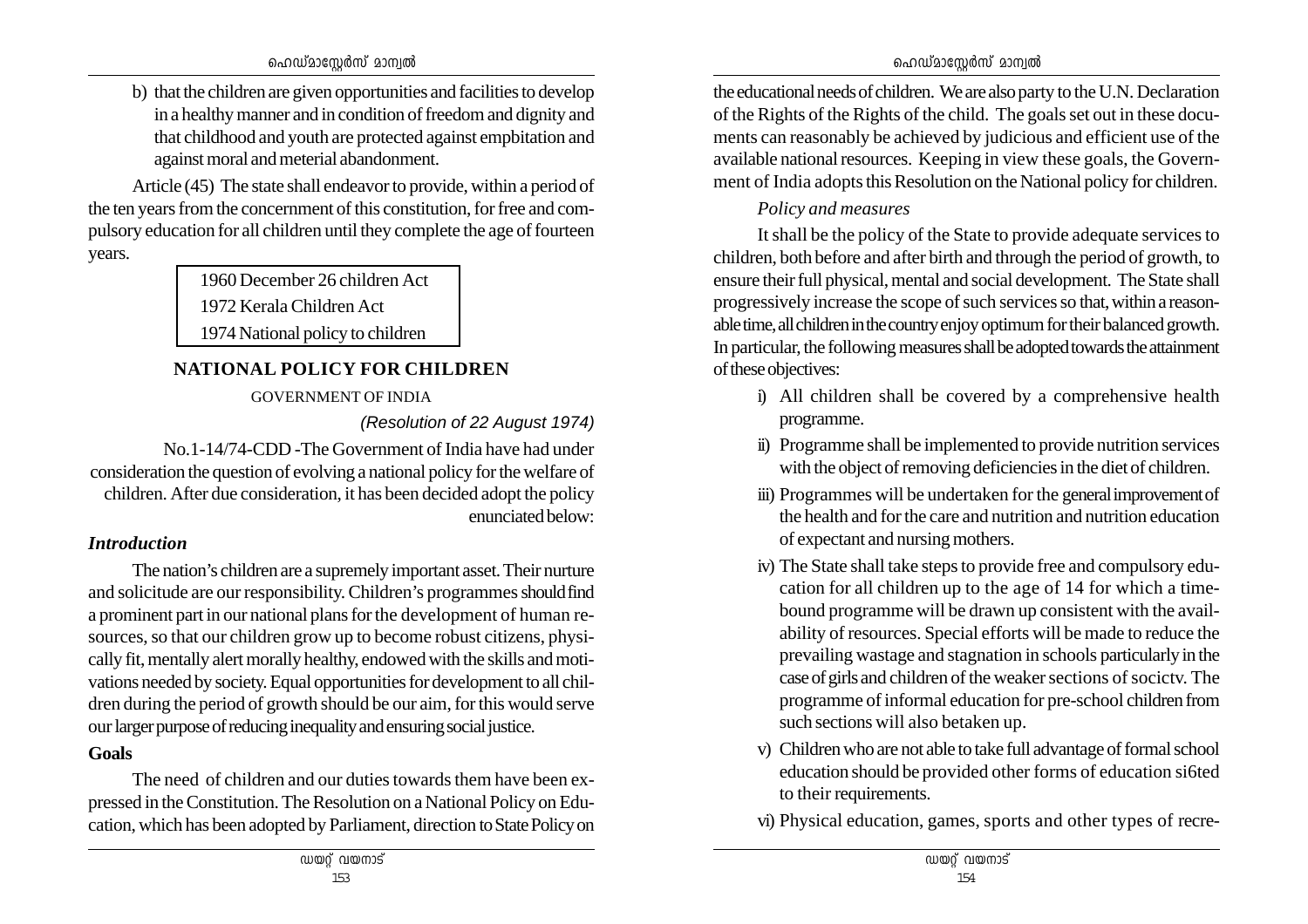#### ഹെഡ്മാസേർസ് മാന്വൽ

ational as well as cultural and scientific activities shall be promoted in schools, community centres and such other institutions.

- vii) To ensure equality of opportunity, special assistance shall be provided to all children belonging to the weaker sections of the society, such as children belonging to the Scheduled Castes and Scheduled Tribes and those belonging to the economically weaker sections both in urban and rural areas.
- viii) Children who are socially handicapped, who have become delinquent or have been forced to take to begging or are otherwise in distress, shall be provided facilities of education, training and rehabilitation and will be helped to become useful citizens.
- ix) Children shall be protected against neglect, cruelty and exploitation.
- x) No child under 14 years shall be permitted to be engaged in any hazardous occupation or be made to undertake heavy work.
- xi) Facilities shall be provided for special treatment, education, rehabilitation and care of children who are physically handicapped, emotionally disturbed or mentally retarded.
- xii)Children shall be given priority for protection and relief in times of distress or natural calamity.
- xiii)Special programmes shall be formulated to spot, encourage and assist gifted children, particular l those belonging to the weaker sections of society.
- xiv)Existing laws should be amended so that in all legal disputes, whether between parents or institutions the interest of children are given paramount consideration.
- xv) In organising services for children, efforts would be directed to strengthen family ties so that full potentialities of growth of children are realised within the normal family, neighborhood and community environment.
- Priority In Programme formulation
- 4. In formulating programmes in different sectors, priority shall be given to programmes relating to:
- a) preventive and promotive aspects of child health;
- b) nutrition for infants and children in the pre-school age, along with nutrition for nursing and expectant mothers;
- c) maintenance, education and training of orphan and destitute children;
- d) creches and other facilities for the care of children of working or ailing mothers; and
- e) care, education, training and rehabilitation of handicapped children.

# **Constitution of The National Children's Board**

During the last two decades, we have made significant progress in the provision of services for children on the lines detailed above. There has been considerable expansion in the health, nutrition, education and welfare services. Rise in the standard of living, wherever it occurred, has indirectly met children's basic needs to some extent. But all  $\degree$  this work needs a focus and a forum for planning and review, and proper coordination of the multiplicity of services to meet the needs of children. A National Children's Board shall be constituted to provide this focus and to ensure at different levels continuous planning, review and coordination of all the essential services. Similar Boards may also be constituted at the State level.

# **Role of voluntary organisations**

The Government shall endeavour that adequate , resources are provided for child welfare programmes and appropriate schemes are undertaken. At the same time, voluntary organizations engaged in the field of child welfare will continue to have the opportunity to develop, either on their own or with State assistance, in the field of education, health, recreation and social welfare services. India has a tradition of voluntary action. It shall be the endeavour of the State to encourage and strengthen volun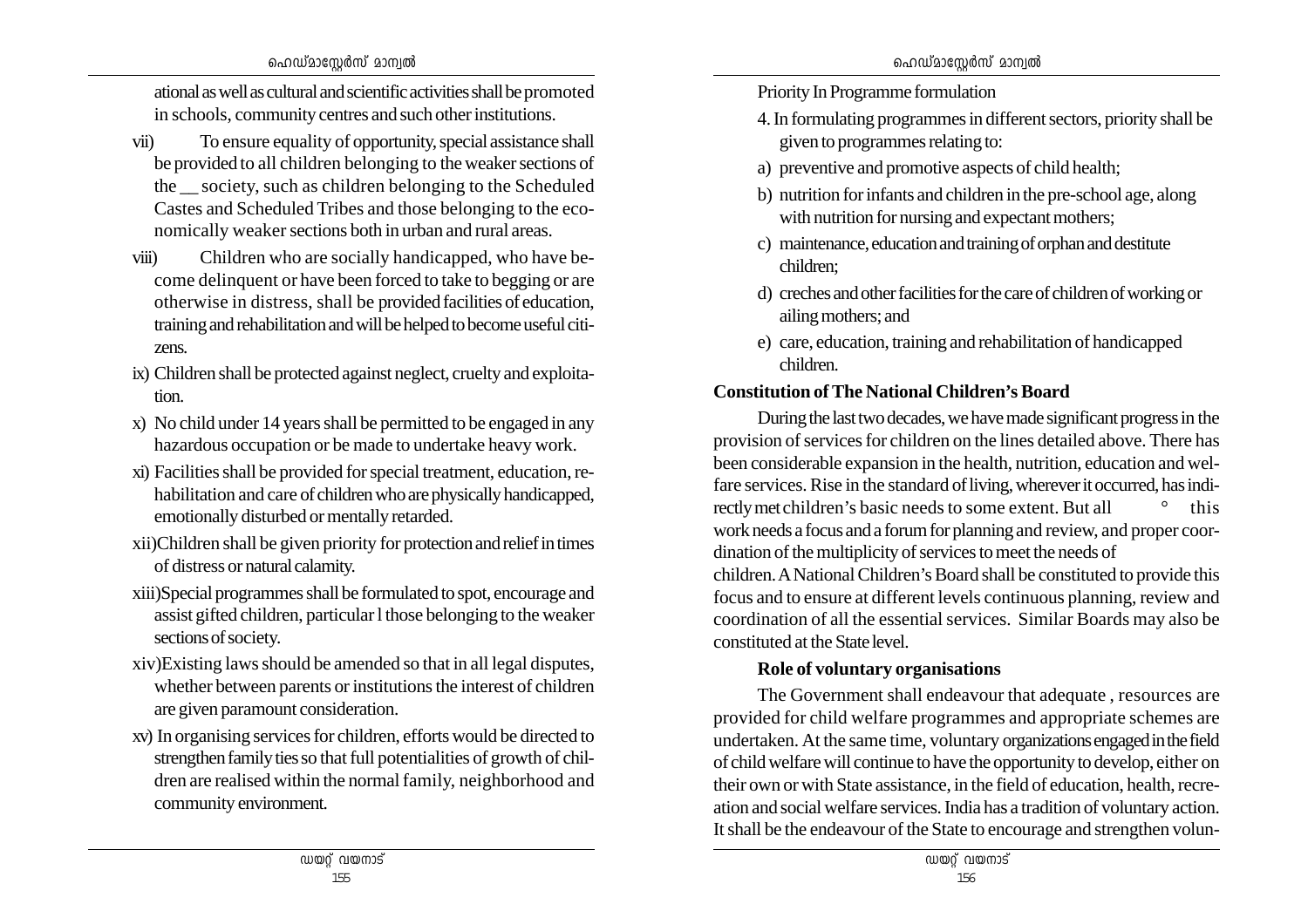tary action so that State and voluntary efforts compliment each other. The resources of voluntary organisations, trusts, charities and religious and other endowments would have to be tapped to the extent possible for promoting and developing child welfare programmes.

### **Legislative and Administrative action**

To achieve the above aims, the State will provide necessary legislative and administrative support. Facilities for research and training of personnel will be developed to meet the needs of the expanding programmes and to improve the effectiveness of the services.

## **People's Participation**

The Government of India trusts that the policy enunciated in this statement will receive support and cooperation of all sections of the people and of organizations working for children. The Government of India also calls upon the citizens and voluntary organisations to play their part in the overall effort to attain these objectives.

#### Sd./ Secretary to the Government of India

Source: RIGHTS OF THE CHILD

Courtesy: UNICEF India Country Office Published in India, for

The Department of Women & Child Development,

Ministry of Human Resource Development, Government of India,1991.

Education is important as it enables the child.

- 1. To develop and realize her/his full potential as a human being.
- 2. To develop the ability to think, question and judge independently.
- 3. To develop a sense of self respect, dignity and self confidence.
- 4. To develop and internalise a sense of moral values and critical judgement.
- 5. To learn to live and respect fellow human beings and nature.
- 6. To develop civic sense, citizenship and values of participatory democracy.
- 7. To enable decision making.

# **Important days**

| April 30      | Anti child labour day      |
|---------------|----------------------------|
| August 1-7    | World Breast facility week |
| September 1-7 | National nutrition week    |
| September 24  | Girl child day             |
| October $1st$ | Universal childrens Day    |
| November 14   | National childrens day     |
| December 10   | Human Rights Day           |
|               |                            |

# കുട്ടികൾക്ക് എന്തൊക്കെ നൽകണം (അവകാശങ്ങൾ)

- 1. കുട്ടികളുടെ സ്വാഭാവിക വളർച്ചയ്ക്ക് അനുപുരകമായ രീതിയിൽ മാറ്റങ്ങൾ വേണം.
- 2. കായിക, ദർശന, ശ്രവണ ശേഷികൾ വളരാനുള്ള സാഹചര്യം ഒരുക്കണം.
- 3. വർഗജാതി മത വ്യത്യാസമില്ലാതെ കൂടിച്ചേരാനുള്ള ഇടം വേണം.
- 4. കുട്ടിയെ ബഹുമാനിക്കുക, അംഗീകരിക്കുക, പ്രോത്സാഹിപ്പിക്കുക.
- 5. കുട്ടികളുടെ ആവശ്യകതകൾ, ആഗ്രഹങ്ങൾ അറിയുക.
- 6. അവരുടെ സ്വാഭാവിക പ്രവർത്തനങ്ങൾക്ക് തടസ്സം നിൽക്കാതിരിക്കുക.
- 7. കുട്ടികളുടെ അറിയാനുള്ള അവകാശം അംഗീകരിക്കണം.
- 8. മുതിർന്നവരുടെ ജോലികളിൽ പങ്കുചേരാനുള്ള അവകാശം
- 9. ചുമതലകൾ ഏറ്റെടുക്കാനുള്ള അവകാശം (ചെറിയ ചെറിയ ചുമതലകൾ നൽകി അവരുടെ ആത്മവിശ്വാസം വളർത്തിയെടുക്കണം)
- 10. ചിന്തിക്കാനുള്ള അവസരം ഒരുക്കണം.
- $11.$  ലിംഗപരമായ വിവേചനം അരുത്.
- $12.$  തുല്യ അവകാശവും തുല്യ അവസരവും വേണം.